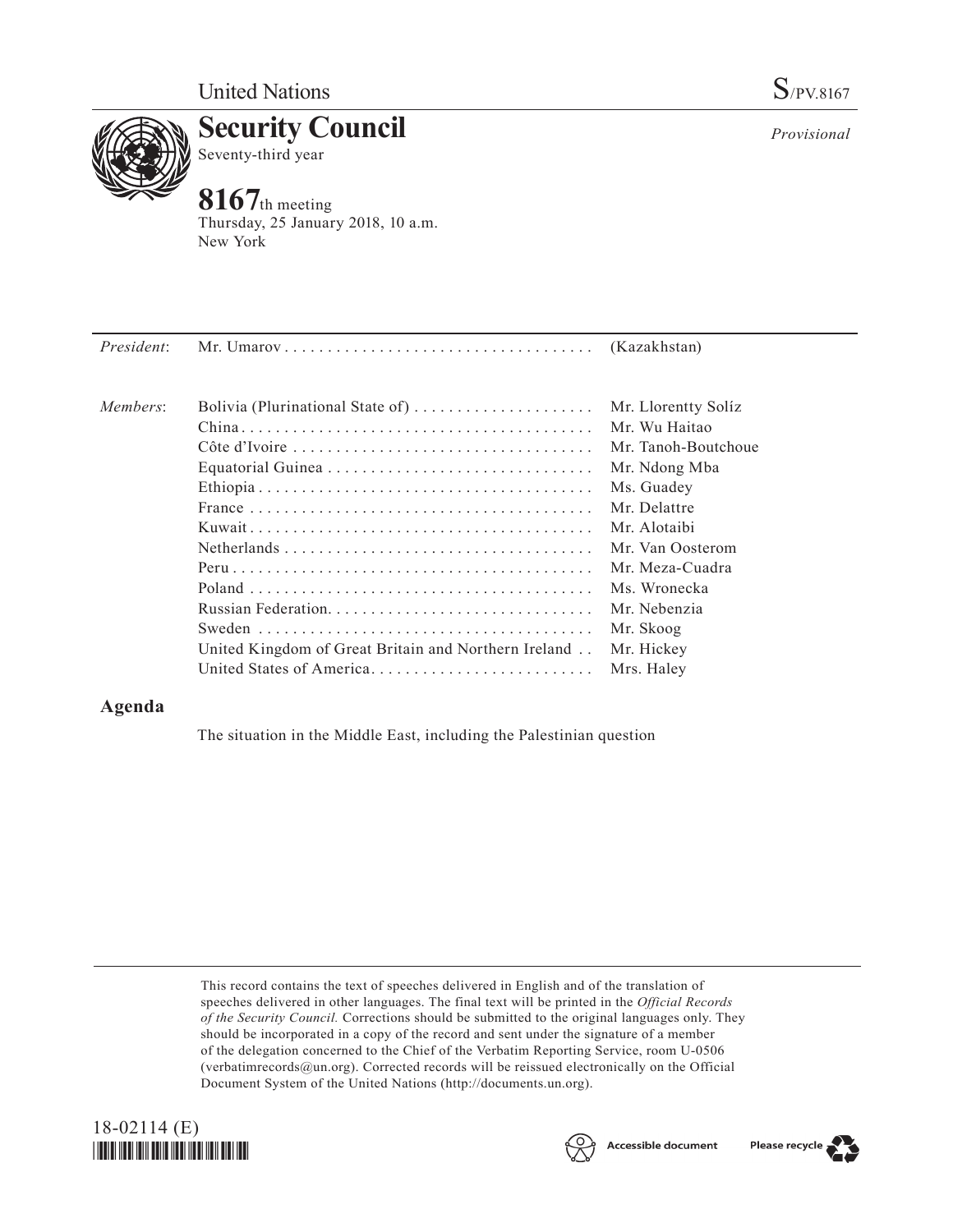*The meeting was called to order at 10.10 a.m.*

#### **Adoption of the agenda**

*The agenda was adopted.*

### **The situation in the Middle East, including the Palestinian question**

**The President**: In accordance with rule 37 of the Council's provisional rules of procedure, I invite the representatives of Argentina, Bangladesh, Botswana, Brazil, Cuba, the Democratic People's Republic of Korea, Egypt, Estonia, Iceland, Indonesia, the Islamic Republic of Iran, Iraq, Israel, Japan, Jordan, Lebanon, Liechtenstein, Malaysia, Maldives, Morocco, Nigeria, Norway, Pakistan, Qatar, Saudi Arabia, South Africa, the Syrian Arab Republic, Turkey, the United Arab Emirates and the Bolivarian Republic of Venezuela to participate in this meeting.

I propose that the Council invite the Permanent Observer of the Observer State of Palestine to the United Nations to participate in this meeting, in accordance with the provisional rules of procedure and the previous practice in this regard.

There being no objection, it is so decided.

In accordance with rule 39 of the Council's provisional rules of procedure, I invite Mr. Nickolay Mladenov, Special Coordinator for the Middle East Peace Process and Personal Representative of the Secretary-General, to participate in this meeting.

Mr. Mladenov is joining the meeting via videoteleconference from Jerusalem.

In accordance with rule 39 of the Council's provisional rules of procedure, I also invite the following individuals to participate in this meeting: His Excellency Mr. João Pedro Vale de Almeida, Head of the Delegation of the European Union to the United Nations; His Excellency Mr. Maged Abdelfattah Abdelaziz, Permanent Observer of the League of Arab States to the United Nations; and His Excellency Mr. Fodé Seck, Chair of the Committee on the Exercise of the Inalienable Rights of the Palestinian People.

I propose that the Council invite the Permanent Observer of the Observer State of the Holy See to the United Nations to participate in this meeting, in accordance with the provisional rules of procedure and the previous practice in this regard.

There being no objection, it is so decided.

The Security Council will now begin its consideration of the item on its agenda.

I now give the floor to Mr. Mladenov.

**Mr. Mladenov**: Too often we have met in this Chamber and said that the Palestinian-Israeli conflict is at a critical stage, that the situation on the ground is unsustainable. We have all fallen into the paradigm of managing, rather than resolving, the conflict. There are those who believe that the conflict can be solved through peaceful bilateral negotiations and compromises by addressing the final status issues of borders, security, refugees and the status of Jerusalem on the basis of prior agreements and the relevant United Nations resolutions. They believe that to resolve the conflict one must have two States, living side by side in peace, security and mutual recognition. Some believe in making unilateral moves that can lead only to a one-State reality that is incompatible with the aspirations of both peoples.

And there are those who believe in violence, who are convinced that confrontation is the only option. They do not recognize that both Palestinians and Israelis — Jews, Christians and Muslims — have a legitimate national, historic and religious connection to this land. They believe that one side has to lose for the other to win; that the land can, and should, belong to only one people.

We — the United Nations, the Security Council, the international community — have a responsibility to prove that those who believe in violence and confrontation are wrong. We have a responsibility not only to prove them wrong, but to work with the Palestinian and Israeli leaders to effect a return to the negotiations table and to quickly show tangible results that will empower those who believe in peace and thwart those who uphold terror.

This year will mark the twenty-fifth anniversary of the Oslo Accords. While its daring vision for peace remains to be fulfilled, now is not the time to give up on Oslo. The alternative is not a better deal, but a worsening reality of occupation and humiliation. Now is the time to push for policies on the ground that rebuild trust; now is the time to engage on final status issues on the basis of international consensus; now is the time to show political leadership to remove the obstacles to a sustainable solution. And what is a sustainable solution, some may ask? I believe it is one that resolves all claims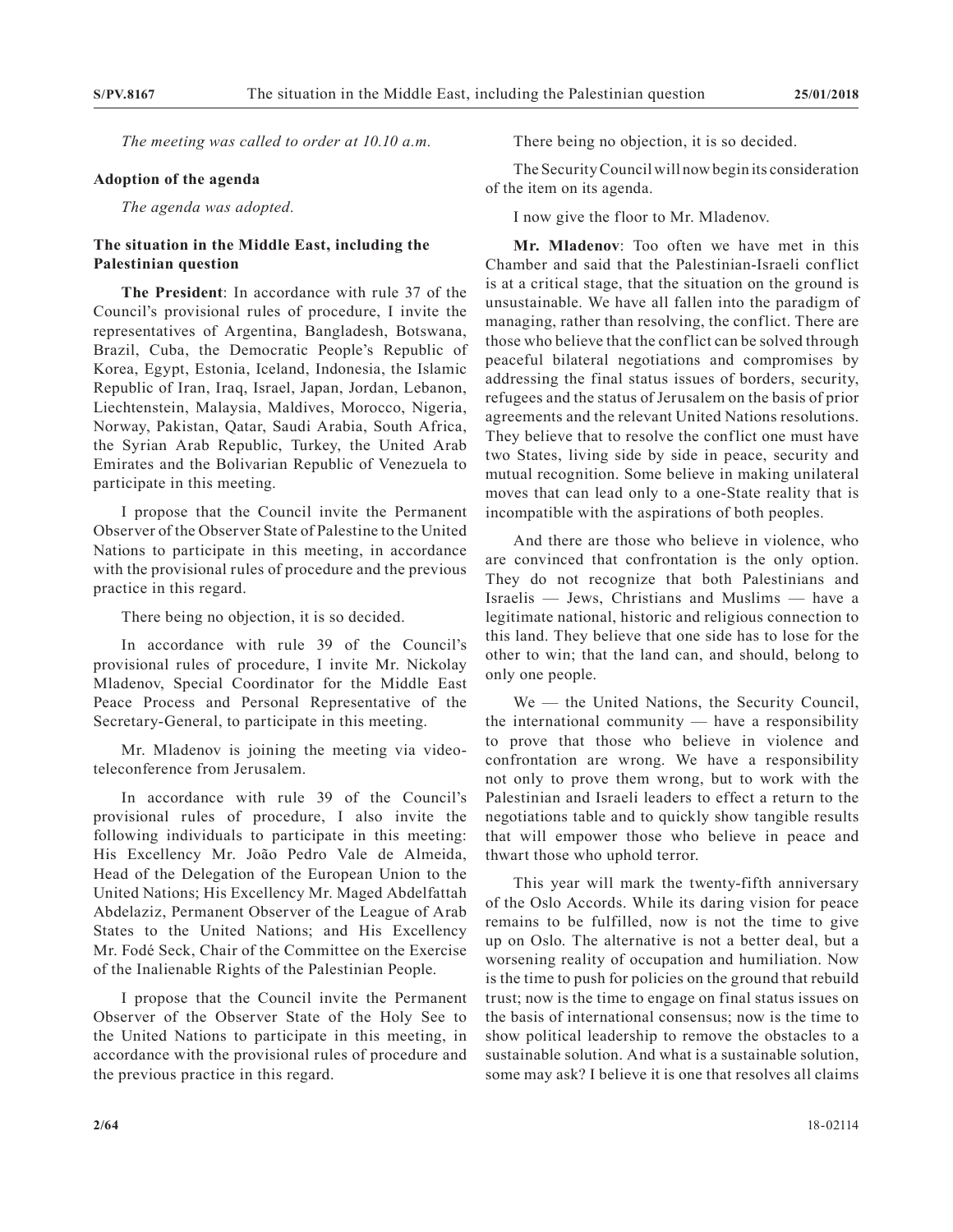and allows Israelis and Palestinians to separate and live in peace as neighbours and partners whose security will be forever linked, yet who each manage their own affairs in a State of their own.

Now is the time for leadership. Make no mistake: while the current negative environment and dynamics may have been exacerbated by rhetoric and recent events, they are not new. The lack of political will to take meaningful action, to restore confidence and resume negotiations and the propensity to take unilateral decisions have been there for years. During that time, various peace efforts have repeatedly floundered — victims of political agendas designed to sabotage progress towards realizing a two-State solution, or victims of the fear of making historic compromises with the past in the interest of the future.

That paralysis has elicited a heavy price, namely, continued violence and insecurity; an ever-expanding settlement enterprise; a persistent Palestinian political divide; and a deteriorating, unsustainable situation in Gaza under the control of Hamas. Taken together, those elements kill hope, breed frustration and increase radicalization on the ground. Our choice today is clear. We either take urgent concrete steps to reverse that perilous course, or risk another conflict and humanitarian disaster.

In that regard, let me begin today by expressing my deep concern about funding for the United Nations Relief and Works Agency for Palestine Refugees in the Near East (UNRWA) this year. While the recent pledge by the United States of \$60 million is appreciated, it represents a significant reduction of its traditional contribution, thereby increasing anxiety for the community of 5.3 million Palestine refugees, who have already suffered the longest protracted refugee crisis in the world — 70 years.

Given tensions on the ground, I welcome UNRWA's firm commitment to continue providing services to Palestine refugees on an uninterrupted basis. Shutting down or reducing services at this critical time would further destabilize a region riddled with conflict, insecurity and radicalization. On 22 January, UNRWA launched a global fundraising campaign aimed at raising approximately \$500 million to keep its schools, clinics, relief and other services open throughout 2018 and beyond. I thank the Member States that have already joined this global campaign to further support UNRWA, and I encourage others to follow suit.

The Israeli-Palestinian conflict continues to exact a steady human cost on the ground. Protests and a relatively low level of violence across the West Bank and Gaza have continued following the United States recognition of Jerusalem as the capital of the State of Israel, on 6 December.

Since 18 December, seven Palestinian civilians, including three children, have been killed by the Israeli security forces during protests and clashes — four in the Gaza Strip and three in the West Bank — and another two Palestinians died of wounds sustained in protests during the previous two weeks. I note the concern expressed on 19 December by the United Nations High Commissioner for Human Rights that the use of force must be calibrated and that lethal force should be used only as a last resort, in situations of imminent threat of death or serious injury, with any resulting fatalities properly investigated by the authorities. I urge the Israeli security forces to exercise maximum restraint to avoid casualties in such circumstances.

On 9 January, an Israeli civilian was shot dead in a drive-by shooting attack near Nablus. There is no justification for terror or for those who condone, praise or glorify it. The perpetrators of that attack must be brought to justice. Subsequently, on 18 January in Jenin, one Palestinian was killed and several others arrested during a raid that the Israeli military conducted reportedly in search of the perpetrators of the 9 January attack.

The reporting period also saw Palestinian militants fire eight rockets and mortars from Gaza, with three falling inside Israel, causing damage but no injuries. In response, the Israel Defence Forces (IDF) targeted Hamas military sites in Gaza, with no reported injuries as well. The IDF also destroyed a tunnel from Gaza extending into Israel and Egypt under the Kerem Shalom crossing, the third such action over the past three months. I have repeatedly stated that all militant activity, including the digging of tunnels and the firing of rockets, in Gaza must cease. It threatens the lives of Israelis and Palestinians alike, increases the risk of a new escalation of hostilities, undermines calls for lifting the closures and ultimately damages the prospects for peace.

Israel's settlement activities continue despite broad international condemnation. On 10 January, the Israeli planning authorities advanced plans for over 1,400 housing units in Area C settlements. Additionally, one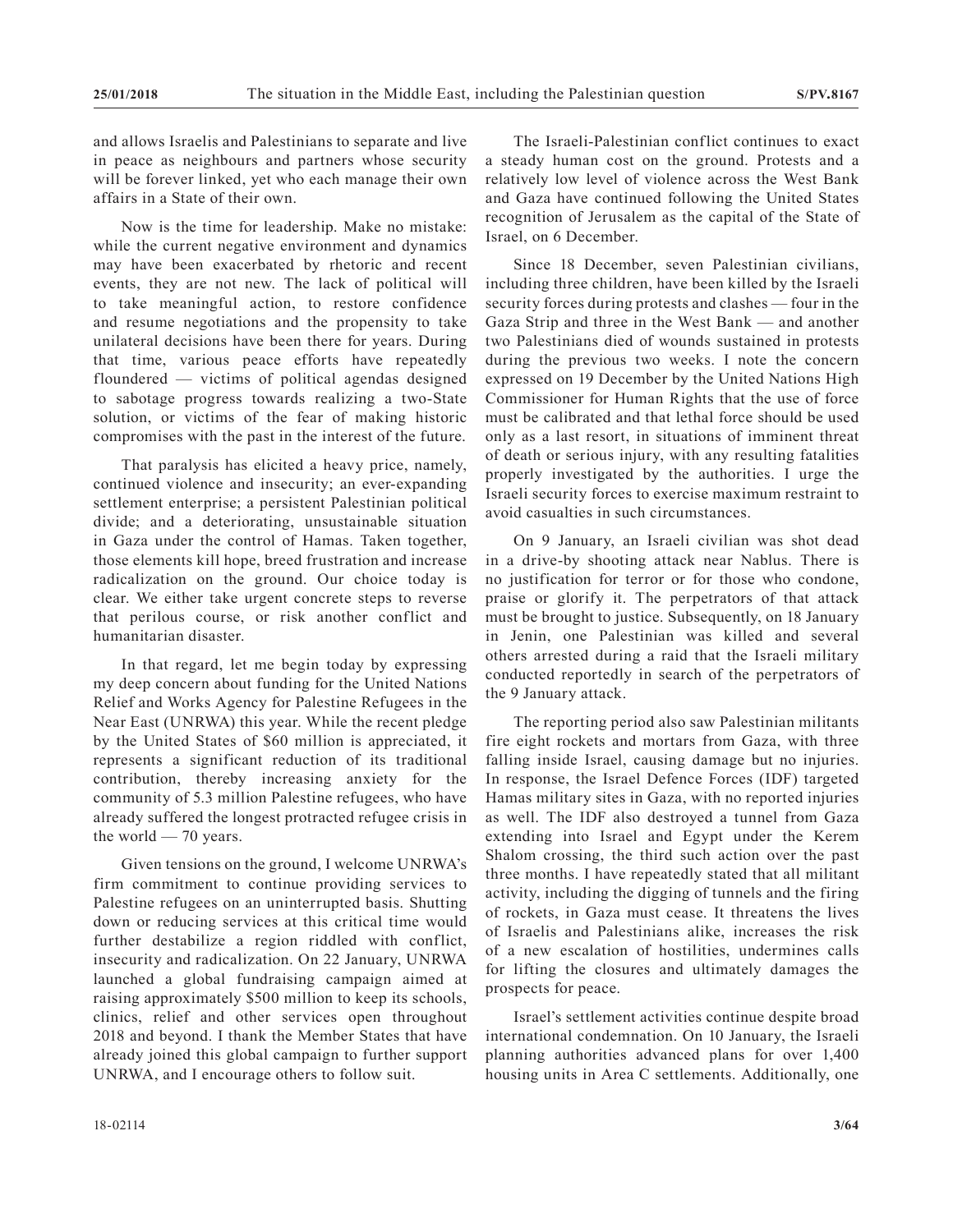plan for nine housing units in Psagot was approved for construction. Separately, four tenders were published for approximately 500 units that had been processed in 2017. In comparison, tenders for only 50 units were opened for bidding in the whole of last year. In addition, the authorities announced that some 10 new tenders for 880 housing units in seven settlements will be published in the coming weeks.

Settlement construction is illegal under international law and is one of the major obstacles to peace. Settlement-related activities undermine the chances for the establishment of a viable, contiguous Palestinian State as part of a two-State solution. Two recent developments further fuelled perceptions that the forces that want to block a two-State solution in Israel are gaining ground.

On 31 December, the Central Committee of the Likud party adopted a resolution calling for "unhindered" settlement construction and to "extend Israeli law and sovereignty in all the areas of liberated settlement in Judea and Samaria". While not binding, the resolution increases the political pressure for annexation of parts of the West Bank and further undermines Palestinian belief in peace efforts. Days later, the Knesset passed an amendment to the Basic Law: Jerusalem, which is likely to make it more difficult in any future peace agreement for Israel to transfer control over areas currently within the area it defines as Jerusalem's municipal jurisdiction to Palestinian authority.

The demolition of Palestinian-owned structures has also continued, with 16 structures demolished due to the lack of building permits that are nearly impossible to obtain, as noted in the Quartet report of 2016. Fourteen Palestinians have been displaced by these actions. Four additional structures were destroyed during a military operation in Jenin, displacing another 16 Palestinians. Of particular concern is the risk of demolition of 46 school structures in Area C and East Jerusalem.

As the security forces continue to arrest Palestinians in various security operations — some 400 have been detained over the past month — I want to highlight one particular case. On 1 January, 12 charges were brought against Ahed Tamimi, a 16-year-old Palestinian girl arrested in December. Her detention followed the release of a video in which she was seen slapping and kicking two Israeli soldiers in her front yard. On 17 January, an Israeli military court ruled that she would be held until the end of legal proceedings against her. As stated

by the Office of the High Commissioner for Human Rights on 16 January, the detention of a child must only be used as a measure of last resort and for the shortest possible time. I reiterate the High Commissioner's call that the treatment of all minors be in accordance with international law and the special protection that it grants to children.

On the Palestinian political front, I want to report to the Council that in response to the United States decision to recognize Jerusalem as the capital of Israel, and following the General Assembly vote on 21 December, the Palestinian Central Council met in Ramallah on 14 and 15 January. In its final statement, the Central Council, inter alia, rejected the United States as a partner until it cancels this decision and rescinds both the designation of the Palestine Liberation Organization (PLO) as a terrorist organization and the closure of the PLO office in Washington, D.C. The Central Council further declared that the Oslo process was no longer valid and tasked the PLO Executive Committee to suspend the recognition of Israel until it recognizes the State of Palestine and annuls its annexation of East Jerusalem, to halt security coordination and to revisit economic relations with Israel. We are yet to see whether these decisions will be adopted by the PLO Executive Committee and implemented. Under the current circumstances, however, I encourage all parties to refrain from action and rhetoric that would further undermine the chances of returning to meaningful negotiations and to continue their engagement in the interest of peace.

Turning to Gaza, the worsening humanitarian and security crisis continues to feed a deteriorating situation. The implementation of the Egyptian brokered intra-Palestinian agreement has effectively ground to a halt. The two sides have been unable to reach agreement, particularly on key obstacles including the collection of taxes, the integration of and payment of salaries to public-sector employees, the status of the return of Government administration in the ministries and other institutions and, ultimately, security control of Gaza. These challenges must be quickly overcome or the process risks being derailed entirely, leaving Gaza primed for a new escalation.

Despite these setbacks, I am encouraged that the Gaza crossings continue to be controlled by the legitimate Palestinian authorities after their handover on 1 November. I also welcome the decision of the Palestinian Authority on 3 January to resume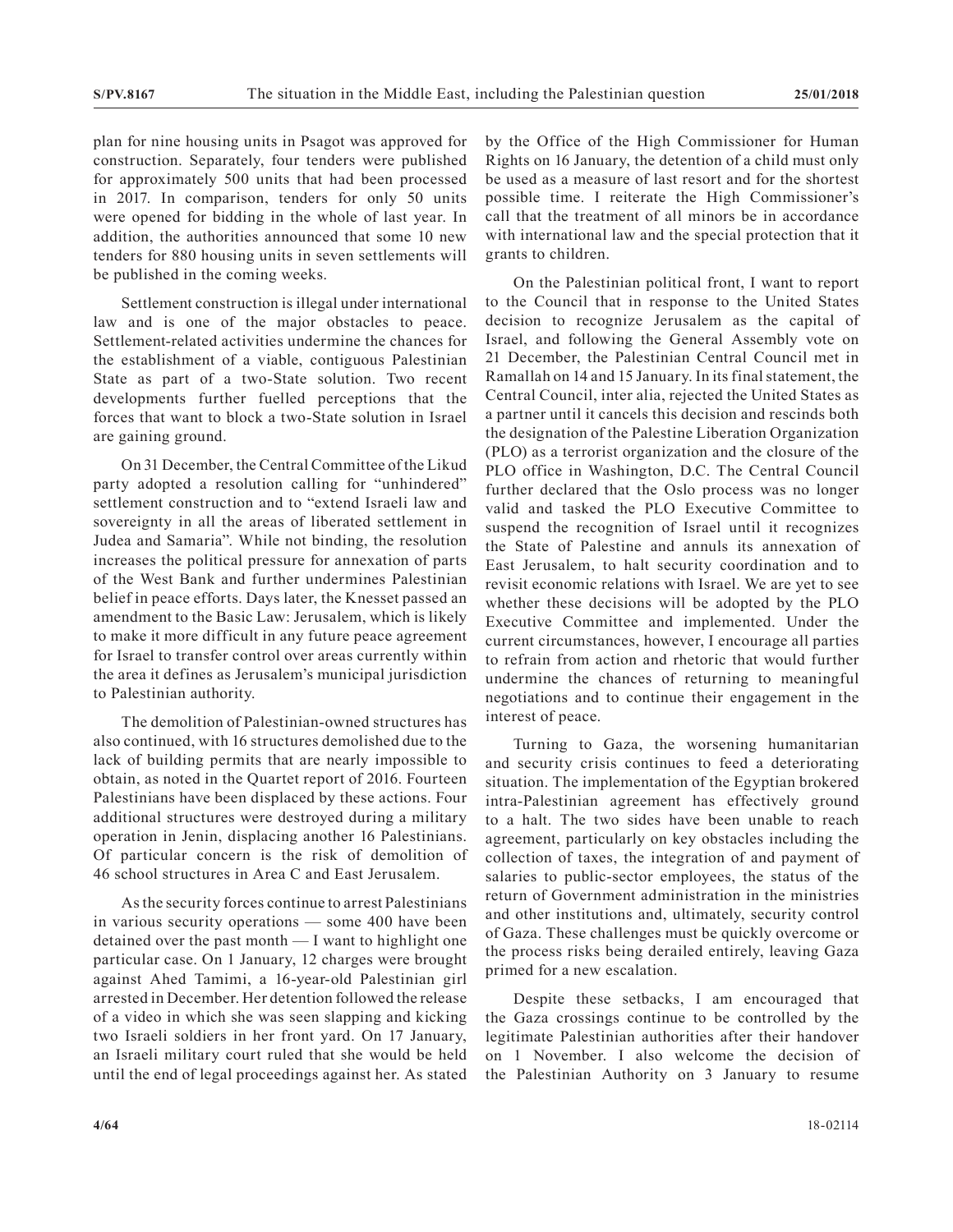payments for the full amount of electricity  $-120$ megawatts — purchased from Israel for Gaza, allowing for an increase in supply to six-to-eight hours of electricity per day.

The humanitarian situation, however, remains dire. With the current funding available, the United Nations will not be able to provide fuel to hospitals and critical infrastructure in Gaza beyond the end of February. I also take note of Israel's decision to approve some 85 private-sector projects through the Gaza Reconstruction Mechanism since the start of the year. Yet, these positive developments are not an alternative to the lifting of closures on Gaza and to returning the Strip to the full control of the legitimate Palestinian Authority. The combustible cocktail of humanitarian, political and security challenges must be addressed urgently and effectively.

In an effort to support the peace process and address the dire situation in Gaza, Norway and the European Union will convene an extraordinary session of the Ad Hoc Liaison Committee for the Coordination of International Assistance to Palestinians on 31 January at the ministerial level. This important meeting aims to bring all parties together to discuss measures to accelerate efforts that could underpin a negotiated two-State solution and to enable the Palestinian Authority to resume full control over Gaza. I call on the parties to work constructively and produce tangible outcomes that support these objectives.

Turning to Lebanon, efforts there continue to consolidate stability following the return of Prime Minister Hariri. As part of the implementation of the 8 December Paris International Support Group communiqué, preparations are under way for a conference in support of the Lebanese Armed Forces and security institutions, to be hosted by Italy in late February. Preparations also continue for parliamentary elections in May.

The situation in the area of operations of the United Nations Interim Force in Lebanon (UNIFIL) remains generally quiet. Following the stated intention by the Israel Defense Forces to conduct infrastructure work south of the Blue Line, including in certain areas where Lebanese officials have raised strong objections, UNIFIL's leadership has been engaged with both parties through the established liaison and coordination arrangements. The matter will be discussed at the next tripartite meeting.

In closing, I wish to emphasize the gravity of the current challenges.

Twenty-five years after the Oslo Accords, we are at a critical point in the peace process. The uncertainty and volatility of the current environment are hardening positions and sharpening the rhetoric on all sides — a situation that plays directly into the hands of extremists and increases the risk of another conflict. Absent a credible proposal that could become the basis of final-status negotiations, the international community must continue to build the conditions necessary for a resumption of talks. We must also reaffirm the international consensus that the two-State solution remains the only viable option for a just and sustainable end to the conflict. We must be unwavering in this position.

At the same time, it is vital to maintain support for strengthening Palestinian institutions and enhancing service delivery to Palestinians in the West Bank and Gaza. Allowing the Palestinian project to backslide at this delicate stage risks further destabilizing an already precarious situation. The recent cuts to the funding of the United Nations Relief and Works Agency for Palestine Refugees in the Near East only reinforce these concerns.

As far as Gaza is concerned, I call on the international community to support efforts to return the Strip to the control of the Palestinian Authority. If the process stalls, the people of Gaza will face increasingly desperate conditions and will lose hope of any progress. I commend Egypt for its leadership role and continued commitment to this process.

We can wait no longer to reverse the current negative trajectory of the conflict. Every illegal settlement advancement, every person killed and every failed effort in Gaza makes it more difficult for Palestinians and Israelis to overcome their divisions, rebuild trust and invest in the goal of resolving the conflict. It is time to break the destructive pattern and begin again to lay the foundations of peace.

**The President**: I thank Mr. Mladenov for his briefing.

I now give the floor to the observer of Palestine.

**Mr. Mansour**: On behalf of the State of Palestine, I congratulate Kazakhstan on assuming the Security Council presidency and express appreciation to you, Sir, for your able leadership of the Council's important agenda. We also thank the Special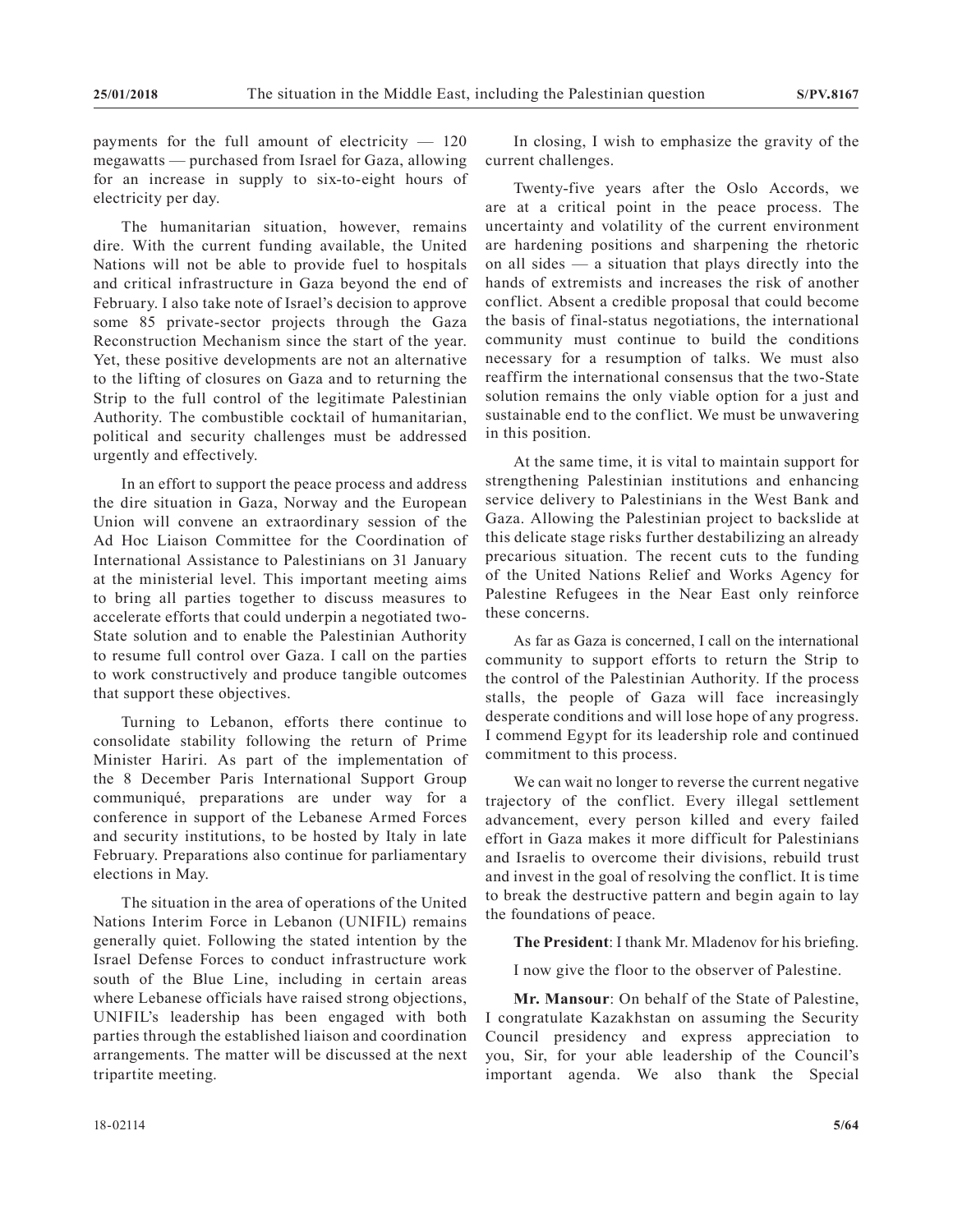Coordinator for the Middle East Peace Process and Special Representative of the Secretary-General, Mr. Nickolay Mladenov, for his briefing.

I also extend our warmest congratulations to the new elected members of the Security Council — Côte d'Ivoire, Equatorial Guinea, Kuwait, the Netherlands, Peru and Poland — and wish them every success in upholding their responsibilities in accordance with the Charter of the United Nations and the Council's resolutions as they collectively seek to fulfil the duty to maintain international peace and security.

We also renew sincere appreciation to the countries and delegations of Egypt, Italy, Japan, Senegal, Ukraine and Uruguay upon completing their terms, during which they served with exemplary commitment, competence and wisdom. We recognize their countries' contributions to the Council's efforts to address the many critical issues on its agenda, including the question of Palestine, throughout their tenure and in the face of many crises. Those contributions were most recently reflected in the vote taken by the Council on 18 December 2017 on the draft resolution (S/2017/1060) submitted by Egypt, as the Arab representative on the Council, on the status of Jerusalem. While the draft resolution was, regrettably, vetoed (see S/PV.8139), we remain grateful for the honourable stance taken by the overwhelming majority of countries in reaffirming the relevant resolutions and the key principles to Palestinian-Israeli peace that are a matter of international consensus.

Looking back, the year 2017 ended on a disheartening note, as we bore witness to decisions denigrating the rights and national aspirations of the Palestinian people and dismissing the global consensus that has prevailed for decades based on the Security Council's resolutions on Jerusalem and the Palestinian-Israeli conflict in its entirety. At the same time, however, we found solace and hope in the resounding rejection of such decisions and in the unequivocal reaffirmations — here in the Chamber, in the General Assembly and in capitals around the world — of the relevant resolutions, including, inter alia, resolutions 476 (1980), 478 (1980) and 2334 (2016); of respect for the legal, political and historical status of the city of Jerusalem; of East Jerusalem's status as occupied and as an integral part of the rest of the Palestinian territory occupied since 1967; of respect for the historical status quo at Al-Haram Al-Sharif and of Jordan's custodianship of the Muslim and Christian holy sites in the city; and of fundamental positions and principles

recognizing Jerusalem's special status, sensitivity and centrality to peacemaking, and hence its designation among the final-status issues to be resolved for the achievement of a just and lasting peace.

Assumptions that all of that could somehow be skirted, or that peace could be achieved otherwise — whether unilaterally or by illegal imposition of facts on the ground — are faulty assumptions at best, and dangerous and reprehensible at worst.

Our position rejecting the 6 December 2017 decision on Jerusalem by the United States Administration has been fully conveyed to the Council and remains unwavering. We remain insistent with regard to respect for the law and our rights, and we reject that unilateral, provocative decision, which directly contravenes the Charter and United Nations resolutions on the matter. That decision is null and void and has no legal effect on the status of Jerusalem. We welcome the General Assembly's decisive affirmation in that regard on 21 December 2017 (see A/ES-10/PV.37) and reiterate our deep appreciation as well for the actions undertaken by the Arab Ministerial Council, the Summit of the Organization of Islamic Cooperation and the Movement of Non-Aligned Countries in response to that crisis.

In response to repeated distortions of our position, I am compelled to clarify further. Our position is not intended as disrespect and should not be interpreted as such by anyone. On the contrary, it is a position rooted in full respect for the law, for the principles of justice and equity, for the Charter, for the Council, for the Assembly and for the decades-long international consensus on the parameters of a peaceful solution. It is a position of respect for the legitimate national aspirations of our people, who have been so patient and steadfast in spite of the grave injustice they continue to endure. It is a position of respect for the human rights and dignity of our people, which we cannot allow to be denied. No price tag can be put on the rights and dignity of any people. They cannot be quashed by threats, intimidation or punitive action. Such attempts must be rejected by all who seek peace and justice and who truly believe in international law as the path for their realization.

We will therefore remain resolute on three counts: in calling for the application of international law to the question of Palestine in all of its dimensions and without exception, in our historic pursuit of the inalienable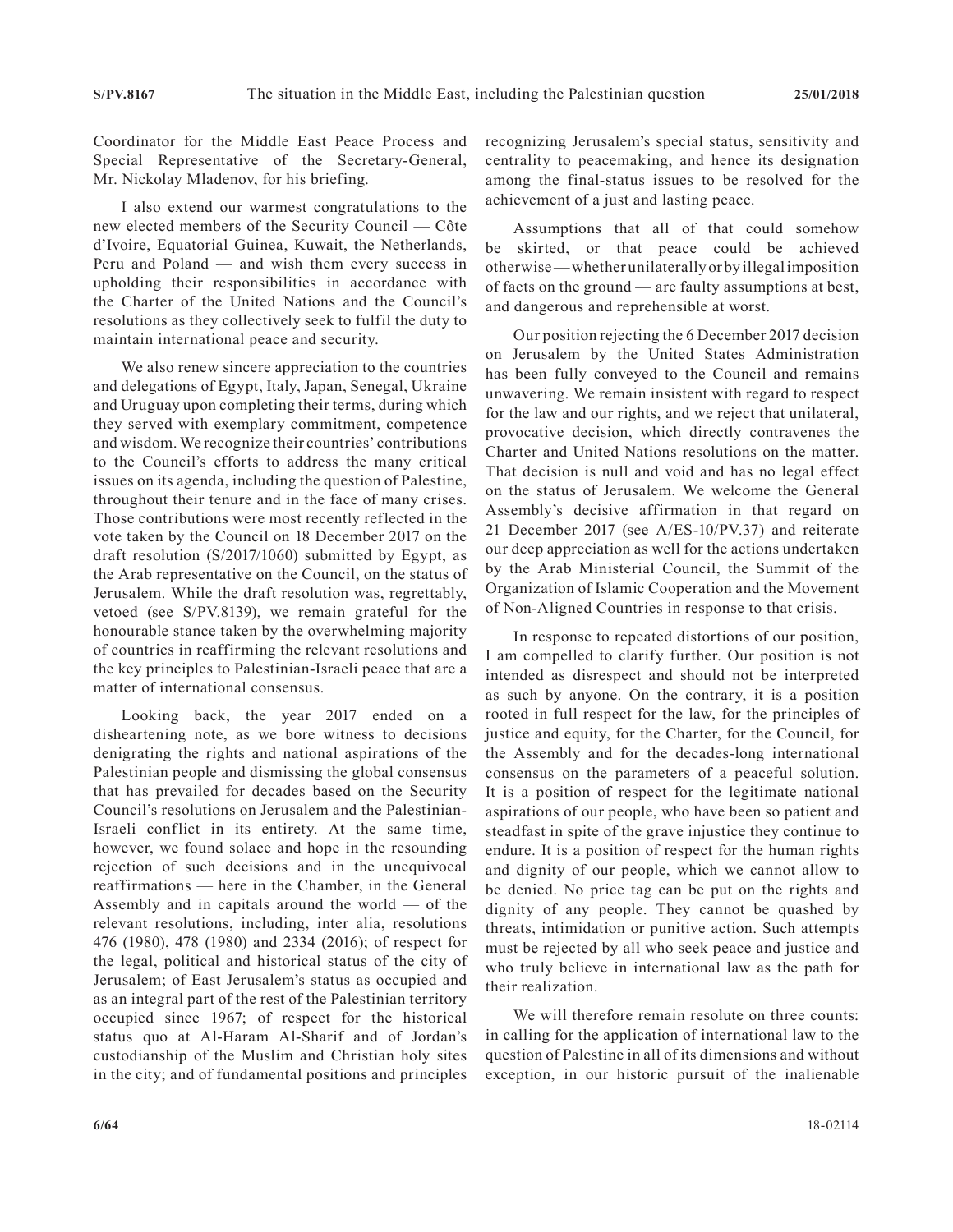rights of our people and in our commitment to peace and coexistence.

Nothing that we have done in the recent period or at any other point in the long years of the Middle East peace process should be misconstrued or cynically portrayed as a rejection of peace. On the contrary, although it is unacceptable that  $we$  — the aggrieved party, the occupied people, dispossessed, colonized and brutalized — face demands to repeatedly prove our worthiness to be granted inalienable human rights, including to be a free people in our own land, we have consistently demonstrated our good faith and our commitment to peace.

We have done that despite the enormous sacrifice we have been asked to make in the context of the historic compromise devised by the international community in the form of the two-State solution along the 1967 lines. We accepted that compromise 30 years ago, in 1988, and have adhered to it ever since throughout every phase of the peace process, from Oslo forward. We have emained committed even in the face of the duplicity, bad faith and illegal policies and practices by Israel, the occupying Power, destroying not only the two-State solution, inch by inch and day by day, but also destroying the very belief that peace is possible. That cannot be reasonably denied by anyone.

It is therefore appalling to witness the resurgence of claims by the Israeli Prime Minister and other Government officials that the President of the State of Palestine, President Mahmoud Abbas, is not a man of peace. Exploiting the current circumstances and the anger and resentment they have caused, they are again attempting to distract the international community and evade responsibility for the political deadlock and deplorable situation on the ground by making such false, shameful claims about the Palestinian side. We have seen such demonization before; it is repugnant and we firmly reject it.

History and facts speak for themselves, and such claims could not be farther from the truth. The commitment of President Abbas to diplomacy, international law, negotiations and non-violence as the means for achieving a peaceful and just solution that would realize the rights of the Palestinian people and their legitimate aspirations to live in freedom, dignity and security in their homeland, while coexisting side by side with Israel in the context of a two-State solution, has been demonstrated time and time again.

President Abbas continues to actively consult with capitals across the globe, having just visited Brussels several days ago and Amman, Ankara, Addis Ababa, Cairo, Beijing, Berlin, Madrid, Moscow, New Delhi, Paris, Washington, D.C., and elsewhere over the past year. He has also received delegations nonstop in our continuing search for peace. That has been his life's work, and the Palestinian leadership has conformed to it, in word and deed, for decades. Doubting that, in the storm of provocations and schemes to which we are currently being subjected in response to our firm stance on principle, reveals utter ill intent and is unethical and offensive.

Against the backdrop of those developments and the ever-worsening situation on the ground in the occupied Palestinian territory, including East Jerusalem, and in our refugee camps throughout the region, it would be an understatement to say that the Palestinian people are facing an existential crisis. We have rung the alarm bells before, to no avail. Yet we are compelled by the gravity of the situation to do so again today. We do that with the deep conviction in the justice of our cause and concern for the plight of our people, but also with the abiding conviction in the power of international law and the role of this Organization to deliver us to justice and a peaceful end to the conflict, which has inflicted such suffering and tragedy.

Right now, the world is witnessing in shocking detail the dehumanization of the Palestinian people — their subjugation and deprivation, attempts to erase their history, heritage and identity, and the systematic destruction of their generations-old communities, their will and their hope, with no end to that travesty on the horizon. Our stand is therefore neither a case of brinkmanship or posturing. This is about people's lives — in this case, about an entire nation.

It is a crisis that unquestionably concerns our very existence in our national homeland, our rights, including to self-determination and return, and our survival as a people. And, as in similar crises in history, it is entirely man-made and is made worse every day by man's decisions, by greed, cruelty and might over right, while tormenting innocent children, women and men and determining their fate. Their crime? It is their ethnicity as Palestinians, and their religion as Muslims or Christians, as non-Jews, and their insistence on living in freedom and dignity in their homeland.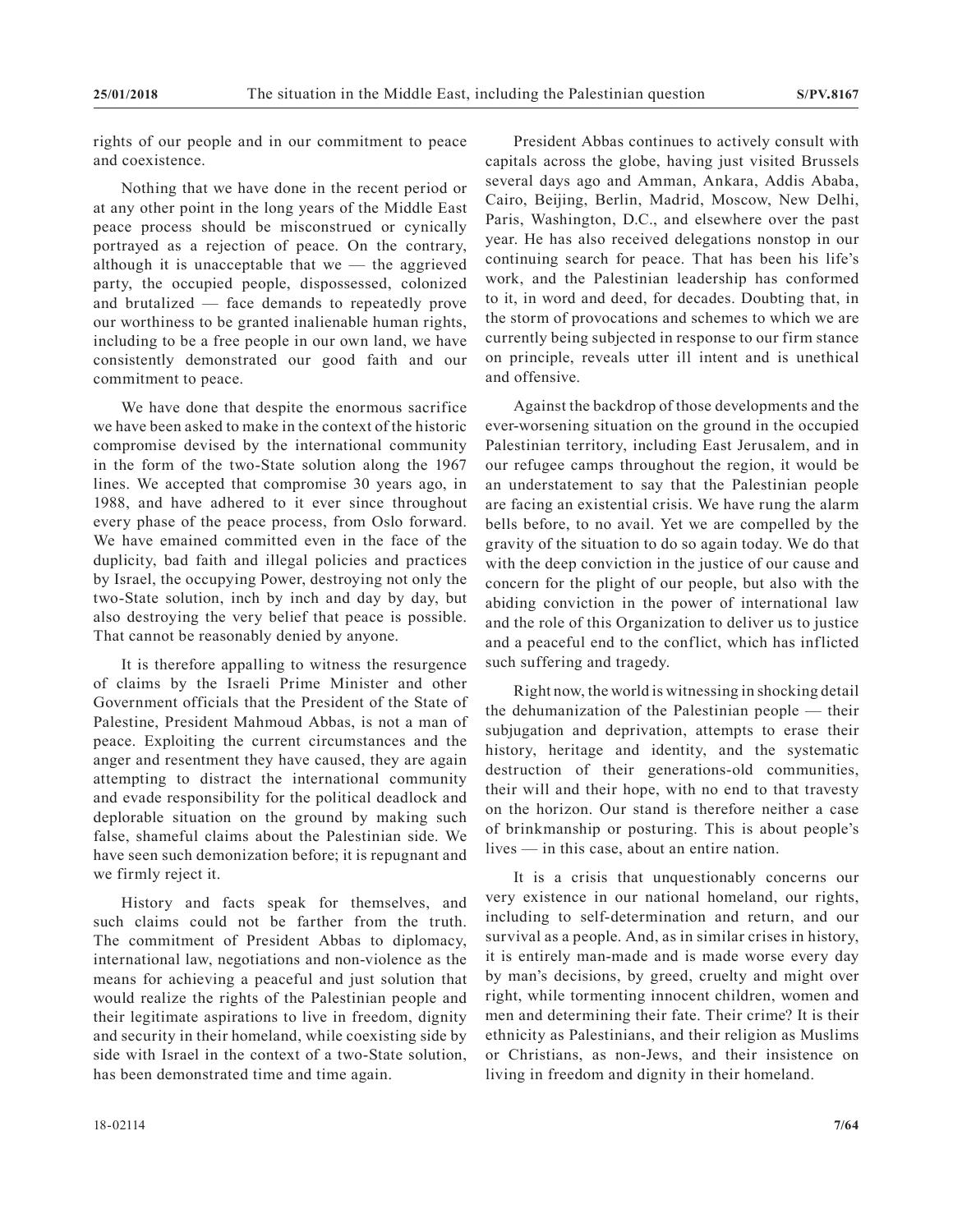For that, they are openly degraded and demonized by the occupying Power and its people, who are incited against them to the point of outright extremism and terror. They are forcibly driven from their homes and land by a violent, oppressive occupation that is unrelenting in its colonization, fragmentation and annexation of their territory, with settlements and the feverish pace of the wall's construction. Their human rights are trampled, and they are besieged and blockaded in a massive form of collective punishment. They are arrested, detained and imprisoned. Even children are not spared, as we heard from Mr. Mladenov this morning, We witnessed such horror in the plights of a 16-year-old girl, Ahed Tamimi, and a 16-year-oldboy, Malik Al-Jawabra, who, along with the hundreds of other children, were abducted from their homes, held captive by the occupation and tried by the only juvenile military court in the world.

All of that is being done under the pretext of security and religious edicts, whereby any means, no matter how brutal, immoral or illegal, are justified in the ongoing pillage, displacement, humiliation and torture of the other. Even in this Chamber, the highest multilateral and political security body, and in a secular Organization established on the base of international law — our one common language — we are subjected to biblical preaching and the denigration of the rights of an entire people on the basis of religious ideology and the premises of supremacy and exclusivity. That not only contradicts international law and human rights, but sets a dangerous precedent in this Council extending far beyond the question of Palestine.

The purposes and principles of the Charter of the United Nations and the very reason for the United Nations existence are being trampled before our eyes and without consequence. Once again, the message is that the law does not matter and that those who follow the rules will lose, while those who break and mock them will win. What impact will such a message have on our youth at this critical moment in the history of our region and the world? In the same vein, we must ask: What message is being sent by the reduction of humanitarian support at this time of need? What is to be gained from depriving innocent, vulnerable refugees of subsistence and driving them to desperation? How does that serve the cause of peace and stability? How can the politicization of humanitarian assistance be accepted? It cannot in any way.

We appeal for compassion and the upholding of humanitarian law, principles and collective responsibilities. We urge donors to enhance support for the United Nations Relief and Works Agency for Palestine Refugees in the Near East (UNRWA), and to ensure the continuity of its internationally recognized, vital humanitarian and development assistance to more than 5.5 million Palestine refugees and of its contribution to regional stability in this most volatile period. We welcome the recent statement by Commissioner-General Pierre Krähenbühl and his call on the international community to stand with the Agency and respect its long-standing commitments and shared principles. We also welcome Secretary-General António Guterres' efforts to mobilize support.

We also recognize the important role of the host countries and the generous response of some States to accelerate their support at this time in order to help the Agency, which was mandated by the General Assembly, in line with obligations, commitments and the relevant resolutions, pending a just solution. We call on all States to increase their support to the Agency if possible, highlighting the Commissioner-General's message that beyond humanitarian aid, UNRWA stands for hope and respect for rights and dignity, which are so crucial in the absence of a solution and the growing despair and uncertainty about the future.

In the span of one year, we have seen hopes for peace rise and suddenly be dashed. Since the adoption of resolution 2334 (2016) one year ago in this Chamber, the dramatic deterioration of the situation, the escalation of tensions and the deepening political deadlock have been cause for grave concern. We continue to believe that resolution 2334 (2016) represents the best chance for rectifying the course and salvaging the two-State solution based on the 1967 lines with the aim of ending the Israeli occupation that began in 1967, thereby justly resolving the question of Palestine in all its aspects and making Palestinian-Israeli peace a reality. That was at the heart of the urgency of the resolution's adoption and its unanimous global welcome at the time — with the exception of Israeli Prime Minister Netanyahu and his Government, who stand in obstruction of the two-State solution and all peace efforts.

The failure to implement the relevant resolutions and to hold Israel accountable in the face of its flagrant non-compliance and violations only further foster such impunity, diminishing peace prospects day by day, hour by hour. Complacency and defeatism in the face of such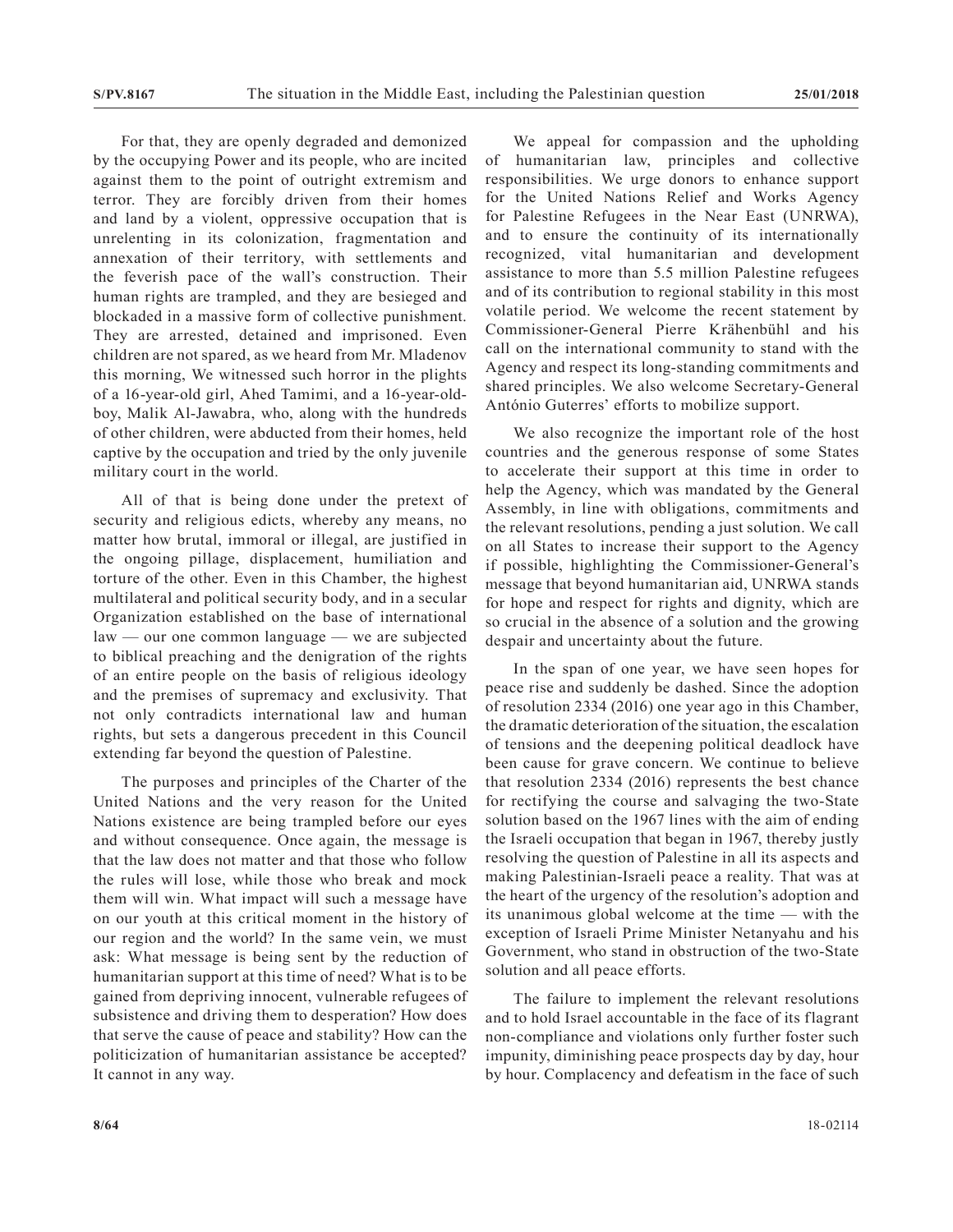crimes and, worse yet, any manner of complicity are totally unacceptable. In that context, actions violating relevant resolutions and granting recognition to Israel's illegal measures in occupied Palestine, including East Jerusalem, are inexcusable, unlawful and must be rejected by all.

Now is the time for collective action in response to the explicit calls made in resolution 2334 (2016), including for intensification of international and regional diplomatic efforts aimed at achieving a comprehensive, just and lasting peace on the basis of the relevant General Assembly and Security Council resolutions, the Madrid terms of reference, including the principle of land for peace, the Arab Peace Initiative, the Quartet road map and an end to the Israeli occupation that began in 1967.

Now is the time for the international community to mobilize the political will to implement the relevant resolutions and to revive the peace option, averting the grave impact that the continued unravelling of the situation will have regionally and globally. Recent developments to the contrary must not dissuade us from moving forward on that basis, but rather must strengthen our resolve.

We reiterate the Palestinian leadership's call, as made at the highest levels at the Palestine Liberation Organization Central Council last week, for a collective peace process under international auspices aimed at achieving a just solution and fulfilling the longdenied rights of the Palestinian people. It is a fair request for, despite all our best efforts, it is clear that unilateral initiatives have failed. The mechanisms for such a collective process already exist and should be immediately activated.

We call on the Quartet, bearing in mind its responsibilities; the Security Council, bearing in mind its Charter duties and relevant resolutions; and the United Nations, bearing in mind its permanent responsibility towards the question of Palestine until it is justly resolved, to act now, on the basis of international law and with the tools available to them, to stem this dangerous downward spiral and salvage the prospects for peace.

We underscore the stated readiness and capacities of the European Union and the Russian Federation to fulfil their respective roles in the Quartet, in accordance with its Security Council-mandated responsibilities, and believe that its expansion to include other relevant and

willing international and regional partners would serve the cause of peace. We urge all peace-loving countries, large and small, to support our call for collective action without delay in the interest of peace and justice.

We reiterate our appeal to those countries that have not yet done so to recognize the State of Palestine on the basis of the pre-1967 borders, with East Jerusalem as its capital, in line with the relevant resolutions, in respect of the erga omnes right of the Palestinian people to self-determination, and as a significant contribution to a peaceful solution to the Palestinian-Israeli conflict, based on the vision of two States living side by side in peace and security. All States must step up their efforts to uphold their commitments and obligations to bring an end to the unlawful and unjust situation that prevails. No peace initiative will ever succeed otherwise.

On our part, in spite of immense challenges and growing hopelessness, we shall continue to adhere to international law and to engage responsibly with the international community, using all political, diplomatic, legal and popular means possible to realize the freedom and independence of our people, restore their rights, and establish a just and lasting peace. We respectfully ask that that good faith be reciprocated and that the Council not let the Palestinian people down at this most critical existential moment.

**The President**: I now give the floor to the representative of Israel.

**Mr. Danon** (Israel): Israel congratulates you, Sir, on assuming the presidency of the Security Council this month. We welcome and convey our best wishes to the new members of the Council.

It is with grave concern that I again raise the issue of the threat we in the Chamber all face. That threat comes from Iran. We all saw what happened in Iranian towns and cities. Brave people — young and old alike — marched in the streets, demanding a better life. They chanted, "Not Gaza. Not Lebanon. I give my life for Iran". The Iranian people know that when the regime tries to steal their lives, it does so by stealing their resources. That is why they rose up against their Government. We salute their moral fight.

But I am not here to address the Council only about the noble struggle of the Iranian people. I take the floor to talk about the dangerous activities of the Iranian regime, which become deadlier each day. We have cautioned the Council about Iranian extremism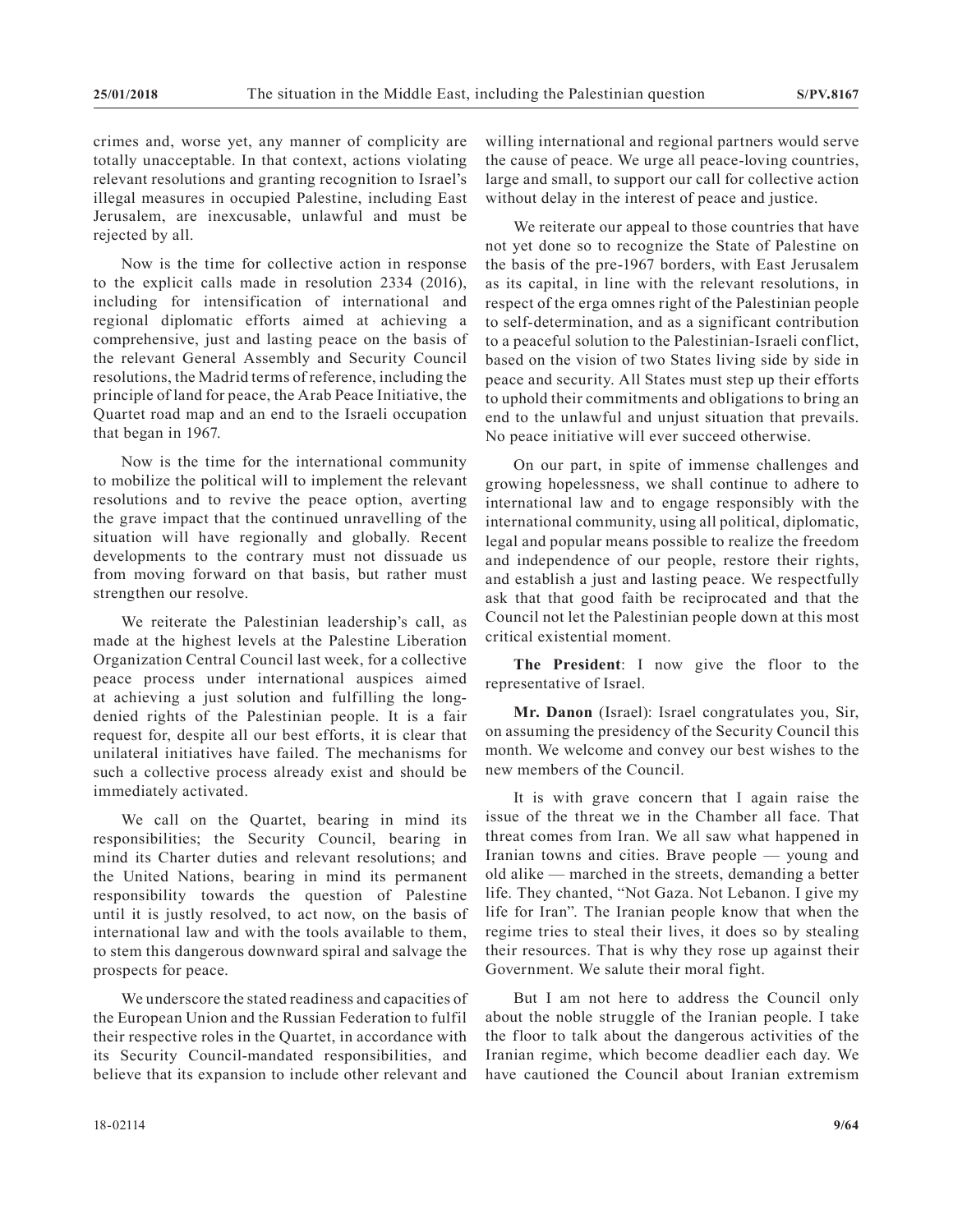time and again. We have warned the Council about Iranian tentacles of terror spreading far and wide. We have repeatedly shown clear evidence of Iran's build-up in Lebanon through its proxy Hizbullah. We have also seen that many countries choose to remain silent while Iran sneaks into Israel's backyard. Iran has invested up to \$35 billion in Syria. I repeat — \$35 billion.

We have spoken about the terror that Iran spreads throughout the world. We have warned about Iran's military advancement in our region, but words are not enough. I will now share with the Council classified information that clearly shows the extent of Iran's military build-up in Syria. We are releasing that information so that the world understands the growing Iranian threat.

Today, there are 82,000 fighters directly under Iranian authority in Syria. They include 3,000 members of Iran's infamous Revolutionary Guard Corps, 9,000 fighters from Iran's proxy Hizbullah, and 10,000 members of violent Shia militias recruited from across the Middle East, including from Iraq, Afghanistan and Pakistan. In addition, Iran directly commands 60,000 local Syrian fighters. These are hard facts that cannot be disputed. Iran's military actively trains militant extremists from all over the world, and uses Syria as its strategic base. The Iranians themselves claim that the Islamic State in Iraq and the Sham (ISIS) is on the run in Syria. Why do they continue to send in their forces? Why do they continue to recruit extremists to be killed on the battlefield in Syria? Why does Iran build bases to house those fighters for the long-term? The answer is clear. They do so to further destabilize Syria and our region, further threaten Israel and further terrorize the entire free world.

Iran's dangerous behaviour does not end with the fighters it brings to Syria. It is also building missile factories in Syria and its presence turns the innocent people in surrounding areas into human shields. Iran is turning the entire country of Syria into the largest military base in the world. In fact, it is trying to destabilize every aspect of Syria. The Iranian regime is doing this so that it can maintain control over a country that has been destroyed. It needs that control so that it can destabilize the entire region. One thing is clear. The Shiite crescent has reached our doorstep. Iran is ready to strike at a moment's notice. General Mohammad Ali Falaki, of the Iranian Revolutionary Guard, has confirmed that alarming fact, describing the Guard's forces throughout the Middle East as one unified army,

created to protect Shiite power, defend the Supreme Leader and attack Israel from the North, not from a string of Iranian terror cells but from a full-blown Iranian military frontier. From Israel's perspective, our northern border is one northern front, with Iran's proxy Hizbullah on the one hand and Iran in Syria on the other. We can no longer distinguish between Lebanon and Syria.

Let me be clear. Israel has taken no side in the Syrian civil war. We support the 1974 Agreement on Disengagement, but we will always defend ourselves. We will always take any action necessary to secure our borders and protect our citizens. The Shiite crescent stretches far beyond Israel. It is larger and more powerful than ever, and it is aiming for the entire world. The entire international community should be concerned about Iran, because even though Iran is starting with Israel, it is the rest of the world that is next. An Iranian presence in Syria will evolve just as ISIS did. It will spill quickly into Europe and then across the globe.

Iran nearly doubled its trade with Europe in the past year. Major European corporations have signed multibillion-dollar deals since 2015. One European country has signed a \$720 million solar-energy deal with Iran. Another has pledged nearly \$600 million in credit to its companies doing projects in Iran. That is a mistake. The world may be taking advantage of the lifted sanctions now, but it cannot ignore where the money is going. Since the signing of the Joint Comprehensive Plan of Action in 2015, Iran has only increased its military spending. In 2014, 17 per cent of Iran's Government spending was on the military, but last year, in 2017, the number jumped to 22 per cent — \$23 billion spent on missiles, arms and other weapons of war. In 2018 Iran's military budget will only continue to grow. The money that the regime earns from its economic deals with other countries will be spent on ballistic-missile tests, nuclear development and the promotion of worldwide terror. In the past two years Iran has conducted 25 ballistic-missile tests, in direct defiance of resolution 2231 (2015). Its evil destruction funds will go straight to Syria and after that will be used against the rest of the world. While the world is making a profit, Iran is building an empire.

Let us take a closer look at Iran's spending. It allocates nearly \$1.5 billion to its proxies in Yemen, Lebanon, Syria, Iraq and Gaza, as well as in Judea and Samaria. That is right. We are facing Iran to our North and our South. Iran sends more than \$800 million a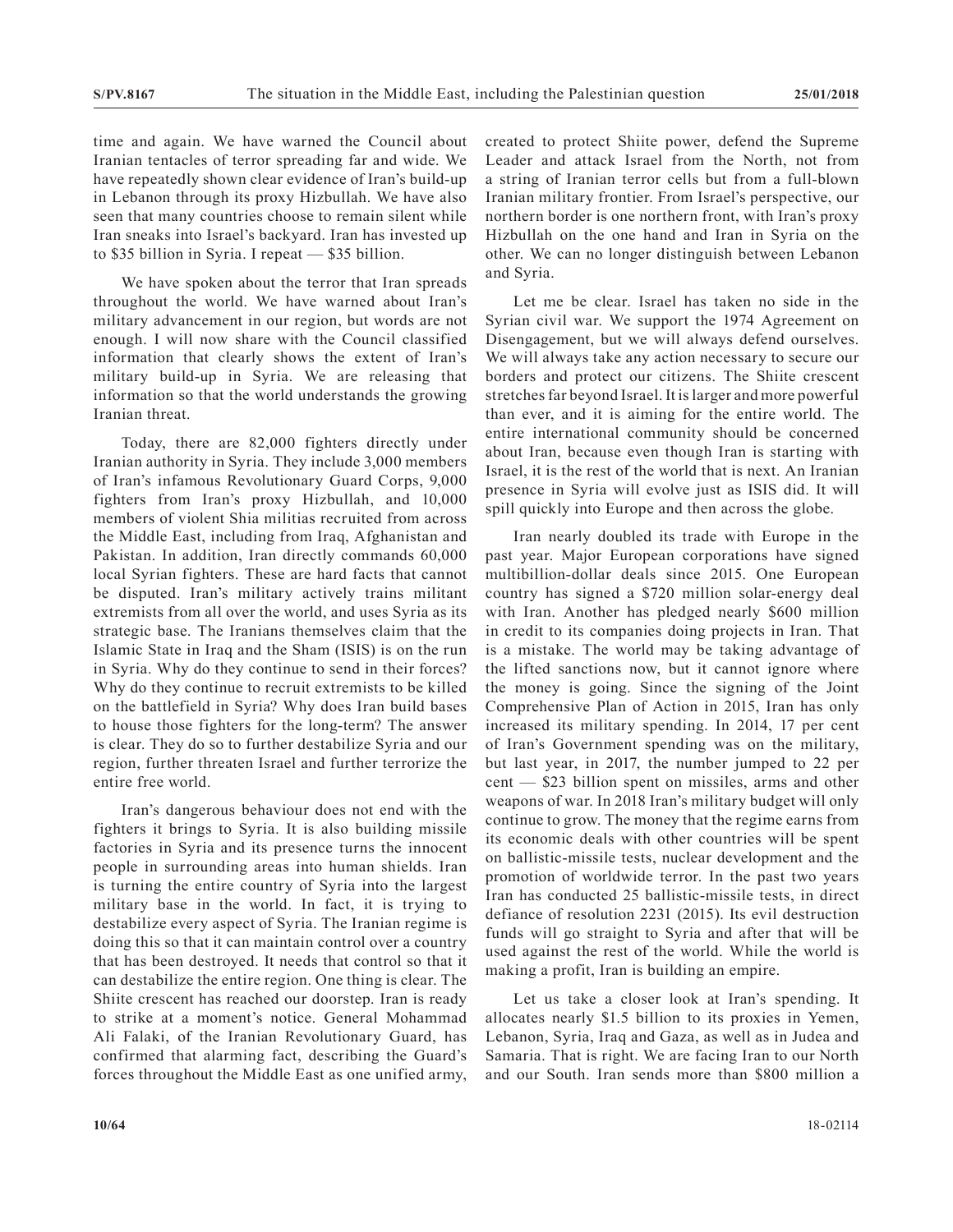year to Hizbullah alone, and Hizbullah uses that money to terrorize northern Israel and southern Lebanon. Through Hizbullah, Iran has violated multiple Security Council resolutions by funding terror organizations' operations on our border. They store illegal weapons in towns and villages and exploit non-governmental organizations in order to mask their evil plans. Iran has sent more than \$100 million each to the Houthi rebels in Yemen, to the Palestinian Islamic Jihad and Hamas, and to Shiite militias in Syria and Iraq. The lifting of the sanctions in the wake of the nuclear deal has released \$100 billion in frozen Iranian assets, and the Iranian regime is now exploiting that money, using it to increase its slush fund for terror.

The Shiite crescent is alive and well. We must not let Iran turn it into a Shiite horizon. Iran has a simple but criminal plan. First, it wants to destroy Israel. Secondly, it wants to destabilize and terrorize the region. Thirdly, it wants to threaten the entire world. When Iran takes control, we are all in danger. Some of those here may be looking the other way right now, but soon enough the Iranian guns will be pointing directly at them. The path forward is clear. The Security Council knows what must be done. Resolution 2231 (2015) must be fully implemented. Iran cannot be allowed to continue funding worldwide terror, pursuing its dangerous missile programme and growing its military presence abroad.

I have laid out troubling new facts about Iran's military presence in Syria. None of us should sit idly by in the face of its aggression. We must all stand strong in defence of our shared values. Now is the time for the Council to unite and to firmly and effectively confront this menace to international stability.

**The President**: I now give the floor to the members of the Security Council.

**Mrs. Haley** (United States): I would first like to thank Mr. Mladenov for his briefing.

During the past year, as the representative of the United States I have most often taken the position that this monthly meeting on the Middle East is miscast. As I have pointed out many times, we spend far too much time in this meeting on Israel and the Palestinians and far too little time on the terrorist regimes and groups that undermine peace and security in the region, chief among them Iran, the Islamic State in Iraq and the Sham, Hizbullah and Hamas. That remains my view, and I expect that in the months to come I will continue

to focus on the threats from the Middle East that attract too little attention at the United Nations. Today, however, I will set aside my usual practice, and I too will focus on the issue of peace between Israel and the Palestinians. What has changed?

The events of the past month have shed light on a critical aspect of the Israeli-Palestinian problem, and it is important to ensure that we do not miss the opportunity to bring attention to it here at the United Nations. The aspect I will address is the single most critical element to achieving peace. No, it is not the issues of security, borders, refugees or settlements. All those are important parts of a peace agreement, but the single most important element is none of them. The indispensable element is leaders who have the will to do what is needed to achieve peace. Real peace requires leaders who are willing to step forward, acknowledge hard truths and make compromises. It requires leaders who look to the future rather than dwelling on past resentments. Above all, such leaders require courage.

The Egyptian President Anwar Sadat was such a leader. Forty years ago, President Sadat did an exceptional thing. Egypt and Israel were still in a state of war. In fact, Sadat himself had led Egypt in war with Israel only a few years before. But Sadat made the courageous decision to pursue peace, and when he had made that decision, he went to Jerusalem and delivered a speech before the Israeli Knesset. The fact that he went to the Knesset was courageous in itself, but what took real courage was what he said there. He did not go to Jerusalem on bended knee. He spoke in no uncertain terms about the hard concessions he expected from the Israelis. And then he said the words that both he and the world knew marked a turning point. He said to the Israeli legislators,

"You want to live with us in this part of the world. In all sincerity, I tell you, we welcome you among us, with full security and safety .... We used to reject you .... Yet today, I tell you, and declare it to the whole world, that we accept to live with you in permanent peace based on justice."

Those were the words that led to peace between Egypt and Israel. It was not an easy process; it took another 16 months of tough negotiations to reach a peace treaty, and both sides made difficult compromises. But Sadat's words helped make Israel understand that it had a partner with which it could make those painful compromises. Some have said that those were the words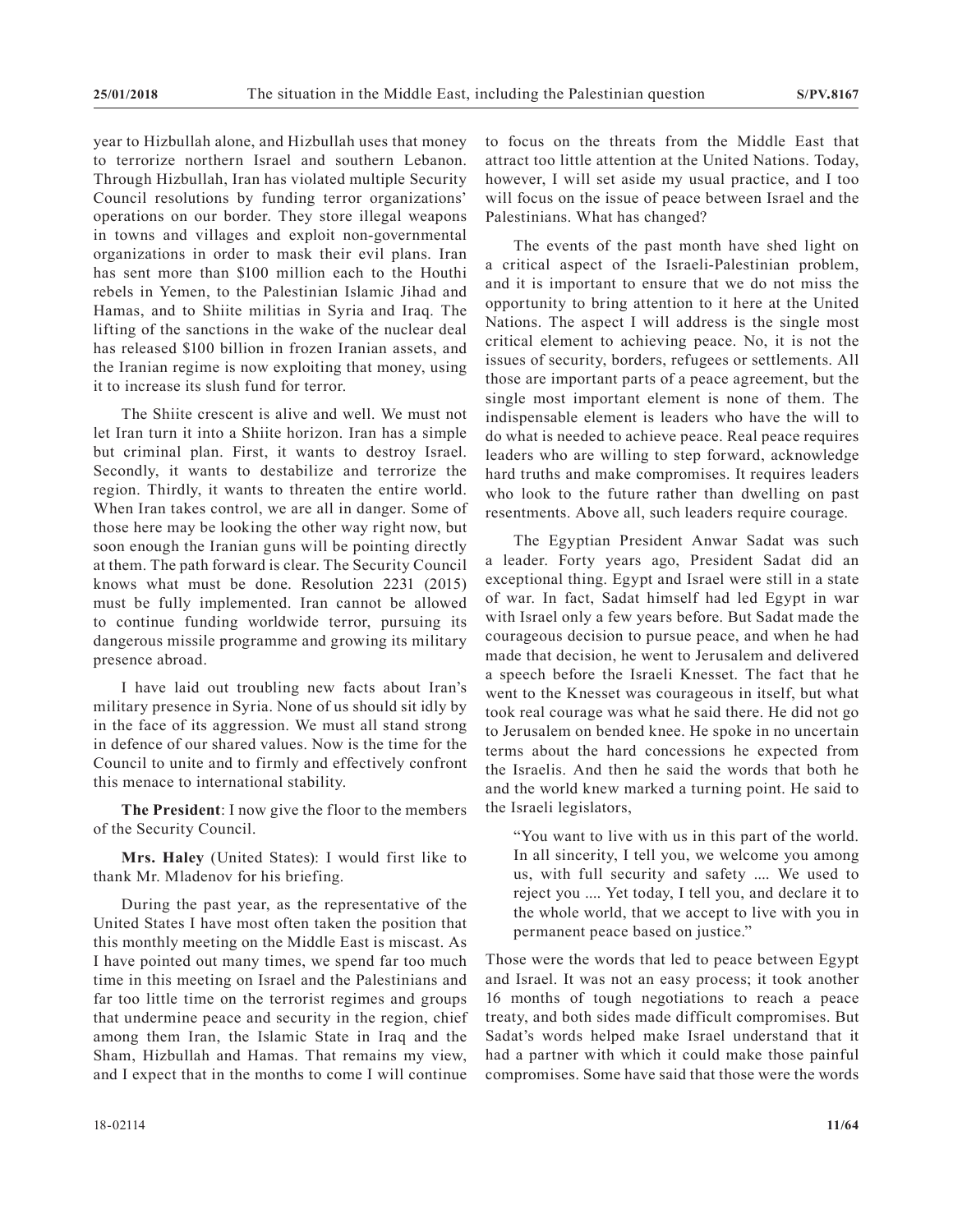that got Anwar Sadat killed, but no one can question the generations of Egyptians and Israeli citizens that have enjoyed a peace that has stood the test of time.

Compare those words to what Palestinian President Abbas said to the Palestine Liberation Organization Central Council 11 days ago. In his speech, President Abbas declared the landmark Oslo peace accords dead. He rejected any American role in peace talks. He insulted the American President. He called for suspending recognition of Israel. He invoked an ugly and fictional past, reaching back to the seventeenth century to paint Israel as a colonialist project engineered by European Powers.

Once more, let us contrast Sadat's words with Abbas's. President Sadat acknowledged that some Arab leaders did not agree with him, but he told them that it was his responsibility to

"exhaust all and every means in a bid to save my Egyptian Arab people and the entire Arab nation the horrors of new, shocking and destructive wars".

President Abbas also acknowledged criticism from other Arab leaders, and he too had a message for them. His response was that they should get lost. Curiously, his speech has gotten little attention in the media. I encourage all who care about the cause of a durable and just peace in the Middle East to read President Abbas's speech for themselves. A speech that indulges in outrageous and discredited conspiracy theories is not the speech of a person with the courage and the will to seek peace.

Despite all of this, the United States remains fully prepared and eager to pursue peace. We have done nothing to prejudge the final borders of Jerusalem. We have done nothing to alter the status of the holy sites. We remain committed to the possibility and potential of two States, if agreed to by the parties. Just as it did for Egypt, peace requires compromise. It requires solutions that take into account the core interests of all sides, and that is what the United States is focused on for the Israeli-Palestinian conflict. Hate-filled speeches and end runs around negotiations take us nowhere. Ultimately, peace will not be achieved without leaders with courage.

King Hussein of Jordan was another such leader. In 1994, he ended 46 years of war and entered into a peace agreement with Israel that holds to this day. When he signed the peace treaty, he said:

"These are moments in which we live. The past and the future .... [W]hen we come to live next to each other as never before, we will be doing so, Israelis and Jordanians together, without the need for any to observe our actions or supervise our endeavours. This is peace with dignity. This is peace with commitment".

I ask here today, where is the Palestinian President? Where is the Palestinian King Hussein? Where is the Palestinian Anwar Sadat? If President Abbas demonstrates that he can be that type of leader, we will welcome it. His recent actions demonstrate the total opposite. The United States remains deeply committed to helping the Israelis and the Palestinians reach a historic peace agreement that brings a better future to both peoples, just as we did successfully with the Egyptians and the Jordanians. But we will not chase after a Palestinian leadership that lacks what is needed to achieve peace. To get historic results, we need courageous leaders. History has provided such leaders in the past. For the sake of the Palestinian and Israeli peoples, we pray that it does so again.

**Mr. Nebenzia** (Russian Federation) (*spoke in Russian*): We thank Mr. Nickolay Mladenov, Special Coordinator for the Middle East Peace Process, for his substantive briefing on the situation regarding a Middle East settlement.

The Palestinian issue remains at the epicentre of instability in the Middle East and North Africa. The Russian Federation has consistently advocated for a fair settlement of it on the basis of the well-known international legal framework that includes the relevant Security Council resolutions, the Madrid principles and the Arab Peace Initiative, which presuppose the concept of a two-State solution and envision a negotiated settlement to all final-status issues in the Palestinian territories.

We have been compelled to conclude that the task of relaunching the Palestinian-Israeli political dialogue has lately become significantly harder, not only because of settlement construction and the unending provocative rhetoric and violence on both sides but also because of a number of other factors that have undermined every achievement of the Middle East peace process in recent times. Instead of seeing progress with a viable plan for resolving the Palestinian-Israeli situation, we have been witness to some notorious decisions concerning Jerusalem. The Palestinians — indeed, the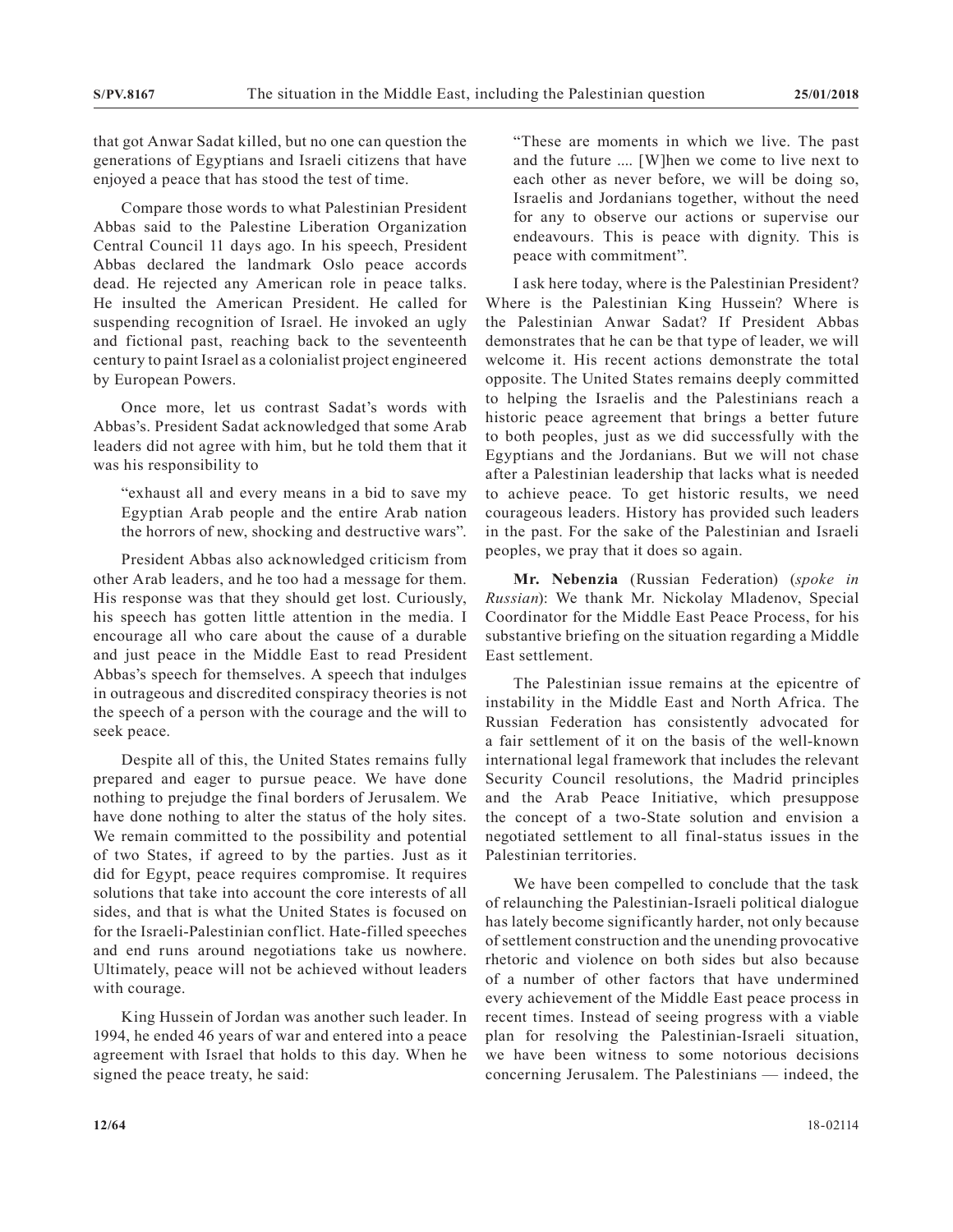Arabs in general — have greeted those measures with total rejection. Palestinian representatives have made statements declaring their loss of trust in the role of the United States as a mediator, proposing suspending their recognition of Israel and withdrawing from the Oslo accords, including the Paris Protocol on economic relations. Such emotional reactions emphasize how delicate the question of Jerusalem is within the framework of a Middle East settlement. Unfortunately, that was followed by damaging decisions to cut financial aid to Palestine, including contributions to the United Nations Relief and Works Agency for Palestine Refugees in the Near East. We cannot countenance a situation in which the Palestinians find themselves in a position where they will effectively have nothing left to lose. It would fuel radicalism and could cause the situation in the Palestinian territories and the entire region to erupt.

In our view, the solution to this situation lies in resuming a direct Palestinian-Israeli dialogue on all contentious issues, including the status of Jerusalem, as soon as possible. Considering the extraordinary significance of the holy city for followers of the three monotheistic religions, we call on all sides to exercise restraint and refrain from any initiatives that could have dangerous and unpredictable repercussions. Free access for all believers to Jerusalem's holy sites must be protected. It will be essential to arrive at equitable, long-term agreements that correspond to previous decisions of the international community and reflect the interests of both sides. Implementation of the recommendations in the 2016 report of the Middle East Quartet (S/2016/595, annex) would establish a good foundation for achieving that objective. In the context of measures aimed at creating the right conditions for a resumption of the peace process, we would like to point to the gradual return of the legitimate Government of Palestine to the Gaza Strip that began in October 2017, with Egypt's assistance. We hope that all the Palestinian parties will demonstrate the political will necessary to overcome any issues that may arise and will see the efforts to restore genuine national unity through to the end. Meanwhile, the international community must lend its support to the process.

As a sponsor of the peace process and an active participant in the Quartet, the Russian Federation will continue to contribute to breaking the impasse in the Middle East peace process, including through contacts with involved States of the region. Our proposal to

President Abbas and Prime Minister Netanyahu, who have been visiting us separately on a regular basis, to convene a summit in Moscow is still on the table. The situation we have now can lead to only one conclusion, which is that the Palestinian-Israeli conflict, like other urgent current issues, can be resolved only through a collective effort. There continues to be no alternative to the Quartet as a mediation mechanism for this issue, in concert with key States of the region.

Unfortunately, other serious conflicts continue in the Middle East, although we should not allow them to overshadow the issue of a Palestinian-Israeli settlement. The Russian Federation is of the view that inter- and intra-State disputes should be resolved through direct political dialogue. We have been making active efforts to stabilize the situation in the region and put an end to hostilities, while at the same time combating terrorist groups, providing humanitarian assistance to those in need, helping to improve socioeconomic situations and promoting political settlements of crises in the Middle East.

Thanks to the decisive role played by the Russian air force, Government forces have cleared Syrian territory of fighters belonging to the Islamic State in Iraq and the Levant (ISIL). We have succeeded in preserving Syria as a sovereign State, creating the conditions for the return of refugees and internally displaced persons and for launching efforts for a political settlement to the Syrian crisis in earnest, under the auspices of the United Nations. That specific effort will be further supported by the Syrian national dialogue to be held in Sochi from 29 to 30 January, which we hope will bring a new impetus to the Geneva process. After the Sochi meeting, within the Geneva format and with the consent of the Syrian parties, agreements should be drawn up on constitutional reform and elections, under United Nations supervision, as outlined in resolution 2254 (2015) and affirmed in the Da Nang statement of 11 November 2017 by the Presidents of the Russian Federation and the United States and the Sochi declaration of 22 November 2017 by the leaders of Iran, Russia and Turkey.

The liberation of Iraq from ISIL was a pivotal moment, enabling the country to focus on national reconciliation and on rebuilding the infrastructure destroyed in the war against ISIL. We hope that Iraq can resolve its issues and that relations between Baghdad and Erbil will be restored so as to stabilize the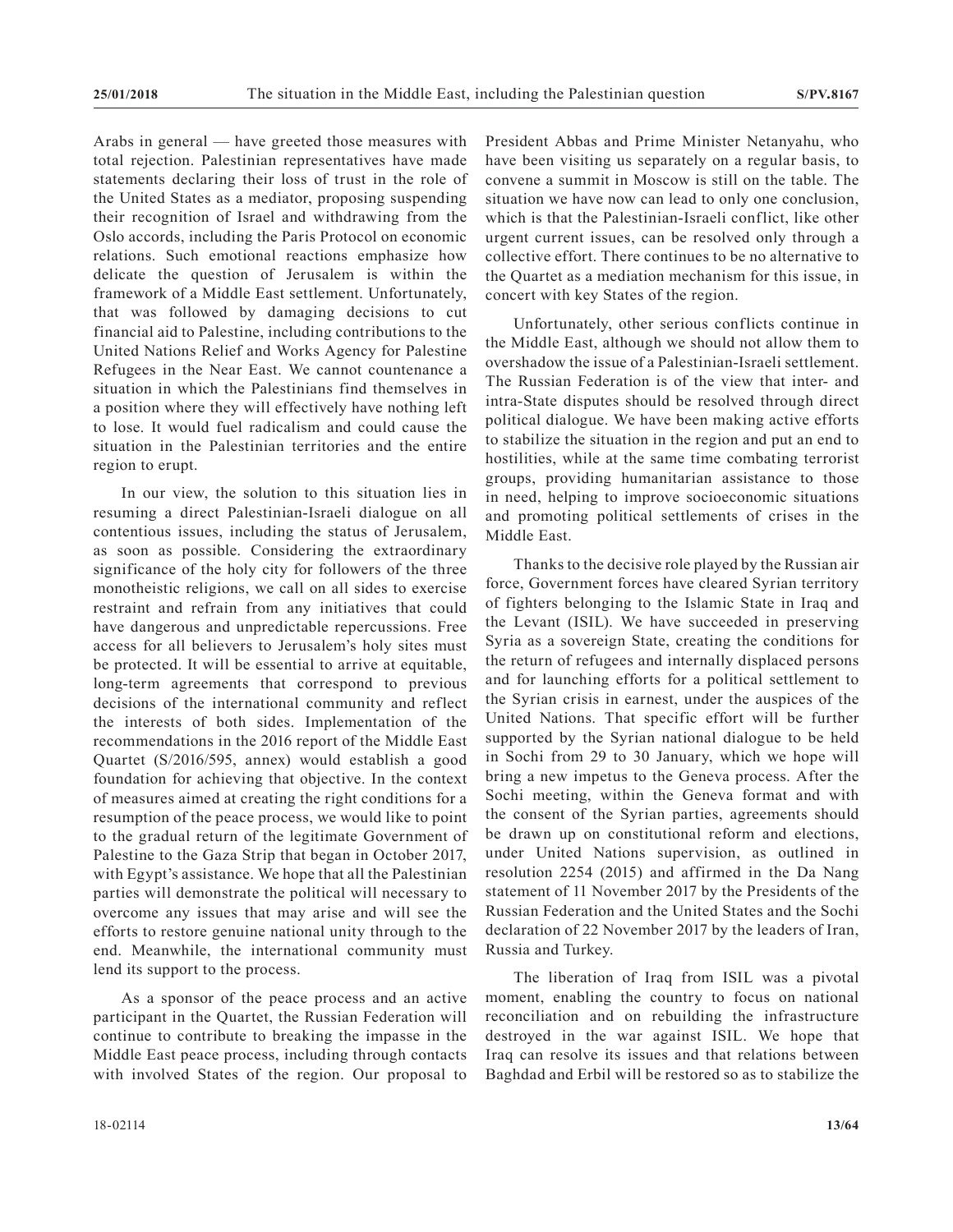national political situation and enable Iraq to develop as a sovereign and territorially intact State.

The situation in Libya remains complicated, although there have been glimmers recently leading to hopes that the impasse in the political settlement process to date can finally be overcome.

We continue to be gravely concerned about the situation in Yemen. The country's economy is virtually paralysed, major parts of its civilian infrastructure have been destroyed and the people are living with hunger and large-scale epidemics. We welcome the humanitarian efforts undertaken by the United Nations and Member States, including Saudi Arabia, the United Arab Emirates and others. The Russian Federation is also helping to aid the people of Yemen. One thing is obvious, however, which is that the situation cannot be improved until the peace process is resumed. The international community should also do everything possible to maintain stability in Lebanon.

It will be crucial to ensure that steps to improve the situation in the Persian Gulf are taken as soon as possible. The mutual recriminations and accusations should give way to the launch of a regional process establishing confidence-building measures, while the potential in that regard of resolution 598 (1987), adopted as long ago as 1987, is still untapped.

We would like to underscore that the current situation in the Middle East and North Africa reflects the importance of concerted international cooperation and the adoption of a united agenda. We must strive to unite our efforts to combat terrorism and consolidate our approaches to resolving the serious crises in the region. In that context, we believe that the initiative of Mr. Sergey Lavrov, Russia's Minister for Foreign Affairs, to hold a comprehensive review in the Security Council of the situation in the Middle East remains relevant. In that regard, I agree with Mrs. Haley. Like her, we are ready to discuss the situation as a whole. Russia is prepared to participate in such efforts with all interested partners. We maintain friendly and equitable relations with every State in the Middle East without exception, relations that are not marred by negative instances of interference in internal affairs. Incidentally, just for the record, it is not only in the Middle East that we refrain from interfering in others' internal affairs, and we advise others to do the same.

**Mr. Wu Haitao** (China) (*spoke in Chinese*): I thank Special Coordinator Mladenov for his briefing.

China has listened carefully to the statements of the representatives of Palestine and Israel. The question of Palestine is fundamental to the Middle East issue and is crucial to the issue of achieving peace in the Middle East. The current Palestinian-Israeli situation remains fragile, with heightened tensions. The humanitarian situation in Gaza remains grim. China calls on the Security Council and the international community to remain united and to work with a greater sense of urgency to promote a political settlement to the question of Palestine, which is in the fundamental interests of both Palestinians and Israelis and is what the region and the world are waiting for.

The right approach to finding a political settlement of the question of Palestine is through a two-State solution. The international community must remain committed to the relevant United Nations resolutions, the principle of land for peace and the Arab Peace Initiative, and must step up its efforts to see negotiations resumed so as to achieve a comprehensive, just and lasting peace through dialogue and negotiation, without delay.

China has always firmly supported and promoted the Middle East peace process. We support the just cause of the Palestinian people in their desire to see their legitimate national rights restored. We support the establishment of a fully sovereign and independent State of Palestine, based on the 1967 borders and with East Jerusalem as its capital. China's position on that issue will not change. Last July, with the aim of helping to promote a settlement of the question of Palestine, President Xi Jinping of China put forward a four-point proposal calling for the promotion of a political process based on a two-State solution; adherence to a shared, comprehensive, united and sustainable security concept; improved coordination of international efforts to rally support for peace; and implementation of a holistic approach promoting peace through development. On that basis, China will endeavour to play a constructive role in promoting a solution to the Palestinian question.

The issue of Jerusalem is complex and sensitive, and is at the very heart of a solution to the question of Palestine. Over the years, the issue of Jerusalem has been addressed in many Security Council and General Assembly resolutions, including resolution 2334 (2016). Its status has come under intense scrutiny recently. China believes that efforts to address the issue should be based on the following points.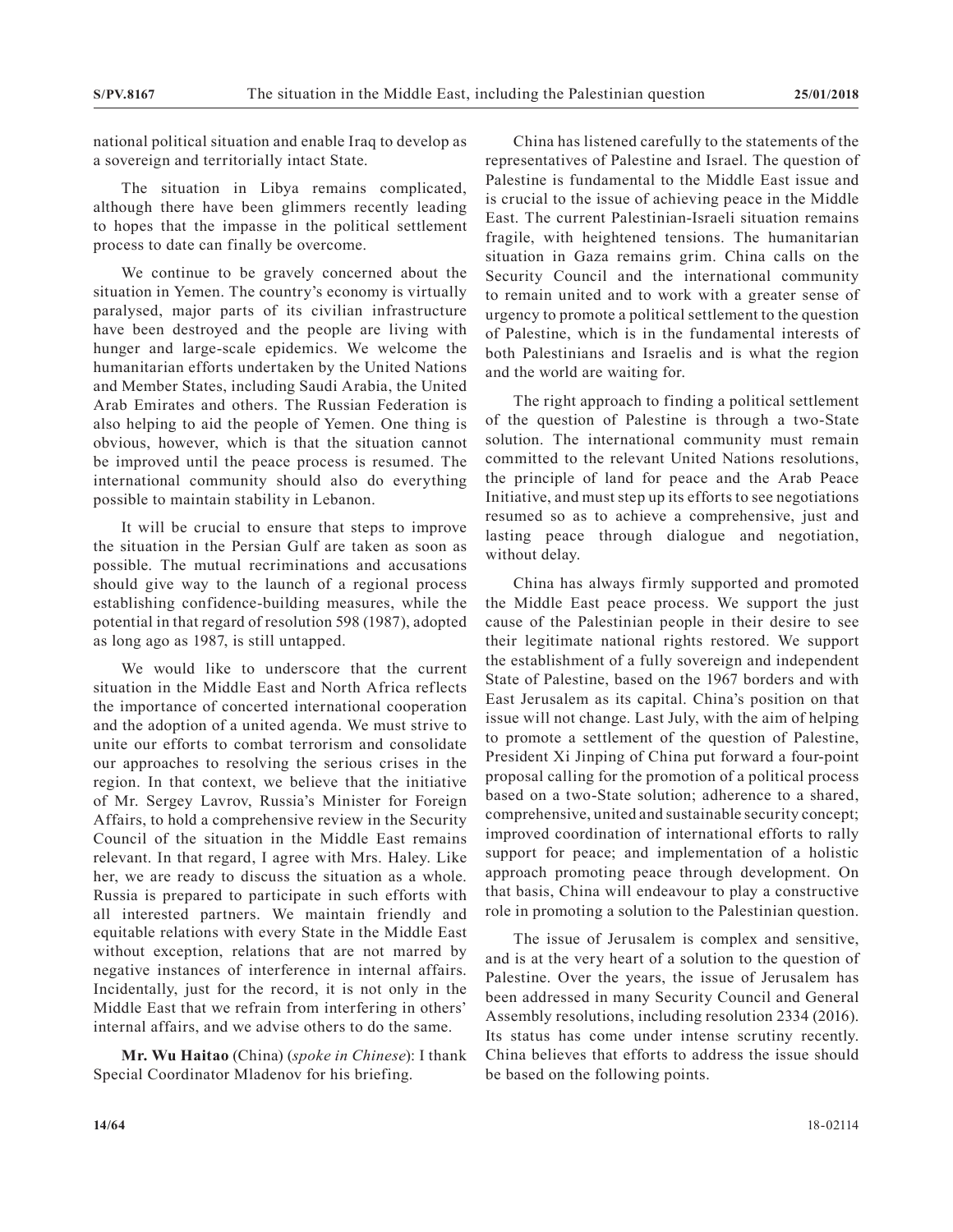First, Jerusalem's diverse history must be respected. It involves very complex historical, religious and ethnic factors. Its status must be dealt with based on respect for the various religious and ethnic sensitivities. We must avoid any simplified approaches to the issue.

Secondly, equity and fairness should be ensured. Only through a fair approach that accommodates the views of all of the parties concerned will it be possible to find a solution that they will accept.

Thirdly, the international consensus on the issue must be implemented. The status of Jerusalem must be decided by the parties concerned on the basis of final-status negotiations. That international consensus has been developed through the various political and legal instruments, including the relevant Security Council resolutions.

Fourthly, we need peaceful coexistence. Jerusalem is the common home of different ethnicities and religions. Palestine and Israel must respect each other's right to existence and avoid taking actions that might further escalate the situation.

At present, the Middle East region is in turmoil. The occupied Palestinian territories are facing even greater security and humanitarian challenges, especially in Gaza, where the humanitarian crisis has worsened. The international community must not forget millions of Palestinian refugees, to whom humanitarian assistance must continue to be provided. We call upon the parties to scale up their support to the United Nations Relief and Works Agency for Palestine Refugees in the Near East and to countries that have hosted Palestinian refugees — including Lebanon, Jordan and Syria — so as to ease the pressure that these refugees have been facing.

**Mr. Van Oosterom** (Netherlands): I join others in thanking Mr. Mladenov for his briefing and dedicated work. Mr. Mladenov's statement was accurate and clear, yet not encouraging — recent developments are reason for concern.

I align myself with the statement to be delivered later by the observer of the European Union (EU).

The Kingdom of the Netherlands remains firmly committed to the two-State solution, based on known parameters. This also applies to the status of Jerusalem. A two-State solution is the only viable way of fulfilling the aspirations of Israelis and Palestinians alike, to live in peace, security and dignity. We welcome the

initiatives taken by the EU High Representative. This includes receiving Prime Minister Netanyahu and President Abbas and convoking an additional meeting of the Ad Hoc Liaison Committee for the Coordination of International Assistance to Palestinians on 31 January in Brussels, together with Norway.

Allow me to focus on three main aspects of the issue at hand: negative developments on the ground, the need for positive steps and the role of the international community.

First of all, the Kingdom of the Netherlands is concerned about developments on the ground that continue to undermine the prospect of a two-State solution. Tensions have increased over the past two months. We condemn all acts of violence, including the firing of rockets from Gaza, the killing of an Israeli citizen in the West Bank on 9 January and the cynical use by militants of the crossing at Kerem Shalom/Karm Abu Salem as a cover for building a tunnel. There is no justification for terrorism.

At the same time, we are concerned by the high number of Palestinian casualties in protests and confrontations in the past months. The response to violence should be proportionate. Both sides must work to prevent further escalation. The Kingdom of the Netherlands strongly opposes the recent Israeli announcements on settlement expansion. Settlements are illegal under international law and constitute an obstacle to peace. Furthermore, we are concerned that the amendment made by the Knesset to the Basic Law: Jerusalem, Capital of Israel, on 2 January will make an agreement on Jerusalem as shared capital of both States more difficult.

Secondly, both parties should urgently take significant positive steps to build confidence and improve the situation on the ground. This is hard work; it requires leadership and political will, but it needs to be done. We call upon Israel to freeze its expansion of settlements and to enable the strengthening of the Palestinian Authority. We urge Palestinian leaders to condemn terrorist attacks, to continue security cooperation and to proceed on the challenging path of intra-Palestinian reconciliation. Both sides should refrain from unhelpful and inciting statements, as witnessed over the past couple of weeks.

Thirdly, a political horizon for the two-State solution is needed, in line with relevant Council resolutions, including resolutions 2334 (2016) and 478 (1980). To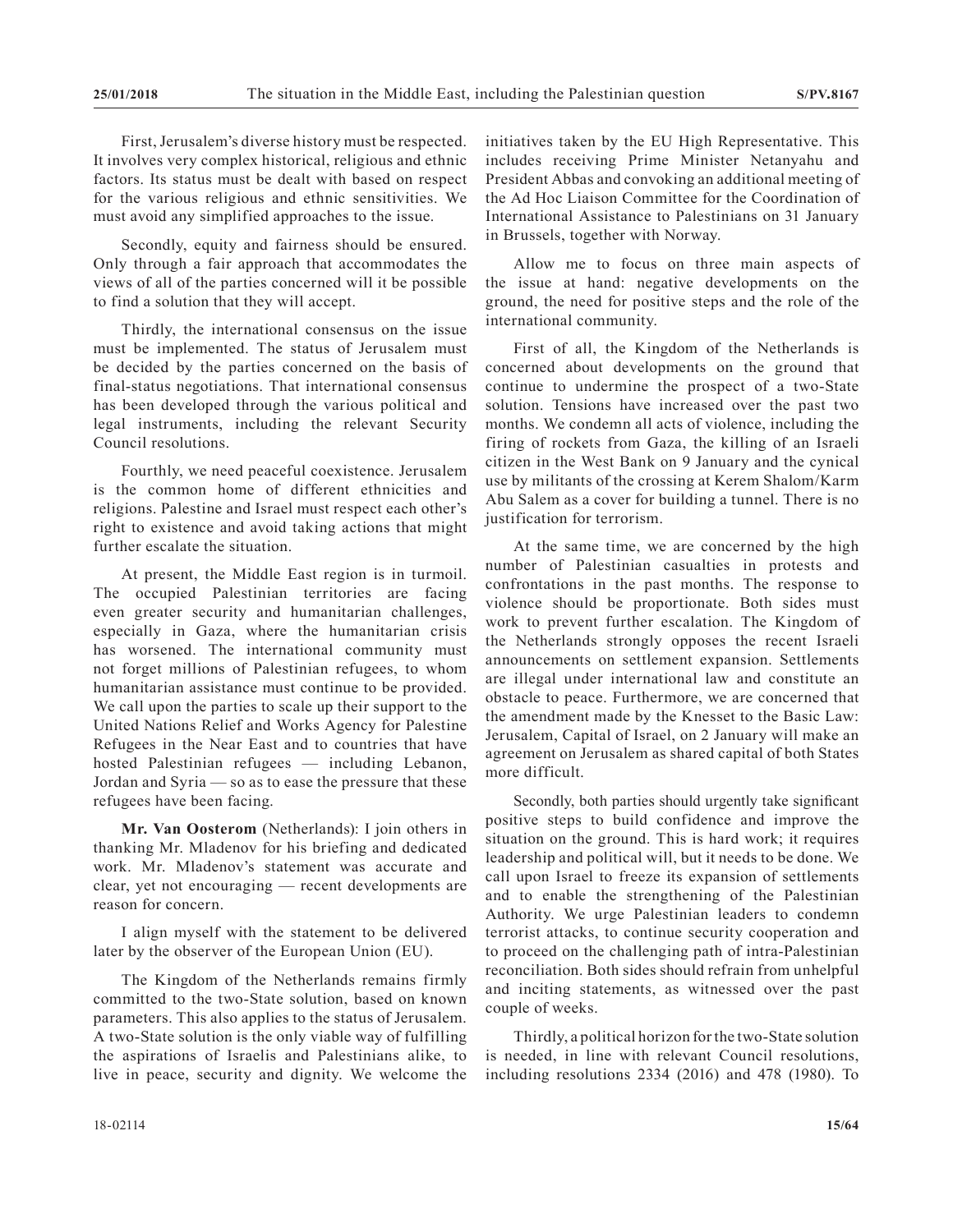that end, cooperation among Quartet partners as well as regional partners is crucial. Unilateral steps are unhelpful. Instead, we have to work together in order to prevent the irreversible loss of the two-State solution and to help parties to find a path back to the negotiation table. In this regard, the Kingdom of the Netherlands looks forward to the meeting of the Ad Hoc Liaison Committee for the Coordination of International Assistance to Palestinians to address the situation in Gaza. My country will continue to use its good relations with both sides to play a constructive role. That includes facilitating practical steps in the field of energy, water and crossings. As an example, Dutch-funded container scanners are facilitating Palestinian trade, while Israeli security concerns are taken into account.

Let me also underline the importance of the work of the United Nations Relief and Works Agency for Palestine Refugees in the Near East (UNRWA). We should not politicize humanitarian aid. The Kingdom of the Netherlands has been a strong supporter of UNRWA over the years and will remain so, especially in view of the current difficulties. We firmly believe UNRWA plays a key role as a United Nations humanitarian organization to provide basic health care, education and emergency relief to Palestine refugees. Especially in the Palestinian territories, its role is indispensable, as UNRWA provides 50 per cent of all humanitarian aid. UNRWA's work is also indispensable in the challenging environment of Lebanon, Jordan and Syria. With these activities, UNRWA is critical to stability in the region. In view of our concerns regarding UNRWA's financial situation, my country has decided to frontload its contribution to UNRWA for 2018. We encourage others to join us in supporting UNRWA and to contribute as soon as possible.

Let me also draw attention to another regional issue of major concern to us — the negative impact of Hizbullah interfering in regional conflicts. Hizbullah poses a real risk of further destabilizing that already volatile region. It should disarm, in compliance with resolution 1701 (2006), and cease its destabilizing behaviour.

Let me add a final point concerning the situation in Yemen, which is also an issue of major concern for the Kingdom of the Netherlands. This issue will be a priority for us during our tenure in the Council this year. All parties in Yemen should comply with international humanitarian law and should at all times distinguish between the civilian population and combatants. I would like to repeat the call of the Council in its press statement of 22 December for the parties to allow the safe, rapid and unhindered access for humanitarian supplies, personnel and other essential imports. We welcome the announced improvements to infrastructure, which are crucial for the adequate delivery of international assistance. Al-Hudaydah is key in that regard; we reiterate the need for its permanent and unconditional opening. At the same time, all parties to the conflict should constructively engage with the Special Envoy to create opportunities for dialogue. That is what the people of Yemen deserve.

In conclusion, the Kingdom of the Netherlands will continue to be a partner for peace, justice and development for the region, with a particular focus on its people.

**Mr. Alotaibi** (Kuwait) (*spoke in Arabic*): At the outset, I would like to thank the Special Coordinator for the Middle East Peace Process, Mr. Nickolay Mladenov, for his valuable briefing on recent developments in the Middle East peace process.

Our participation in this meeting is of special importance to us because it is the first we are attending on the Palestinian issue during our non-permanent membership of the Security Council. It is a cause that represents one of the priorities for Kuwaiti foreign policy, in line with our principled, firm and historical position in support of the Palestinian people, their rights and their struggle to put an end to Israeli occupation and to achieve all of their legitimate political rights and establish their independent State on their territory, with East Jerusalem as its capital.

It is incumbent upon us, as members of the Security Council and emanating from our responsibility to maintain international peace and security, to insist on the implementation of the Council's resolutions, which are binding upon all Member States, as per Article 25 of the Charter of the United Nations. We must not allow any party to any conflict to shirk the implementation of those resolutions by invoking numerous excuses that are mainly unrealistic, reveal a lack of political will and show disregard for United Nations resolutions and for international legitimacy. Israel, the occupying Power, is in material breach of Security Council resolutions, including resolution 2334 (2016). Israel continues to pursue its aggressive policies, unilateral measures and provocations that run counter to Security Council resolutions and international conventions.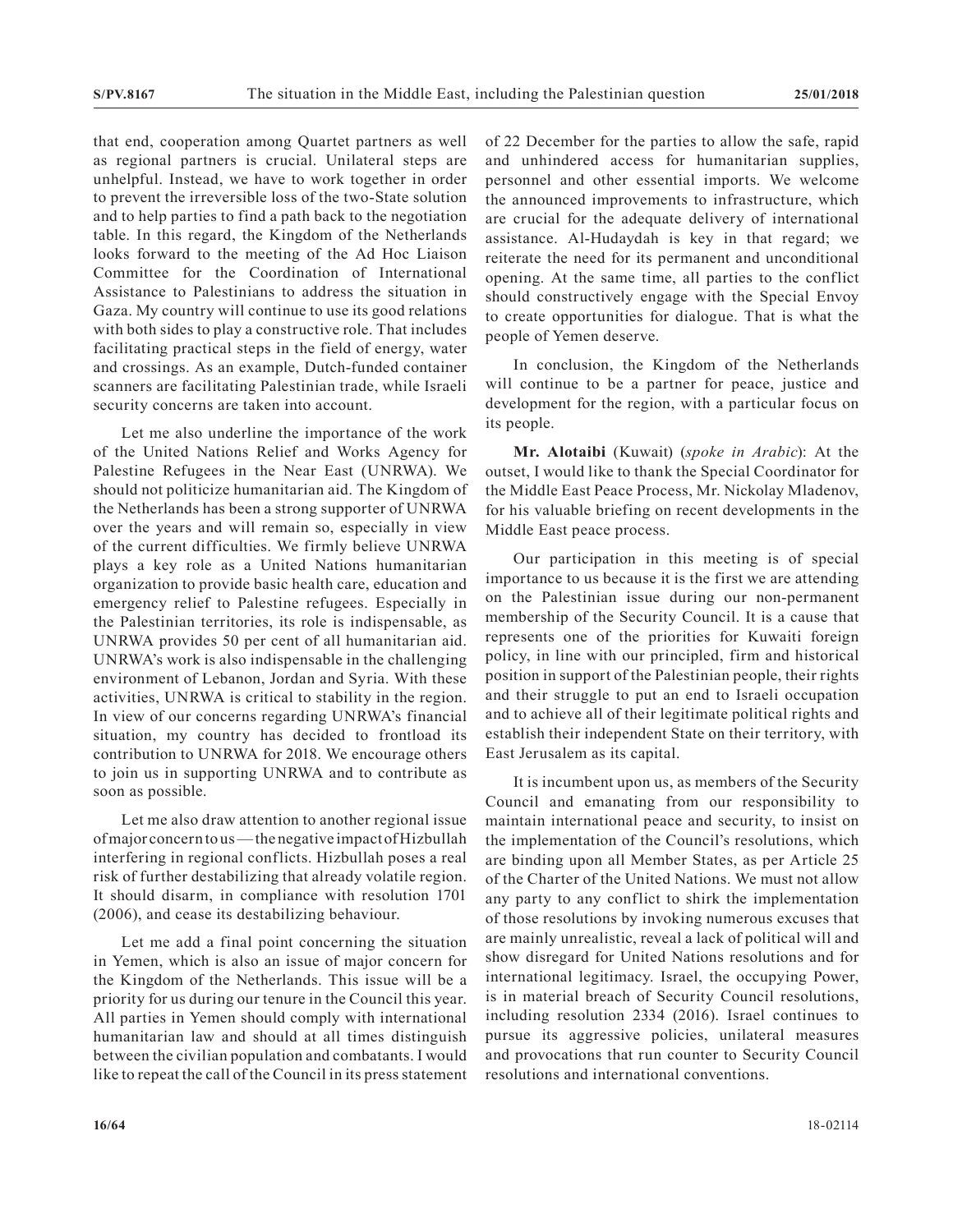Israel's violations occur as a result of the absence of any call or serious demand by the Security Council upon it to end its continued acts of aggression and to abide by its international obligations as the occupying Power, in accordance with the Fourth Geneva Convention of 1949. The arrests, the demolition of homes, the destruction of property and the unprecedented expansion in the building of illegal settlements in the occupied Palestinian territories, including East Jerusalem, have led to the forced eviction of Palestinian civilians and casualties. Those actions have become a daily routine for the Palestinian people.

The Palestinian question is basically embodied in the occupation, of which the international community is seized. The aim is to end the occupation of Palestinian and Arab territories in order to resolve the issue through a two-State solution, within the 4 June 1967 borders. To that end, there exist manifold initiatives agreements, and international conventions. Security Council resolutions have become an integral part of international law, which is indispensable in international relations. In that regard, we welcome the role played by the General Assembly and the Security Council last month in demanding an end to the occupation, rejecting all unilateral measures, reaffirming the importance of a two-State solution and calling for a comprehensive, just and lasting peace in the Middle East, based on the relevant United Nations resolutions and the principle of land for peace, the road map and the Arab Peace Initiative.

In addition, the United Nations has reaffirmed the basic principles pertaining to this conflict, including the need to respect the special status of Jerusalem and nullifying any measure aimed at changing its status without an agreement that arises from a comprehensive settlement of the Palestinian-Israeli conflict, in accordance with resolutions 242 (1967), 338 (1973), 476 (1980), 478 (1980) and 2334 (2016). That is why the adoption of any unilateral measure or any attempt to impose a new fait accompli is a de facto violation of international law and of the relevant Security Council resolutions. Such measures constitute a very dangerous development in the situation, the repercussions of which will only further exacerbate feelings of frustrations, which in turn will fuel extremism and directly affect regional security and stability. It is neither realistic nor acceptable to believe that unilateral decisions will succeed in resolving this conflict.

In discussing the Palestinian question, we must mention some shining moments that serve to underscore

the pivotal role of the United Nations and its specialized agencies, which offer all forms of support and assistance to the Palestinian people, who have a just and righteous cause and have lived under Israeli occupation for over 50 years.

That is why it is appropriate to mention the United Nations Relief and Works Agency for Palestine Refugees in the Near East (UNRWA), one of the oldest and most successful United Nations agencies in practical terms. It contributed, and continues to contribute, to stability in the Middle East. The State of Kuwait highlights the need for all donor States to commit to providing the necessary funding to UNRWA in order to enable it continue providing its vital services to the refugees and to maintain the nature of its work and activities, which are humanitarian and devoid of any politicization. In that regard, we reiterate our support for UNRWA's activities, to which we have pledged \$7.9 million in the past two months. We would also like to thank the donor States that recently took the initiative to submit their contributions so as to shrink the deficit in the agency's budget.

Kuwait reiterates its solidarity with the brotherly Palestinian people in defending their just cause and legitimate rights, including their historic and wellgrounded rights in Jerusalem, which are guaranteed by the relevant international resolutions. We underscore that East Jerusalem is the capital of the State of Palestine, and call on States to recognize the State of Palestine, and occupied East Jerusalem as its capital. We support all legal and peaceful steps taken by the State of Palestine at the national and international levels in order to entrench its sovereignty over Al-Quds Al-Sharif and the occupied Palestinian territory.

In conclusion, I should like to announce that the State of Kuwait, during its presidency of the Security Council next month, intends to convene an Arria Formula meeting, in cooperation with a group of Security Council members, to discuss the status of the Palestinian people after 50 years of the Israeli occupation of Palestinian territory.

**Mr. Skoog** (Sweden): At the outset, I thank Nickolay Mladenov for his briefing and, more importantly, for the work that he and his team do on the ground, which is extremely important.

Sweden aligns itself with the statement to be delivered later by the observer of the European Union.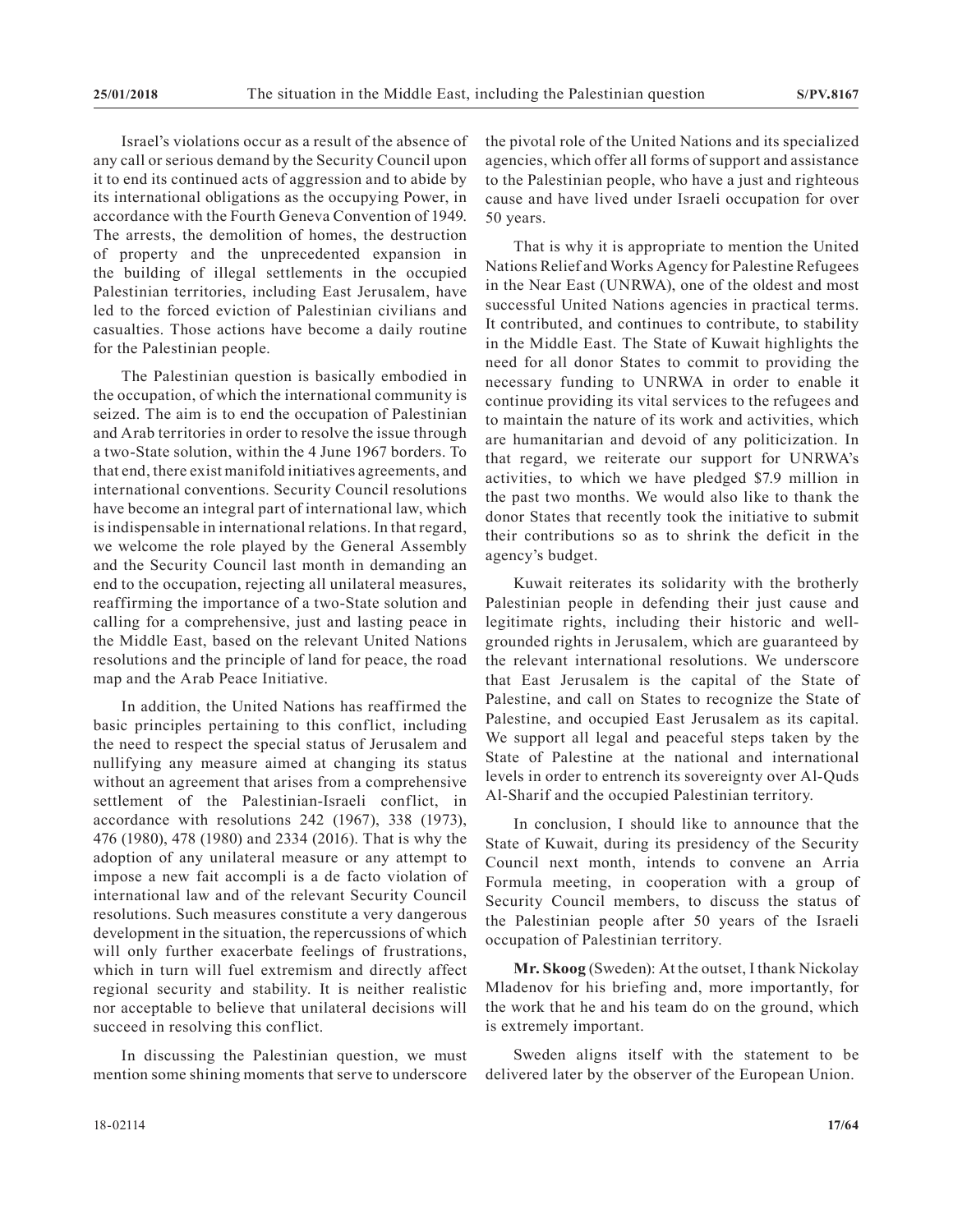I want to first reiterate our long-standing and firm commitment to the two-State solution. There is simply no alternative. Only a two-State solution, based on known parameters, international law and relevant resolutions of the Council, can fulfil the legitimate aspirations of Israelis and Palestinians alike and achieve the security and just peace that both peoples deserve.

Yet, developments on the ground continue to deteriorate. Rapid settlement expansion, challenges to the international consensus on the status of Jerusalem and the shrinking space for civil society in both Israel and Palestine continue to undermine the prospects for peace. The continued and rapid Israeli settlement expansion, including in East Jerusalem, and the gradual fragmentation of the West Bank seriously undermine efforts to relaunch the peace process and the viability of the two-State solution. Settlements constitute a flagrant violation under international law and of the Council's resolutions, including its latest resolution 2334 (2016).

We are also deeply concerned by Israeli legislative initiatives and policies that risk prejudging future negotiations and undermining the prospects for a two-State solution. This is particularly true when it comes to legislation and policies that would undermine the status of Jerusalem, including the continued policy of revoking the residency rights of Palestinians, in violation of international humanitarian law.

The position of the European Union and Sweden on Jerusalem was stated clearly last month. Jerusalem is the future capital of both States. We call upon all Member States to continue to respect the international consensus on Jerusalem embodied in, inter alia, resolution 478 (1980), including on the location of diplomatic representations, until the final status of Jerusalem is resolved.

Furthermore, the shrinking space for civil society and the possibility to promote human rights, both on the Palestinian and Israeli sides, is a cause for great concern. On the Palestinian side, we note that laws are sometimes used to curtail freedom of expression, and on the Israeli side we note laws blacklisting representatives of civil society organizations, thereby preventing them from carrying out their important work. A vibrant civil society, particularly the inclusion of women and young people, is critical to democratic development and sustainable peace.

This bleak picture leads me to the conclusion that we must increase our efforts to help relaunch a meaningful peace process that would enable the State of Israel and the State of Palestine to live side by side in peace and security, with Jerusalem as the future capital of both States. To that end, we need an appropriate and effective international framework for negotiations. That framework needs to be multilateral and all relevant actors, particularly countries of the region, need to be engaged. The Council also has a responsibility, not least to uphold international law and its own resolutions. The return to a meaningful process towards a negotiated two-State solution needs to be in line with known parameters. Final-status issues such as Jerusalem and refugees can be taken off the table only as part of negotiations between the parties.

In 1949, the General Assembly established the United Nations Relief and Works Agency for Palestine Refugees in the Near East (UNRWA) and mandated it to provide assistance and protection to what are today some 5 million registered Palestine refugees in Jordan, Lebanon, Syria, West Bank and the Gaza Strip. UNRWA was mandated to carry out this task until a negotiated, lasting and just solution to the Palestine refugee situation was reached. Sadly, we still await that day. It is for this reason that we all must continue to shoulder our responsibility for Palestinian refugees through a functioning UNRWA.

UNRWA delivers critical services for the human development of Palestinian refugees and plays a crucial role in ensuring stability in a region seriously affected by conflict, terrorism and turmoil. Given the extreme conditions facing many refugees, UNRWA's stabilizing role in providing basic services is imperative. Furthermore, the work of UNRWA is essential to preserving the possibility of a two-State solution, as refugees are one of the final-status issues. With a current shortfall of \$243 million, UNRWA is facing its most acute financial crisis since its inception. Vital UNRWA operations and programmes will be immediately at risk unless extraordinary measures are taken. A reduction or termination of UNRWA operations would have serious and immediate negative consequences on the ground, causing instability.

UNRWA has undertaken key reforms at unprecedented speed, and as a result has achieved a high level of cost efficiency in its operations and programmes. Through reforms in 2015 and 2016, last year it saved \$81 million. We therefore call upon all Member States to consider enhancing their support to UNRWA. Our own contributions last year amounted to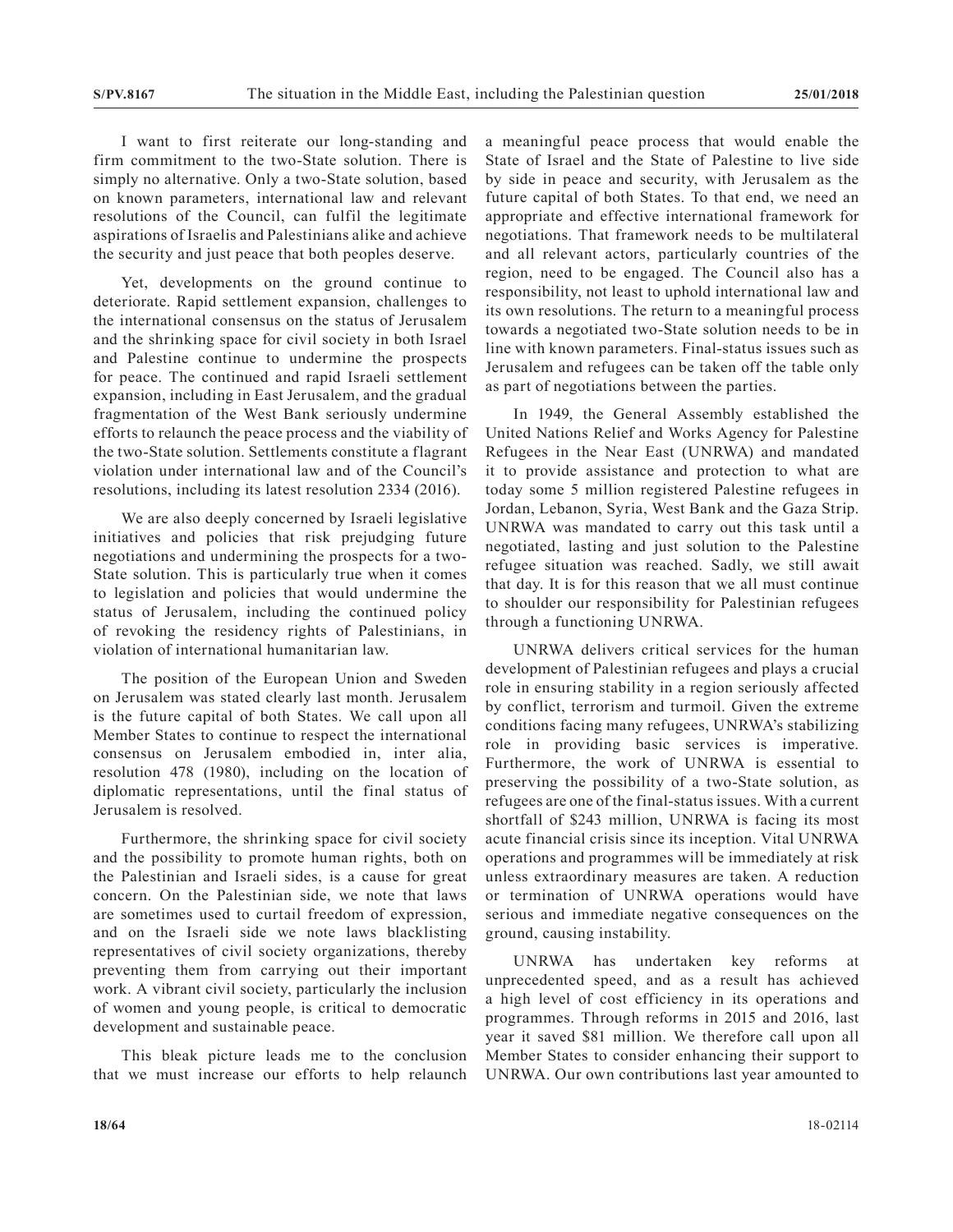some \$65 million, making us its fourth-largest donor. In light of the acute financial crisis, and at the request of UNRWA, we have advanced our initial payment for 2018 to the Agency, and we urge others to do that same.

**Mr. Delattre** (France) (*spoke in French*): I would first like to thank Special Coordinator Nikolay Mladenov for his briefing, which as always was comprehensive and precise, and for his personal commitment and that of his team.

The scenario we have just heard described recalls a reality that the Council must not be distracted from. While crises have been increasing in the Middle East for several years, the oldest conflict in the region remains unresolved. However, time has not made the Israeli-Palestinian conflict less dangerous. On the contrary, the situation prevailing on the ground is a false status quo, marked by a daily deterioration, linked in particular to settlement activity and more generally the occupation. The situation could degenerate into an open crisis at any time, in Gaza as well as in Jerusalem.

Decade after decade, peace is receding not only on the ground, but also in speeches and in minds, as successive generations Palestinians and Israelis lose hope of a resolution of the conflict. There are two narratives, the bridges between which are increasingly rare and unstable. By promoting ignorance of the other party, this threatens to mechanically fuel antagonism between them.

The deadly crises erupting across the region have not resulted in trivializing or marginalizing the Israeli-Palestinian conflict. Through its symbolic dimension, its regional echo and its place in the collective imagination, the conflict retains its central and mobilizing character. Its reach goes far beyond the borders of Israel and the Palestinian territories. The permanence of the occupation and the tensions it generates offer an unhoped-for argument for recruitment to terrorist groups active in the region. And any escalation on the ground carries the risk of uncontrollable regional consequences.

The paradox lies in the fact that, while the Israeli-Palestinian conflict is now the oldest of those tearing the Middle East apart, it is also the only one whose solution is so well known and shared by the international community. The solution is based on the vision of two democratic States, Israel and Palestine, living side by side in peace and security. The destinies of Israelis and Palestinians are intimately linked; neither of the two peoples will achieve its national aspirations on a lasting basis at the expense of the other. That is why the clash of narratives that are hermetically irreconcilable to which I referred earlier is so dangerous.

We note the commitment of the United States to seeking a resumption of Israeli-Palestinian negotiations for a final-status agreement. It is now up to the United States to make proposals to that effect, which we hope will be part of the framework agreed by the international community, on which all our peace efforts are built. This was recalled by President Emmanuel Macron during his recent talks with Benjamin Netanyahu and Mahmoud Abbas. It was also recalled by French Minister for Foreign Affairs Jean-Yves Le Drian at the meeting of the European Union Foreign Ministers with Mahmoud Abbas in Brussels on 22 January. On that occasion, the Palestinian President reaffirmed his commitment to a peace based on the principle of two States.

There is no credible alternative to the internationally agreed parameters, which themselves are based on international law. Let me recall these parameters once again: two States living in peace and security within secure and recognized borders; borders drawn on the basis of the 1967 lines, with mutually agreed exchanges of territories; Jerusalem as the future capital of those two States; and a concerted, realistic and fair solution for Palestinian refugees. In that context, a regional approach and economic incentives could be important complements to a peace agreement, but cannot replace it. Today we are at a crossroads, at a critical moment when each of the parameters I have just listed has been weakened.

With regard to the 1967 lines, the settlement of Palestinian territories and all accompanying legislative and administrative measures are imposing another reality on the ground. There are 600,000 settlers today, 200,000 of them in East Jerusalem. The 2017 year was a record year for settlement activity, and since the beginning of this year announcements of nearly 1,800 housing units have already been made. Many involve settlements deep in West Bank territory, including the approval of the construction of seven structures on private Palestinian land in a so-called outpost, which is illegal even under Israeli law and which the Israeli Supreme Court has ordered to be dismantled. The position of France is clear. We condemn settlement activity in all its forms. It is illegal under international law, as recalled in resolution 2334 (2016). It is counterproductive and even dangerous, since it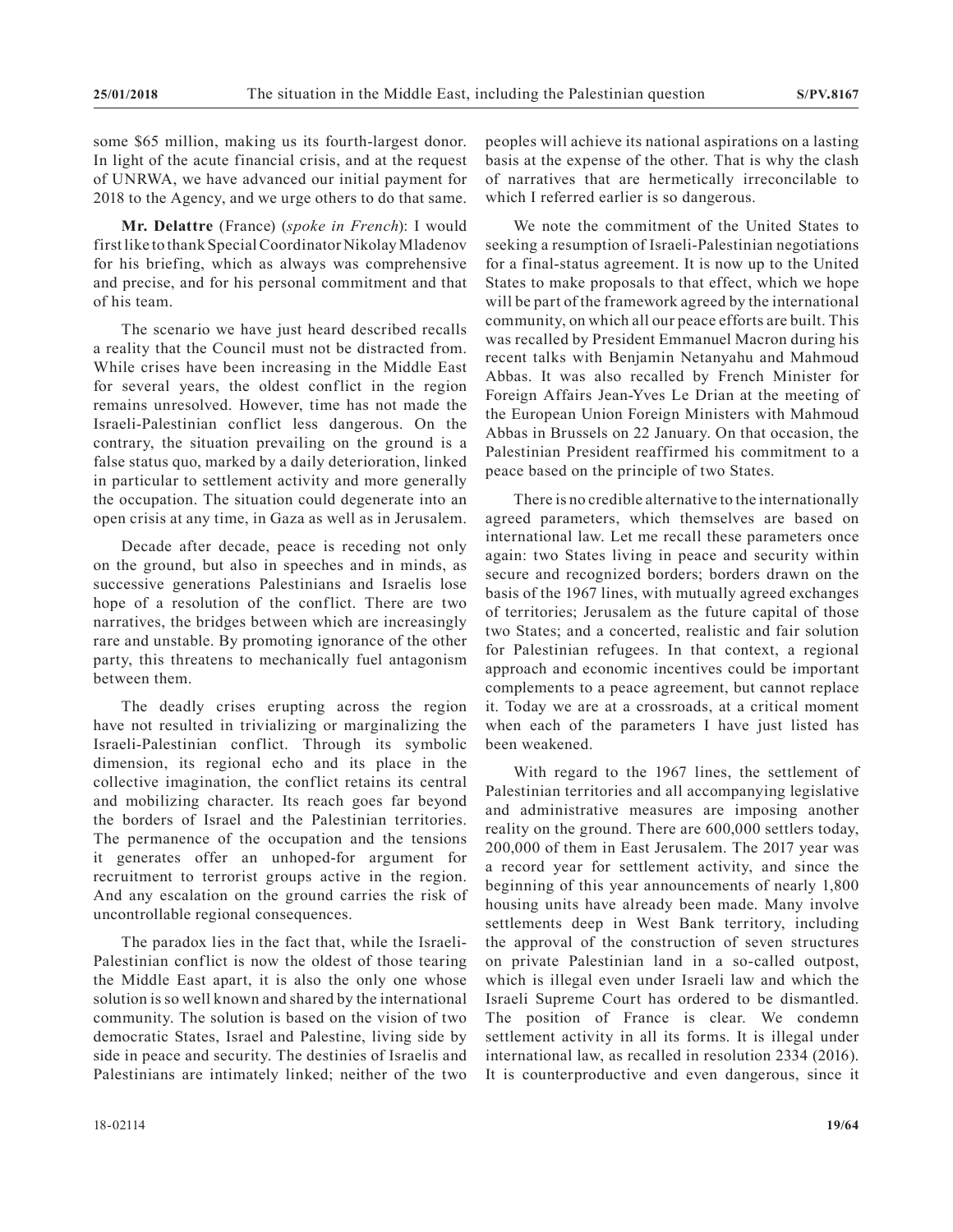destroys on the ground the possibility of two States and undermines trust between the parties.

On Jerusalem, our position is well known, as we recently had the opportunity to recall in detail. The status of Jerusalem will have to be determined by the parties within the framework of a peace agreement. Under such a future agreement, the city is destined to become the capital of two States, Israel and Palestine. In the absence of agreement, in accordance with the consensus that has prevailed for 70 years within the international community, France does recognizes no sovereignty over Jerusalem. As French authorities at the highest level have indicated, we disagree with the United States announcements of late last year, which deviate from this international consensus and relevant Security Council resolutions, in particular resolution 478 (1980). Similarly, we regret the adoption early this year of an Israeli law on Jerusalem that will make it much more difficult to share Jerusalem as part of a future peace agreement.

Finally, the situation of the Palestinian refugee camps is a time bomb in the Palestinian territories and in particular in Gaza, as well as in the region. Until we have been able to achieve a just and realistic solution to the refugee issue under an Israeli-Palestinian agreement, the provision of basic assistance and services by the United Nations Relief and Works Agency for Palestine Refugees in the Near East (UNRWA) to more than 5 millions of Palestinian refugees will be indispensable. This is of course a humanitarian requirement, especially through the provision of health services and food aid. Just as importantly, it is also a question of human development. Through the network of UNRWA schools and the role of the agency in job creation, it represents the very possibility of a preserving a future for a population that, as we know, is particularly young.

Lastly, that assistance is essential for the security and stability of the region. An interruption in UNRWA's services could lead to an escalation in Gaza as well as to security implications in refugee-hosting countries of the region, in particular in Lebanon, where the financial situation of UNRWA is now critical. The weaker UNRWA is, the more terrorist groups can use Palestinian refugee camps as recruitment grounds. Recent announcements of a partial freeze and a reduced scope of the United States contribution to UNRWA are therefore of great concern to us. The United States is a key contributor to UNRWA, and the role it has played in financing the Agency for decades is decisive. We urge them not to give up that role and not to weaken the regional stabilization tool represented by UNRWA. Apart from the United States role in the peace process, we call on them to maintain an assistance that is as necessary for the Palestinians as it is for security in the region.

In the difficult context I have just described, I want to solemnly reiterate that there is no viable alternative to the two-State solution. The single State that some put forward as a possible answer to the current deadlock would lead to two parallel citizenship regimes in the same territory, thereby creating an unequal situation that would be unacceptable in principle and catastrophic in its consequences. Such a situation would represent a double impasse: for the Palestinians, the abandonment of their aspirations for a State; for the Israelis, the ruin of their national democratic project.

An urgent need today is to provide Israelis and Palestinians with a political horizon by actively working to restore the hope of both States and the possibility of negotiation between the parties. The extraordinary meeting to be held in Brussels on 31 January of the Ad Hoc Liaison Committee, which brings together the main economic supporters of the Palestinians, should be an opportunity to reiterate the commitment of the parties and of the international community, politically and financially, to the two-State solution. We need everyone's commitment to that end, beginning with the United States as a major partner.

Nevertheless, there will be no lasting political solution without unity between Gaza and the West Bank under the authority of the legitimate Palestinian institutions and within the framework of the principles endorsed by the Palestine Liberation Organization. In that regard, we reiterate our commitment to the implementation of the agreement signed in Cairo on 12 October by Fatah and Hamas, which should enable the Palestinian Authority to fully exercise its prerogatives in the Gaza Strip, including in the area of safety. That process must result in a rapid improvement of the living conditions of the population in Gaza. It must also be accompanied by a lifting of the blockade, as well as credible security guarantees for Israel.

France is a friend to both Palestinians and Israelis. That is why we must speak frankly to them, as real friends would expect, and call on them to take courageous measures to allow for the resumption of negotiations. There is no shortcut in the demanding path to peace,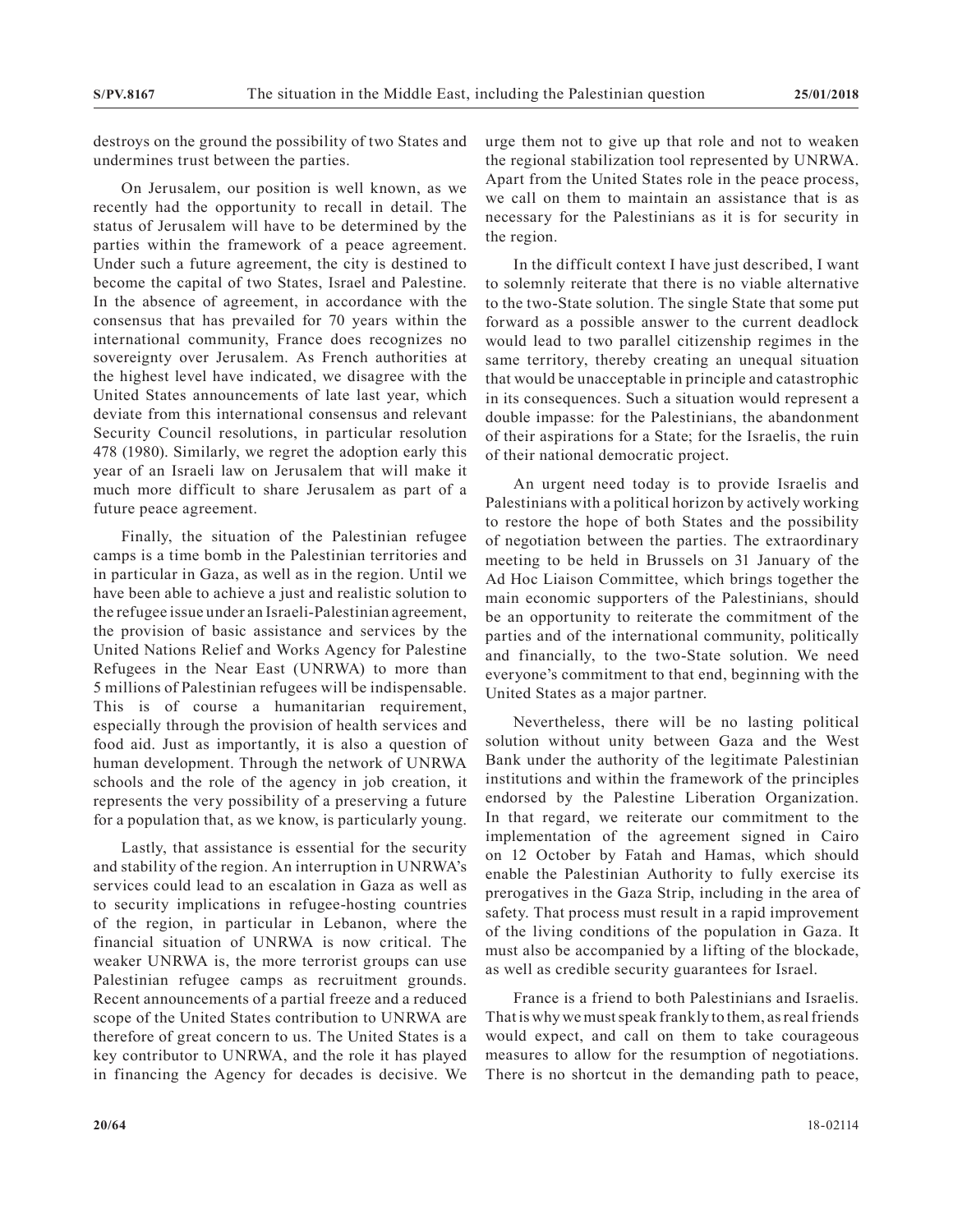a route requiring negotiation based on the parameters I have recalled here. Whatever the difficulties, France does not intend to give up on that goal and will play its full part in the efforts to achieve it.

**Ms. Guadey** (Ethiopia): We are grateful to Mr. Nickolay Mladenov for his comprehensive briefing on the situation in the Middle East, including the Palestinian question, which was very helpful, as always.

The peace and security situation in the Middle East remains a matter of serious concern for international peace and security. Issues ranging from the Israeli-Palestinian conflict to the Syrian and Yemeni crises and the situation in Libya have dominated much of our discussion in the Security Council over the past year. The combined effects of long-standing and unresolved disputes, the challenges of governance, the effect for a long time time of low oil prices and economic stagnation, the youth bulge and high rates of unemployment, the collapse of State institutions, sectarian strife, geopolitical rivalry, the threat of terrorism and violent extremism, the proliferation of weapons of mass destruction, including the use of chemical weapons, a massive influx of refugees and migrants, and humanitarian crises have been threatening to destabilize the whole region, with enormous consequences for international peace and security.

The geostrategic importance of the Middle East region is well known. But for us in the Horn of Africa the situation in that region has a direct implication for our peace and stability. We are already witnessing the impact of the Gulf crisis in our region, and the fallout from the Yemeni conflict is being felt across the Red Sea. The fact that the Islamic State in Iraq and the Levant/Da'esh is trying to establish cells in Somalia has been a major concern in that regard. More broadly, however, that there are developments taking place that could potentially undermine the gains made in recent years, and further complicate peace and security in the Horn of Africa region, is very clear. We believe that requires serious attention and follow-up.

The Israeli-Palestinian conflict has been one of those disputes at the core of the dangerous situation that has essentially defined the Middle East for the past several decades. The conflict has been compounded further by the recent conflicts plaguing other countries of the region. Unfortunately, peace has so far remained

elusive, to the detriment of all as well as to the peace and stability of the Middle East region.

The same known obstacles to the removal of the logjam to peace persist, with no movement forward to speak of  $-$  a situation that is hardly conducive to sustainable peace and security for all concerned. In the meantime, the quest for justice keeps being postponed, with all its implications. Without genuine efforts towards removing those obstacles, there cannot be any meaningful progress towards realizing the two-State solution.

Our position on the Israeli-Palestinian dispute has always been consistent and, we believe, principled. As much as we support the right of Israel to exist in peace and security, we also support the inalienable rights of the Palestinian people to self-determination and the right of Palestine to exist as a free and independent State. Accordingly, we fully support the goal of two States living side by side in peace and security as the only viable option to resolving the Israeli- Palestinian dispute. We believe that is not only in the best interests of both Israel and Palestine, but it will also significantly advance peace and security in the Middle East region.

Any obstacle to that goal should be addressed in order to pave the way for progress in the peace talks. While it is the parties that should show flexibility to engage in direct and meaningful negotiation to reach a final settlement on all issues, we believe the international community, and in particular the Security Council, should help and encourage the two sides to do so. That is all the more timely and urgent in the light of the circumstances of the moment. At a time when terrorism is a major challenge in the region and sectarian violence is on the rise, the absence of any meaningful progress will be a recipe for disaster and increase further radicalization, which creates favourable conditions for extremists to thrive.

Therefore, it is imperative that the two sides resume direct and meaningful negotiation to achieve a comprehensive, just and lasting solution, on the basis of mutual trust and a spirit of compromise, that ensures Israel's security and Palestinian aspirations for statehood. That is what the situation calls for, and it is in the best interests of the two parties as well as of the international community as a whole. We hope that the extraordinary meeting of the international donor group for Palestine, the Ad Hoc Liaison Committee, that is expected to convene in Brussels by the end of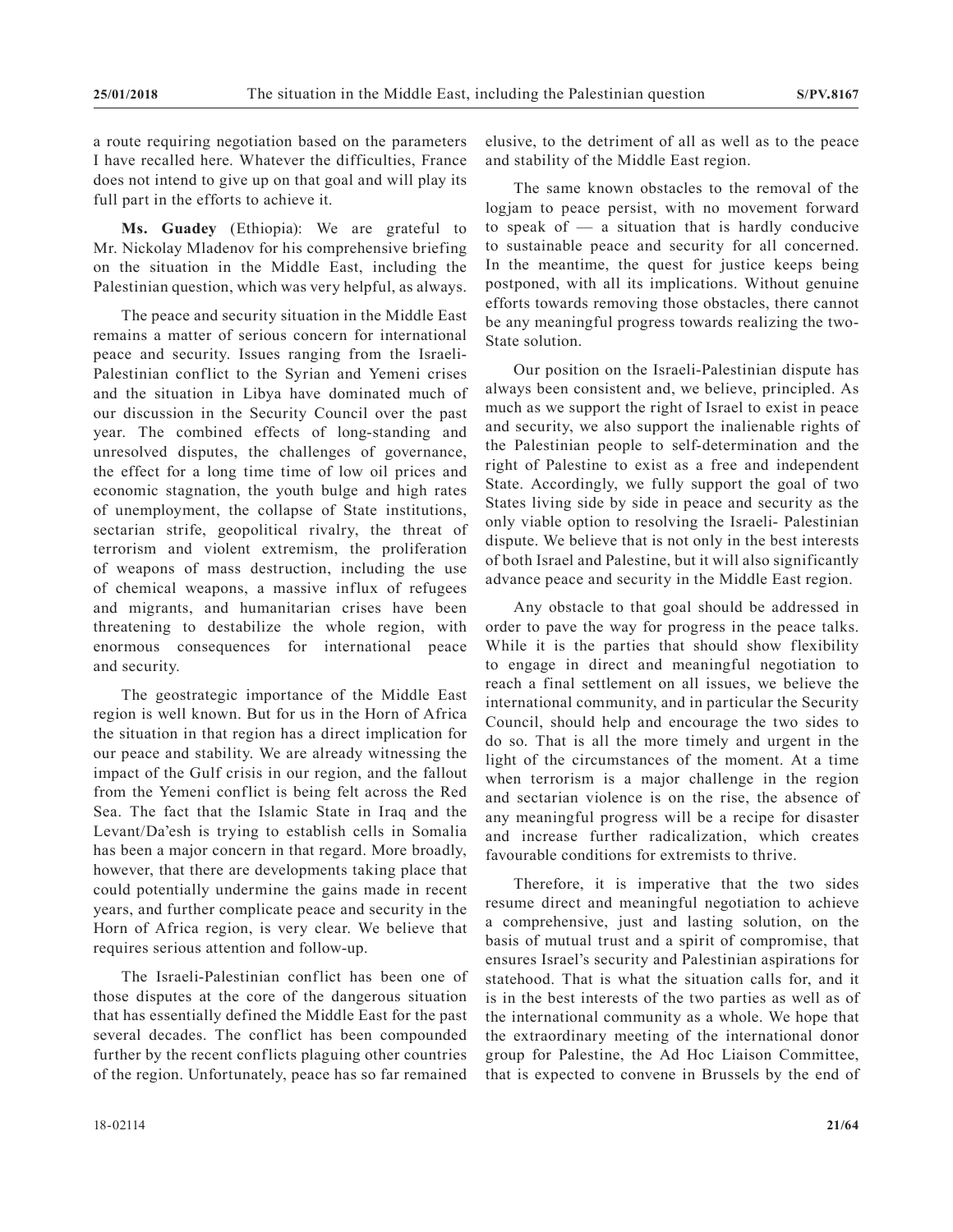this month will provide an opportunity to bring all the parties together to discuss measures to speed up efforts that can underpin a negotiated two-State solution.

**Mr. Llorentty Solíz** (Plurinational State of Bolivia) (*spoke in Spanish*): My delegation thanks Mr. Mladenov for his briefing today.

We once again are participating in an open debate on the subject of the situation in the Middle East, including the Palestinian question. The truth is that the reality of the Palestinian people — with more than 5 million of them living as refugees; the inhumane conditions experienced by those living in the Gaza Strip, who have been subjugated to a heinous blockade by the Israeli occupying Power for nearly 10 years; and the increasing number of illegal settlements  $-$  is, to the say the least, discouraging, and there does not seem to be a solution in sight. In addition to that, hundreds of adolescents and children have been abducted and incarcerated in Israeli jails in violation of international law, for example, as Mr. Mladenov pointed out, in the case of Ahed Tamimi.

My delegation categorically rejects the blatant intention of the Government of Israel, the occupying Power, to build settlements in the occupied Palestinian territories. A little more than a week ago, the Israeli Minister for Defence announced to the press the plan to build 1,285 new settlements in the West Bank. That announcement translates into a direct violation of resolution 2334 (2016), as well as many other resolutions adopted by the Security Council and by the General Assembly that reiterate that the establishment of settlements in Palestinian territories occupied since 1967, including East Jerusalem, has no legal basis, is a flagrant violation of international law and presents a major obstacle to achieving the two-State solution and a comprehensive, just and lasting peace.

We also wish to express our concern about the decision of the Government of the United States to cut financing to the United Nations Relief and Works Agency for Palestine Refugees in the Near East (UNRWA). We believe that such a decision significantly affects the humanitarian support that the Agency provides to the nearly 5 million Palestinian men and women currently registered with UNRWA. We echo the statement of Secretary-General António Guterres of 16 January that the services provided by UNRWA are of great importance not only for the welfare of the population, but also as a major factor for ensuring

stability. Reducing funding only serves to deny them the right to access basic services — such as education, health and emergency relief — for a people who since 1948 has been dispossessed of its land, homes, farms and, ultimately, its entire history. We therefore commend the decision of the Kingdom of Sweden, which has taken the initiative speed up its contribution of \$58.5 million to UNRWA. We have no doubt that that support will certainly to some extent alleviate the impact of the hardships affecting Palestinian refugee men and women.

Bolivia once again expresses to the international community its firm condemnation of the decision of the United States Government to recognize Jerusalem as the capital of Israel, as it constitutes a flagrant violation of various Security Council and General Assembly resolutions, including resolution 478 (1980), which calls on States to withdraw their diplomatic missions from Jerusalem. The decision serves only to undermine any possibility for dialogue between the parties and significantly delays arriving at a peaceful and lasting solution to the Israeli-Palestinian conflict. As a pacifist country, Bolivia believes that the only option for ensuring a just and lasting peaceful conclusion to the conflict between Israel and Palestine is through dialogue and negotiations, with clear expressions of political will by both parties, so as to achieve the two-State solution, concerning which we pledge our full commitment to multilateralism and respect for international law.

We express our firm commitment to supporting all the international efforts leading to the peaceful resolution of the Israeli-Palestinian conflict. In that regard, we subscribe to initiatives such as the Quartet road map, the Madrid principles, the Arab Peace Initiative and all others that ensure achieving a just and lasting peace so that both peoples can live within recognized and secure borders. Bolivia believes that the only long-term option for resolving the conflict is the two-State solution, with the establishment of a free, sovereign and independent Palestinian State, within the pre-1967 borders and with East Jerusalem as its capital, pursuant to the relevant Security Council and General Assembly resolutions.

Allow me to conclude my intervention by quoting from the speech by Anwar Al-Sadat made on 20 November 1977 in the Knesset, which was referred to earlier.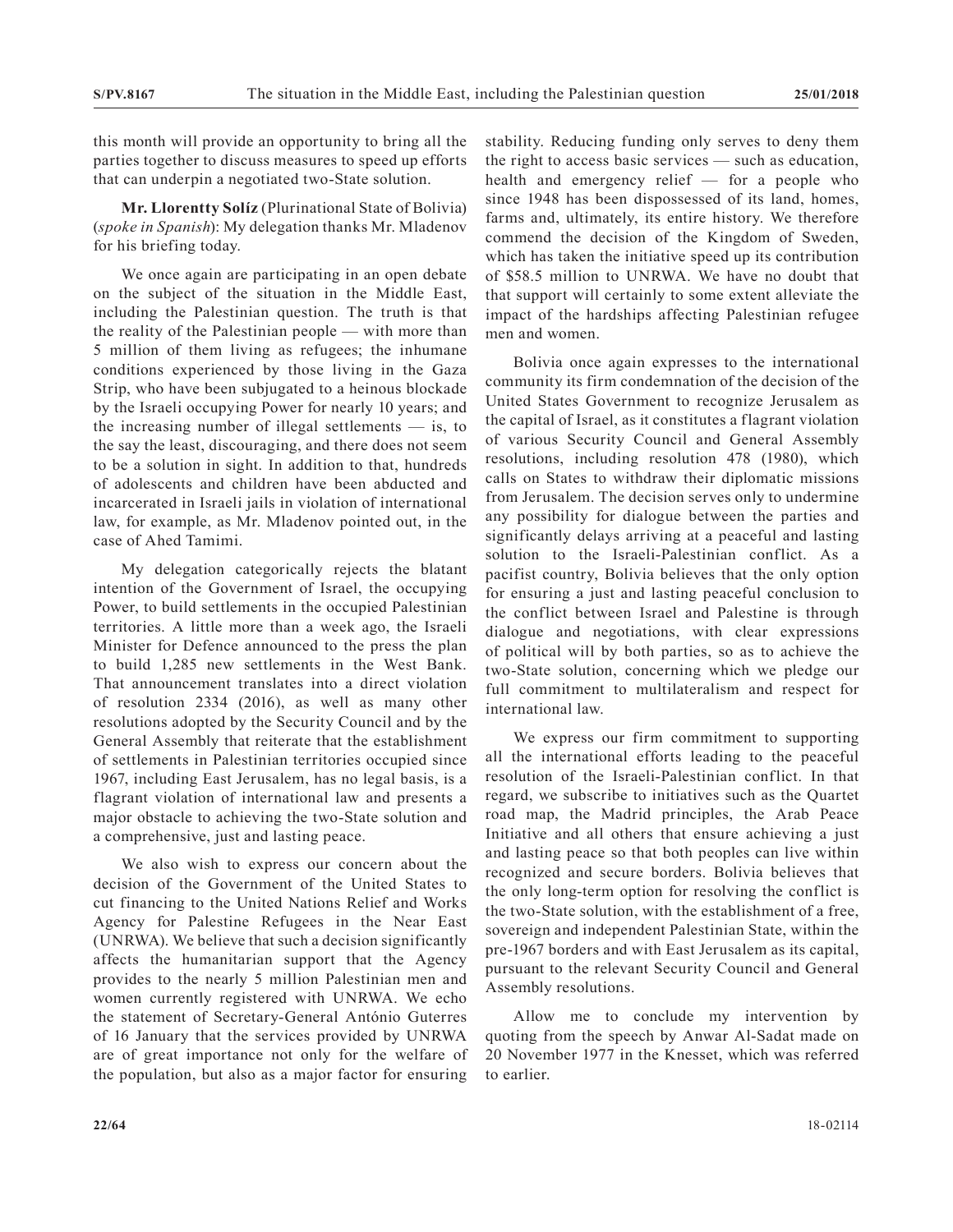#### (*spoke in English*)

"Conceive with me a peace agreement in Geneva that we would herald to a world thirsting for peace, a peace agreement based on the following points: ending the Israeli occupation of the Arab territories occupied in 1967; the achievement of the fundamental rights of the Palestinian people and their right to self-determination, including their right to establish their own State; and the right of all states in the area to live in peace within their boundaries".

**Ms. Wronecka** (Poland): At the outset, let me thank Mr. Nickolay Mladenov for his very comprehensive briefing.

I align myself with the statement to be made on behalf of the European Union (EU).

Poland firmly supports all initiatives aimed at stabilization and strengthening peace and security in the Middle East. Unfortunately, since our last quarterly debate in October 2017 (see S/PV. 8072), the Israeli-Palestinian conflict has not seen any significant progress towards achieving peace. Therefore, we must maintain our commitment to resolving one of the longest-standing conflicts on our agenda. We should continue to seek an end to the Israeli-Palestinian conflict by reviving the peace process. Only a return to meaningful bilateral negotiations based on the relevant United Nations resolutions and international law can have a positive impact on the process. That is the only way towards a two-State solution and resolving all final status issues. At the same time, we encourage the parties to the conflict to take action so as to achieve reconciliation and safeguard the dignity and sanctity of the holy sites, particularly in Jerusalem.

In line with the long-standing position of the EU, we strongly believe that the aspirations concerning Jerusalem of both parties must be fulfilled, and a way to resolve the status of Jerusalem as the future capital of both States must be found through negotiations. We will continue to respect the international consensus on Jerusalem embodied, inter alia, in resolution 478 (1980), including with regard to diplomatic representation until the final status of the city is resolved. While recognizing the special significance of the holy sites of Jerusalem, Poland also strongly believes that the status quo established in 1967 concerning the Temple Mount must be maintained in line with previous understandings and with respect to Jordan's special role.

Reaching a peace agreement is possible only through peace talks based on international law and the principles governing peaceful relations among States A key element in that context would be a meaningful dialogue among the three main monotheistic religions. We support the two-State solution and hope that the national aspirations of both parties to the conflict will be met, including Palestine's right to self-determination and independence, as well as Israel's right to ensure its security and achieve the normalization of relations with Arab States. We call on both sides to refrain from unilateral steps that pre-empt the outcome of final status negotiations. We expect them to demonstrate their commitment to peace through their actions and policies. We continue to monitor developments on intra-Palestinian reconciliation closely. We hope that the process will be successful. Nevertheless, we believe that reaching an outcome accepted by the international community could be an important step for the unity of a future Palestinian State and may, over the long-term, lead to a sustainable peace agreement.

We are deeply concerned about the deteriorating financial situation of the United Nations Relief and Works Agency for Palestine Refugees in the Near East (UNRWA). The effects of reducing support can produce serious security and humanitarian consequences, not only in the Palestinian territories but also in other countries that host refugees. The Agency already faces great challenges in upholding its mandate to preserve key services, such as education and health care for Palestinian refugees. In the absence of a lasting political solution, the international community cannot abdicate its responsibility and duty towards Palestinian refugees, or for ensuring the continuation of the Agency's work on a sound financial basis. For its part, Poland will continue to support UNRWA through its financial contributions.

**Mr. Hickey** (United Kingdom): Let me begin by reiterating the United Kingdom's long-standing commitment to a two-State solution. We envision an Israeli State and a Palestinian State living peacefully and in security and prosperity, side by side, within secure and recognized borders and with Jerusalem as a shared capital. We call on the parties to take urgent steps to reverse the current negative trends on the ground, refrain from unilateral actions and start renewed and meaningful peace negotiations. We are ready to contribute to all credible efforts to restart the peace process.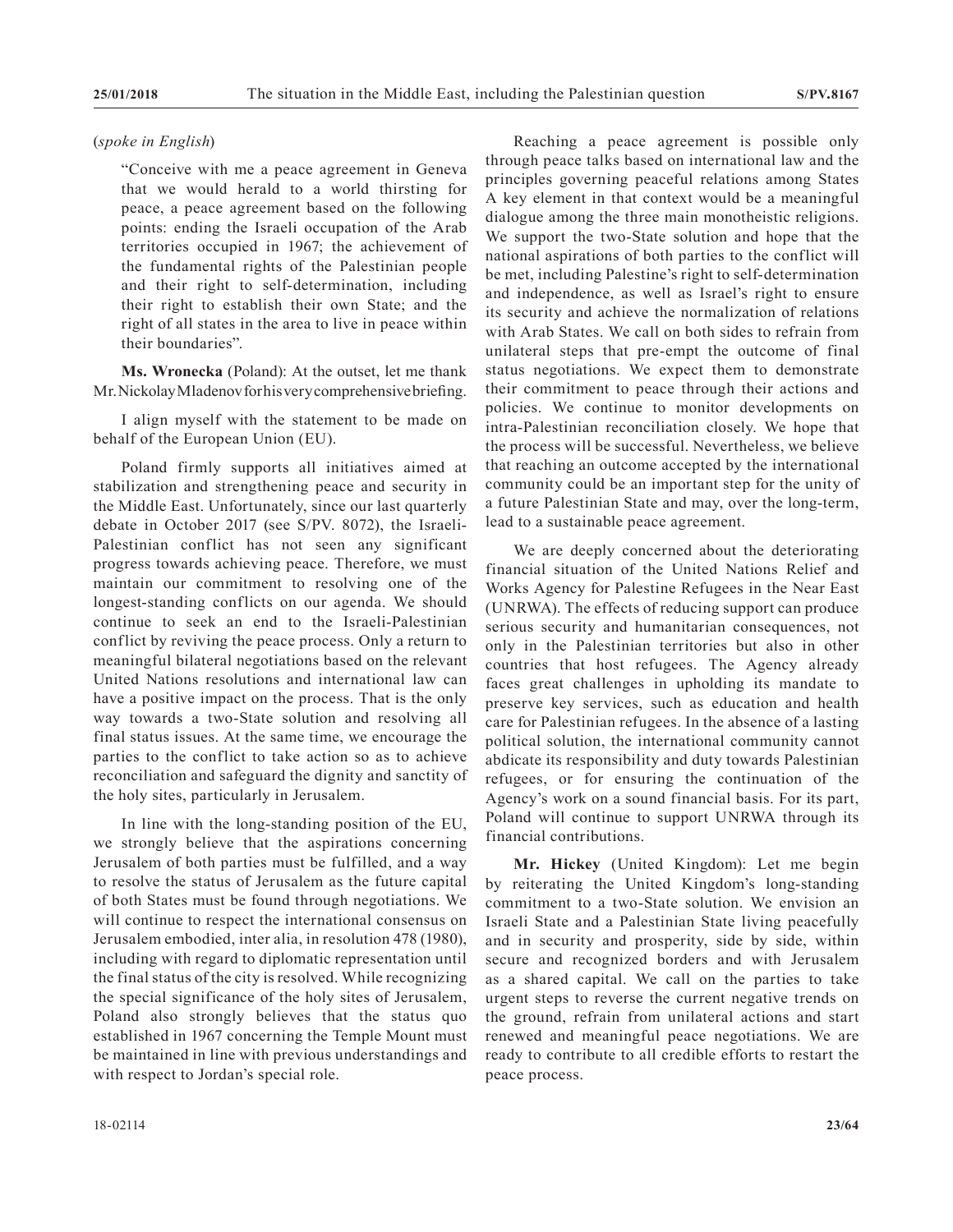Inflammatory rhetoric threatens the mutual trust that is required to break the current deadlock. Statements that demonize or denigrate the Jewish people are wholly unacceptable. There is no place for denying either the Jewish or Palestinian connection to the land. It is important that the Palestinian leadership continue efforts to implement fully the recommendations of the Quartet report (S/2016/595, annex) as regards incitement. Both parties must remain committed to previous diplomatic agreements, which should form the basis of renewed peace negotiations.

We recognize that the Palestinian Central Council recommendation to de-recognize Israel was non-binding, but it is nevertheless wholly unconstructive. We call on the Palestinian leadership not to implement it. Rather, we welcome the Palestinian Authority's continued recognition of the State of Israel and its support for a two-State solution. As always, we urge all parties to promote non-violence and to engage constructively towards a two-State solution as the only basis for a sustainable settlement to the conflict.

To that end, we believe that continued settlement activity and demolitions further undermine the prospects for peace and must be halted, including in East Jerusalem. The pace of settlement construction has regrettably accelerated, notably with the advancement of plans for more than 10,000 settlement units, including the approval of the first new housing units in Hebron in 15 years. The signs from early 2018 are not encouraging. Only two weeks ago, Israel announced the advancement of a further 1,122 housing units across the West Bank. We call on Israel to immediately reverse its policy of settlement expansion in the occupied Palestinian territories. It undermines both the physical viability of the two-State solution and Israel's commitment to it.

We must also continue to support humanitarian efforts to meet the basic needs of the Palestinian people, especially in Gaza, which includes support for the full return of the Palestinian Authority to Gaza. We encourage further progress on reconciliation, including with regard to security arrangements and civil service integration, in line with the Quartet principles. We welcome the recent increase in electricity supplies to Gaza as the first of many positive steps required to improve the dire situation.

The United Kingdom remains a fully committed supporter of the United Nations Relief and Works Agency for Palestine Refugees in the Near East (UNRWA), and we recognize its unique and important mandate from the General Assembly to provide vital services to the Palestinian refugee population, both in the occupied territories and in Jordan, Syria and Lebanon. Although we agree that there is an urgent need for UNRWA to become more efficient and cost-effective by stepping up the pace of reform, UNRWA must continue to be able to carry out its important functions. Any unexpected reductions or delays in predicted donor disbursements can have damaging impacts and undermine stability in the region.

Finally, terrorism and incitement pose grave threats to the prospect of the two-State solution and must cease. To have the best chances of success, the peace process must be conducted in an atmosphere free from violence. We note with regret the deaths on both sides in recent days. We were appalled by the terrorist murder of Rabbi Raziel Shevach, in the West Bank on 9 January, and utterly condemn that shameful act. Our thoughts are with his family.

Every Israeli and Palestinian has the right to live in peace and security. We share the desire of the United States and that of others in the Security Council to end the conflict. We continue to support the efforts of the United States Administration to put forward detailed proposals for an Israeli-Palestinian settlement. The United Kingdom stands ready to help implement a viable deal, including by supporting its security provisions, contributing to refugee compensation and enabling flows of trade and investment among the United Kingdom, Israel, a sovereign Palestinian State and its Arab neighbours, which could help transform the region.

To realize that vision, it is time for urgency from all of us. All parties and the international community must work together, in the spirit of compromise and understanding, to make lasting peace a reality. As the late Israeli President Shimon Peres stated, he who has despaired from peace is the one dreaming; whoever gives in and stops seeking peace is naive.

**Mr. Ndong Mba** (Equatorial Guinea) (*spoke in Spanish*): At the outset, let me thank the Special Coordinator for the Middle East Peace Process and Personal Representative of the Secretary-General, Mr. Nickolay Mladenov, and his team for the comprehensive and detailed briefing on the situation in the Middle East, including the Palestinian question,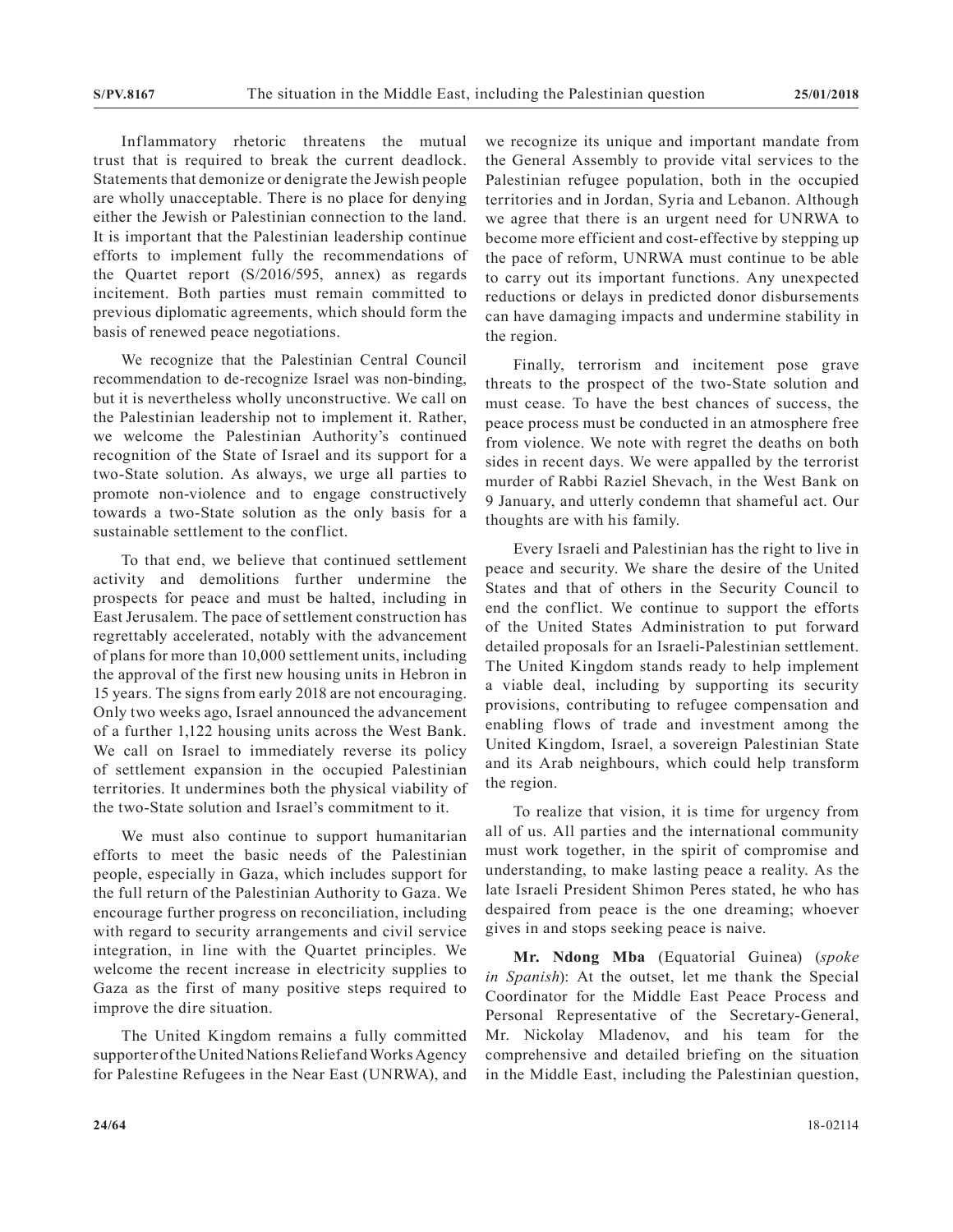which shed light on the overall situation in the Middle East, and on the Israeli-Palestinian conflict in particular.

On 18 December 2017, Mr. Mladenov briefed the Security Council (see S/PV.8138) and stated, inter alia, that no significant progress had been made in the peace process. In the briefing we just heard, not only has no progress been made on the situation in the region, but, owing to developments in 2017, we are witnessing heightened tensions and a worsening of the Israeli-Palestinian conflict.

Equatorial Guinea has been following with particular attention the latest developments in the Middle East, specifically in the Israeli-Palestinian conflict, more so now than ever as a member of the Security Council, because this region is of great strategic importance for stability not only in the Middle East but in the entire world. I therefore express the wholehearted commitment of Equatorial Guinea to ensuring stability and peace throughout the region. Equatorial Guinea has always been in favour of a solution based on dialogue to any conflict or problem that could arise, and in this specific case we abide by the same principle.

To achieve the desired stability and peace in this long-suffering area, Palestinians and Israelis must commit themselves to direct, frank dialogue without any preconditions, because only through direct negotiations can an understanding be reached. Such an understanding must lead to the only just solution: that the aspirations of both parties be fulfilled in the framework of two States in which both Israelis and Palestinians live in peace and security. Such negotiations must be conducted in the framework of the relevant resolutions of the Security Council and the Arab Peace Initiative. The final status of Jerusalem will have to be decided in the framework of these negotiations.

Equatorial Guinea is therefore in favour of a two-State solution that is the result of direct negotiations between Israelis and Palestinians. A just solution based on dialogue may perhaps mean that neither of the two parties will see its aspirations met and claims recognized entirely. That is precisely one of the key aspects of dialogue.

Equatorial Guinea believes that the historical demands of the Palestinians are justified, in line with the various statements of the African Union, but we believe also that Israel is entitled to live in peace and security. Israelis must recognize that just as Israel's right to exist cannot be denied, neither can that of Palestinians to the same. Violence must cease immediately once and for all, and the parties must comply with international legality as enshrined in the various relevant resolutions of the United Nations. The parties must also refrain from any unilateral actions that could undermine dialogue.

We call on the international community to continue with its efforts to promote dialogue between the parties and to eschew steps that could be counterproductive to achieving peaceful coexistence between Palestinians and Israelis.

Given the current situation, it is vital that the Security Council take all necessary initiatives and that no effort be spared to bring the parties involved in the conflict to the negotiating table as the only way to resolve the situation.

**Mr. Tanoh-Boutchoue** (Côte d'Ivoire) (*spoke in French*): Côte d'Ivoire welcomes the holding of the quarterly open debate of the Council on the situation in the Middle East, including the Palestinian question. We thank Mr. Nickolay Mladenov, Special Coordinator for the Middle East Peace Process, for his enlightening briefing on this issue.

The situation in the Middle East is a persistent source of concern for my country owing to the ongoing grave tensions and the lack of a genuine political process in negotiations and the peace process in the region.

With respect to the question of Palestine, my delegation deplores the entrenchment of present positions that has been seen since the announcement of the recognition by the United States of Jerusalem as the capital of Israel and the announcement of the transfer of the United States Embassy to that city. The yearslong stagnation in the peace process and the current entrenchment of the parties' positions as a result of recent initiatives in the region are liable to permanently undermine the international community's efforts in seeking a two-State solution with two States, Israel and Palestine, living side by side in peace and security, with mutual recognition of the legitimate rights of each.

Côte d'Ivoire reaffirms its support for the two-State solution as the sole viable solution to enable the Palestinian and Israeli peoples to coexist in peace and security.

The final status of the city of Jerusalem must be negotiated within the framework of a concerted solution between the two parties, as set out in the relevant United Nations resolutions. My country urges the international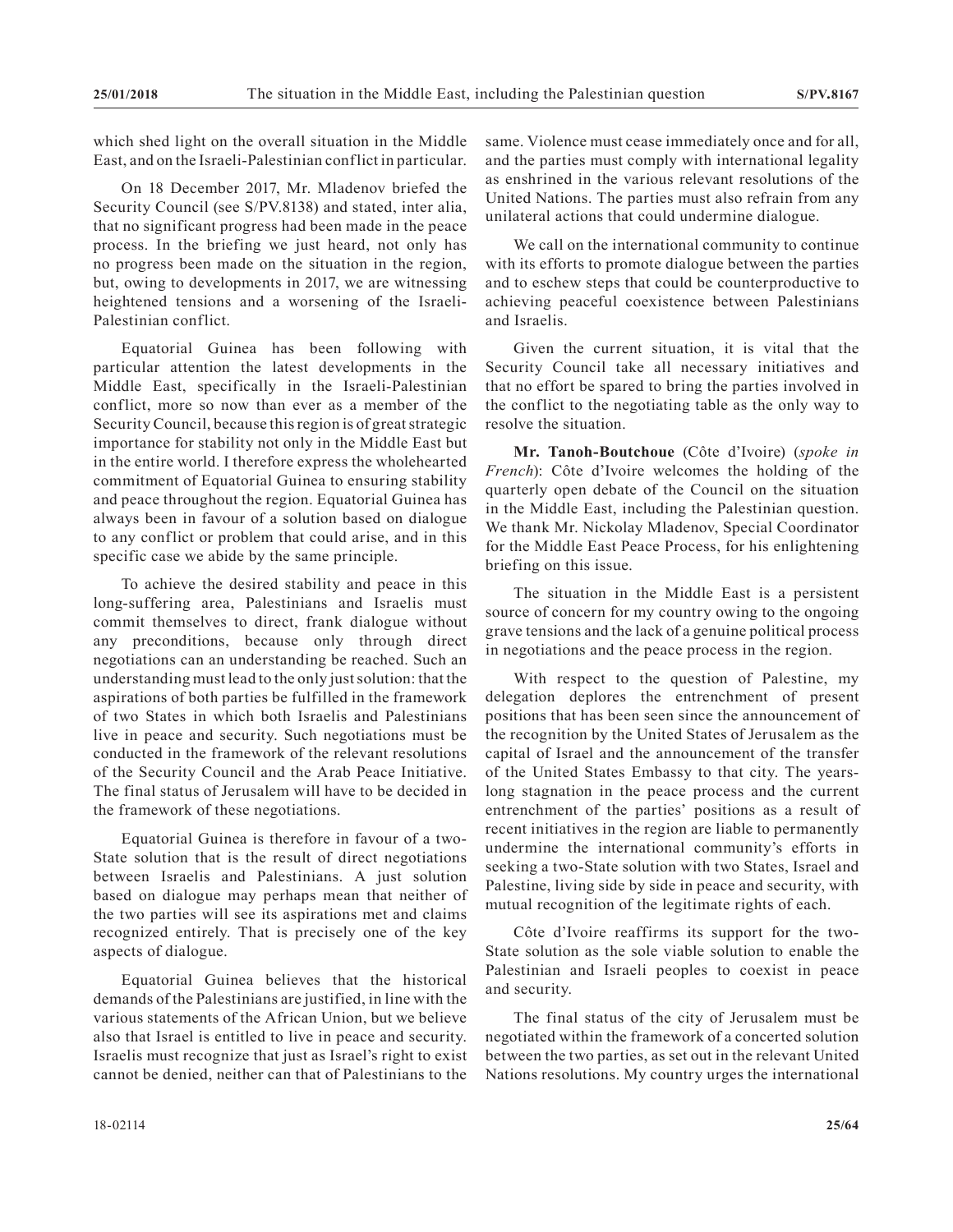community to persevere in its efforts with the two parties with the aim of arriving at a lasting peace in the Middle East. Furthermore, we call upon Israeli and Palestinian actors to engage in constructive dialogue so as remove any obstacles by abandoning any unilateral action or initiative that could further dim the prospects for a political settlement of the Palestine question based on peace in the Middle East.

In this regard, Côte d'Ivoire my delegation deplores the recent decision of the United States to reduce Washington's contribution to the funding of the United Nations Relief and Works Agency for Palestine Refugees in the Near East. My delegation encourages Hamas and the Palestinian Authority to continue dialogue aimed at bringing about Palestinian unity, which would enable an effective restoration of Palestinian central authority in Gaza and help to mitigate the consequences of the crisis for the people.

To that end, Côte d'Ivoire calls for openness on the part of the Palestinian authorities to dialogue with neighbouring countries, with a view to pacifying the situation, specifically concerning the hosting of Palestine refugees for an inclusive management of the humanitarian crisis in line with the relevant provisions of international humanitarian law.

As the war in Syria enters its seventh consecutive year, my country remains gravely alarmed by the potential spillover of the conflict, which has been characterized by numerous violations of human rights and humanitarian law and the repeated use of the parties of chemical weapons, with full impunity. My delegation condemns any use of chemical weapons, which jeopardizes the security of us all. We call for unity among members of the Security Council, so that the perpetrators of such acts can be identified, prosecuted and punished.

To that end, Côte d'Ivoire, as other Member States have done, calls upon the relevant United Nations structures, specifically the Fact-Finding Mission, to shed light on the circumstances surrounding the use of these weapons in order to enable the relevant legal bodies to take action. In that vein, my country supports the establishment of a consensus-based mechanism to address the issue of the responsibility of and accountability for the parties to the conflict.

In this regard, Côte d'Ivoire commends France for having launched on 23 January last in Paris an initiative entitled "International Partnership against Impunity for the Use of Chemical Weapons", which reflects the shared will of the international community to deliver an adequate response to the issue of the use of chemical weapons in conflict and the need to hold perpetrators accountable.

We reiterate our full willingness to cooperate with every initiative aimed at contributing to the international community's efforts in the area of the non-proliferation of weapons of mass destruction and combating the use of chemical weapons in conflicts.

With regard to the humanitarian situation in Syria, we welcome the extension for an additional year of the United Nations Monitoring Mechanism for the delivery of cross-border humanitarian assistance to the besieged areas. We urge all the parties to cease all hostilities in the so-called de-escalation areas in order to enable unfettered access for humanitarian convoys so that they can alleviate the suffering of the people. Regarding the political process, we welcome all initiatives designed to encourage the parties to engage in dialogue with a view to reaching a peaceful and definitive settlement of the Syrian crisis within the Geneva process.

**Mr. Meza-Cuadra** (Peru) (*spoke in Spanish*): Peru welcomes today's meeting for our quarterly open debate on the situation in the Middle East. We would like to thank Mr. Nickolay Mladenov, Special Coordinator for the Middle East Peace Process, for his detailed and comprehensive presentation.

This being our first statement on this subject in our capacity as a non-permanent member of the Council, we want to emphasize our concern about the situation in the Middle East and to reiterate our commitment to finding a solution to the question of Palestine that will help to achieve sustainable peace in the region. In that regard, we would like to highlight three aspects.

First, Peru, guided by its commitment to multilateralism, international law and the peaceful settlement of disputes, supports a two-State solution within internationally recognized and secure borders, to be negotiated directly between Israel and Palestine on the basis of the 1967 borders. The negotiations should also determine the final status of Jerusalem. In 1947, Peru was one of the 11 member countries of the United Nations Special Committee on Palestine that recommended the establishment of two States, which was reflected in the General Assembly's adoption that year of its historic resolution 181 (II). Peru was one of the 33 countries that voted in favour of it. In that regard,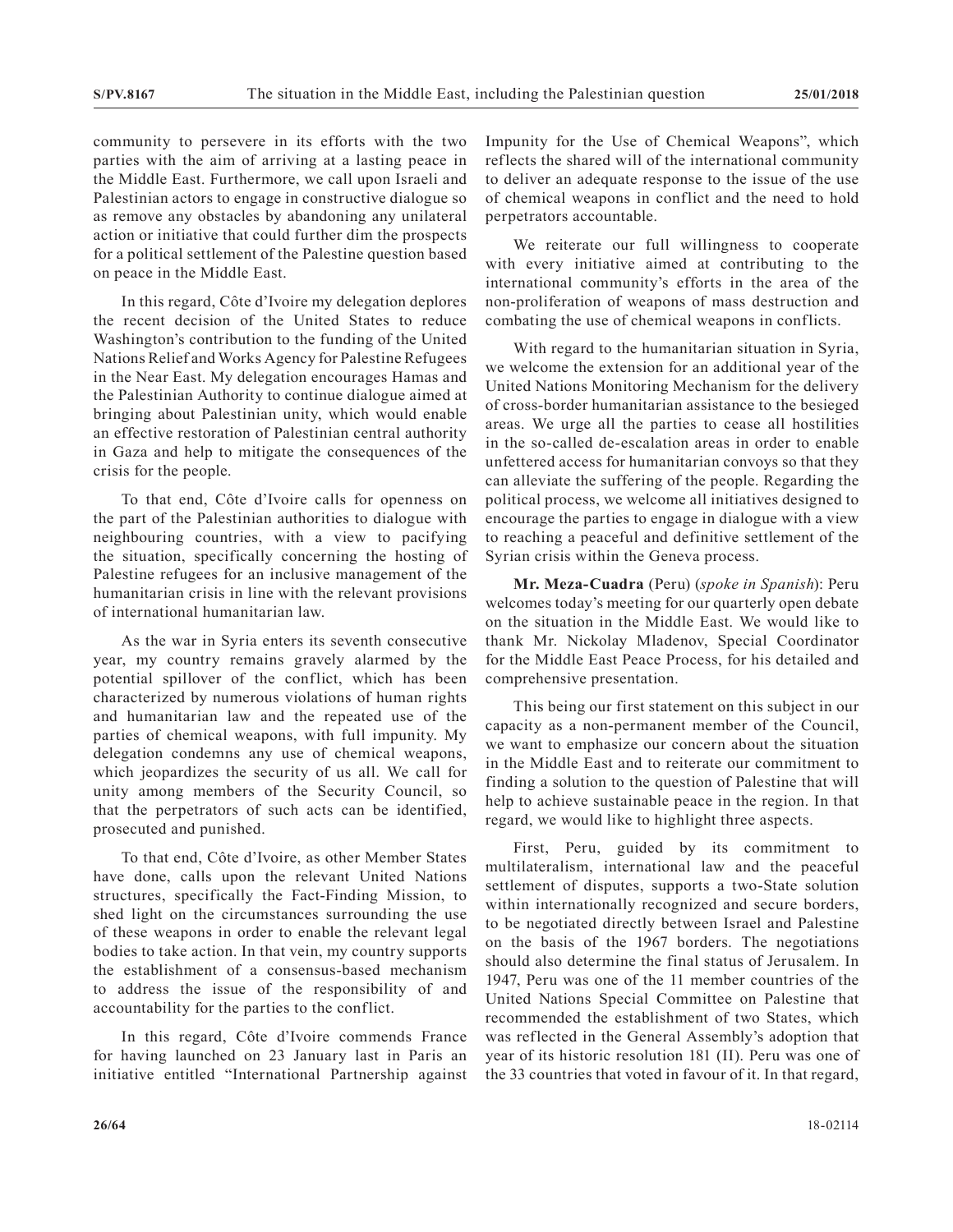I would like to cite part of the renowned Peruvian jurist and diplomat Alberto Ulloa Sotomayor's statement in support of Peru's position:

"We believe that the best solution consists in the formation of two States in which the corresponding majorities are respected."

On the basis of that principled position, Peru has developed excellent relations of friendship and cooperation with the States of Israel and Palestine that reflect and strengthen the historical bonds established and promoted by our country's Jewish and Arab-Palestinian communities. We want to emphasize that, 70 years after the adoption of resolution 181 (II), the solution to the question of Palestine has not changed. As the Secretary-General said recently, "There is no alternative to the two-State solution. There is no plan B."

Secondly, if we are to resolve the question of Palestine and promote sustainable peace in the Middle East, we have to act in accordance with international law and the Charter of the United Nations. The trust and credibility required for any negotiation in good faith necessarily involves respect for the rule of law and for minimum standards of peaceful coexistence. In that regard, we urge the parties that are directly involved to cease, investigate and punish all violations of human rights or international humanitarian law, all acts of terrorism and all attacks on civilians. We must reject hate speech, anti-Semitism and discrimination in any form. Ethnic, cultural and religious diversity should be appreciated as values for all societies, and should never be seen as threats.

Peru recognizes the right of Israel to safeguard its own security and existence through legitimate self-defence, in accordance with the principles of proportionality and legality. We would also like to recall in that regard the obligation to comply with Security Council resolutions. In line with resolution 2334 (2016), we consider it particularly urgent to end the practices, which have increased during the past year, of building settlements, demolishing buildings and evicting residents in the occupied Palestinian territories.

We want to recognize and encourage the efforts of the various stakeholders aimed at arriving at a sustainable peace between Israel and Palestine. We welcome the willingness that various countries, particularly those that have historically been participants in the process, have expressed to contribute their good offices in that regard. We would like to highlight the efforts of the Quartet and the Arab Peace Initiative. We also welcome the Secretary-General's readiness to promote the parties' resumption of negotiations. We especially encourage the peoples of Israel and Palestine, their political and religious leaders, and all those with the capacity for influence, to act responsibly and to encourage moderation, détente, commitment and dialogue. We have been attentively following the Palestinian Authority's process of restoring control of the Gaza Strip, which we hope will alleviate the humanitarian crisis in that area and help to relaunch the peace process.

Lastly, we would like to acknowledge the important work being done by the United Nations Relief and Works Agency for Palestinian Refugees in the Near East. We consider it important to support it and provide it with stable and predictable financing.

In conclusion, we want to say that Peru will continue to strongly support all initiatives aimed at building the peace and security that Israelis and Palestinians deserve and that the whole world longs for.

**The President**: I shall now make a statement in my national capacity as the representative of Kazakhstan.

We thank Special Coordinator Mladenov for his customary detailed and objective update on the situation in the Middle East. I will focus on some salient developments in the Middle East and North Africa.

With regard to Syria, Kazakhstan continues to support the measures taken by United Nations Special Envoy Staffan de Mistura, as well as by the Russian Federation, Turkey, Iran, the United States and the international community, to bring the Government of Syria and the Syrian opposition together. On 22 December, the eighth international meeting on Syria in Astana concluded with the adoption of a number of documents promoting confidence-building measures and aimed at combating terrorism and consolidating the political process in Syria. The meeting also adopted a joint statement by the Astana process guarantor States, Iran, Russia and Turkey, which decided to appoint a working group on the release of detainees/ abductees, the handover of bodies and the identification of missing persons, in addition to a joint statement on humanitarian mine action in Syria that included UNESCO's list of cultural heritage sites. Kazakhstan intends to cooperate closely with the Syrian national dialogue congress to be held in Sochi on 29 and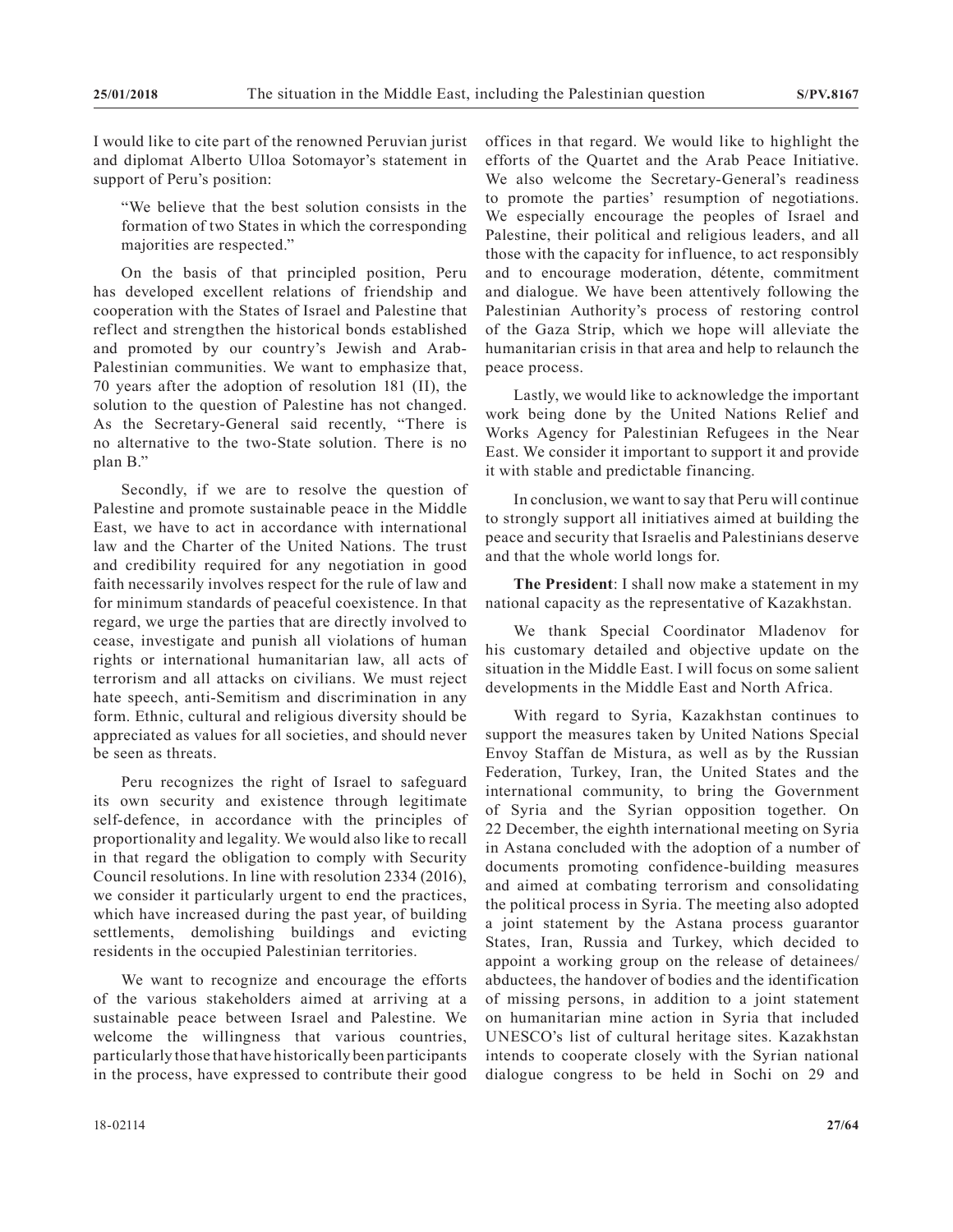30 January, involving representatives of all segments of Syrian society. The next high-level international meeting on Syria in Astana will be held next month in support of the Geneva process.

In Lebanon, the formation of a new Government and election of a new President are positive outcomes, and should lead to the holding of free and fair parliamentary elections on 6 May. The signing of a decree in that regard reflects the people's unity on the issue. It will be important to help Lebanon consolidate its constitution and democracy, which remain contingent on developments in neighbouring Syria. The Lebanese Armed Forces play a vital role in maintaining security on the border with Syria and throughout Lebanon, and thereby helping to prevent threats from Al-Nusra and the Islamic State in Iraq and the Levant.

We support the decision of the Iraqi Government to hold national and provincial council elections on 12 May, which will help its democracy and State-building processes and its consolidation of the Constitution. We also believe that reducing violence, especially in the liberated territories, will be very important politically. Kazakhstan welcomes the inter-Iraqi agreements to extend the ceasefire regime, which should remain in force until there is agreement on the joint management of the disputed territories. Kazakhstan is in favour of preserving the territorial integrity of Iraq as a State through a constructive dialogue between the Government and Iraqi Kurdistan. We suggest more meetings between the Prime Minister of Iraqi Kurdistan, Mr. Barzani, and his Iraqi counterpart in Baghdad, Mr. Al Abadi, such as that held on 20 January.

In Libya, we are told that fighting broke out recently in the Tajoura district of Tripoli. Kazakhstan calls on all parties to implement their obligations under international humanitarian law, safeguard civilians and civilian structures and focus on structural political issues among the many armed actors on the ground with conflicting agendas. Security sector reform is essential to the political process. The fragile and shaky status quo is not sustainable. It is therefore necessary to amend the Libyan Political Agreement to achieve a stable Government.

Turning to Yemen, we know that that conflict has no military solution. It is clear that the deepseated contradictions in Yemen can be resolved only through a broad-based and inclusive national dialogue. In addition, the coalition must agree to keep all ports

open in Yemen in order to facilitate the rapid entry and distribution of humanitarian assistance and commercial imports across the country. We pay special tribute to the Special Envoy of the Secretary-General on Yemen, Mr. Ismail Ould Cheikh Ahmed, for his determined support to work for peace in the country.

Kazakhstan's position on the Middle East peace process is very clear and remains unchanged. We support the two-State solution and call for the early resumption of negotiations, especially in the bilateral format and without preconditions. That should be in accordance with the Charter of the United Nations, the relevant Security Council resolutions and other mechanisms and initiatives. We support the rights of the Palestinian people to self-determination and the establishment of a free, sovereign and independent State within the international borders of 1967, with East Jerusalem as its capital. It is necessary to begin direct talks to reach agreement on pending issues by giving them the so-called final status through the signing of a basic treaty. We join the call of others to fully support the work of the United Nations Relief and Works Agency for Palestine Refugees in the Near East, which must continue without any financial cutbacks.

We endorse the words of Ambassador Nikki Haley that we need leaders with political will, great vision, conviction and a commitment to peace, such as Anwar Sadat and King Al Hussein of Jordan. To that list I would like to add President Yitzhak Rabin. They stood courageously for the ideals of peace and were unshaken in what they believed. One cannot build peace unilaterally. It requires two sides to meet each other in the aspiration for peace. Only last week, in this very Chamber, my President held a briefing on confidence-building measures (see S/PV. 8160) and expressed our country's firm belief in trust and confidence as the way to resolve issues of peace and security. We therefore call on the leaders of Palestine and Israel to come to the negotiating table and to promote confidence-building measures that will bring their people together to peace and security.

Finally, we reiterate the importance of reducing violence and preventing the emergence of new tensions in the Middle East in order to maintain global stability worldwide.

I now resume my functions as President of the Council.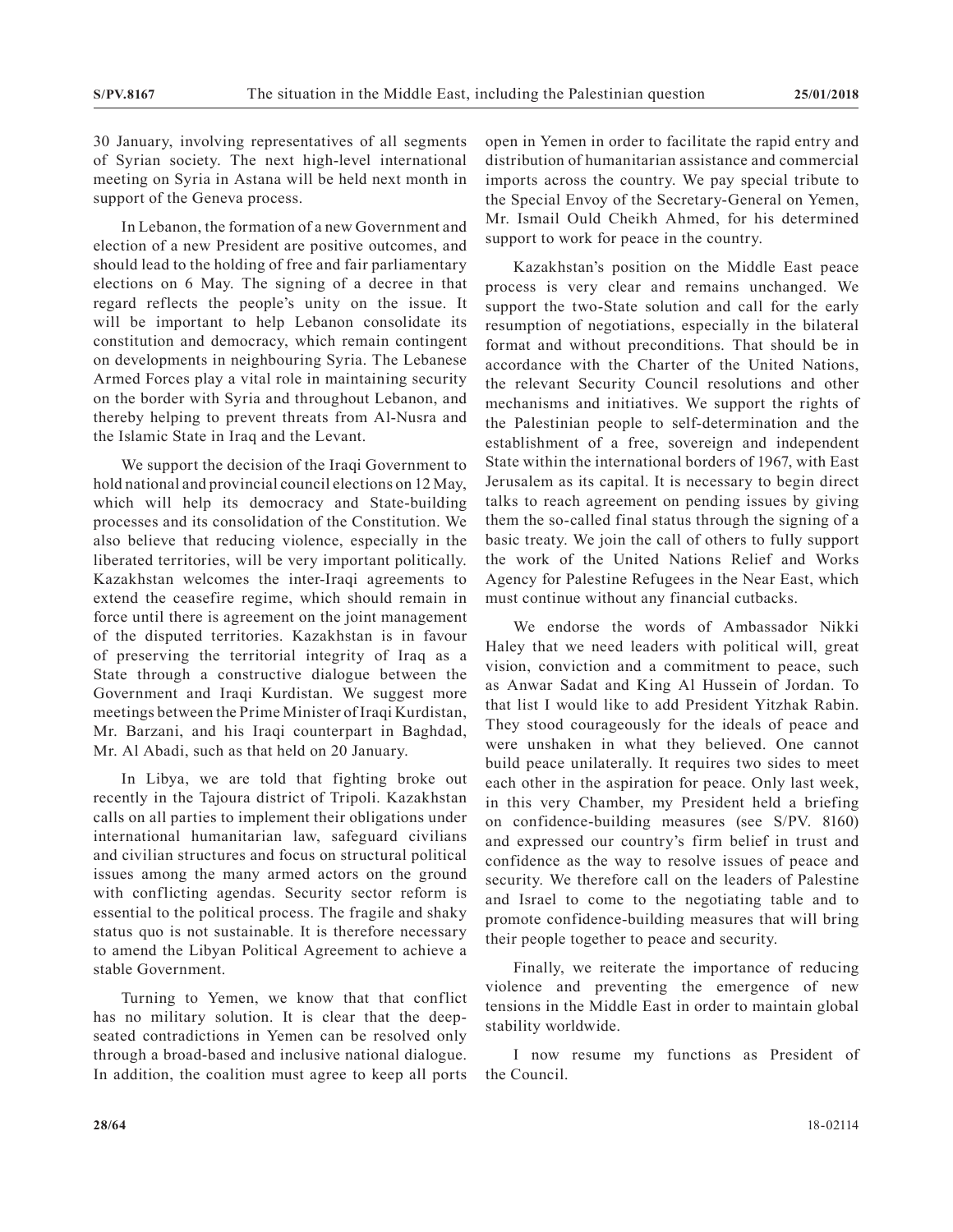I wish to remind all speakers to limit their statements to no more than four minutes in order to enable the Council to carry out its work expeditiously. Delegations with lengthy statements are kindly requested to circulate the texts in writing and to deliver a condensed version when speaking in the Chamber.

I wish to inform all concerned that we will be carrying on this open debate right through the lunch hour, as we have a large number of speakers.

I now give the floor to the representative of the Maldives.

**Mr. Asim** (Maldives): I wish to thank Kazakhstan in its capacity as President of the Security Council for convening today's open debate on the situation in the Middle East. This is my first time, since assuming office in 2016, to address the Council, and it is only right that it would be on an issue to which the Government and the people of Maldives have historically attached particular importance — the Middle East and the question of Palestine.

We started the year 2017 with hope for the people of Palestine. The adoption of resolution 2334 (2016), which was the first Security Council resolution on the Palestinian issue in almost a decade, was the most recent of many resolutions to reaffirm the illegality of Israeli occupation and settlements in Palestine. The resolution calls on States to distinguish in their relevant dealings between the territory of the State of Israel and the Palestinian territories occupied since 1967. It was a step forward in the Security Council, demonstrating international support for addressing the predicament of the Palestinian people.

Yet the year ended with decisions that shook the foundations of that critical work. The Security Council long ago declared null and void, through resolutions 476 (1980) and 478 (1980), the Israeli occupation of the State of Palestine, the annexation of the Holy City of Jerusalem, the moving of the Israeli capital to Jerusalem and the decision by any country to recognize Jerusalem as its capital or to move its embassy to the holy land. Yet we seem not to be able to reach consensus in the Council on a matter previously agreed to, which enjoys nearly universal support. That is an unfortunate situation for the Council's effectiveness and legitimacy.

The Maldives has always believed that an independent State of Palestine, with East Jerusalem as its capital, established on the basis of the 1967 borders, living side by side in peace and harmony with Israel, is the best and only solution to the seven-decade conflict. It is unacceptable that the occupation of Palestinian lands continues in the twenty-first century. We call on Israel to fully implement the decisions of the Council and to respect the legal obligations under the Charter of the United Nations. We urge the Security Council to do more to address the continuing situation and to bring lasting peace to the people of Palestine.

We are encouraged that the Secretary-General has identified the seven-year-long situation in Syria as one of his priority areas for 2018. Since the start of the conflict, hundreds and thousands of people have been killed or driven out of their homes. Homes, livelihoods, hospitals, schools and basic infrastructure have been reduced to rubble. Fear and uncertainty have manifested themselves in the hearts of the Syrian people. While we recognize the progress being made in finding an end to the conflict, with the congress of all Syrian parties expected to be convened at the end of this month, much more remains to be done. Those small seeds of hope that we planted last year must grow tall and healthy.

Hope must also be cultivated in the hearts of our brothers and sisters in Yemen, who are suffering the worst famine in years, and in Libya, where violence still prevails. Peace is a prerequisite and a consequence of development, and we must do our part in finding constructive and lasting solutions in those countries.

The threat of terrorism and violent extremism continues to grow. Terrorists do not pay heed to borders. They do not distinguish between the young and the old or between women and men and do not respect any religion or culture. We can beat them only by being better and smarter and by countering violence with hope, misinformation with truth and ignorance with enlightenment. That is why we need to pay much more attention to the enabling factors, while cooperating across borders and sharing information and strategies on how to address the root causes in a meaningful and sustainable way.

We need to work together with the countries concerned and the people affected to find meaningful solutions to the many situations of violence and instability in the Middle East. At the same time, we need to focus on sustaining peace and maintaining stability and security so that conflict does not erupt again.

We believe that a key approach would be to focus on State-building in our peacekeeping and peacebuilding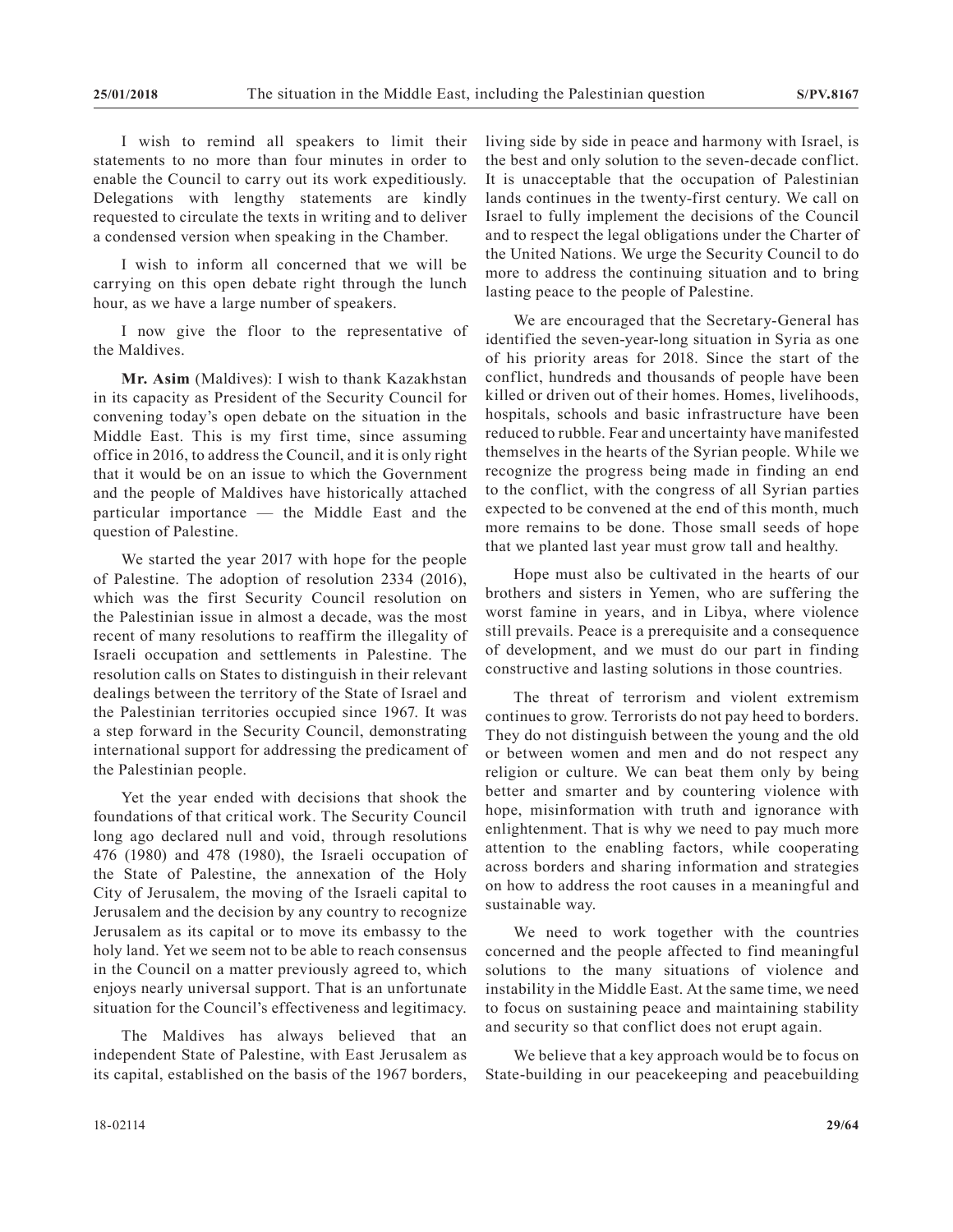efforts. State failure has the potential to derail any peace process. If we take stock of the variety of conflicts before us, it is clear that there is a clear need for the strengthening of State institutions to address conflict and to sustain peace — whether by strengthening the capacity of State institutions themselves to ensure meaningful checks and balances, by eradicating poverty and promoting sustainable development or by addressing other determinants of conflict, such as the dearth of resources or exposure to natural or manmade risks. In order to do so, the Security Council, in considering approaches to conflict resolution, ought to look at the wide plethora of tools available across the United Nations system, and not just military options. That would enable not only a more holistic approach to conflict resolution, but also a more lasting one. It would also, in many cases, ensure a more organized approach rather than a top-down one.

The Security Council always has our support in crafting lasting solutions to the many conflicts that face our world, especially in Palestine and the Middle  $East - a region with which we share many cultural,$ religious and historic ties. The Maldives will remain a partner to be counted on as we find shared solutions for our shared destiny.

**The President**: I now give the floor to the representative of Lebanon.

**Ms. Mudallali** (Lebanon): It is a great honour for me to address the Security Council for the first time as the Permanent Representative of Lebanon. Please allow me to begin, Mr. President, by commending the excellent work of your presidency this month. Kazakhstan's efforts to promote dialogue and the peaceful resolution of conflicts has been exemplary. I would also like to congratulate the new non-permanent members of the Security Council and wish them the best of luck in their endeavour. Our deep appreciation also goes to the Permanent Mission of Japan for its presidency of the Council last month. Finally, I would also like to thank the Special Coordinator for the Middle East Peace Process for his briefing.

Peace in the Middle East seems more remote than ever. The gaps between the parties are vast and growing, and the Arabs and Palestinians feel that the core principles of peace are being abandoned. Jerusalem remains the most sensitive of the longestablished final status issues. Yet Israel's claim of exclusive control of Jerusalem and the United States recognition of Jerusalem as its capital have virtually foreclosed the peace process for the Arabs. That buries the hope for any just, comprehensive and lasting peace. It is making our people despair, and desperate people do desperate things.

I would like to add my voice to that of the representatives who spoke about the importance of funding the United Nations Relief and Works Agency for Palestine Refugees in the Near East. Lebanon hosts hundreds of thousands of Palestinian refugees, and leaving them without education means leaving them without a future.

Lebanon, which paid the heaviest price for the lack of peace during multiple Israeli invasions, understands the gravity of the situation when all the roads to peace are blocked. Lebanon has always supported a peace based on the relevant United Nations resolutions, the principle of land for peace, the two-State solution and the Arab Peace Initiative of 2002 in Beirut. A failure by the international community and this organ — which represents the will of this community — to reaffirm the core principles of peace could plunge our region into more conflict, with dire global implications.

In Lebanon, especially in the south, people are subjected daily to Israeli violations of our airspace and our maritime and territorial integrity, in violation of resolution 1701 (2006). Last week, we received Israel's unilateral stated intention to build a wall, not only along the Blue Line but in sensitive occupied areas. That will once again threaten to destabilize the situation in the south and could lead to conflict. Those provocative actions systematically reflect Israel's total disregard of its obligations under resolution 1701 (2006).

If Israel is interested in maintaining stability and security, there is an easy way — withdraw from the occupied Lebanese territory, put an end to persistent violations of Lebanon's sovereignty and remove the source of tension. We urge the United Nations and the Council to prevent further Israeli provocations. The last thing the Middle East needs now is miscalculation that might lead to conflict. My Government has reaffirmed its steadfast commitment to the implementation of resolution 1701 (2006) in its entirety and remains resolved to work with the United Nations Interim Force in Lebanon and through the Tripartite Mechanism to expedite the delineation of the Blue Line, especially in sensitive areas.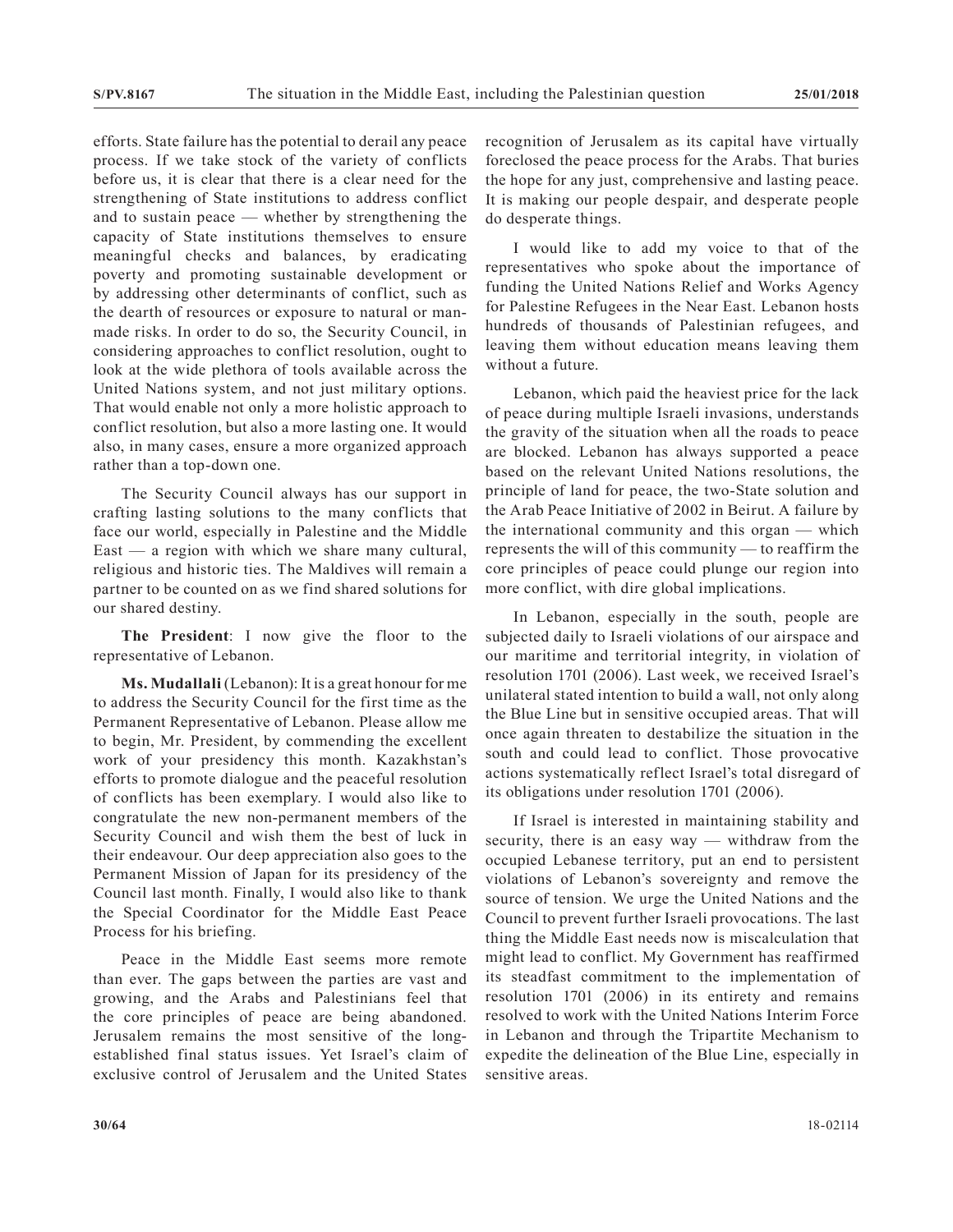The Lebanese Government requested the good offices of the Secretary-General in 2016 and has encouraged those efforts ever since. We appreciate the work of his Special Coordinator to resolve the issue of delineating the maritime border between Lebanon and Israel and their exclusive economic zones, in accordance with the principles of international law and the Charter of the United Nations. The non-resolution of those issues will remain a source of conflict and will threaten peace and security.

Despite the economic, social and security challenges facing the country, the heavy burden of hosting over 1 million Syrian refugees and the conflict in Syria, Lebanese leaders are committed to holding parliamentary elections in May 2018. They are also fully engaged with the international community to consolidate Lebanon's stability through three conferences: the Rome II conference, to reinforce the capacity of the Lebanese Armed Forces, the cornerstone of Lebanon's stability and the spearhead in the fight against terrorism; the Conférence du Cèdre, to be held in Paris under France's leadership, in order to uphold and revitalize the Lebanese economy; and, lastly, the Brussels conference to help Lebanon cope with the refugee crisis. Those efforts are essential to protecting and preserving Lebanon as a model of coexistence in the region and preserving its stability.

We are not bound to a vicious circle of wars and violence in the Middle East. With the invaluable assistance of the Council, our region can transcend the dark reality of conflict and finally realize the longawaited peace.

**The President**: I now give the floor to the representative of Liechtenstein.

**Mr. Wenaweser** (Liechtenstein): I thank you, Mr. President, for this opportunity to discuss the situation of the Middle East in an open format. Developments in different parts of the region make it imperative that the broader membership can express itself on the action needed from the Security Council in order to meet the responsibilities it discharges on behalf of the entire membership.

The repeated failure of the Council to act on the most serious crimes in Syria appears in particularly sharp light as attacks with chemical weapons continue unabated, in blatant disregard of the most fundamental rules of international law and with horrific consequences for the Syrian people. We deplored the discontinuation of the Organization for the Prohibition of Chemical Weapons-United Nations Joint Investigative Mechanism (JIM), whose investigative capacity and preventive dimension continue to be urgently needed.

At the same time, we underline that accountability must, and can, be provided through other means, in particular through the Syria accountability mechanism — the International, Impartial and Independent Mechanism to Assist in the Investigation and Prosecution of Persons Responsible for the Most Serious Crimes under International Law Committed in the Syrian Arab Republic since March 2011 — whose mandate clearly encompasses the use of chemical weapons by any perpetrator. We call on all States to fully cooperate with the Independent Mechanism by sharing relevant information and evidence and by providing it with the political and financial support necessary for it to implement its mandate. In that regard, Liechtenstein supports the French initiative to forge a partnership to ensure accountability for the use of chemical weapons in Syria. We welcome in particular the specific commitment by the partnership countries to support the work of the Mechanism.

The Security Council has a crucial responsibility to protect civilians from the most serious crimes under international law, including the deliberate targeting of civilian populations and infrastructure and preventing the delivery of urgently needed humanitarian aid. The humanitarian catastrophe in Yemen, evolving under the watch of the Council, has reached unprecedented dimensions, with more than 20 million people in need of assistance. The United Nations system and humanitarian actors on the ground, in particular the authoritative voice of the International Committee of the Red Cross, continue to sound the alarm about the suffering of the Yemeni people and to remind us of the preventable nature of this single largest humanitarian crisis.

We call on the Council — and in particular its nine members that have signed the Accountability, Coherence and Transparency Group Code of Conduct on mass atrocity crimes and that together constitute a procedural majority in the Council — to address the situation in Yemen with the attention and the urgency it deserves.

Liechtenstein shares the concern expressed by many that an already fragile peace process in the Middle East has been further jeopardized by recent developments and that a two-State solution — as the only promising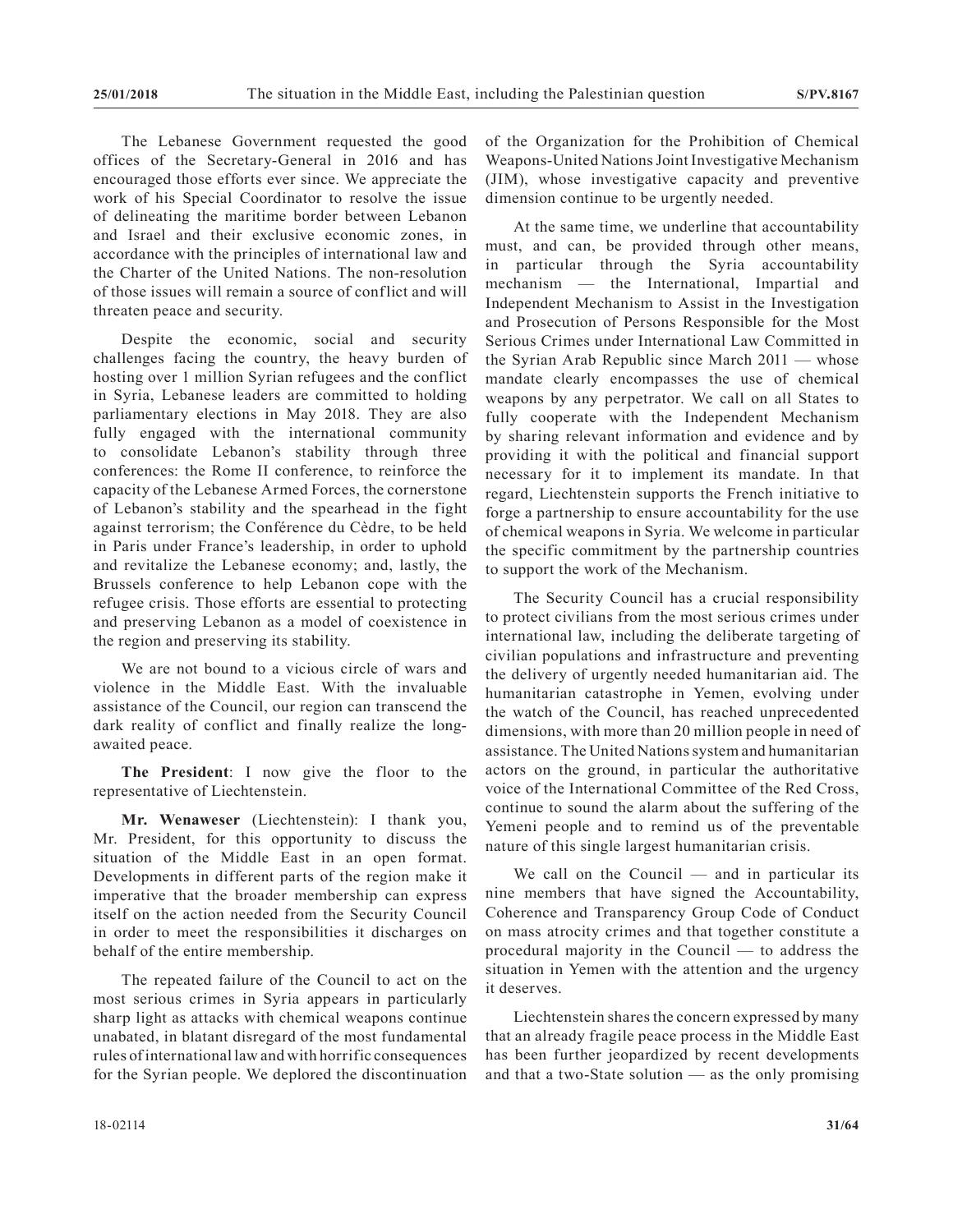avenue to achieving a comprehensive, just and lasting peace — is becoming increasingly difficult to achieve. We express our continued support for a two-State solution and the international legal framework in which such a solution can be achieved, including applicable international humanitarian law and the relevant resolutions of the Council — in particular resolutions 478 (1980) and 2334 (2016), which continue to be binding on all of us. We support the call of the General Assembly for an intensification and acceleration of efforts aimed at achieving a comprehensive, just and lasting peace in the Middle East. The Council remains a key actor in ensuring that any such efforts will be guided by applicable international law.

**The President**: I now give the floor to the representative of Cuba.

**Mrs. Rodríguez Camejo** (Cuba) (*spoke in Spanish*): We welcome this open debate of the Security Council and align ourselves with the statement to be delivered by the representative of the Bolivarian Republic of Venezuela on behalf of the Non-Aligned Movement.

Once again, we express our deep concern over the situation in the region of the Middle East, in particular the lack of tangible progress towards a just, peaceful, comprehensive and lasting solution to the Israeli-Palestinian conflict, which is at the heart of the Arab-Israeli conflict.

We reiterate our deepest concern over and rejection of the unilateral declaration made by the President of the United States, recognizing the city of Jerusalem as the capital of Israel, which constitutes a serious and flagrant violation of the Charter of the United Nations, international law and the relevant United Nations resolutions. The intention to modify the historic status of Jerusalem violates the legitimate interests of the Palestinian people and the Arab and Islamic nations, It will have serious consequences for stability and security in the Middle East, further increase tensions in the region and undermine any effort aimed at resuming peace talks between Israelis and Palestinians.

The Security Council must uphold the responsibility entrusted to it by the Charter of the United Nations for the maintenance of international peace and security, take the necessary decisions, and demand an immediate end to Israel's occupation of Palestinian territory, aggressive policies and settlement practices, and require compliance with the resolutions adopted by this organ on the situation in the Middle East, including

the Palestinian question. It should also immediately put an end to the nearly decade-long blockade of the Gaza Strip, where more than 2 million Palestinian civilians are immersed in a deep socioeconomic and humanitarian crisis.

Cuba will continue to support a comprehensive, just and lasting solution to the Palestinian-Israeli conflict that is based on a two-State solution and allows the Palestinians to enjoy their right to self-determination and a free, independent and sovereign State, with its capital in East Jerusalem and within the pre-1967 borders, as well as the right of refugees to return. We will also continue to support the entry of Palestine as a full Member of the United Nations.

With regard to the Syrian Golan, Cuba demands an end to the Israeli occupation and reiterates that any measure or action that has been or is being taken to change the legal, physical and demographic status and the institutional structure of the occupied Syrian Golan, as well as Israel's measures to exercise its jurisdiction and administration in that territory, constitute violations of international law, international agreements, the Charter and resolutions of the United Nations, including Security Council resolution 497 (1981), and the Fourth Geneva Convention.

Cuba advocates maintaining constructive and respectful dialogue among the peoples of the region, and calls for respect for sovereignty and non-interference in the internal affairs of States.

**The President**: I now give the floor to the representative of Pakistan.

**Ms. Lodhi** (Pakistan): Let me begin by thanking the Kazakh presidency for convening this open debate.

As we mark a new year, the global peace and security landscape remains plagued by mounting and complex challenges; conflicts have intensified and new dangers have emerged. In fundamental ways, the world has gone into reverse. Nowhere is this fraught and volatile situation more apparent than in the Middle East. The two-State solution is in peril. The plight of the Palestinian people is being betrayed at the altar of narrow and myopic political interests and the quest for peace and stability in the region is becoming more elusive than ever.

This morning, we have witnessed an unfortunate but glaring flight from reality, with some speakers trying to deflect attention away from the tragedy of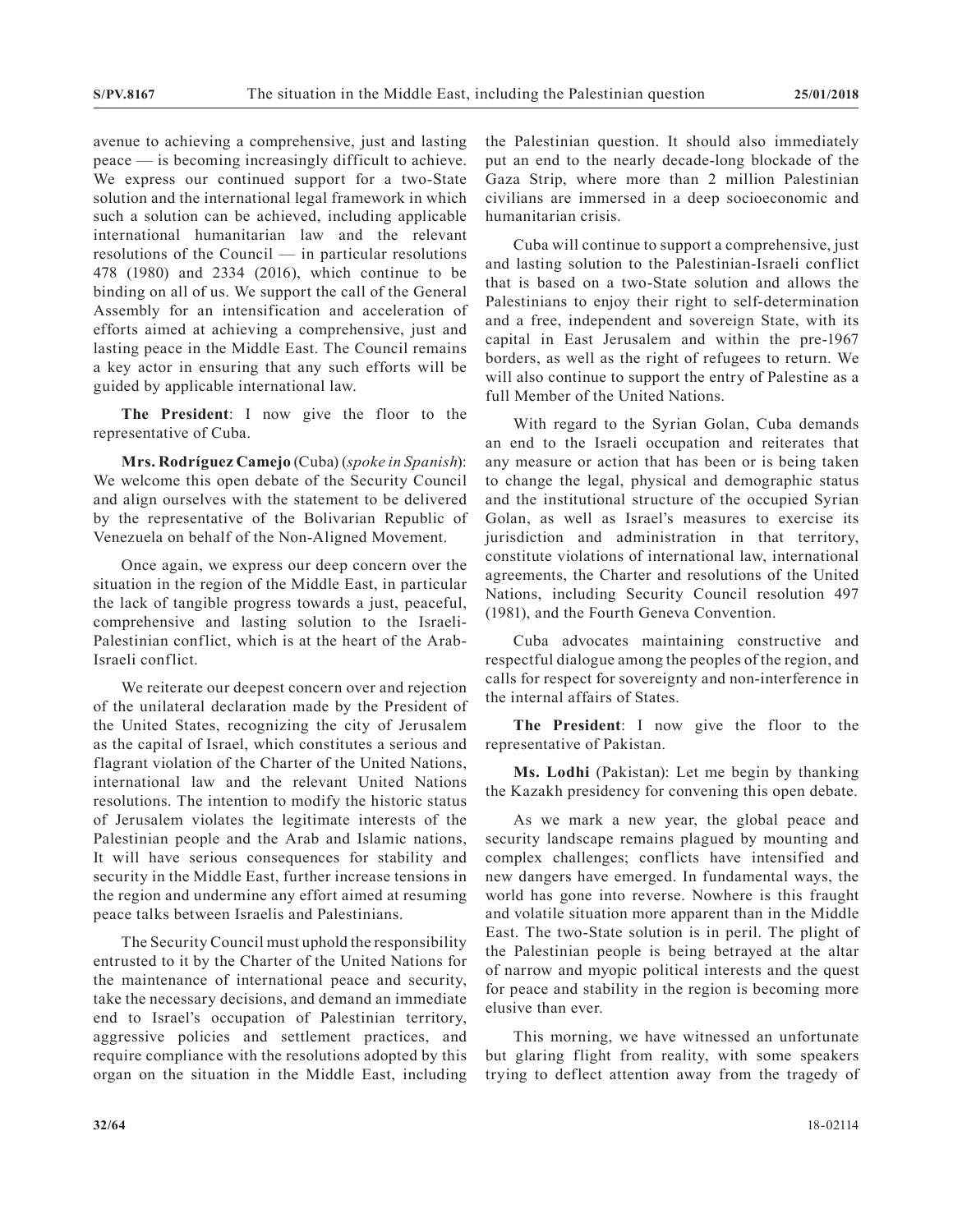the Palestinian people. We know why, and such actions are unsurprising. Occupiers have no case to make other than to create and present alternative facts.

The recent decision of certain countries to relocate their embassies to Jerusalem has further inflamed the situation. That decision has been justified as an expression of their sovereign right. That is a false determination. The legal status of Jerusalem is unambiguous. Several Security Council and General Assembly resolutions affirm that all legislative and administrative measures taken by the occupying Power to alter the character and status of Jerusalem are null and void. In fact, resolution 478 (1980) calls on States that have established their diplomatic missions in Jerusalem to withdraw them from the Holy City. Any action to the contrary is therefore not only a manifest violation of that resolution, but also a blatant attempt to legitimize Israel's illegal occupation of East Jerusalem.

When principles are trumped by self-serving interests, rationality and reason are invariably supplanted by threat and intimidation. We have witnessed that unfortunate spectacle with disturbing frequency in recent days, including at the United Nations. Yet, despite those provocations, members of the international community have stood firm and unfazed in their support for the Palestinian people. My country, Pakistan, will continue to support the legitimate aspirations of the Palestinians and of people living under foreign occupation elsewhere, for example in Kashmir.

The Middle East can seek the dividend of peace only if it is built on the foundation of justice — an imperative that entails a viable, independent and contiguous State of Palestine on the basis of internationally agreed parameters and the pre-1967 borders and with Al-Quds Al-Sharif as its capital.

Pakistan is also deeply concerned over the continued financial constraints faced by the United Nations Relief and Works Agency for Palestine Refugees in the Near East (UNRWA). The unfortunate situation has been aggravated by the unilateral decision of a major donor to withhold more than half of its funding to the agency. The international community must not fail the Palestinian refugees. We must act now to ensure sufficient, predictable and sustainable financing for UNRWA in order for it to continue its activities, which are indeed a lifeline for Palestinian refugees.

As we all know, peace in the Middle East is essential to global peace and security. Yet, the region continues to be caught in a vortex of conflict, turmoil and intense rivalry among regional Powers. The cumulative consequence of that is plunging the Middle East into chaos and further disorder. In Yemen, a surge in diplomacy is essential to kick-start an inclusive political process. The prompt replacement of the outgoing Special Representative will be critical. That must be complemented by a massive humanitarian surge to address the suffering of the people of Yemen, including women and children. In Syria, the continued engagement of all sides in genuine, representative and direct intra-Syrian negotiations is the only way forward towards finding a political settlement of the conflict. We hope that the latest round of talks, which started in Vienna today, will produce concrete results.

In conclusion, allow me to say that this organ must live up to its responsibilities and ensure the implementation of its own resolutions on Palestine and other long-standing disputes, such as Kashmir, so that the people of the world do not lose entire faith in the United Nations.

**The President**: I now give the floor to the representative of Indonesia.

**Mr. Djani** (Indonesia): As this is the first appearance of my delegation in the Security Council this year, allow me to take this opportunity to congratulate the delegation of Kazakhstan on assuming the presidency this month and the Council on this open debate on the situation in the Middle East. I would also like to welcome the new members of the Security Council, my brothers from Côte d'Ivoire, Equatorial Guinea, Kuwait, Peru, Poland and the Netherlands.

My delegation would also like to thank Mr. Nickolay Mladenov, Special Representative of the Secretary-General and United Nations Special Coordinator for the Middle East Peace Process, for his comprehensive briefing.

Since the last quarterly open debate (see S/PV.8072) of this organ, recent developments in certain parts of the Middle East have been worrying. Some countries are still going through war and conflict and hotspot issues remain complicated and intertwined, with ramifications on one another, which poses serious challenges to international peace and security. We hope to see peace in Syria and Yemen for the benefit of all the citizens of the region.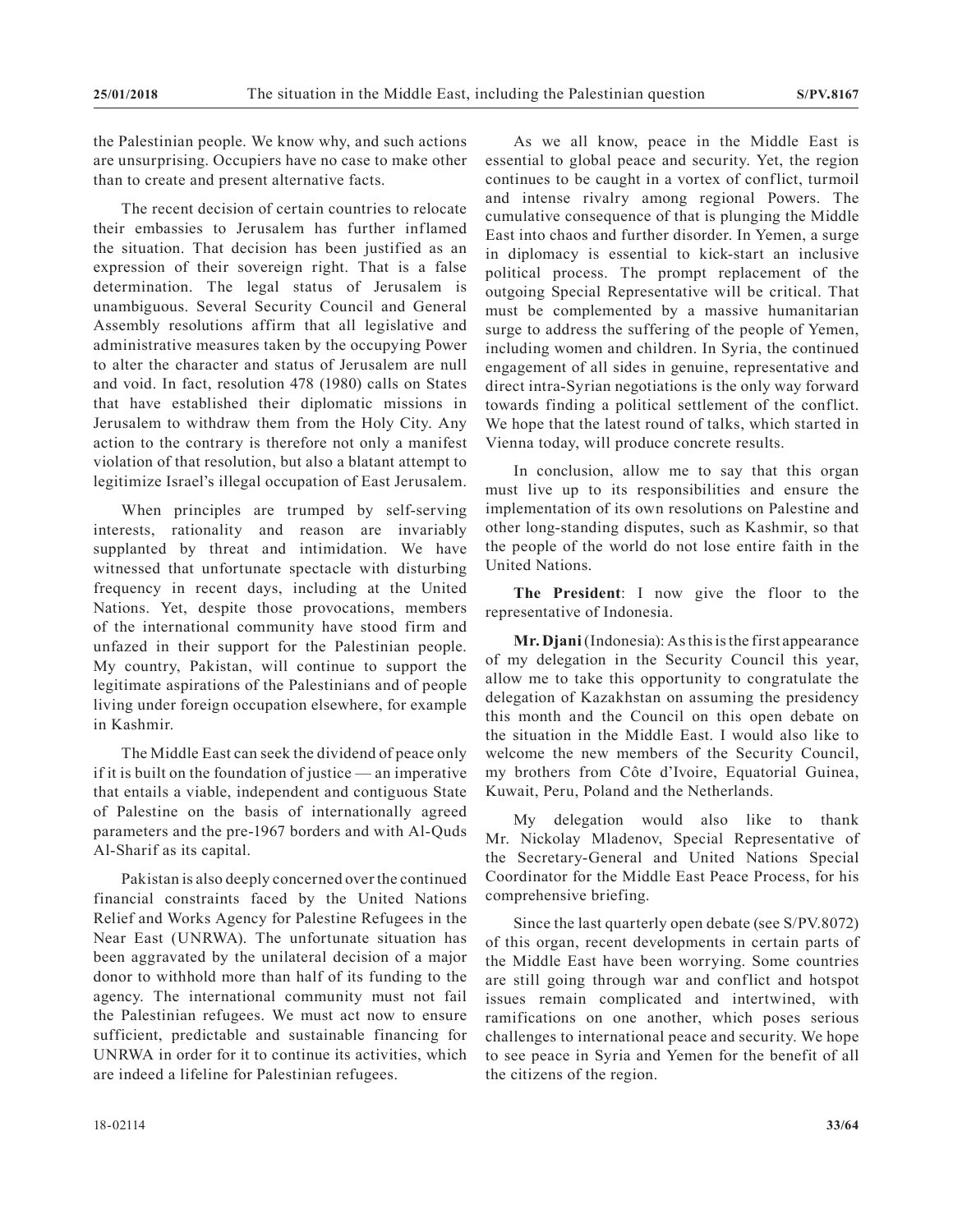Development and prosperity and peace and security are much needed for peoples who have experienced conflict for far too long. We hope that maintaining full commitment to a peaceful political process will help to continue the secure and dignified return of refugees and internally displaced persons. We also highlight the efforts made to bring about stability, promote trust among the parties involved and, most importantly, improve the humanitarian situation in the conflict zone.

Nonetheless, in spite of disturbing recent developments in the Middle East, the international community must remain committed to the Joint Comprehensive Plan of Action, which has been successful and constitutes a positive factor in regional security. Its continued implementation will be of crucial importance.

On the Islamic State in Iraq and the Levant/Da'esh threat in the region, my delegation believes that terrorists continue to evolve in their methods, organizational ability and networks. That is why Indonesia believes that no single country can deal with this issue by itself, and that there must be international cooperation.

Turning to the core issue of the Middle East, tension in the region has been heightened by the recognition by the United States of America of Jerusalem as the capital of Israel. The subject and significance of Jerusalem are widely recognized among the international community as sensitive and of central importance. That is certainly the case in the Council and for Palestinians and Indonesia. The legally binding status of Security Council resolutions on Jerusalem under the Charter of the United Nations is unquestionable. Indeed, in resolution 2334 (2016), adopted just over one year ago, the Council expresses grave concern about continuing Israeli settlement activities in Jerusalem, warning that they jeopardize the viability of the two-State solution.

For many years, members of the international community have noted that the growing intensity of occupation-related activities, such as separation wall, the blockade of Gaza, the violence of the Israel Defense Forces and new settlements, indicate that Israel is striving for a one-State solution while completely disregarding the inalienable rights of the Palestinian people. As a result, an act of recognition of Israel's ownership of Jerusalem is de facto support for the illegal activities and violations being committed by that country, and encourages further similar action.

In the search for peace in the Middle East, the recognition of the special place of Jerusalem in the peace process has governed the approach of nations for several decades. As a result, Indonesia expects all countries to respect the status of Jerusalem and avoid pronouncements and actions that are capable of stimulating tensions within the region and in many other parts of the world, including Indonesia. We again urge States not to take provocative actions or to make pronouncements contrary to the relevant Security Council and General Assembly resolutions regarding Jerusalem, as they create more problems than they resolve.

To that end, my delegation expresses its regret about the failure of the Council last month (see S/PV.8139) to adopt draft resolution S/2017/1060. Indonesia appreciates the efforts of the 14 members of the Council that supported the draft resolution, thereby demonstrating their commitment to seeking a solution. The votes of those 14 members and General Assembly resolution 72/160, which followed, clearly showed the international consensus on the status of the holy city and their rejection of the decision. My delegation takes this opportunity to once again express its appreciation to those Member States that still uphold and respect the inviolability of Security Council resolutions and international law.

As Indonesia has emphasized on many occasions in previous open debates, Palestine is the litmus test for the Council. Failure to respond in this case would put the Council's credibility in grave danger and jeopardize the trust of the general membership of the Organization. If we undermine or permit the undermining of resolutions on Palestine, what stance will the Council and Members of the United Nations take should there be similar violations?

In our view, it is also distressing that this latest disruption to the status quo occurred soon after the internal reconciliation reached by the Palestinians. If we want to see peace in Palestine, reconciliation is and has always been a crucial factor, and should be taken advantage of. This provocative action is therefore condemnable, as it may jeopardize internal reconciliation. We must be careful that, along with the situation in Gaza, such action is not exploited by extremists to spread their false ideologies. We are also concerned about the cutting of financing to the United Nations Relief and Works Agency for Palestine Refugees in the Near East, which is of utmost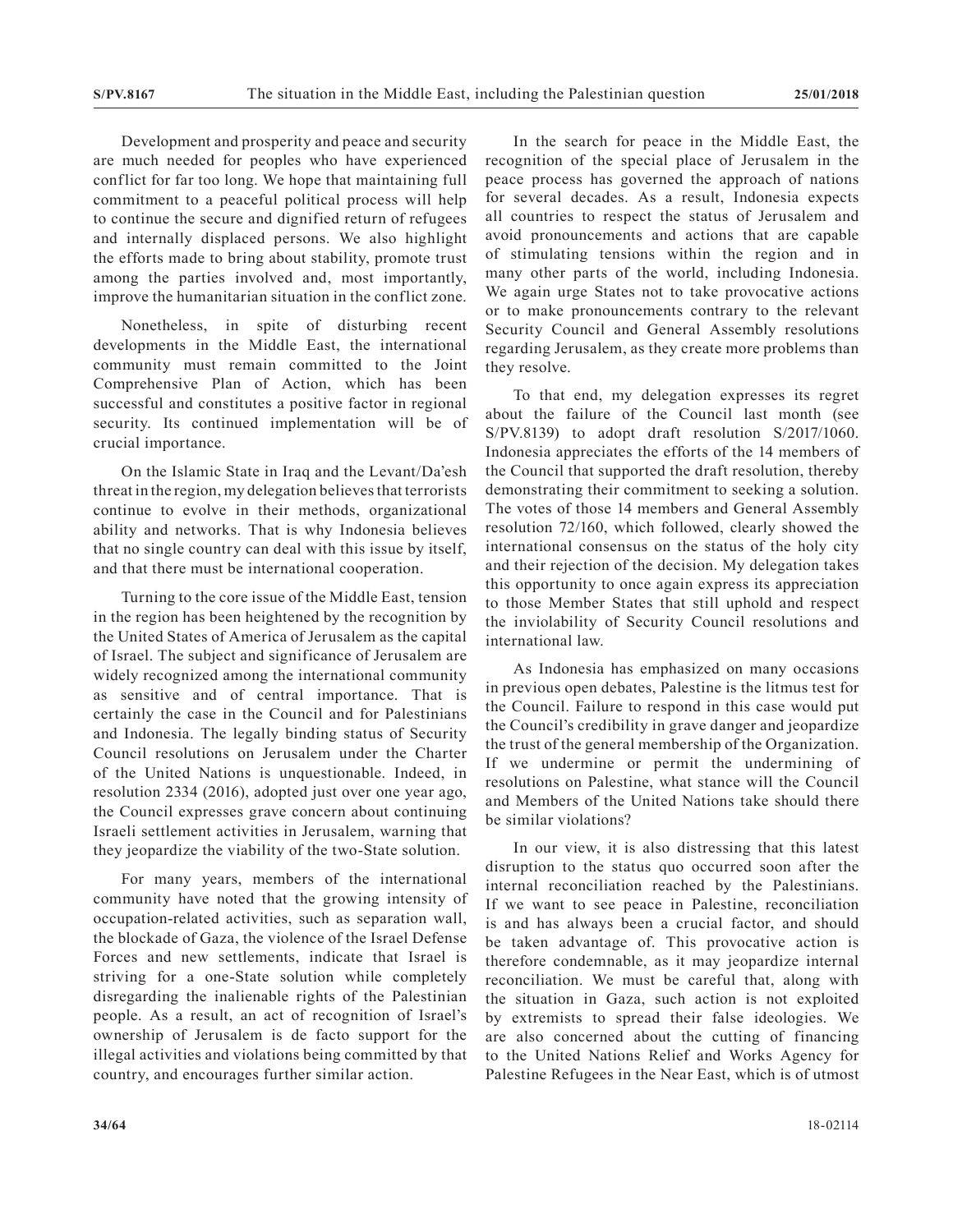importance and among the most successful programmes of the Organization.

Finally, my delegation reiterates its call for the intensification of international and regional efforts to achieve a just and lasting peace that is based on United Nations resolutions, the Quartet road map, the Madrid principles and the Arab Peace Initiative, so as to end the Israeli occupation that has persisted since 1967. We thank the State of Palestine for its good faith in dealing with the situation, as it truly demonstrates that Palestine is a peace-loving State despite being faced with the difficult situation of defending its land and, of course, its dignity.

**The President**: I now give the floor to the observer of the European Union.

**Mr. Vale de Almeida** (European Union): I have the honour of speaking on behalf of the European Union (EU) and its 28 member States. The following countries align themselves with this statement: the candidate countries the former Yugoslav Republic of Macedonia, Montenegro, Serbia, Albania and the country of the Stabilization and Association Process and potential candidate Bosnia and Herzegovina.

As regards the Middle East peace process, allow me to start by informing the Security Council that the European Council, which brings together the Heads of States and Governments of our 28 member States, adopted short conclusions in mid-December, reiterating our firm commitment to the two-State solution and, in that context, that the EU position on Jerusalem remains unchanged. The aspirations of both parties for Jerusalem must be fulfilled, and a way must be found through negotiations to resolve the status of Jerusalem as the future capital of both States.

In addition, the European Union and its member States will continue to respect the international consensus on Jerusalem that is embodied in, inter alia, resolution 478 (1980), including on the location of their diplomatic representations, until the final status of Jerusalem is resolved. Recognizing the special significance of the holy sites of Jerusalem to the three monotheistic religions, the European Union also strongly believes that the status quo put in place in 1967 for the Temple Mount/Al-Haram Al-Sharif must be upheld in line with previous understandings and with respect to Jordan's special role.

The European Union is stepping up its efforts to provide a political horizon for resolving the Israeli-Palestinian conflict. In December, the High Representative of the European Union for Foreign Affairs and Security Policy and Vice-President of the European Commission, Ms. Mogherini, and European Union Foreign Ministers met in Brussels with Israeli Prime Minister Benjamin Netanyahu, while this week they met in the same formatwith the Palestinian President Mahmoud Abbas. On both occasions, we conveyed our clear and united position. A negotiated two-State solution that fulfils the aspirations of both sides, in line with relevant Security Council resolutions and known parameters, is the only way to bring about the lasting peace and security that both Israelis and Palestinians deserve.

We want to contribute to rekindling hope and resuming the constructive engagement of all and with all towards a genuine peace process, because we believe that confrontation and lack of hope will only increase despair, strengthen radical forces and weaken forces of moderation and wisdom.

The European Union's position on Israeli settlement construction and related activities, including recent evictions in East Jerusalem and plans that have led to the forced transfer of Bedouin communities in the West Bank, is clear and has not changed. The European Union remains strongly opposed to Israel's settlement policy, which is illegal under international law. As reaffirmed by resolution 2334 (2016), that policy also dangerously threatens the viability of the two-State solution.

We also urge Palestinians to effectively continue to combat violence and incitement and to intensify efforts to reunite the West Bank and Gaza under one single and legitimate Palestinian Authority, which is also critical to improving the situation of the people in Gaza and will pave the way towards Palestinian elections. Furthermore, we urge both parties to stand by the Oslo Accords.

With all of that in mind, the European Union has agreed, with Norway, to hold an extraordinary meeting at the ministerial level of the Ad Hoc Liaison Committee for the Coordination of International Assistance to Palestinians, in Brussels next week, on 31 January. That will be an opportunity to bring both parties and other relevant actors together to discuss measures that can underpin efforts to achieve a negotiated two-State solution and how to concretely support the Palestinian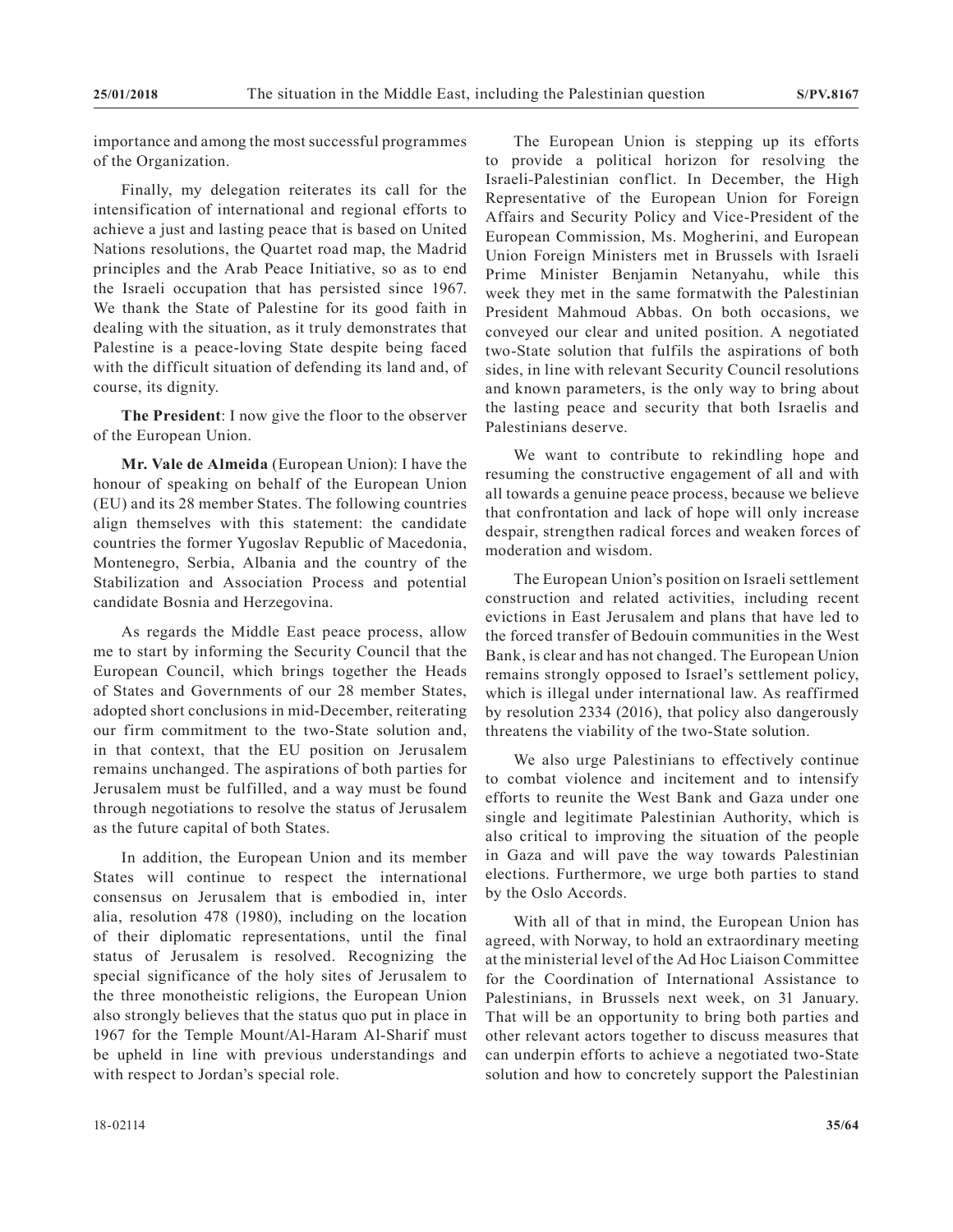State and institution-building, including financial support. The meeting will also address the situation in Gaza and efforts to assist reconciliation in order for the Palestinian Authority to reinstate full control in Gaza.

We are deeply concerned over the recent significant reductions of funding to the United Nations Relief and Works Agency for Palestine Refugees in the Near East (UNRWA). Reduced support will have serious security and humanitarian consequences not only in the West Bank and Gaza, but also in neighbouring countries. We wish to stress that the EU has provided extensive and reliable support to UNRWA since 1971. Collectively, the EU and its member States are among the largest contributors to the Agency, and that will continue. The EU is ready to use its good offices also vis-à-vis other current or potential future donors, to ensure that UNRWA remains able to carry out its important function of securing the humanitarian needs of the Palestinian refugees in an already unstable region.

Allow me to end by reaffirming the need for an appropriate and effective international and regional framework for relaunching direct negotiations. We will continue to engage with both parties and our regional and international partners, including within the Middle East Quartet, to promote a return to a meaningful process towards a negotiated two-State solution, in line with known parameters, and towards a peace that can be just and sustained.

**The President**: I now give the floor to the representative of Jordan.

**Ms. Bahous** (Jordan) (*spoke in Arabic*): I would like to thank you, Mr. President, for your able presidency of the Security Council this month, as well as the Special Coordinator for the Middle East Peace Process, Mr. Nickolay Mladinov, for his briefing this morning. I would also like to welcome the new members of the Security Council: Kuwait, the Netherlands, Poland, Equatorial Guinea and Côte d'Ivoire to which I wish every success.

This meeting coincides with regional and international developments of paramount importance regarding the Middle East. The region is still suffering from crises and tensions. This year began with a situation that has resulted in the international community having to make difficult choices and face challenges that require all States to uphold international legitimacy, especially the resolutions of the Security Council. Jordan attaches great importance to these meetings,

as we play a regional and international leading role in seeking peaceful and lasting solutions to regional crises, and are making efforts to create conditions conducive to finding those solutions.

The Israeli-Palestinian conflict is still the main source of instability in the region. We have repeatedly stressed that the Palestinian question is the key to peace and stability in the Middle East. Failure to achieve a comprehensive and just settlement on the basis of the Arab Peace Initiative and resolutions of international legitimacy will significantly contribute to tensions and the continuation of violence in the region. We stress that the implementation of Security Council resolutions is the only way to address the challenges in the region and create the conditions necessary for achieving balance in the region.

Jerusalem, the home of Muslim and Christian holy sites, is at the heart of the solution to the Israeli-Palestinian conflict. The international community considers the situation in Jerusalem as one of the final status issues which must be addressed through negotiations, based on resolutions of international legitimacy. It reaffirmed that these constants cannot be changed through unilateral decisions. Jordan has repeatedly stressed that we cannot accept any decisions regarding Jerusalem that fall outside of a comprehensive settlement to the Israeli-Palestinian conflict.

In that context, members of the League of Arab States, the Organization of Islamic Cooperation and the United Nations have stated clearly that we must address the United States decision to recognize Jerusalem as the capital of Israel and relocate its Embassy to Jerusalem. Jordan will maintain its engagement with the international community to confront and reject any attempt to change the legal and historic status of Jerusalem, and rejects any imposition of fait accompli. His Majesty King Abdullah II, who is the Custodian of Islamic and Christian holy sites in Jerusalem, has stressed that Jerusalem must be the holy city of peace for the followers of the three heavenly religions. It is unacceptable to change the legal status of Jerusalem and such attempts stoke the emotions of Muslims and Christians alike.

Jordan stresses the importance of cooperation as a tool in finding new political prospects to confront all the challenges that we are witnessing in the region. The achievement of a two-State solution and the establishment of an independent Palestinian State on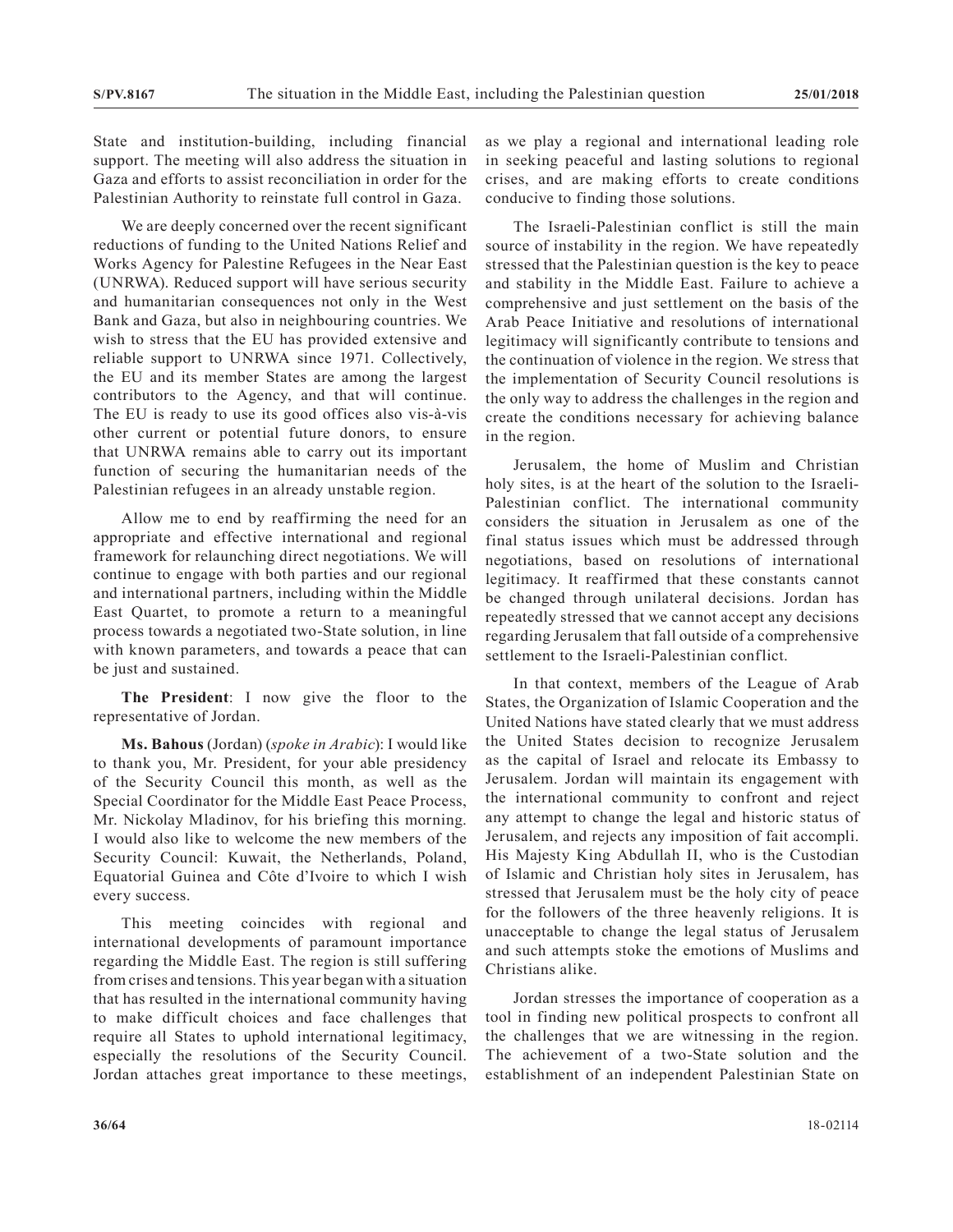the basis of 4 June 1967 borders, with East Jerusalem as its capital, represent the only way to restore security and stability to the region. Jordan emphasizes that comprehensive and just peace is the Arab strategic choice based on the Arab Peace Initiative, which was adopted by all Arab States, supported by the Organization of Islamic Cooperation, and confirmed at the latest Summit of the League of Arab States, in March 2017. The Initiative addresses all final status issues, including the issue of Palestinian refugees.

In that regard, we stress the importance of the United Nations Relief and Works Agency for Palestine Refugees in the Near East (UNRWA) in providing basic health, rescue and education services to millions of Palestinian refugees. Such services are closely connected to stability and security in the region. We call on the international community to urgently increase its support to UNRWA in order to provide it with adequate, sustained and predictable funding.

On the crisis in Syria, the priority remains finding a political settlement in line with resolution 2254 (2015) and efforts undertaken in Geneva to achieve unity, stability and security in Syria. Jordan underscores its support for the Geneva operation under the auspices of the United Nations, and hopes that the current ninth round of talks in Vienna will lead to tangible results towards achieving peace and stability in Syria so as to create conditions that support the political track. We stress the importance of taking measures to build confidence among the Syrian parties, and the need to decrease tensions and violence and maintain all achievements within a framework of de-escalation. We support the efforts made by international humanitarian agencies in Syria to ensure the provision of humanitarian aid throughout the country in a quick and secure manner, and we welcome the resolution which extends for one year the cross-border humanitarian assistance.

We have made great strides in weakening terrorist groups in the region. However, concerted efforts, joined cooperation and coordination are still needed to overcome the challenge posed by terrorists, both at the regional and international levels. We stress the importance of sustaining the efforts to roll back those organizations of misguided terrorists. Finding diplomatic, peaceful and just solutions to the crisis in the region is the only way to overcome the despair we are witnessing. Through that avenue, we will be able to ahieve development and prosperity and bring about a better future for all the peoples of the region, especially

the young people who aspire to live in an environment free of conflicts and crises, an environment that provides them with a better life.

**The President**: I now give the floor to the observer of the Observer State of the Holy See to the United Nations.

**Archbishop Auza**: The Holy See congratulates you, Mr. President, on Kazakhstan's assumption of the presidency of the Security Council for this month, and for convening this open debate to discuss the situation in the Middle East, including the Palestinian question.

The Holy See deplores the untold sufferings of millions in the Middle East because of armed conflicts in various parts of the region, fuelled by old and new geopolitical rivalries of countries in and outside the Middle East. The Holy See believes that to restore peace to the region, it is urgent that the Council apply solutions envisioned by the Charter of the United Nations to put an end to the humanitarian crises that continue to ravage ancient peoples, religions and cultures in the Middle East.

The Palestinian-Israeli peace process lies at the centre of the maelstrom sweeping the Middle East and is one of the longest-standing conflicts on this Council's agenda. The Holy See reiterates the urgent need to resume negotiations between the parties on the central issues of the conflict, on the basis of all relevant Security Council resolutions. Pope Francis wrote on 18 January to the Grand Imam of Al-Azhar to affirm that the Holy See, for its part, will not cease to call urgently for a resumption of dialogue between Israelis and Palestinians for a negotiated solution, aimed at the peaceful coexistence of two States within the borders agreed between them and internationally recognized, with full respect for the special nature of Jerusalem, whose meaning goes beyond any consideration of territorial issues.

There can be no doubt that the Holy City of Jerusalem has a very special place not only in the hearts of the inhabitants of Jerusalem, but also for worshippers of the three monotheistic Abrahamic religions everywhere. For that reason, during the 37th plenary meeting of the tenth emergency special session of the General Assembly, held on 21 December 2017, the Holy See recalled the obligation of all nations to respect the historical status quo of the Holy City, in accordance with the relevant United Nations resolutions, and reiterated that only an internationally guaranteed status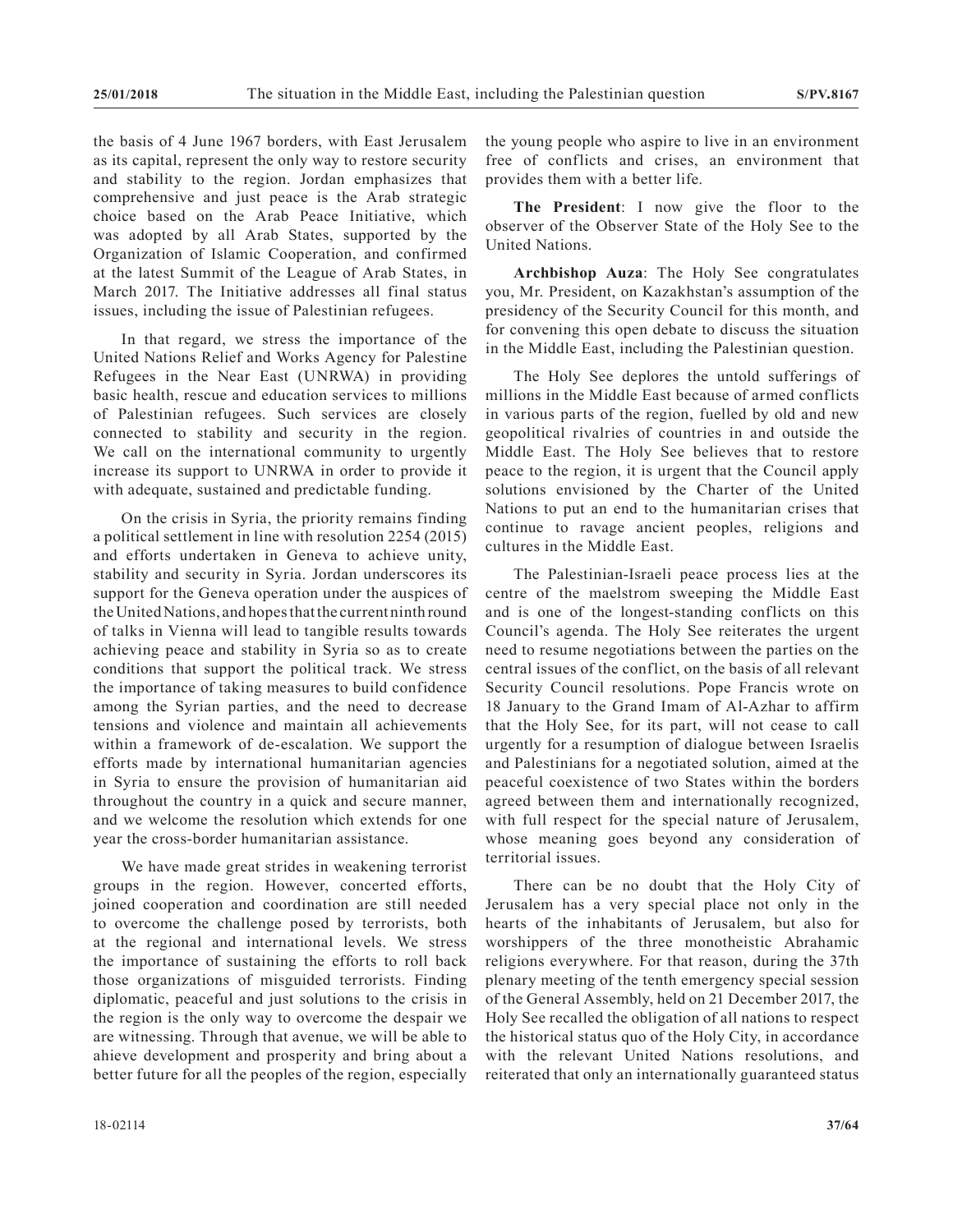can preserve its unique character and be an assurance of dialogue and reconciliation for peace in the region.

Today's open debate represents a fresh opportunity and a renewed appeal for action to push forward the peace processes aimed at finding durable, comprehensive and equitable solutions to the conflicts in the Middle East, achieved through political negotiations with the goodwill and collaboration of all States, under the effective and impartial United Nations leadership.

**The President**: I now give the floor to the representative of the Islamic Republic of Iran.

**Mr. Dehghani** (Islamic Republic of Iran): At the beginning, I would like to convey my delegation's appreciation to Kazakhstan for convening this open debate on the situation in the Middle East, including the question of Palestine, at this critical juncture for Palestine and the Middle East.

I align myself with the statement to be delivered by the representative of the Bolivarian Republic of Venezuela on behalf of the Non-Aligned Movement.

The Israeli occupation of Palestinian land is the core and central aspect of all conflicts in the Middle East. The injustice has been ongoing for more than seven decades, exacerbated through the Israeli expansionist, aggressive and apartheid policies towards Palestinians and the region. Each time we meet here, there are new announcements of illegal settlements or annexation plans. That should not be surprising from a regime governed by a Prime Minister who admits that "There was not and will not be a better Government for settlement than our Government." The Israeli regime now works day and night to negate any right of Palestinian statehood and to entrench the occupation.

The latest case in hand is the provocative decision of the United States to recognize Al-Quds as the capital of the Israeli regime, which revealed the complicity of both regimes to deprive the Palestinians of their basic rights to establish an independent State of their own, with Al-Quds as its capital. The whole international community rejected that illegal and politically wrong decision in the General Assembly on 21 December 2017 and manifested its support for the inalienable rights of the Palestinians, despite all grotesque intimidations exercised before the vote.

The fast-growing illegal settlements in Palestinian territory constitute not only a grave breach of the Fourth Geneva Convention, but also a war crime that is another clear indication that the Israeli regime has never had any interest in peace. Israel's entire history starts with the illegal occupation of Palestinian land and is full of aggression against its neighbours and other countries in the Middle East, at least 14 times since 1948.

That regime arrogantly and flagrantly continues to violate at least 86 resolutions adopted by this Council, from resolution 54 (1948) to resolution 2334 (2016). on illegal settlement activities. There are many more from the General Assembly, the Human Rights Council and United Nations specialized agencies, all adopted in response to its illegal occupation, repeated acts of aggression and its well-documented atrocities, apartheid policies and war crimes against the Palestinian people. The Israeli regime, emboldened by the impunity provided to it by the United States, shamelessly and flagrantly continues to violate all Security Council resolutions on the Middle East, while shedding crocodile tears for those resolutions it chooses to like.

Israel continues to flout all international regimes governing weapons of mass destruction by refusing to adhere to the Treaty on the Non-Proliferation of Nuclear Weapons, the Chemical Weapons Convention and the Biological Weapons Convention. Surprisingly and shamelessly, that regime seeks sympathy by claiming that it, in fact, is the one under threat, and not the Palestinians. No political theatre can hide the fact that Israel's policies of incremental aggression and expansion and its behaviour towards its neighbours are the main source of the threat to peace and security in the region.

The destructive role of the United States in international conflicts, particularly in the Middle East, is incontestable. The United States has never been an honest partner for peace and justice in that conflict, and it never will be. It is a discredit to the Council when it fails to act with regard to genuine issues, such as the longlasting occupation of Palestinian territory — to which this agenda item is dedicated — or to the indiscriminate bombing of Yemen over the past three years that has brought hunger, disease and destruction to the Yemeni people, as well the blockade preventing the delivery of humanitarian assistance, which has led to the largest famine the world has seen in many decades, as described by the Under-Secretary-General for Humanitarian Affairs and Emergency Relief Coordinator. The list of such failures attributable to the obstructionist approach by the United States delegation goes on and on.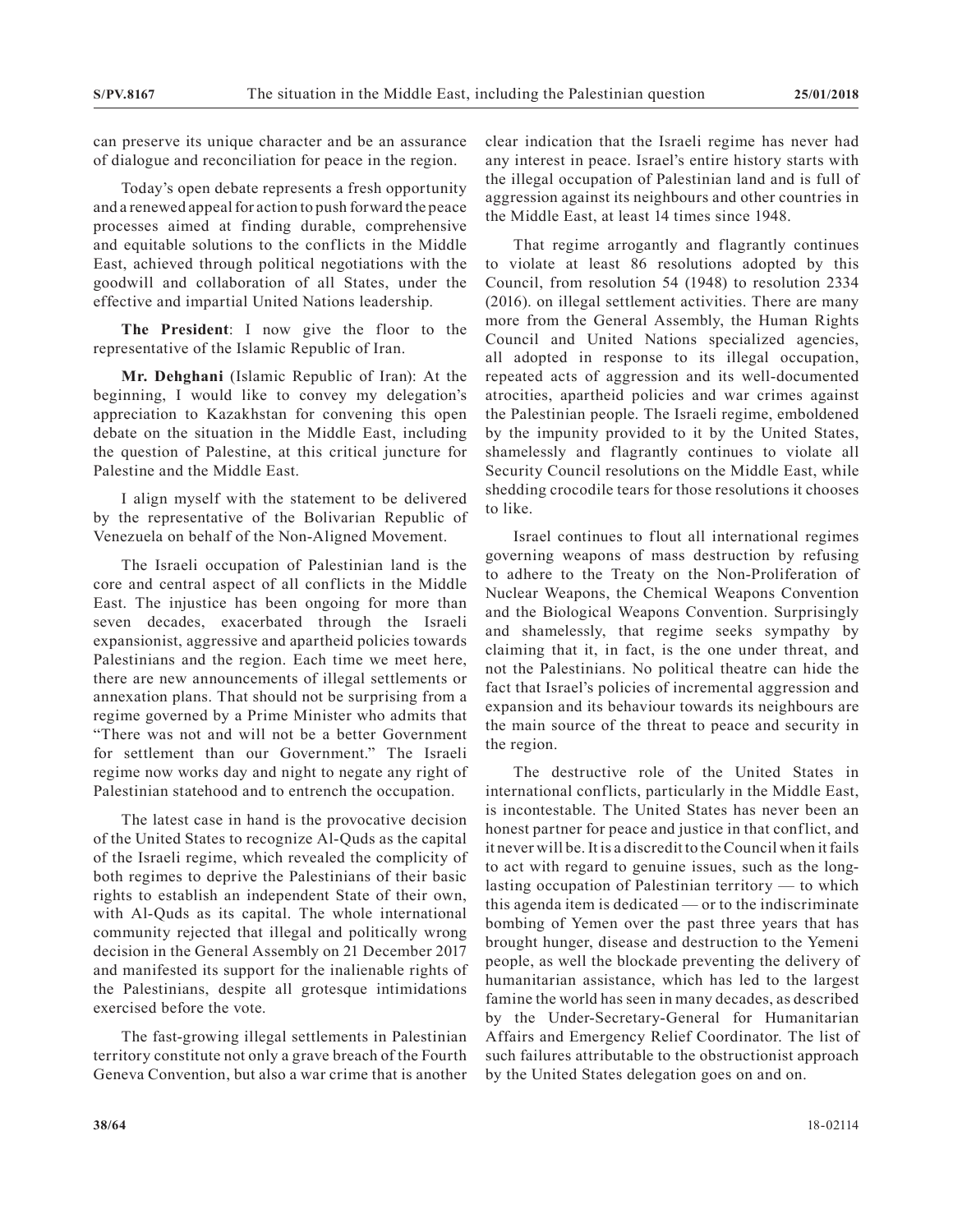Although the Israeli occupation of Palestinian territory certainly is the main contributor to the instability of the Middle East, there are other contributors. Every instance of foreign intervention, occupation and its ensuing instability, and attempts to engineer societies in the Middle East has proven to provide breeding grounds for terrorist and extremist groups. Unfortunately, the American and the Israeli regimes prefer to resort to, promote and spread Iranphobia, and that has become a kind of ongoing obsession and hysteria for them. We have heard them in today's open debate and over the past several months. That hysteria is actively perpetuated by those willing to sell or spend their dollars on beautiful American weapons. It has nothing to do with peace and security in the Middle East. On the contrary, it is an undeniable fact that, while Iran was helping the people of Iraq and Syria to defeat Da'esh, the United States and others were busy arming its members.

In conclusion, at a time when the Palestinian people are facing increasing Israeli aggression, Iran reaffirms its long-standing solidarity with the Palestinian people, while recognizing their decades of resilience despite much suffering and injustice, and reiterates its strong support for their legitimate and inalienable rights, including to self-determination and freedom in an independent and viable State of Palestine, with Al-Quds Al-Sharif as its capital.

**Mr. Bessho** (Japan): The situation across the Middle East remains volatile. Through a long-term struggle for peace and stability in the region, we have learned that military solutions never provide a sustainable solution and that creating a political solution is the only way to bring about lasting peace and stability. Sadly, we continue to witness a surge of violence and hostile actions in the Middle East and North Africa.

During its two-year term as a non-permanent member of the Security Council, which ended in December 2017, Japan consistently stressed the importance of the peaceful resolution of conflicts based on the relevant Security Council resolutions and other international obligations. We continue to be committed to the maintenance of peace and security in the Middle East, and we intend to strengthen our political engagement to stabilize the region.

With regard to the Middle East peace process, His Excellency Mr. Taro Kono, Minister for Foreign Affairs of Japan, visited Israel and Palestine in late December 2017. He had candid discussions with Prime Minister Netanyahu and President Abbas, respectively. In both meetings, Minister Kono articulated Japan's unchanged position supporting a two-State solution and the premise that all issues, including the status of Jerusalem, should be resolved through negotiations among the concerned parties. Minister Kono also urged both parties to constructively engage in negotiations, and, in that context, he underscored that the role of the United States would continue to be important.

In parallel with those political dialogues, Japan continues its unique confidence-building measures. The Jericho Agro Industrial Park, with Palestine and Israel's participation, as well as Japan's, has entered a new phase, expanding its scope to cover the information and communication technology sector and the facilitation of its logistics. Japan will also continue its long-standing Youth Invitation Program from Israel and the Palestinian Territories, which is celebrating its twentieth anniversary this year. The spirit behind such confidence-building measures is that investment in people and enduring efforts will eventually bear fruit. Although it may seem a roundabout way to bringing about peace, we believe that those confidence-building measures contribute to creating an atmosphere conducive to meaningful negotiations.

Although we welcome the resumption of electricity supply to Gaza, the humanitarian situation there remains dire. Desperation and frustration felt on the ground can lead to the instability of the security situation. Japan is committed to supporting the improvement of the living conditions of the people of Gaza. At the same time, we will also continue supporting the United Nations Relief and Works Agency for Palestine Refugees in the Near East, which contributes to maintaining the stability of the wider region.

We are concerned about the heightened tension and frustration among parties. At this critical juncture, the international community must be united in upholding a two-State solution through negotiations based on the relevant Security Council resolutions and agreements previously reached by the parties. We expect that the Ad Hoc Liaison Committee for the Coordination of International Assistance to Palestinians meeting to be held at the end of this month will provide a good opportunity to that end. Japan, for its part, will continue its engagement through its three pillars of political dialogue with the parties, confidence-building in the region and economic assistance to the Palestinians.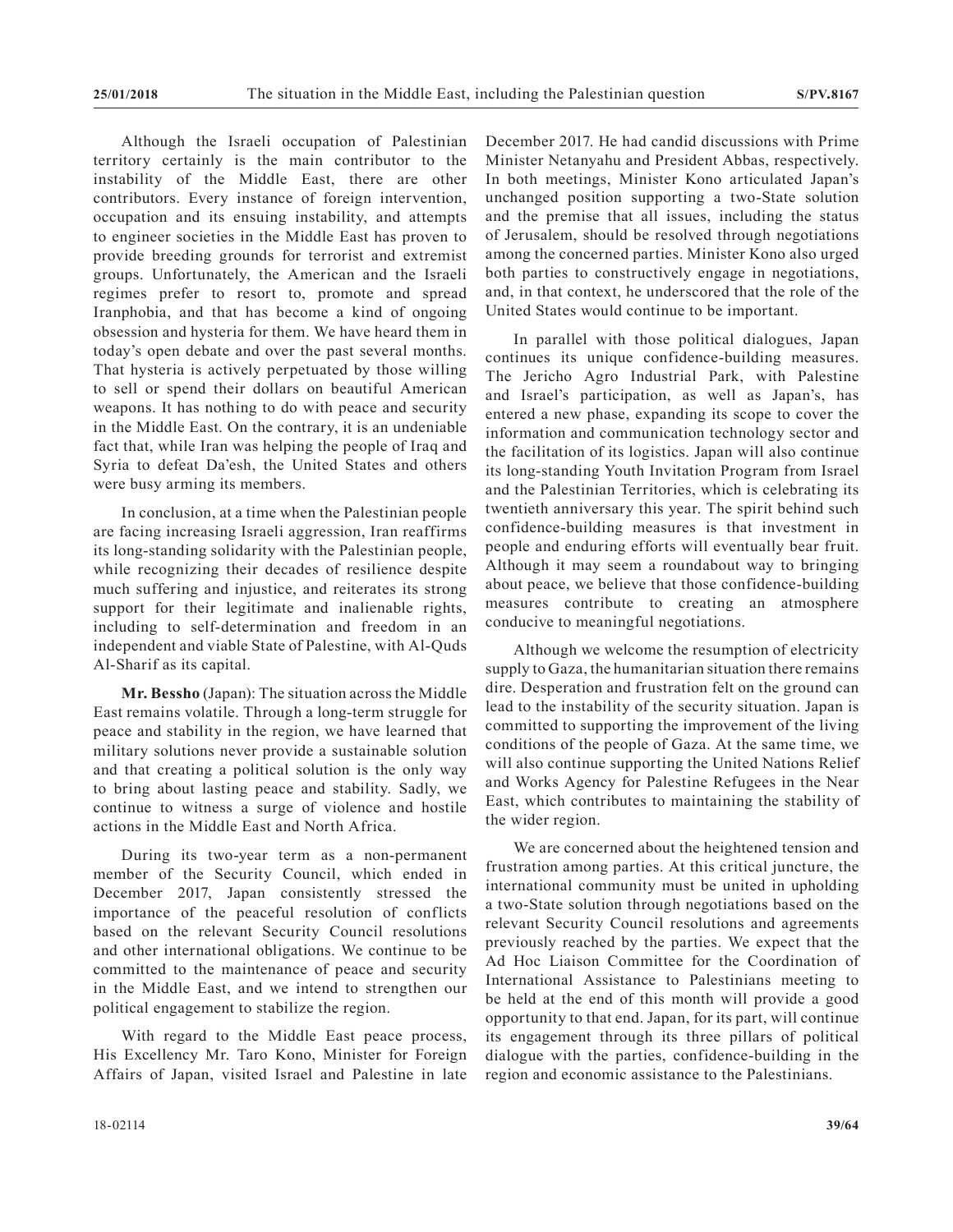**The President**: I now give the floor to the observer of the League of Arab States to the United Nations.

**Mr. Abdelaziz** (*spoke in Arabic*): Today's Security Council meeting is taking place against a very complex regional and international backdrop that poses a blatant challenge to the framework of multilateralism in international relations, and a radical change in the way critical issues are addressed in the United Nations. This includes the need for Member States, especially Security Council members, to respect their international commitments under international law, international humanitarian law and international human rights law, as well as the Charter of the United Nations and the relevant Security Council and General Assembly resolutions.

At this major historic juncture, I confirm the full and absolute support of the League of Arab States for intensive international and regional efforts to achieve a comprehensive and just peace in the Middle East that ensures a complete peaceful settlement of the Palestinian question in all its aspects through negotiations between Israel and Palestine. Those negotiations would address five final-status issues, foremost among which is the question of Jerusalem, pursuant to the key terms of reference of the peace process, including, inter alia, the Madrid principles and the principle of land for peace. This should take place in full compliance with the Arab Peace Initiative, the Quartet road map and the relevant Security Council resolutions, including resolutions 242 (1967), 338 (1973), 478 (1980) and 2334 (2016). Such resolutions provide a reference framework within which the United Nations can work to establish an independent Palestinian State, with Al-Quds Al-Sharif as its capital, and 1967 borders. That would enable the Palestinian people to exercise their inalienable rights, above all the right to self-determination, and to establish an independent and sovereign State.

Today's meeting takes place against the exceptional international backdrop of the United States' unilateral declaration of Jerusalem as the capital of the State of Israel, and the relocation of the American Embassy to Jerusalem. That move completely ignores all of the principles, terms of reference and international resolutions governing the Middle East peace process, in particular Security Council resolutions. We all know that Jerusalem is a highly sensitive issue for the three monotheistic religions. We know that in order to achieve a just and comprehensive peace, direct negotiations must take place between Israel

and Palestine. It will not be achieved with unilateral resolutions adopted by the major sponsors of the peace process. Although countries choose the locations of their embassies, their choice should not contradict the resolutions of international legitimacy, including those of the Security Council. Such resolutions cannot be challenged simply because they were adopted several years ago by previous Governments or administrations. That includes resolution 2334 (2016) that underscores the text of resolution 478 (1980), which calls on

"[t]hose States that have established diplomatic missions at Jerusalem to withdraw such missions from the Holy City" (*resolution 478 (1980), para. 5 (b)*).

At its emergency ministerial meeting in Cairo on 9 December 2017, the League of Arab States renewed its rejection of the American position on Jerusalem, announced on 6 December 2017. The move was supported by the Organization of Islamic Cooperation in the resolution adopted at the Islamic Summit Conference held in Istanbul on 13 December 2017. It was also supported by the Movement of Non-Aligned Countries and other States and organizations in clear statements and resolutions that stressed the extreme damage it would cause to the peace process. The international consensus against the American decision was underscored when 14 members of the Security Council voted in favour of draft resolution S/2017/1060, which was put forward by Egypt on behalf of the Group of Arab States, and when the overwhelming majority of the members of the General Assembly voted in favour of resolution 72/240, with the exception of eight countries that voted against it.

For the first time in the history of the United Nations, the United States made several threats to use economic assistance as a means to exert pressure on developing countries in order to compel them to change their position. The League of Arab States thanks all countries that upheld international legitimacy, stood up to the threats and held on to the principles and values of the United Nations. We call on the United States to review its decision, fully implement Security Council resolutions on the Palestinian question, and respect final-status issues.

The Palestinian Authority should not be forced to accept solutions that do not benefit the Palestinian people, including threats with regard to the United Nations Relief and Works Agency for Palestine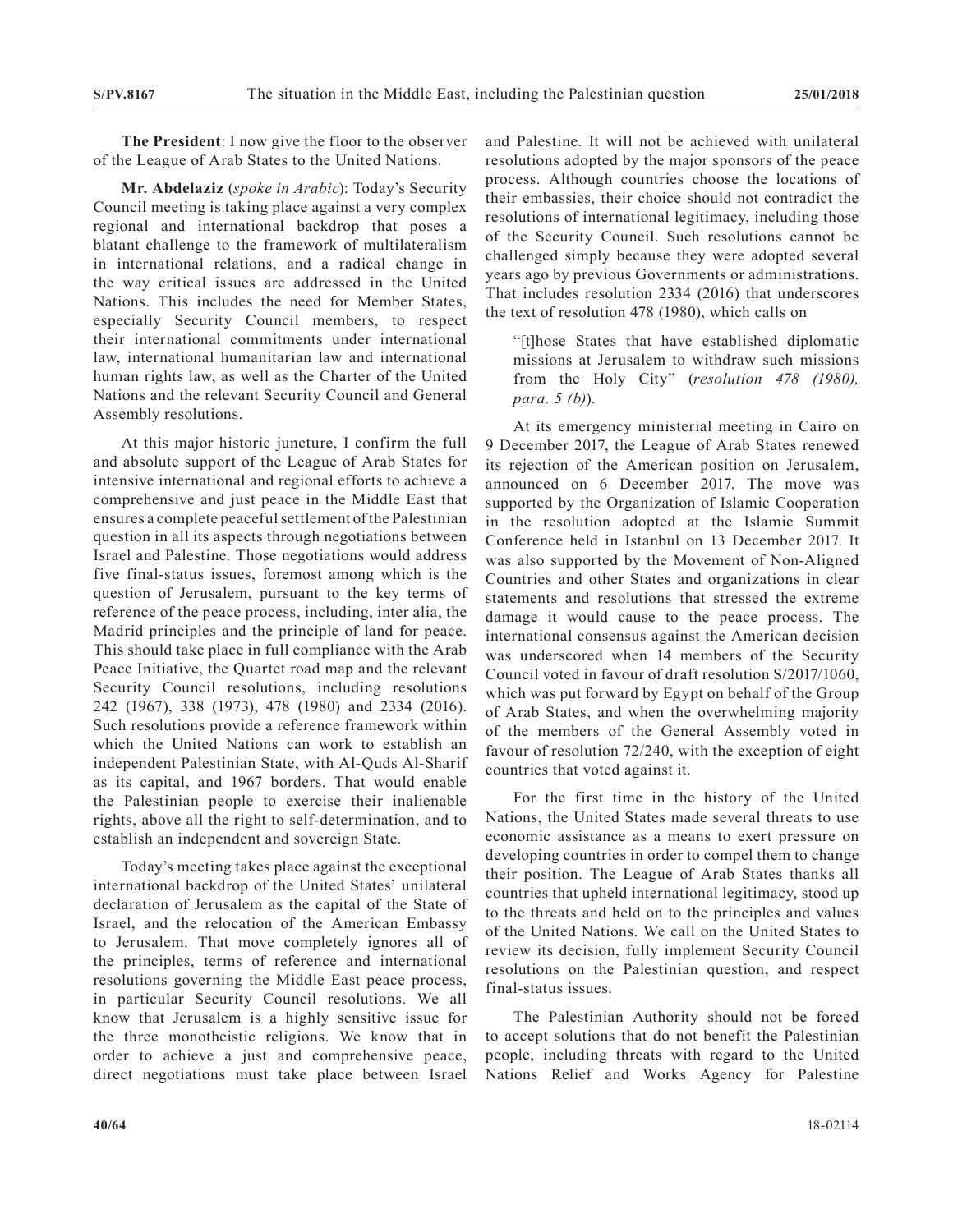Refugees in the Near East and the Palestinian Authority. Furthermore, we share international concerns about the tensions and escalation in the Arab region, especially in the Palestinian occupied territories. We see the Israeli authorities supporting the position of the United States on Jerusalem in order to consolidate their occupation of East Jerusalem. We firmly condemn the provocative measures taken by the occupying Power, Israel. It has accelerated and increased its settlement-building activities in East Jerusalem, in line with decisions taken by the Knesset that are at variance with international law and the Charter of the United Nations. Security Council resolutions call on Israel to halt its settlement activities, in particular in the occupied Palestinian territories and East Jerusalem.

We reiterate that the ongoing occupation of Palestinian territories by Israel, including its illegal settlement-building activities, is a threat to international and regional peace and security. We therefore call on the Security Council to shoulder its responsibility to protect international legitimacy, as well as its own resolutions, which are key components of international action towards lasting and just peace in the Middle East. We call on the Council to step up its efforts to reach a comprehensive outcome through direct negotiations between Israel and Palestine on the final status.

We call for the cessation of measures that could alter historic facts on the ground. At the same time, Israel must understand that if it wants to become a non-permanent member of the Security Council, it must show that it is working towards international peace and security, in accordance with Article 23 of the Charter of the United Nations. Israel must fully respect international law and demonstrate that it supports international peace and security. It must also end the occupation of Palestinian territories and enable the establishment of an independent Palestinian State, with East Jerusalem as its capital. In order to allow the Palestinian people to enjoy their inalienable rights, Israel must stop flouting international legitimacy and breaching Security Council resolutions, in line with Article 25 of the Charter.

The League of Arab States will step up its cooperation with other international and regional stakeholders so as to end the occupation and create an independent Palestinian State with East Jerusalem as its capital, through direct negotiations between Israel and Palestine on all final status issues to ensure that

Israel and Palestine can coexist in peace, security and stability.

**The President**: I now give the floor to the representative of the Bolivarian Republic of Venezuela.

**Mr. Moncada** (Bolivarian Republic of Venezuela) (*spoke in Spanish*): It is an honour for the Bolivarian Republic of Venezuela to speak on behalf of the Movement of Non-Aligned Countries at today's quarterly debate on a subject to which we have always attached great importance — the situation in the Middle East, including the Palestinian question.

First, let us thank the Special Coordinator for the Middle East Peace Process and Personal Representative of the Secretary-General, Mr. Nickolay Mladenov, for his useful briefing.

In the light of the critical situation and diminishing prospects for peace, including as a result of recent provocative unilateral action taken with regard to Jerusalem, in violation of Security Council resolutions, and the adverse impact of such action, the Non-Aligned Movement takes this opportunity to reaffirm its abiding solidarity with the Palestinian people and its unwavering support for their just cause.

At this critical juncture, and recognizing the paramount importance of resuming negotiations to achieve a just and peaceful solution, in accordance with relevant General Assembly and Security Council resolutions, the Movement reaffirms its commitment to strengthening and coordinating international efforts to promote a just, peaceful and lasting solution to the Palestinian question, in all its aspects, including respect for justice and the inalienable rights of the Palestinian people, including to self-determination and independence. At the same time, it urges all the parties and Member States involved to work to that end. This continues to be a priority within the Movement's agenda and is reaffirmed at the highest levels on an ongoing basis.

The Movement reaffirms that the ongoing Israeli occupation and the Palestinian-Israeli conflict as a whole continue to pose a serious threat to international peace and security. This urgently requires attention and a solution that is in keeping with international law, the relevant United Nations resolutions and, of course, the Charter of the United Nations itself. Moreover, the Security Council must uphold its responsibilities under the Charter in this regard and act to ensure that its own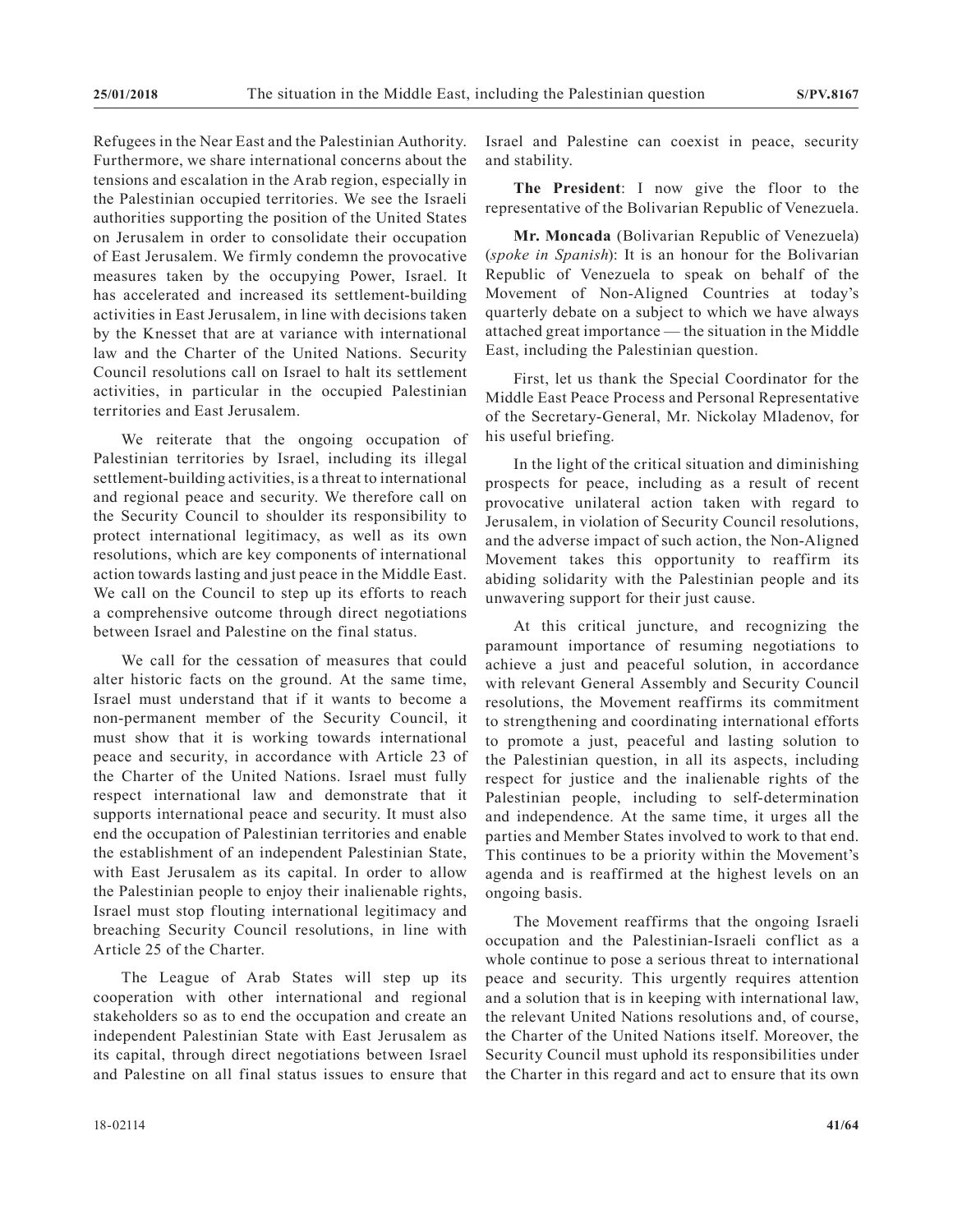resolutions are upheld, as these are binding on all States Members of the United Nations and represent the basis of a peaceful, just and lasting solution to the conflict.

In this regard, the States members of the Movement remain ready to contribute to the achievement of such a solution, and we therefore call for intensified regional and international efforts in support of this objective. We also recall the responsibility of the Security Council and the General Assembly in this regard, including what was recently reaffirmed in resolution 2334 (2016), which was welcomed and supported strongly by the Movement. We believe that the resolution provides the most viable path to peace, as it sets forth the essential requirements and parameters for a just solution that would preserve the two-State solution on the basis of the pre-1967 borders, respecting the terms of reference of peace endorsed by the international community, in accordance with the relevant United Nations resolutions and the Madrid principles, including the principle of land for peace, the Arab Peace Initiative and the Quartet road map.

Moreover, the Movement reiterates its call for full respect for and the implementation of all relevant resolutions in this regard, as this would create the conditions necessary to end the occupation, justly resolve the conflict in all its aspects and make Palestinian-Israeli peace and security a reality.

It is therefore imperative that action be taken immediately, in accordance with United Nations resolutions, to redress the situation on the ground, de-escalate tensions and foster an appropriate environment for the pursuit of peace. Provocations, unilateral actions and the escalation of tensions are completely incompatible with the pursuit of peace and can be neither rationalized nor accepted. Clearly, contempt for the Security Council and disregard for United Nations resolutions can only exacerbate the situation, with further grave consequences, which must be avoided.

Today the Non-Aligned Movement joins the overwhelming international consensus in expressing its grave concern regarding recent developments in the occupied Palestinian territory, including East Jerusalem, in particular since the decision unilaterally announced by some Governments that they would transfer their embassies to Israel to the city of Jerusalem. In line with the communication issued by the Movement on 5 December 2017, we reject these and any other related actions aimed at consolidating Israel's control and the unlawful de facto annexation of the city.

In this regard, we recall and reaffirm the provisions of resolution 478 (1980), which expressly called on those States that have established diplomatic missions in Jerusalem to withdraw such missions from the holy city. We reaffirm that any attempts to alter the character, status or demographic composition of the city of Jerusalem, as set out in the relevant Security Council and General Assembly resolutions, have no legal effect and are null and void, and we also stress that Jerusalem is a final-status issue to be resolved through negotiations.

We further reaffirm all Security Council and General Assembly resolutions relating to Jerusalem and confirm that it is an integral part of occupied Palestinian territory. Unilateral actions of that sort, in flagrant disrespect of Security Council resolutions, aside from jeopardizing the possibility of achieving the two-State solution based on the pre-1967 borders, could seriously destabilize the fragile situation on the ground, with dangerous effects, as can currently be seen given that Israel, the occupying Power, has further intensified its illegal and inhuman policies in occupied Palestine, including in East Jerusalem. It has done so including through the enactment of laws aimed at further entrenching its 50-year foreign occupation and facilitating its illegal acquisition of territory by force through annexationist measures, which are prohibited by international law and by this very Council. Moreover, such actions could potentially have farreaching repercussions for the future of the two-State solution to the conflict as prescribed by the Council. That is why they must be fully condemned and rejected.

The Movement strongly condemns the recent provocative decisions by Israel, the occupying Power, to proceed with its settlement activities, in grave breach of international law and in direct and deliberate violation of the relevant United Nations resolutions, including resolution 2334 (2016). We are alarmed by and deeply deplore such flagrant contempt by the occupying Power of the unequivocal determination by the Security Council on this issue, which clearly reaffirmed that Israel's settlement activities have no legal validity and constitute a clear violation under international law, and called on Israel to immediately and completely cease all settlement activities in the occupied Palestinian territory, including East Jerusalem, and fully respect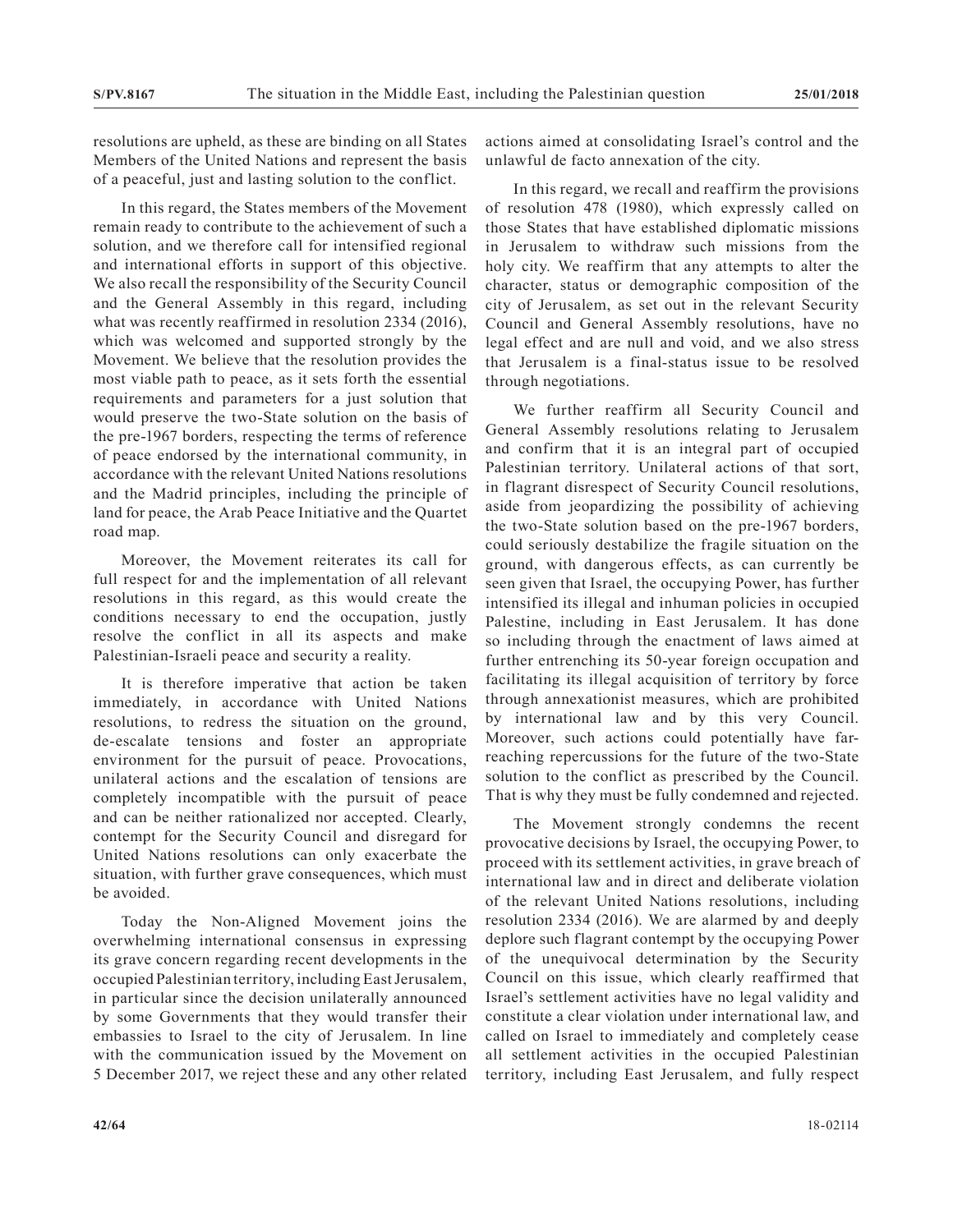all of its legal obligations, including those under the Fourth Geneva Convention.

Turning to Gaza, the situation remains one of great concern for the Movement, particularly the serious humanitarian situation. In this regard, the Movement reiterates its call for the total lifting of the 10-year-old Israeli blockade of Gaza, which continues to impose untold humanitarian, social and economic suffering on more than 2 million Palestinian children, women and men. The Movement stresses once again that the crisis in Gaza must be addressed comprehensively, in accordance with international law, including humanitarian and human rights law and the relevant United Nations resolutions, in the context of the overall situation and of the continued illegitimate, belligerent Israeli foreign occupation of Palestinian territory since 1967 and of the unequivocal calls for an end to this half-century of occupation.

In the light of the current situation on the ground, threats against the United Nations Relief and Works Agency for Palestine Refugees in the Near East (UNRWA) could result in nothing less than a humanitarian disaster in Gaza, with potential destabilizing consequences in host countries. The Movement, therefore, urges States to extend the needed support to UNRWA without delay, in line with humanitarian principles, the relevant resolutions and the abiding international responsibility vis-à-vis the Palestinian question, in order to ensure continued vital assistance to Palestinian refugees pending a just solution to their plight.

The Non-Aligned Movement reaffirms that all measures and actions taken or to be taken by Israel, the occupying Power, such as its illegal decision of 14 December 1981, which purports to alter the legal, physical and demographic status of the occupied Syrian Golan and its institutional structure, as well as the measures taken by Israel to apply its jurisdiction and administration there, are null and void and have no legal effect.

In this regard and in line with our principled position, we demand once again that Israel abide by the provisions of resolution 497 (1981) and withdraw immediately from the occupied Syrian Golan to the lines of 4 June 1967, in accordance with resolutions 242 (1967) and 338 (1973). Moreover, the States members of the Movement emphasize the need for Israel to withdraw from all Lebanese territories, including the Sheba'a farms, the Kfar Shuba hills and the Lebanese part of occupied Al-Ghajar village up to the Blue line, in accordance with relevant international resolutions, in particular resolution 1701 (2006).

To conclude, while reiterating its call for the strengthening of international efforts aimed at achieving, without further delay, an end to the Israeli occupation that began in 1967 and the long-overdue objective of a just, lasting, comprehensive and peaceful solution, the Movement reaffirms its long-standing support for, and solidarity with, that just cause and its strong commitment to continuing to support the heroic Palestinian people in their quest to achieve their inalienable rights and legitimate national aspirations, including their right to self-determination, freedom and independence in their independent State of Palestine, with East Jerusalem as its capital. That is vital for the establishment of a just, comprehensive and sustainable peace. Only a comprehensive solution to the question of Palestine will enable us to achieve the long-sought peace in the Middle East region and to finally resolve the Arab-Israeli conflict as a whole.

**The President**: I now give the floor to the representative of Botswana.

**Mr. Sisa** (Botswana): At the outset, allow me join other representatives who spoke before me in congratulating your country, Mr. President — the Republic of Kazakhstan — on its assumption of the presidency of the Security Council for the month of January. My delegation also wishes to commend you on convening this important open debate on the situation in the Middle East, including the question of Palestine, which has been on the agenda of the Security Council and the General Assembly for a long time. In that regard, Botswana welcomes the open debates held by the Security Council on a quarterly basis on this important topic. I also applaud the briefers for providing us with insightful and instructive briefings on the subject matter.

Botswana aligns itself with the statement delivered by the representative of Venezuela on behalf of the Movement of Non-Aligned Countries.

Botswana fully supports the various peace initiatives that have been undertaken by the United Nations, the Quartet for Middle East peace and the international community to find a comprehensive, just and durable solution to the situation in the Middle East, including the question of Palestine, on the basis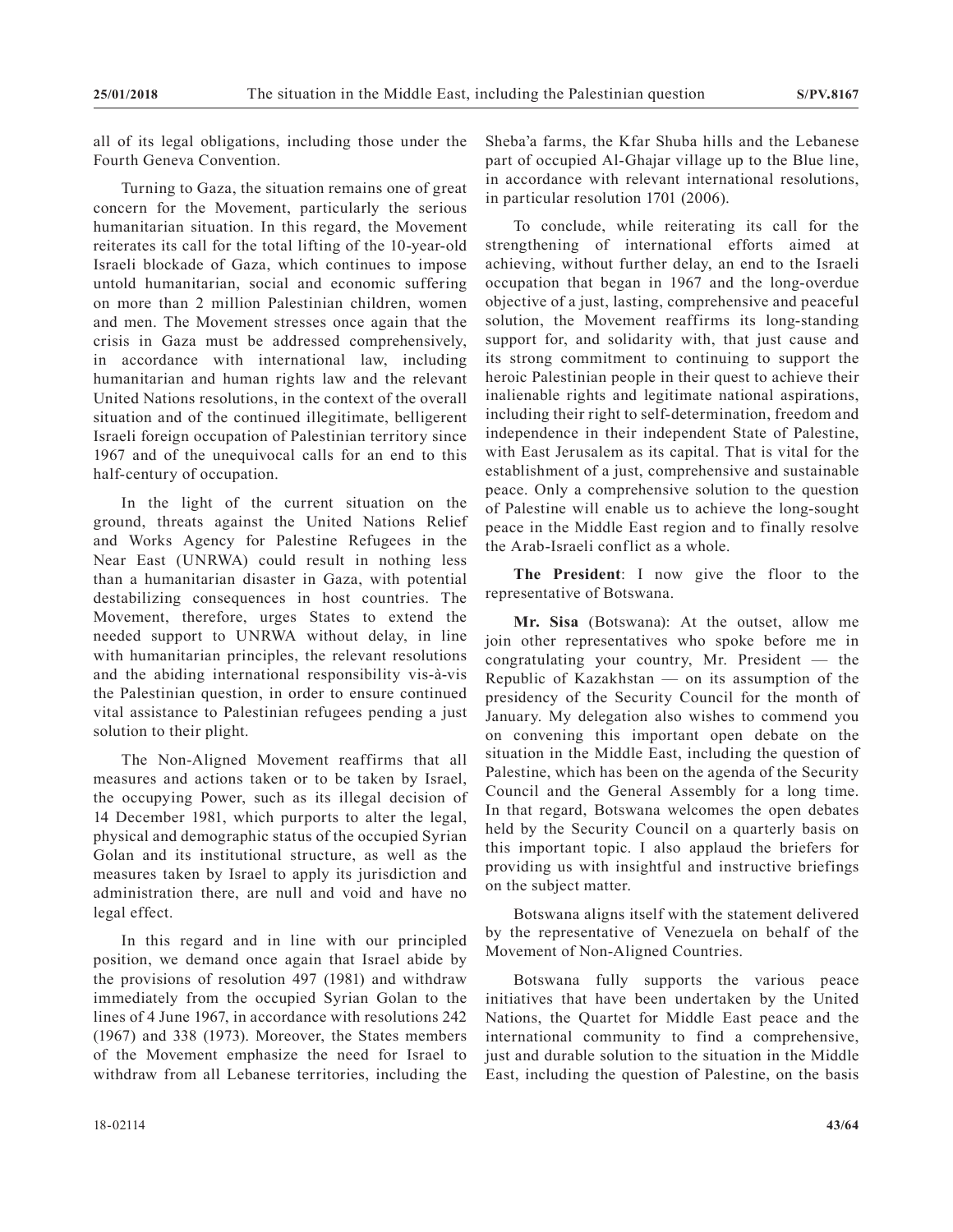of the relevant Security Council and General Assembly resolutions and the two-State solution.

We are encouraged by the positive developments with regard to the intra-Palestine talks, the implementation of the Cairo agreement and the return of Gaza to the control of the legitimate Palestinian Authority, including the handover of Gaza crossings in November 2017.

Despite those positive developments, Botswana is still deeply concerned that the question of Palestine has remained unresolved for many decades. We are also concerned about the escalation of violence and the continued documented settlement-related activities in the occupied Palestinian territory, which, regrettably, undermine all international efforts aimed at the achievement of a lasting solution.

Botswana reaffirms its support for the fundamental principle of self-determination for peoples still under colonial and foreign occupation and domination. In that respect, Botswana supports the Palestinian people in their legitimate quest for sovereignty and independent statehood.

We also firmly believe that there is no alternative to the two-State solution. Consequently, Botswana will continue to support a negotiated solution to the question of Palestine that embraces the peaceful coexistence of the State of Israel and the State of Palestine as two sovereign States living side by side.

Above all, Botswana recognizes the holy city of Jerusalem as a final-status issue in terms of the relevant Security Council and General Assembly resolutions.

In recognition of those points, Botswana urges the States Members of the United Nations to avoid taking any unilateral action that may prejudice peace in the Middle East and the peaceful settlement of the question of Palestine and the status of Jerusalem. In that light, Botswana regretted the decision by the United States of 6 December 2017 to recognize the city of Jerusalem as the capital of the State of Israel, contrary to strong international consensus that affirms that the status of Jerusalem should be determined through a negotiation process between the States of Israel and Palestine.

With regard to other areas of the Middle East, we welcome resolution 2394 (2017), renewing the mandate of the United Nations Disengagement Observer Force, which monitors the ceasefire between Israeli and Syrian forces in the Golan region, until 30 June. We encourage the parties to the Disengagement of Forces Agreement to abide by its terms and to observe the long-standing ceasefire.

In conclusion, we support the continued efforts of the Secretary-General, the Special Coordinator for the Middle East Peace Process, the Quartet, the Security Council, the General Assembly and the international community to find a comprehensive, just, durable and peaceful solution to the situation in the Middle East, including the question of Palestine. It is our hope that the situation in the Middle East will be resolved so that the people in that region can live in peace and harmony.

**The President**: I now give the floor to the representative of South Africa.

**Mr. Davidson** (South Africa): We congratulate you and your delegation, Mr. President, on your assumption of the presidency of the Security Council for the month of January.

We align ourselves with the statement delivered by the representative of the Bolivarian Republic of Venezuela on behalf of the Movement of Non-Aligned Countries.

It is hoped that the onset of the new year will renew the commitment of the Security Council to contributing towards a peaceful resolution of this long-standing agenda item. We cannot allow another year to pass without progress on the Middle East peace process, as every year that goes by makes peace appear even more elusive. New challenges, as we have seen recently with the developments pertaining to the status of Jerusalem, have compounded existing negative developments, such as the continuing Israeli illegal settlement activity. South Africa continues to believe that the best option for the resolution of the Arab-Israeli conflict is premised upon the following.

The first element is the inalienable right of the Palestinian people to self-determination and independence, which entails a principled position against the military occupation of the Palestinian people and their land. The second element is the right of the peoples both of Israel and of Palestine to live side by side in peace in their own States, based on the borders of 4 June 1967, with East Jerusalem as the capital of the State of Palestine. The third factor is the belief that there can be no military solution to the conflict and that peaceful negotiation is the only means of ensuring lasting peace, security and stability. The fourth factor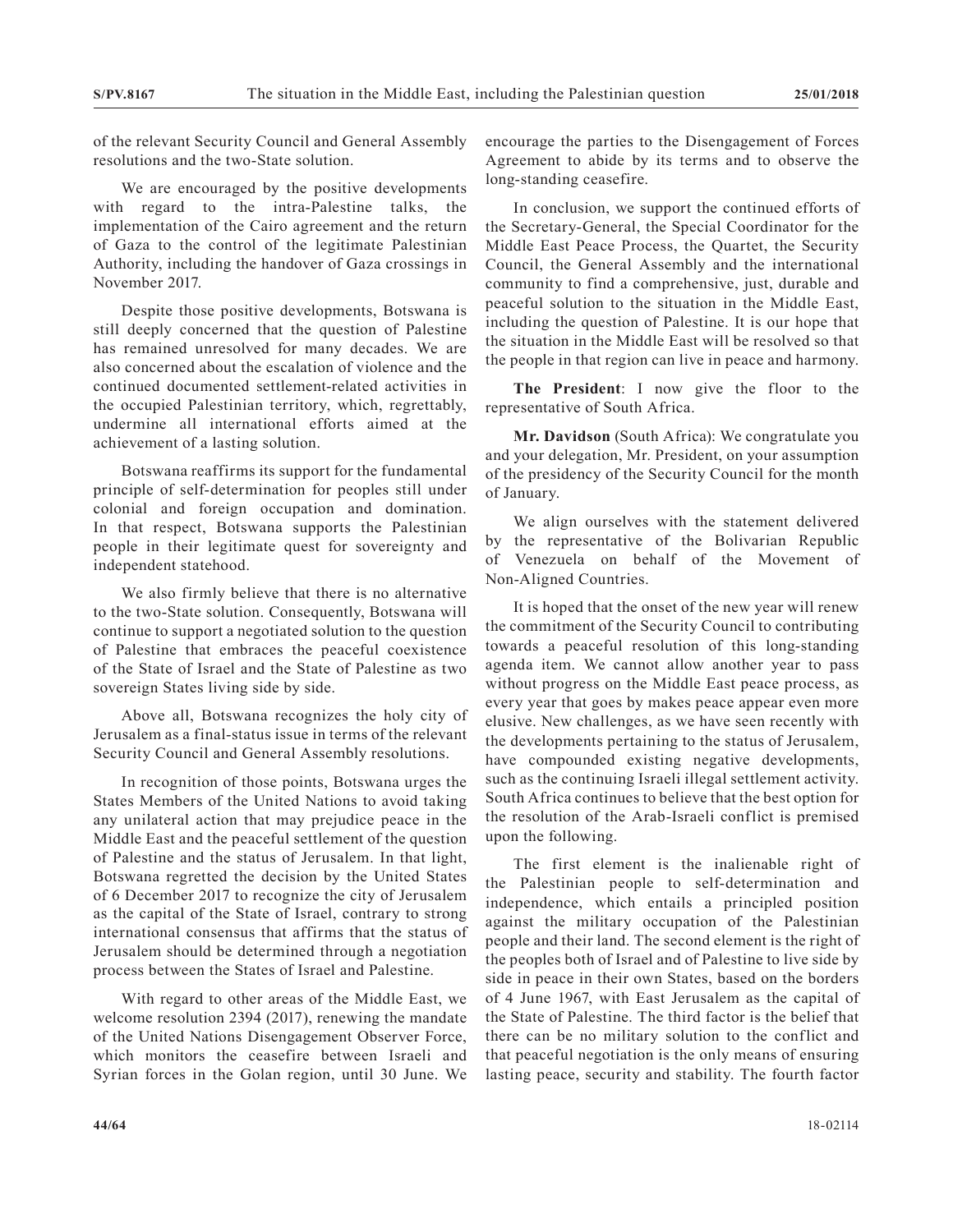is the commitment to multilateralism in order to secure a sustainable solution and a rules-based international order. No unilateral act by any party should pre-empt the final-status issues.

South Africa wishes to use today's debate as an opportunity to highlight an issue of particular concern to our delegation, that is, the plight of the children in military detention in Israel. Those children experience widespread systematic and institutionalized illtreatment in military detention and are easily hidden from the public eye. Nevertheless, reflecting on data from UNICEF, we are concerned about the high rates of physical abuse, strip searches and the use of solitary confinement in the context of interrogations, as well as threats and verbal abuse. While the immediate injustice of those abuses cannot be overstated, it is the psychological and developmental harm to those young individuals that is most troubling. Furthermore, such abuses merely seek to reinforce hatred among the two sides to the conflict, prolonging the crisis and doing nothing to reconcile the parties.

South Africa is deeply concerned that unilateral action by some Member States to recognize Jerusalem as the capital city of Israel undermines the revival of a peace process. The relevant United Nations resolutions and mutual agreements on the status of Jerusalem should remain a central aspect of any negotiated solution, to be resolved by the parties. Furthermore, the city of Jerusalem remains a sacred space for all the major Abrahamic religions, which is one reason why it continues to be one of the most disputed aspects of the peace process. To prejudge the outcome is most likely to put the entire peace process, in particular the two-State solution, in jeopardy.

South Africa continues to call for more financial support for United Nations Relief and Works Agency for Palestine Refugees in the Near East (UNRWA), which provides assistance to, and protection for, more than 5 million Palestinian refugees. The continued strong and generous support of the international community is necessary to ensure the Agency's continuity of services, and is especially needed in the light of the recurrent and severe financial shortfalls that continue to affect its vital humanitarian programmes. We would like to emphasize that the funding for UNRWA should be sustainable, predictable and sufficient. For its part, South Africa will continue to support UNRWA through its financial contributions. Furthermore, we will continue to provide humanitarian assistance to

the Palestinian people through the India-Brazil-South Africa Dialogue Forum fund.

In conlcusion, South Africa remains firmly convinced that continued dialogue in support of a peaceful solution is the only viable option that can effectively address the issue. To ensure that, the efforts of the international community need to move towards building trust among the parties and not lead to the entrenchment of divisions and long-standing hatred. We remain hopeful and urge both sides to resume the peace process for a comprehensive, just and lasting resolution of the Palestinian issue.

**The President**: I now give the floor to the representative of Saudi Arabia.

**Mr. Al-Mouallimi** (Saudi Arabia) (*spoke in Arabic*): Allow me, at the outset, to congratulate you, Mr. President, on assuming the presidency of the Security Council for this month. It is a historic presidency by all measures, as proved by the personal presence of the President of Kazakhstan and his participation in the work of the Council. I would also like to congratulate the delegations of Kuwait, Equatorial Guinea, Côte d'Ivoire, Peru, Poland and the Netherlands on joining the Security Council. I wish them every success in this critical task.

We align ourselves with the statements delivered on behalf of the Group of Arab States, the Organization of Islamic Cooperation and the Movement of Non-Aligned Countries.

Jerusalem is the Flower of the Cities. It is the cradle of the three heavenly religions. It is, and should be, an oasis for peace, coexistence and love. It is the twin city of the two Holy Cities of Mecca and Medina. It was in Jerusalem that the Prophet undertook his famous Night Journey. For more than 1,400 years, Jerusalem has been an Arab and Muslim city, a city open to the world and to all religions and civilizations — a source of thought and spirituality.

Jerusalem is the eternal historical capital of Palestine. It has been and will always be like that. Despite the clouds, the sun will definitely rise again.

Jerusalem has been an item on the Council's agenda for the past 50 years, during which it has fallen prey to the Israeli occupation. The Council has adopted a number of resolutions, including, for example, resolutions 465 (1980), 476 (1980), 478 (1980) and 2334 (2016). All of those resolutions stress that all unilateral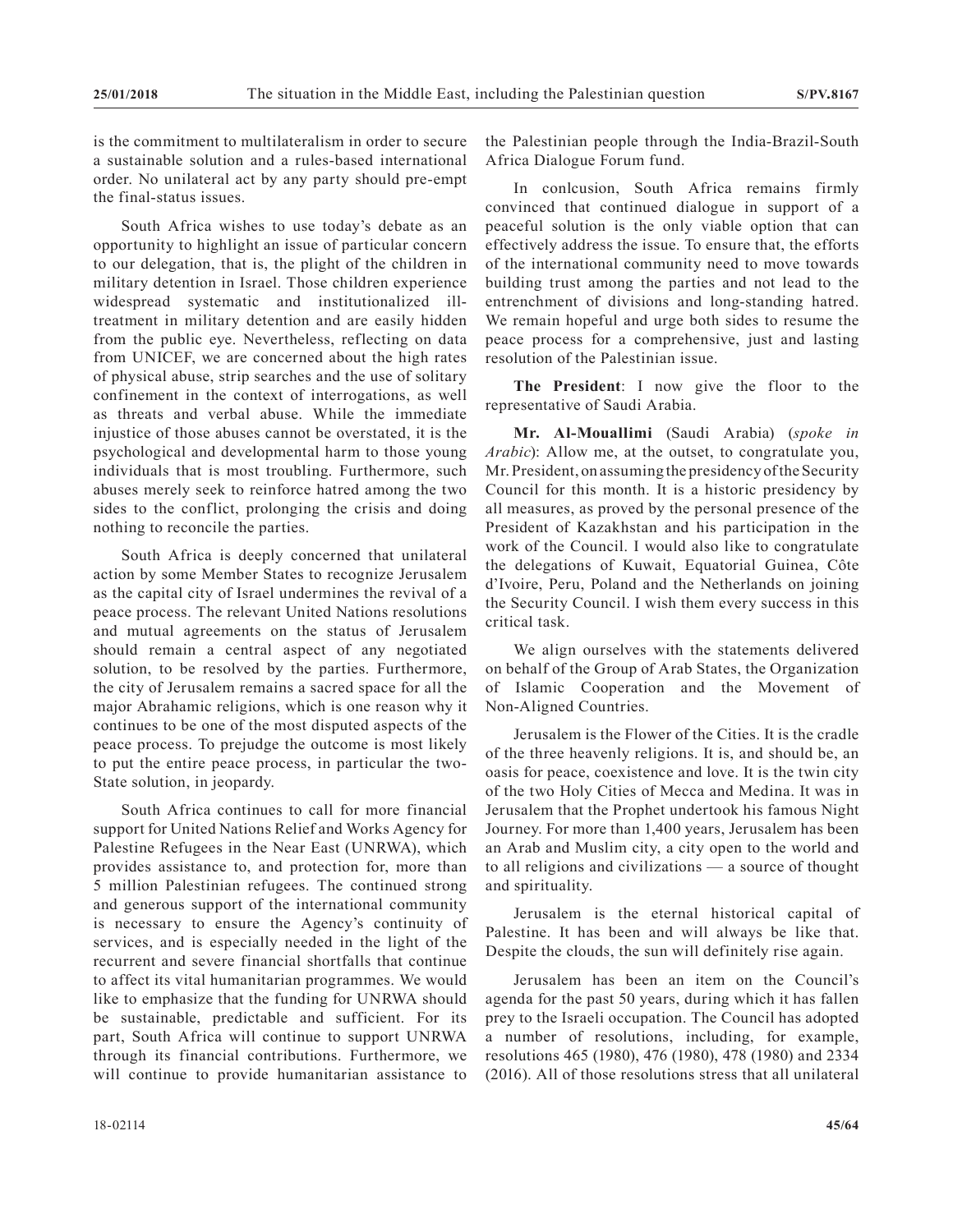decisions that aim to change the historical and legal status of Jerusalem and to impose a fait accompli are null and void. They will never establish a right and will never be binding, but rather will be a violation of all agreed conventions. Those adopted resolutions cannot be ignored, unilateral measures notwithstanding.

All international instruments since the 1993 Oslo Accords to date have recognized Jerusalem as one of the final status issues in the Israeli-Palestinian conflict. Israel has taken many measures against Jerusalem, including its decision to annex it to Israel, to control its fate and its future, to evict Palestinian citizens, to build settlements and to confiscate the properties of its people, to impose restrictions on its people, to declare it as the capital of Israel and to seek recognition of such a decision. All of those measures are null and void and have no basis in law, norms, customs and even ethics.

In 2002, my country launched the Arab Peace Initiative, which reflected Arab and Muslim readiness to make peace in accordance with international resolutions, by ending the Israeli occupation of all occupied Arab territories, with the Syrian Arab Golan and occupied Palestinian and Lebanese territories, including the West Bank, the Gaza Strip and Jerusalem.

The Kingdom of Saudi Arabia would like to stress that any measure taken by the occupying Power on Jerusalem is null and void. Any recognition of Jerusalem as the capital and any relocation of the embassy of any country to Jerusalem are null and void. They will only fuel tension in the Middle East, undermine trust in the peace process and jeopardize any chances of reaching a comprehensive, lasting and just settlement based on the two-State solution, which would lead to the establishment of an independent Palestinian State along the borders of 4 June 1967, with Jerusalem as its capital.

Iran continues its flagrant interference in the internal affairs of Arab States, including Iraq, Syria, Lebanon, Yemen and others. Iran continues to spread, support and sponsor terrorism. It is the main supporter of the terrorist group Hizbullah, which continues to control Lebanon, to fuel the war in Syria and to commit the worst forms of killing, siege and ethnic cleansing. Iran continues to support insurgency and coup masters, including the Houthi militias in Yemen, providing them with weapons, including rockets that are used to launch attacks against my own country. There have been nearly 90 rocket attacks against Saudi Arabia, as proved by a number of independent reports issued by the United Nations. Those reports have concluded that the rockets are of Iranian origin, in a flagrant violation of resolutions 2216 (2015) and 2231 (2015).

It is high time for the Security Council to take a firm position against Iran and to prove that the international community will not stand idly by and will not overlook those aggressive terrorist practices, which undermine international and regional peace and security. It is time to seriously address the problem of Hizbullah, and to expose its terrorist activities in Syria, Lebanon and other parts of the world, to stop its arming and its practices, which run counter to the Lebanese Constitution.

The Syrian crisis, now in its seventh year, is at a critical crossroads. The Kingdom of Saudi Arabia underscores that the only solution is through a Syrian consensus that meets the aspirations of the people and end their suffering, based on the first Geneva communiqué (S/2012/522, annex) and resolution 2254 (2015).

The Kingdom of Saudi Arabia has sought to unify the factions of the Syrian opposition and to encourage them to speak in one voice and to form one delegation. Saudi Arabia hosted the second Syrian opposition conference in Riyadh in November 2017, which helped bring the opposition together under unified leadership. The Kingdom of Saudi Arabia emphasizes the need to deal with this leadership as it is considered representative of the Syrian people and tasked with negotiating with the ruling authorities in Syria. Humanitarian suffering continues in Syria. Ruling authorities in Syria, supported by their allies, including the Iranian military, the Hizbullah terrorist group and sectarian mercenaries, continue to destroy the Syrian people and use chemical weapons against them, as proved by independent United Nations reports.

We would like to remind those present that there are more than 3 million people currently stranded in besieged and hard-to-reach areas. Therefore, the Kingdom of Saudi Arabia once again calls for immediate access for the delivery of humanitarian assistance to people in need across Syria, regardless of their racial, religious, sectarian or political affiliations. We call for the urgent release of detainees and kidnapped people, as well as for the determination of the whereabouts of the disappeared people. We further call for assuring the dignified return of internally displaced persons and refugees to their homes and places of choice.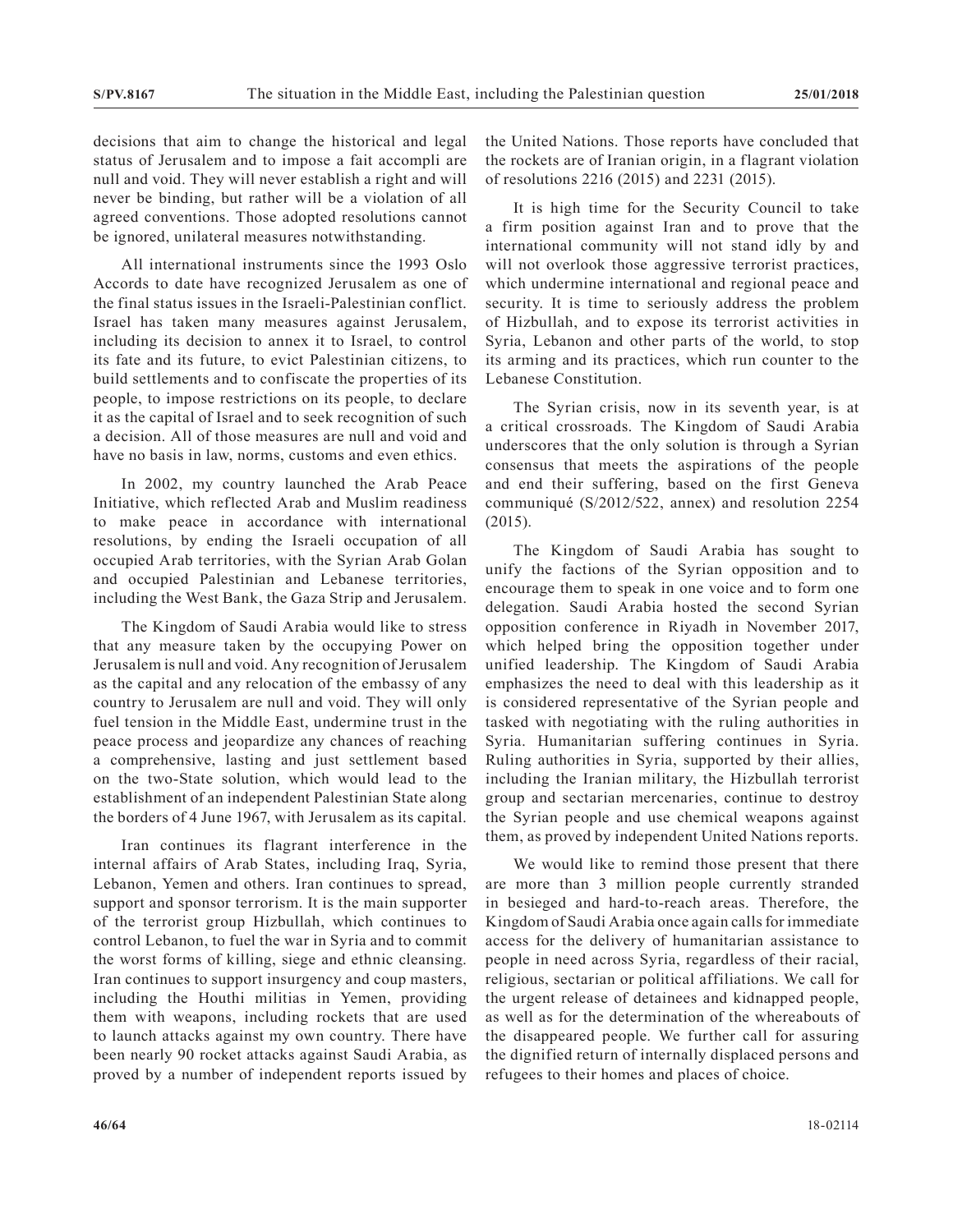**The President**: I now give the floor to the representative of Nigeria.

**Mr. Itegboje** (Nigeria): My delegation wishes to congratulate you, Mr. President, and your country, Kazakhstan, on your assumption of the presidency of the Security Council for the month of January and commend you, sir, for convening today's open debate, which affords us an opportunity to weigh in on recent developments in the Middle East. My appreciation also goes to Mr. Nickolay Mladenov, Special Coordinator for the Middle East Peace Process, for his insightful remarks.

Nigeria aligns itself with the statement delivered by the representative of Venezuela on behalf of the Movement of Non-Aligned Countries.

Nigeria notes with grave concern the alarming situation in many parts of the Middle East, particularly in Palestine. In that regard, it is pertinent for all parties to make genuine and concerted efforts to find peaceful solutions and cooperate closely with the United Nations and its agencies in order to achieve the shared objective of a two-State solution, in line with the relevant United Nations resolutions and international law.

As the international community continues to seek avenues to advance the peaceful resolution of the Palestinian question, efforts must remain focused on paving the way for Israel and Palestine to return to meaningful negotiations. We therefore highlight the cogency of multilateral diplomacy and reiterate that there is no substitute to an agreed multilateral approach in addressing the Israeli-Palestinian conundrum in a sustainable manner.

Nigeria believes that achieving a just, lasting and comprehensive settlement of the question of Palestine is imperative for the attainment of durable peace and stability in the Middle East. It is for that reason that we acknowledge the adoption by the General Assembly of resolution ES-10/19, on the status of Jerusalem, on 21 December 2017, and once again, call on all parties to respect the relevant United Nations resolutions on the Israeli-Palestinian issue.

It must be stated that recent developments must not obscure the underlying problem in the Israeli-Palestinian conflict. We encourage Israel to take concrete measures to freeze all settlement-related activities in the occupied Palestinian territory. On their part, Palestinian leaders must also signal their

In conclusion, Nigeria calls on all States with influence over the parties concerned to encourage them to re-engage in dialogue on the basis of the relevant United Nations resolutions, the Madrid principles, the Quartet road map, the Arab Peace Initiative and other existing agreements. We reaffirm our unwavering support for a two-State solution, with Israel and Palestine existing side-by-side in peace and tranquillity.

**The President**: I now give the floor to the representative of Estonia.

**Mr. Jürgenson** (Estonia): Estonia aligns itself fully with the statement made by the observer of the European Union.

We share the view that, despite all difficulties, we have to strive towards a just and comprehensive resolution of the Israeli-Palestinian conflict, based on the two-State solution, with both States living side-byside in peace, security and mutual recognition. There is no alternative to a negotiated two-State solution. The regional context, including the ongoing radicalization and spread of terrorism, makes it even more urgent to end the conflict. The status quo is not an option, as the viability of the two-State solution is constantly being eroded by emerging new facts on the ground. We urge both parties to demonstrate their stated commitment to the two-State solution through concrete actions.

At the same time, actions by either side that call into question their stated commitment must be avoided. We reaffirm our position that the status of Jerusalem has to be resolved through negotiations, in line with the relevant United Nations resolutions. The international community should actively support the parties in the restoration of confidence and creation of an environment of trust, which is necessary to engage in meaningful negotiations, as soon as possible.

Today, it is crucial to stabilize the situation and reverse negative trends on the ground. We recall the 2016 Quartet report (S/2016/595, annex) recommendations, which called upon both sides to de-escalate tensions by exercising restraint and refraining from provocative actions, as well as rhetoric. In order to restore trust, the Palestinian side should act decisively to cease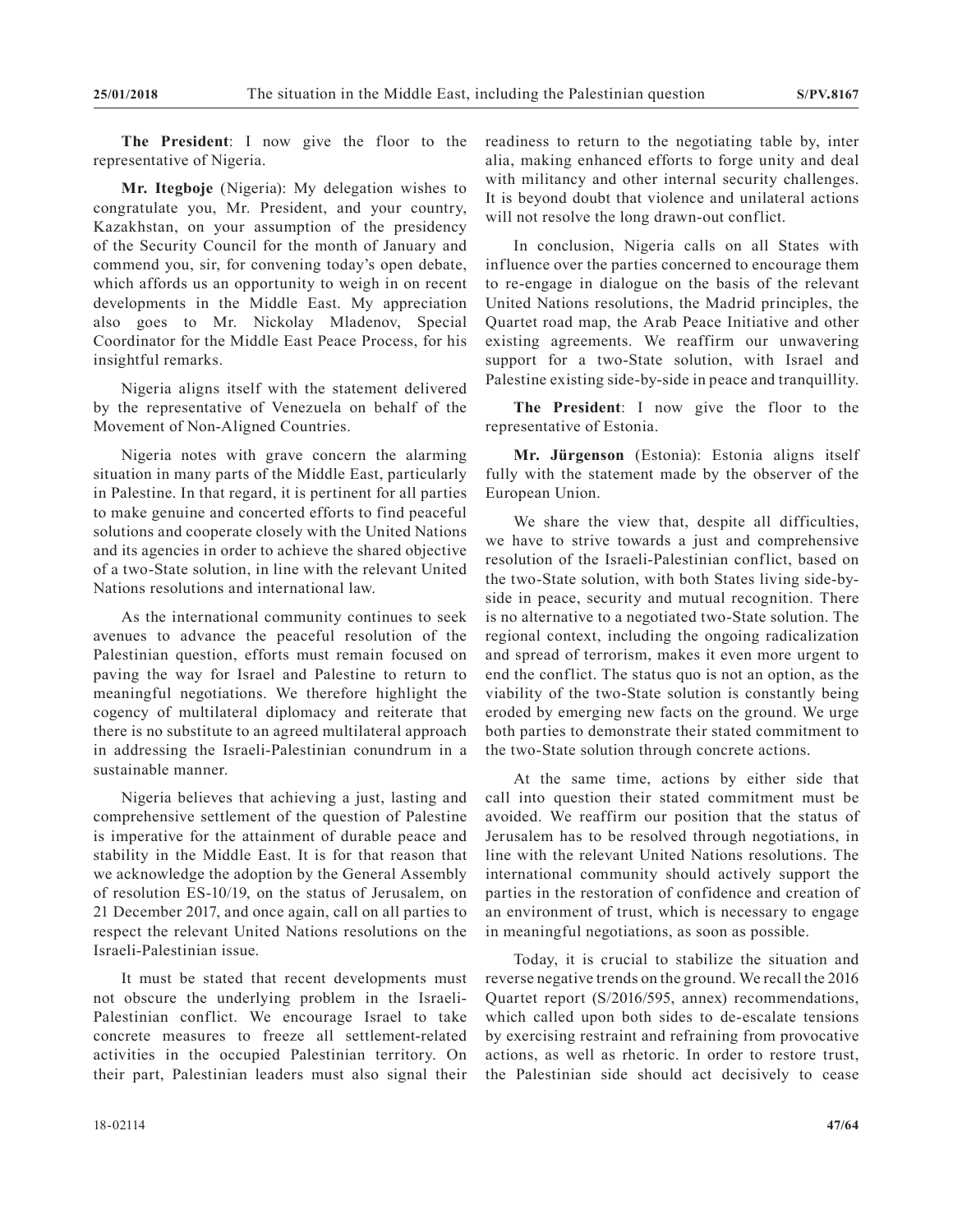incitement to violence and strengthen ongoing efforts to combat and condemn terrorism. Israel should cease the policy of illegal settlement construction and expansion, designating land for exclusive Israeli use and denying Palestinian development. Both sides should take all the necessary steps to prevent violence and protect the lives and property of all civilians.

Estonia is deeply concerned about the funding cuts to the United Nations Relief and Works Agency for Palestine Refugees in the Near East (UNRWA), which has been an essential lifeline for many Palestinians for decades, providing basic services, including food and support to children's education and health care. Humanitarian aid should not be politicized. Estonia has annually supported the work of UNRWA and will continue to do so. Estonia has also bilaterally supported the capacity-building of the Palestine administration by developing e-governance services.

**The President**: I now give the floor to the representative of Argentina.

**Mr. García Moritán** (Argentina) (*spoke in Spanish*): First of all, I would like to thank you, Mr. President, for inviting me to participate in this open debate on a topic that the Security Council has been discussing for quite some time, although the importance of which has not diminished.

Argentina has historically maintained a position of principle in favour of resolving disputes through peaceful means, respect for international law, sovereignty, independence, national unity and territorial integrity of States, rejection of the acquisition of territories by the strength, confidence in the constructive role and the persuasive power of the international community to pave the way towards peaceful, just and definitive solutions.

Argentina decisively supports all efforts aimed at achieving peace and stability in the Middle East. The constructive role of all parties, including regional actors and major Powers, is decisive in moving towards a settlement of differences through negotiations. Argentina also calls for unilateral actions and provocations to be avoided, and we condemn all incitement to violence.

Argentina wishes to reaffirm its resolute support for a peaceful, definitive and comprehensive solution to the Palestinian question based on the two-State solution, with the 1967 borders, as the parties determined in the negotiation process, and as established in the relevant

resolutions of the General Assembly and the Security Council, the road map and the Arab Peace Initiative.

Argentina reaffirms its support for the inalienable right of the Palestinian people to self-determination and for an independent and viable State, recognized by all nations; as well as the right of the State of Israel to live in peace with its neighbours, within secure and internationally recognized borders.

Likewise, Argentina reiterates its concern about the persistent and continued growth of illegal Israeli settlements in the occupied Palestinian territories and urges the cessation of their expansion, as established in Council resolution 2334 (2017) adopted on 23 December 2016. The international community as a whole has been very clear: the settlements are contrary to international law, hamper peace, weaken the prospect of two States living in peace and security, and thereby promote the perpetuation of an unsustainable status quo.

Moreover, attacks against Israeli citizens are unacceptable and must cease immediately. Argentina strongly condemns all terrorist acts and, just as it is convinced that there is no military solution to this conflict, neither is there a solution that utilizes terrorist methods. It is necessary for Palestinian leaders to address Israeli security concerns in earnest.

Argentina notes with concern the ongoing excessive use of force by Israel in the attacks and alleged attacks carried out by Palestinians and in clashes with them, as well as in violent settler actions.

Argentina also reiterates its firm support for the work of the United Nations Relief and Works Agency for Palestine Refugees in the Near East and stresses that the funds for its adequate functioning must not be put at risk.

Argentina reaffirms the special status of Jerusalem, in accordance with the relevant resolutions of the General Assembly and of the Security Council and, in that regard, rejects any unilateral attempt to modify it. Argentina believes that the Holy City must be a place of encounter and peace, and that free access to sacred sites must be guaranteed to Jews, Muslims and Christians. Any attempt to deny or relativize the historical link and the deep significance of those places for the three great monotheistic religions is completely unacceptable and does not contribute to the goal of finding a solution to the conflict.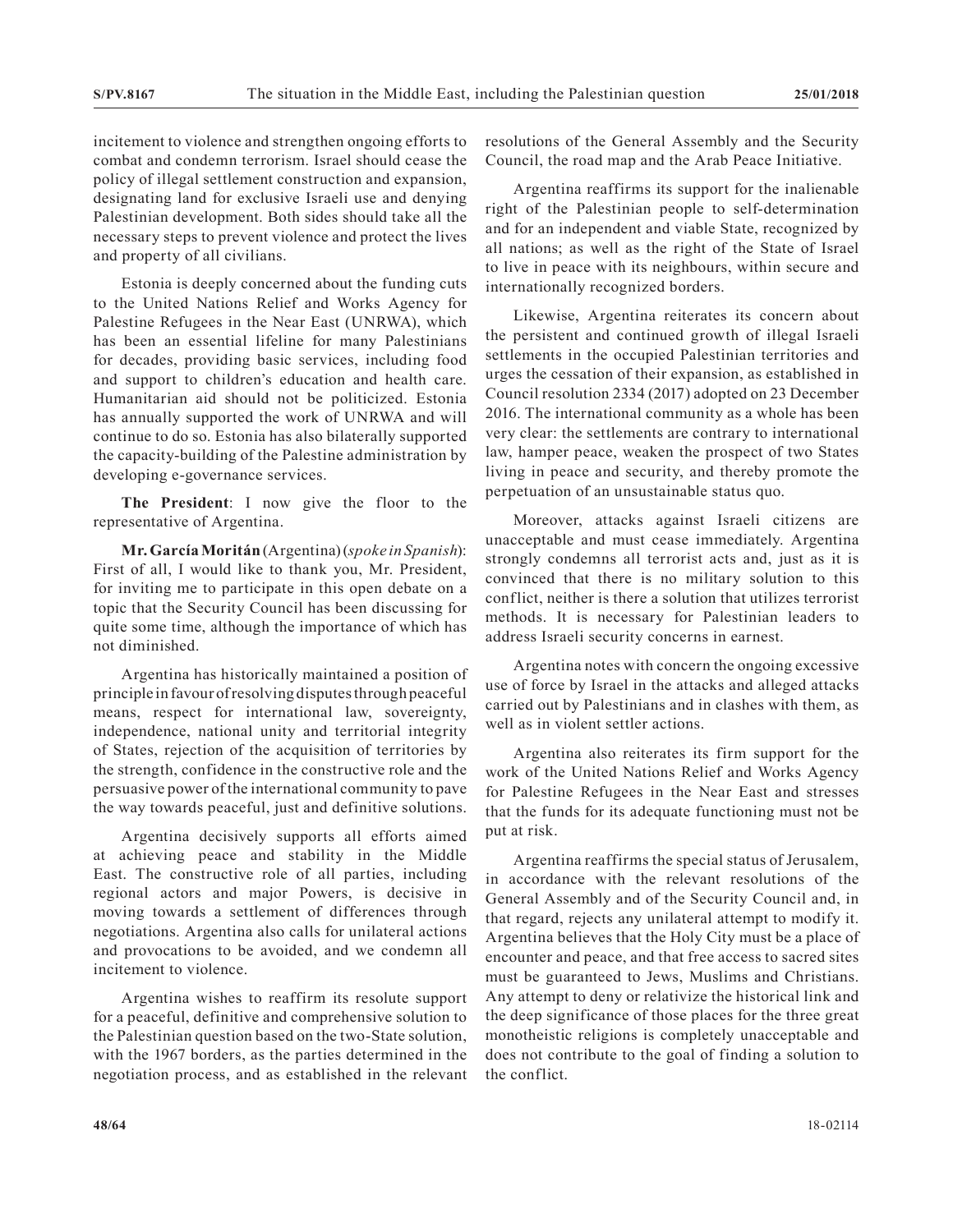With regard to the situation in the Syrian Arab Republic, Argentina supports a political solution through dialogue and diplomacy, in accordance with international law and in a manner that upholds the sovereignty, independence and territorial integrity of the Syrian Arab Republic. Therefore, Argentina attaches special importance to the Geneva talks and expresses its firm support for the efforts of the Special Envoy of the Secretary-General, Staffan de Mistura. Argentina also recognizes the positive effect of the Astana agreements and other ceasefire agreements, such as that agreed among the United States, the Russian Federation and Jordan in July 2017. Argentina emphasizes the importance for all actors to respect those agreements.

Our country condemns terrorism in all its forms and expresses its strongest rejection of the terrorist actions of the organization calling itself the Islamic State, as well as the Al-Nusra Front.

Likewise, we condemn the use of chemical weapons in any situation, under any circumstance and by any actor. We firmly believe that all those responsible for its use must be brought to justice. In that regard, Argentina has supported from the outset the impartial and technical work of the Organization for the Prohibition of Chemical Weapons (OPCW) and the OPCW-United Nations Joint Investigative Mechanism. Moreover, Argentina urges that an impartial investigation of the facts be continued.

In conclusion, peace in the Middle East will be possible only through more diplomacy and negotiation. The Council should spare no effort in urging parties to act accordingly, always using the parameters recognized by the international community as a reference point, in accordance with the relevant resolutions of the United Nations.

**The President**: I now give the floor to the representative of the Syrian Arab Republic.

**Mr. Mounzer** (Syrian Arab Republic) (*spoke in Arabic*): At the outset, I would like to congratulate you, Mr. President, on assuming the presidency of the Security Council for this month.

The Syrian Arab Republic condemns the decision by the United States to relocate its Embassy to the occupied city of Jerusalem and to recognize Jerusalem as the capital of the Israeli occupation. We stress that such decisions are flagrant violations of Security

Council and General Assembly resolutions and run counter to the legal, political and historical status of the city of Jerusalem. As such, they are no more than unilateral decisions that have no legitimacy or value whatsoever and have no impact on the legal status of Jerusalem. They are part of the oppression practiced against Palestine, and constitute attempts to displace its people and establish an occupying settlement entity on its territory.

The United States used its veto against a draft resolution (S/2017/1060) on the status of Jerusalem on 18 December 2017 (see S/PV.8139). That underscores its total disregard for international law and its flagrant violation of the resolutions adopted with international legitimacy. It also shows the unlimited support of the United States for the racist and Zionist entity at the expense of the Palestinian people, and proves that it has never been a fair and competent negotiator in search of peaceful settlement for the Arab-Israeli conflict.

Syria welcomes the resolution adopted by the General Assembly on Jerusalem on 20 December 2017 (resolution 72/240), which represents a slap in the face of the United States Administration by the international community that demonstrated how isolated it is in its cooperation with the Zionist entity as a result of the aggression and the arrogance that characterizes their policies. Tensions and destabilization in the world today are a result of their policies. The international community has stood by the rights of the Palestinian people in Jerusalem. It underscored the limited American influence, and that people with a free conscience cannot be bought. They are immune to those kinds of threats.

The Syrian Arab Republic, despite the ongoing terrorist war in Syria, has never lost its compass and has always maintained its principled position on the Palestinian question and on the rights of Palestinians, Muslims and Christians in Jerusalem. My country will do its utmost to regain all occupied Arab territories. It has always maintained its principled position on the Palestinian people and their right to self-determination, and to establish an independent State on all its national territory, with Jerusalem as its capital. Syria supports guaranteeing the right or refugees to return, in accordance with Council resolution 194 (1948). The Syrian Arab Republic welcomes the fact that the State of Palestine has been granted observer status at the United Nations, but calls for granting it full membership.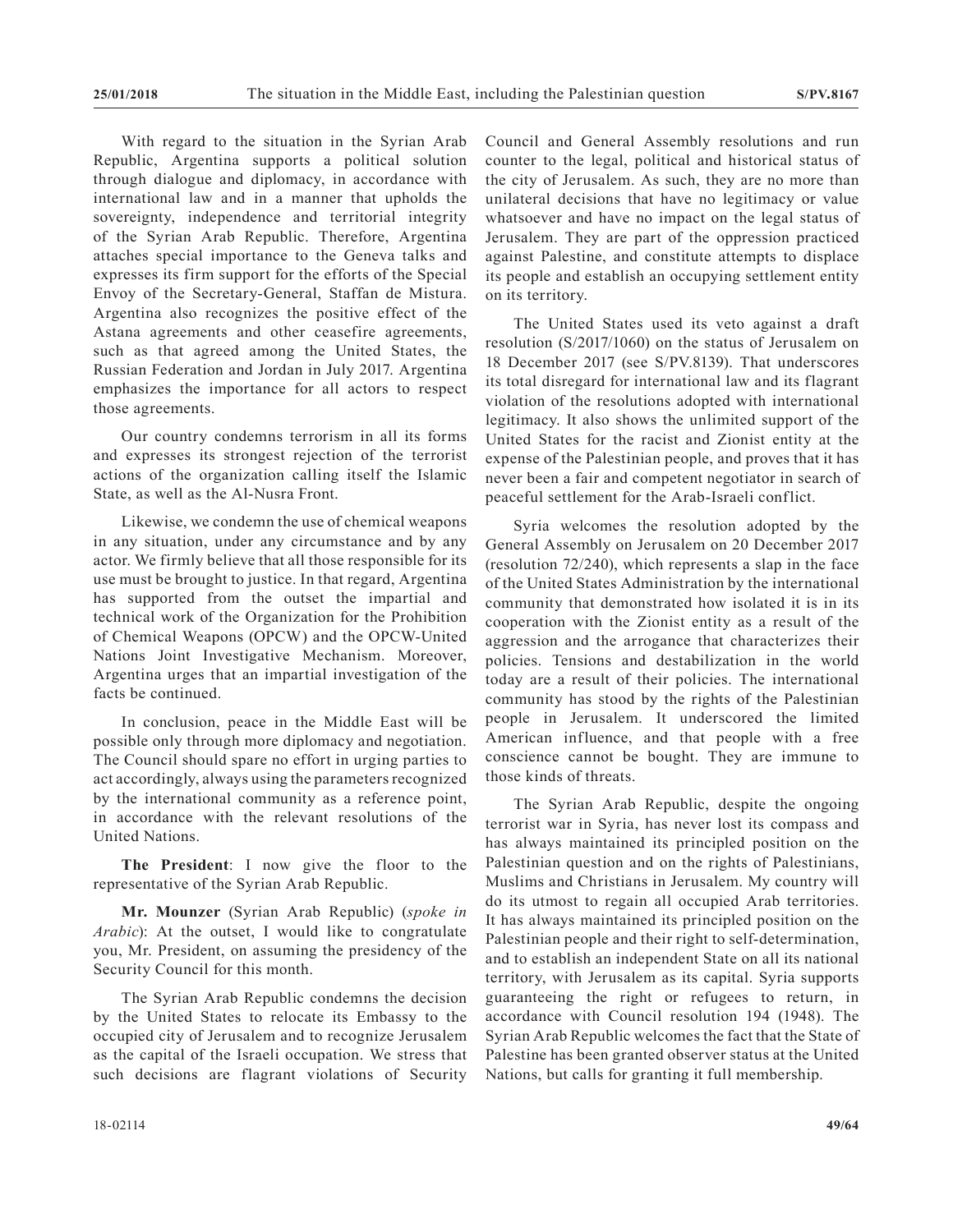My country, Syria, strongly condemns Mr. Nickolay Mladenov, who insists on disregarding the situation in the occupied Syrian Golan. He did not talk about the United Nations position on the Israeli occupation of Syrian Golan, according to relevant United Nations resolutions, especially resolution 497 (1981). He did not address the suffering of more than 23,000 Syrian citizens living there under occupation for 50 years, not to mention the illegal Israeli practices and the continued Israeli violations of the 1974 Separation of Forces Agreement. Israel cooperates with the armed terrorist groups, which have occupied sites related to the United Nations Disengagement Observer Force. Mr. Mladinov did not address this issue despite the fact that it is at the core of the item under discussion and constitutes an integral part of his mandate as the Special Coordinator for the Middle East Peace Process.

Israel has refused to return the occupied Golan to Syria or to abide by the relevant internationally legitimate resolutions, especially resolution 497 (1981). It has continued to confiscate territories in the occupied Syrian Golan, expand its settlements there, exploit the area's resources, distort its history and rob it of its culture. Israel also continues to lay mines in the Golan and is preventing the resilient Syrians living there from communicating with their families in Syria. It is depriving them of their right to an education based on a Syrian curriculum and their right to possess Syrian identity cards. It is preventing them from building national Syrians hospitals in their occupied towns in the Golan, and from receiving treatment in Damascus hospitals. Since the very first day of the occupation, Israel has instituted policies of terrorism, oppression, racial discrimination and arbitrary arrest. It has conducted mock trials and punished Syrians with long prison sentences. In that regard, I would like to remind the international community of Syria's captured Mandela, Sidqi Suleiman Al-Maqt. After spending 27 years in Israeli prisons, he was detained again in 2015 and sentenced to 14 years because he showed footage of Israeli cooperation with the Al-Nusra Front and other terrorist organizations in the Syrian Golan. We are calling on the international community to release him and all other detainees from Israeli prisons.

The international community has been silent in the face of Israel's policies and actions, which encourages Israel to continue them as well as to violate the Separation of Forces Agreement and Security Council resolutions. Those violations would never have happened without the United States Administration's unlimited support to Israel, which hinders accountability, ensures impunity and encourages Israel to continue its threats to regional and international peace and security.

The Syrians in the occupied Syrian Golan have rejected all Israel's oppressive practices, most recently the announcement by Israel's Minister of the Interior to prepare for elections of the so-called local councils in October of this year. This is a flagrant violation of Security Council resolutions and international conventions. The resilient Syrian people of the Syrian Golan have pronounced all such practices null and void and not to be recognized or obeyed, and have expressed their continued allegiance to their homeland, Syria, and their Syrian Arab nationality. They are opposed to all such Israeli attempts and decisions, which will ultimately fail. From the very first day of this heinous occupation, the residents of the Syrian Golan have continued to underscore that the occupied Golan is an integral part of the Syrian territory, and that they are Syrian nationals. Their land is holy, and they will never relinquish it to the Israeli occupiers. We want to emphasize the Syrian right to the Golan with its borders of 4 June 1967. This right will be upheld forever. We will regain our occupied territory and usurped rights, and the Israeli settlers must leave the Golan sooner or later. We will regain our territory and free our people who are suffering under the yoke of Israeli occupation, in accordance with the Charter of the United Nations and the relevant Security Council resolutions.

We call on the Security Council to take immediate action against Israel, to stop its offences and violations, and to oblige it to end its occupation of Arab territories, including the occupied Syrian Golan. It should withdraw to the border of 4 June 1967, in accordance with Council resolutions, especially resolutions 242 (1967), 338 (1973) and 497 (1981).

Lastly, I was not going to respond to what we have heard in some statements. But I would like to respond to the representative of the Saudi regime. I condemn him for what he said. This is an Arabic proverb. In his statement, the representative of Al-Saud said that we need a Syrian consensus in order to arrive at a settlement in Syria. To that end, I say that the Al-Saud regime should stop issuing terrorist fatwas, which fuel terrorism in my country, Syria. We are all aware of that, and not in Syria alone but all over the world. It must stop providing support to armed terrorist organizations in order to kill Syrians. The Wahhabi Saudi regime is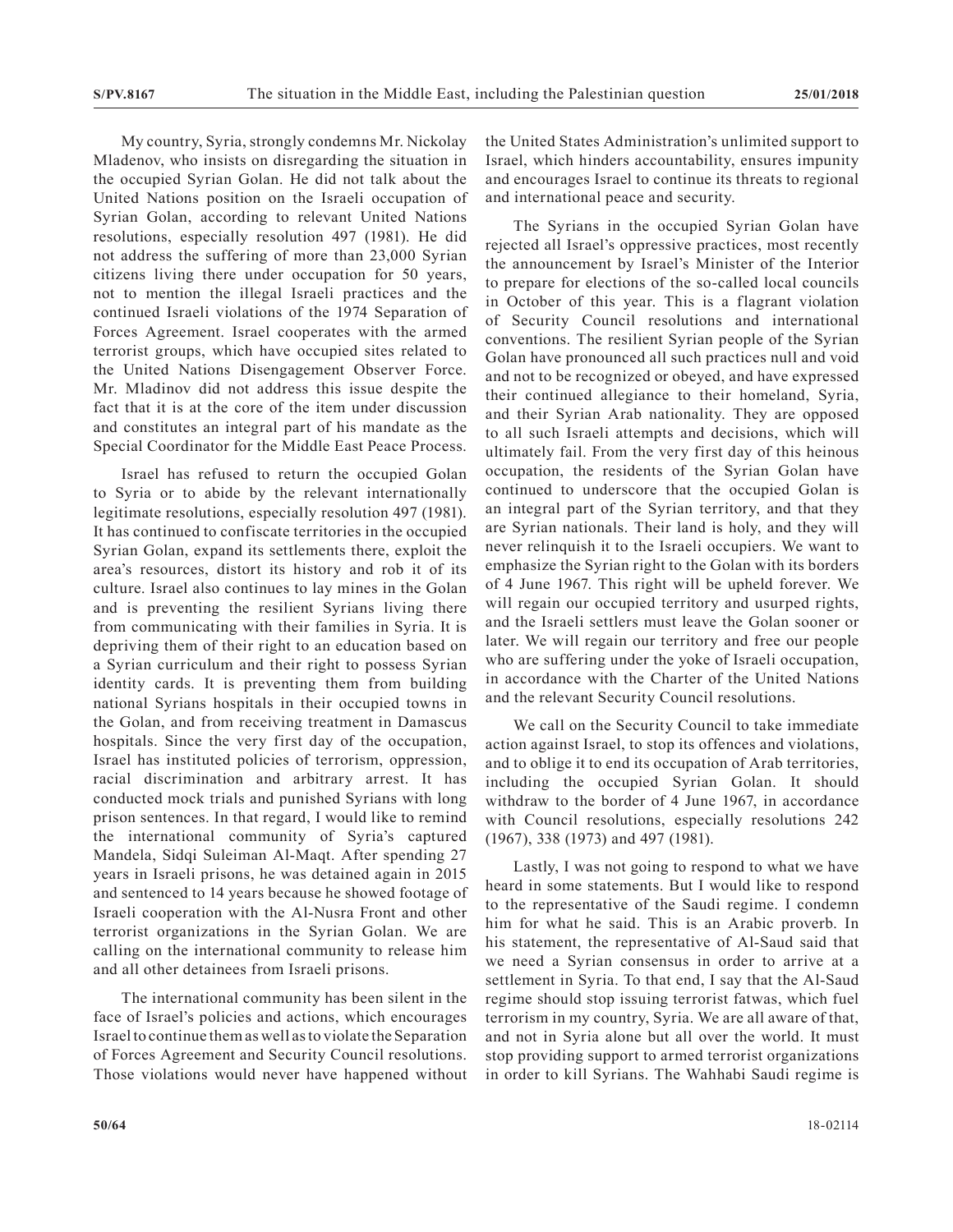supporting more than 100 armed groups in Syria. It should stop providing them with the toxic chemicals that are being used against civilians and the Syrian army. It should cease its lies and hypocrisy. Terrorism that it has been spreading for decades must be addressed on an international level in an urgent and decisive manner before it is too late. The Saudi regime is fully responsible for the evil of terrorism that is currently affecting all countries of the world.

**The President**: I now give the floor to the representative of Brazil.

**Mr. Vieira** (Brazil): I would like to thank the delegation of Kazakhstan for convening today's important debate.

At this time of increased tensions in the Middle East, Brazil would like to once again express its full support to the implementation of a two-State solution to the Israeli-Palestinian conflict, with Palestine and Israel living side by side in peace and security, within internationally recognized and mutually agreed-on borders based on the 1967 lines, in accordance with international law, the Charter of the United Nations and the established guidelines of the peace process. At the heart of that formula is the goal of working towards the establishment of a Palestinian State that is fully sovereign, economically viable and territorially contiguous, with East Jerusalem as its capital. In that regard, the expansion of illegal settlements in Palestine continues to undermine the possibility of achieving a lasting peace in the region. The Brazilian Government would like to reaffirm its understanding that the final status of the city of Jerusalem should be defined in negotiations between Israel and Palestine, on the basis of the relevant Security Council resolutions, especially resolutions 478 (1980) and 2334 (2016).

Recent developments related to the crisis in Syria continue to demand the attention of the Security Council. Brazil believes that the moment has arrived to launch a political process that will put an end to the war. We therefore reaffirm our full support for the efforts of Special Envoy Staffan de Mistura. It is time for the entire international community to send a unified message in support of an inclusive political solution to the Syrian crisis, based on the parameters outlined in resolution 2254 (2015). Such political transition benefits from the mediation by the United Nations but must be led by and for the Syrian people, and safeguard

the unity, sovereignty and territorial integrity of the country.

Brazil is concerned about the dire situation in eastern Ghouta, where increased fighting and the lack of humanitarian access make life unbearable for an estimated 400,000 people. We call on all parties to halt attacks and to allow immediate humanitarian assistance to the enclave. We are also deeply concerned about the situation in northern Syria and the violence in Afrin. We call on the relevant parties to abide by international law. We also hope that the military victory achieved against extremism last year in Iraq will be followed by a successful process of reconstruction, economic recovery and national reconciliation. Many challenges remain in ensuring a safe and dignified return of displaced persons and extending the State's authority and rule of law to the liberated areas.

We regret the renewed hostilities in Yemen. As the Secretary-General stated in December,

"The latest outbreak of violence could not come at a worse time for the Yemeni people, who are already caught up in the world's largest humanitarian crisis" (*SG/SM/18807*).

We wish to reiterate that a viable path for the future of Yemen demands a negotiated settlement under the auspices of the United Nations.

In conclusion, Brazil reiterates its steadfast support to the efforts of the Government and people of Lebanon towards stability and development. In that regard, we emphasize the vital role played by the United Nations Interim Force in Lebanon and its Maritime Task Force in stabilizing the highly volatile situation. Brazil is proud to lead the UNIFIL Maritime Task Force, providing its flagship vessel since 2011.

**The President**: I now give the floor to the representative of Morocco.

**Mr. Oussihamou** (Morocco) (*spoke in Arabic*): At the outset, Sir, let me congratulate your friendly country on its accession to the presidency of the Security Council this month. I thank you for convening today's open debate on the situation in the Middle East, including the Palestinian question. I would also like to thank Mr. Mladenov for his extensive briefing.

In that regard, the Kingdom of Morocco again stresses the utmost importance it attaches to the Palestinian question. Morocco and His Majesty King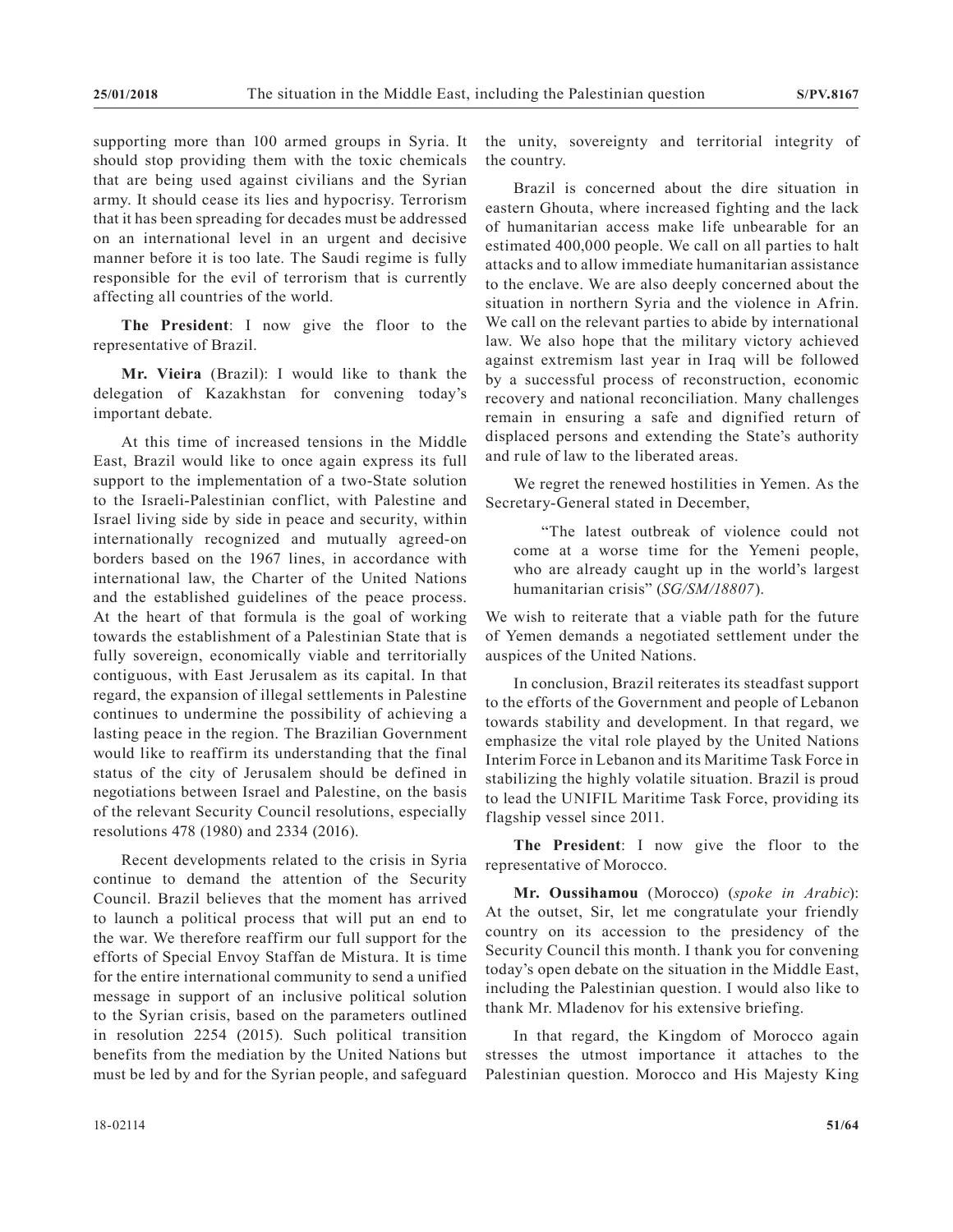Mohammed VI, Chair of the Al-Quds Committee, attach great importance to the Palestinian question and the inalienable rights of the Palestinian people and consider them a national issue. We would like to recall the intensive efforts made by His Majesty King Mohammed VI in support of the cause of the Palestinian people and of their legitimate and just aspirations, including the establishment of an independent Palestinian State along the borders of 4 June 1967 and with East Jerusalem as its capital.

Our firm position regarding the Palestinian question aims at achieving just and lasting peace in the Middle East based on relevant international resolutions, the Arab Peace Initiative and the two-State solution. We have always supported all initiatives leading to reviving the stalled political process since 2014, by creating the necessary conditions for a return to the negotiating table. The international community is preoccupied with conflicts in the region and at the international level. Israel continues its illegal settlement-building and judaization activities in the occupied Palestinian territories. Unfortunately, we can find no prospects for reaching a solution to the Palestinian question. We have closely followed the recent decision to recognize Jerusalem as the capital of Israel. Given that Jerusalem is a symbol of tolerance, peace and coexistence, His Majesty King Mohammed VI, as Chair of the Al-Quds Committee, has expressed his deep personal concern, and the concern of Arab and Muslim countries and peoples following that decision.

In that regard, on 6 December 2017, His Majesty King Mohammed VI sent a letter to the Secretary-General in which His Majesty stressed that any threat to the legal and historic status of Jerusalem would lead to a religious conflict and to further tension and violence. It would undermine prospects for peace and lead to further extremism and violence. As part of the Arab ministerial delegation of the Arab Peace Initiative, and commissioned by the League of Arab States, Morocco has followed up on the repercussions of the dangerous unilateral decision.

In conclusion, the Kingdom of Morocco remains an active partner in all initiatives aimed at meeting the aspirations of the Palestinian people. We renew our call for the protection of the historic and legal status of the city of Jerusalem, and of all the rights of the Palestinian people, including their right to live in dignity in their own State along the borders of 4 June 1967, with East Jerusalem as its capital. Morocco

calls on the international community, in particular the Security Council, to do their utmost and assume their responsibility and push for a permanent settlement of the Palestinian question based on international resolutions, which would further contribute to peace and security in the Middle East.

**The President**: I now give the floor to the representative of Turkey.

**Mr. Sinirlioğlu** (Turkey): In Turkey's capacity as the Summit Chair of the Organization of Islamic Cooperation (OIC), I have the honour to deliver my statement on behalf of the States members of the Organization of Islamic Cooperation.

Today's open debate takes place as the Palestinian people continue to endure decades of displacement, injustice and denial of their inalienable rights and legitimate national aspirations, as a result of the ongoing Israeli occupation. Furthermore, it coincides with the grave circumstances and challenges generated by the decision taken by the United States last month to recognize Jerusalem as the capital of Israel and to transfer its Embassy to that location.

The decision violates international law and contradicts the principles of the Charter of the United Nations and relevant General Assembly and Security Council resolutions. It not only constitutes blatant disregard for the historical, legal and national rights of the Palestinian people and their very existence in the city; it is also a painful affront to the religious rights of Christians and Muslims worldwide and to universal values. We call upon all States to refrain from recognizing and supporting the decision, and to fully implement resolution 478 (1980). Al-QudsJerusalem is the holy city for all three monotheistic religions. It is the responsibility of the entire international community to preserve its historic status. Unilateral decisions on its status threaten the multi-ethnic and multicultural fabric of the city. They undermine prospects for a just and lasting peace in the Middle East and hinder the vision of a two-State solution.

During its sixth Extraordinary Summit in Istanbul on 13 December, the OIC, as the world's second largest intergovernmental body, unanimously repudiated and condemned the United State decision and declared it null and void. During the tenth emergency special session of the General Assembly, convened on 21 December at the request of Turkey, on behalf of the OIC, and Yemen, on behalf of the Arab League, the Assembly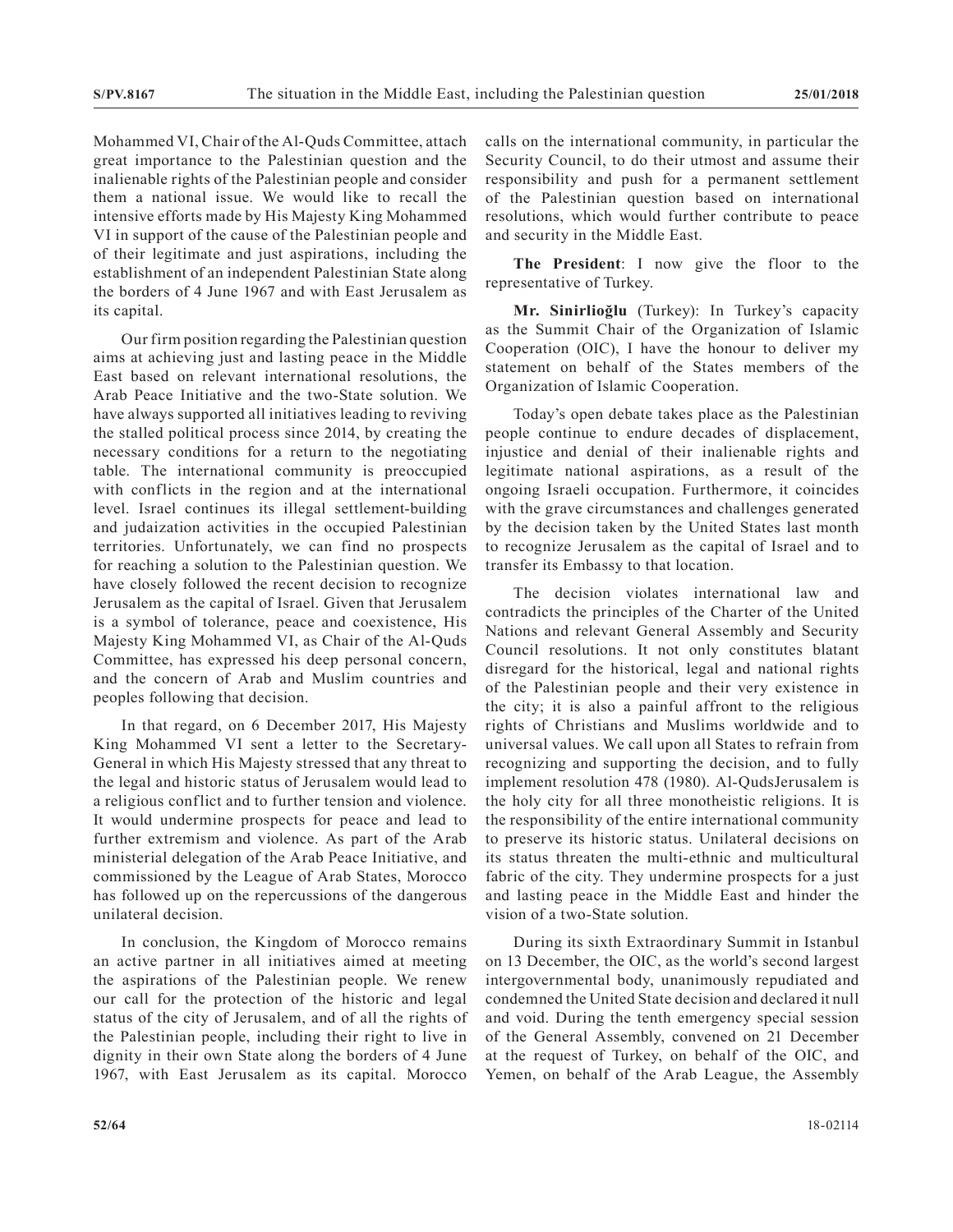repudiated the United States decision. With that vote, the membership overwhelmingly demonstrated its commitment to the relevant United Nations resolutions, assumed its collective responsibility for preventing the erosion of international law and stood by the people of Palestine. The OIC is determined to continue to follow developments on this issue very seriously and to take whatever action may therefore be necessary.

Any measures designed to alter the demographic composition, character or status of East Jerusalem are illegal and entirely invalid. The Security Council has reaffirmed that fact on numerous occasions, in accordance with the Charter of the United Nations and the Fourth Geneva Convention. Yet Israel, the occupying Power, has ignored the Council, violated its resolutions and persisted with measures that continue to have farreaching and extremely dangerous consequences on the ground and for the prospects for justice and peace.

Despite international protests, Israel's violations in the occupied Palestinian territory, especially in and around occupied East Jerusalem, have been increasing at an alarming rate. The OIC reiterates its condemnation and rejection of all actions imposed by Israel with the goal of altering the character, status or demography of East Jerusalem, as well as the historic and legal status quo at Al-Haram Al-Sharif, including the Al-Aqsa mosque, calls for a halt to all such illegal actions and violations and urges the Council to take decisive action to that end. The OIC is also appalled by the actions and provocations by violent settlers and occupation forces in occupied Al-Khalil/Hebron — which UNESCO has declared a world heritage site — including at religious sites. Such provocations threaten to transform a solvable political conflict into a never-ending religious war, and that must be avoided at all costs.

The OIC has repeatedly warned the Council that if it fails to deal with persistent non-compliance with its resolutions, Israel will only be further emboldened to continue its violations in the occupied Palestinian territory, including East Jerusalem. Expectations were high following the Council's adoption of resolution 2334 (2016). But Israel's deliberate and dramatic escalation of its illegal settlement activities, based on decisions taken at the highest level, continues to defy the will of the international community, as embodied in numerous Security Council resolutions. It should not be met with silence. The international condemnations of Israeli settlement policy must be translated into international action. Full implementation of resolution

2334 (2016) will be crucial to advancing the cause of peace. In that context, the OIC calls on all States to uphold their obligations under the relevant United Nations resolutions, including with regard to ensuring accountability for violations, refraining from recognizing Israel's illegal annexation of Palestinian land, including Jerusalem, and other measures, as well as distinguishing on the basis of the pre-1967 borders. We further call on the Secretary-General to present written reports as provided for in resolution 2334 (2016), in view of the deterioration in the situation since the first anniversary of the resolution's adoption has come and gone.

The OIC welcomes the progress on Palestinian national reconciliation, including as it relates to the Palestinian National Consensus Government's assumption of its responsibilities in the Gaza Strip. We call on the international community to maintain its support to Palestinian reconciliation efforts. The unity of both the Palestinian people and their land will help to foster peace and stability in the region. We would like to take this opportunity to reiterate our call for lifting the Israeli blockade on the Gaza Strip and all the Israeli restrictions, combined with the effects of successive Israeli wars, that have generated and compounded a severe humanitarian crisis and further fragmented the Palestinians' lands.

The OIC calls on all States to continue their support to the Palestinian people and their institutions. In the light of the critical financial shortfalls and the recent United States decision to dramatically reduce its funding for the United Nations Relief and Works Agency for Palestine Refugees in the Near East, the OIC will continue to highlight the need for sustained, predictable and sufficient funding in order to enable the Agency to fulfil its important mandate by providing vital assistance to the Palestine refugees and contributing to regional stability at this time of heightened need and volatility. We welcome the State of Palestine's recent accession to membership of INTERPOL and its ratification of several international conventions. The OIC reaffirms its full support to the State of Palestine's endeavours to join international organizations and treaties as an integral member of the community of nations and with respect for international law, and we reject any punitive measures that might be instituted in that regard.

The Organization of Islamic Cooperation reiterates its full support to all international measures and efforts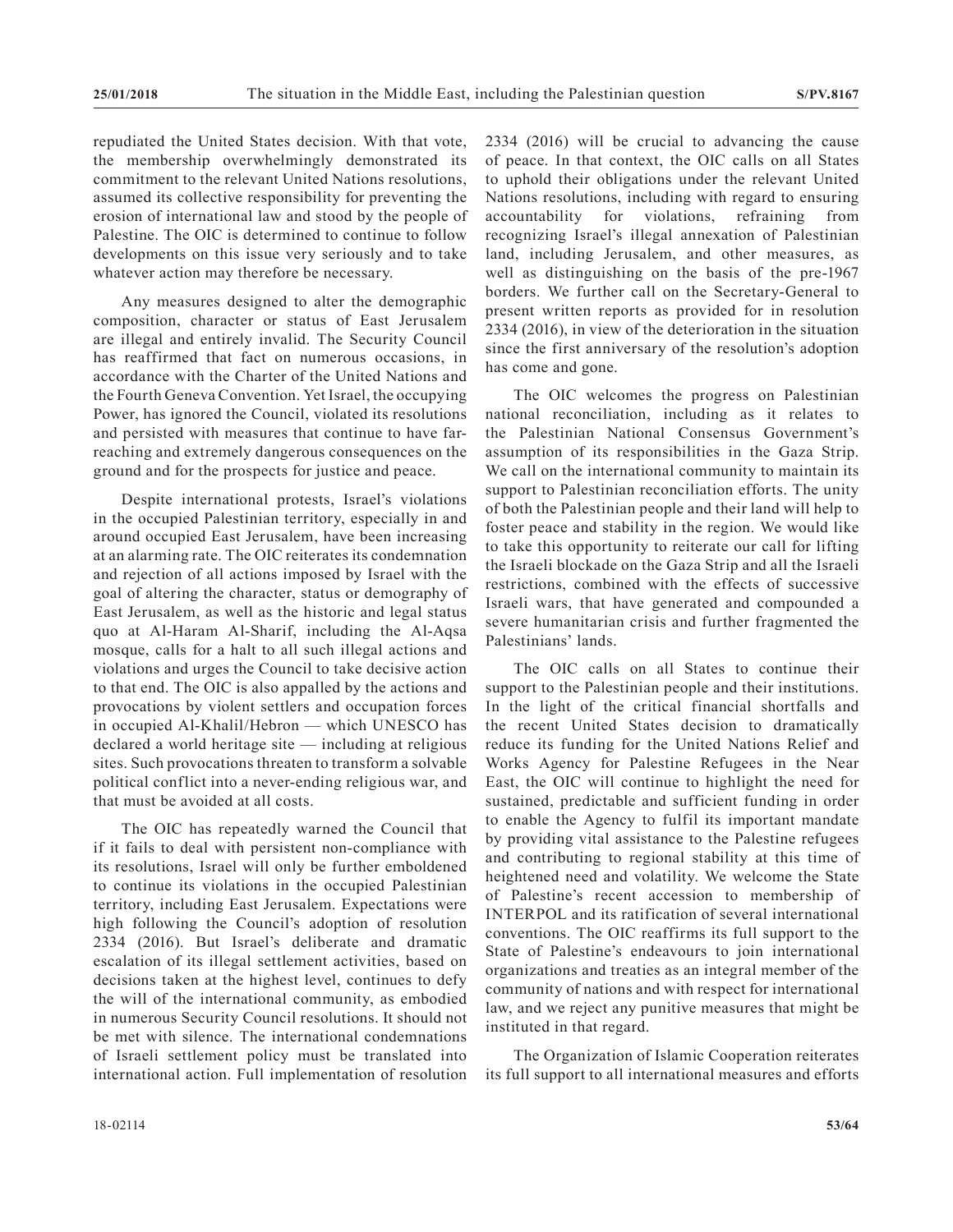aimed at launching a multilaterally sponsored peace process, within a well-defined time frame, in order to promote the consolidation and realization of a two-State solution consistent with the relevant United Nations resolutions, the Madrid principles, including land for peace, the Arab Peace Initiative and the Quartet road map.

In conclusion, I would like to take this opportunity to reiterate the OIC's full support to the Palestinian people in their endeavour to regain their legitimate rights, including the consecration of their independent and sovereign Palestinian State within the June 1967 borders, with East Jerusalem as its capital, and to achieve a just solution to the issue of the Palestine refugees, in accordance with General Assembly resolution 194 (III).

I would also like to make a couple of points about Syria in my national capacity. We are continuing our efforts to advance the political process. At the last round of the Astana talks, in December 2017, two important confidence-building measures were adopted, on the release of detainees/abductees and the conduct of humanitarian demining. We continue to reiterate that the United Nations-led Geneva process should be the main forum for efforts to find a lasting political solution to the Syrian conflict, emphasizing that Astana and Sochi are mutually supportive and complementary platforms.

Only a multidimensional long-term strategy can achieve the goals of eliminating terrorism and stabilizing Syria. Turkey's resolve to fight terrorism remains firm. There can be no religious, ethnic or other justification of any kind for terrorism. If the international community starts to draw distinctions between good and bad terrorists, our joint efforts will fail. In that understanding, on 21 January we launched a counter-terrorism operation. Operation Olive Branch is being conducted in line with Article 51 of the United Nations Charter and with full respect for Syria's territorial integrity. The operation's target is terrorists and their hideouts, weapons, vehicles and equipment. Every precaution is being taken to protect civilians. The operation aims to ensure border security against the infiltration by the Islamic State in Iraq and the Sham and attacks by the Kurdish Workers Party and the Kurdish People's Protection Units; neutralize terrorists in Afrin; and save civilians from the scourge of terrorism. Turkey will continue to take whatever measures are necessary, in line with international law, to protect its national security.

**The President**: I now give the floor to the representative of the United Arab Emirates.

**Mr. Alshamsi** (United Arab Emirates) (*spoke in Arabic*): On behalf of the Arab Group, I would like to express my sincere thanks to you, Mr. President, for convening today's important meeting, and to congratulate you on your presidency of the Security Council. I would also like to thank Mr. Nikolay Mladenov, Special Coordinator for the Middle East Peace Process, for his briefing this morning.

In the interests of saving time I will deliver a shortened version of my statement, the full text of which will be available through the Secretariat.

In the aftermath of the Israeli aggression in 1967, the Security Council adopted resolution 242 (1967), which reaffirmed the guiding principle of the Charter of the United Nations on the inadmissibility of the acquisition of territory by force. The resolution also laid the foundations for an acceptable settlement of the Arab-Israeli conflict, requiring Israel's withdrawal from the Arab territories. It remains the only basis for addressing the question of Palestine, and its reasoning is what the Arab countries referred to when they adopted the Arab Peace Initiative, supported by the entire international community, with the exception of Israel.

Israel has continued to disregard the principles of international law, and that is why it cannot be a candidate for non-permanent membership on the Security Council. Israel takes every opportunity to flout United Nations resolutions, and the Israeli Government's strategy is to make a two-State solution within the 1967 borders impossible in practice by carrying out a systematic plan that includes the building of illegal settlements in certain areas so as to prevent the establishment of a Palestinian State.

The core of this conflict is the Israeli occupation; we will never resolve this issue unless we address it directly and decisively, on the basis of the principle of land for peace. Any plan that is not focused on this central issue is bound to fail. We need a framework for reference that is based on international legitimacy, including Council resolutions. Resolution 2334 (2016) is the right way forward.

The Arab Group reiterates its condemnation of the decision of the United States to recognize Jerusalem as the capital of Israel and relocate its embassy to that city. That decision represents a flagrant violation of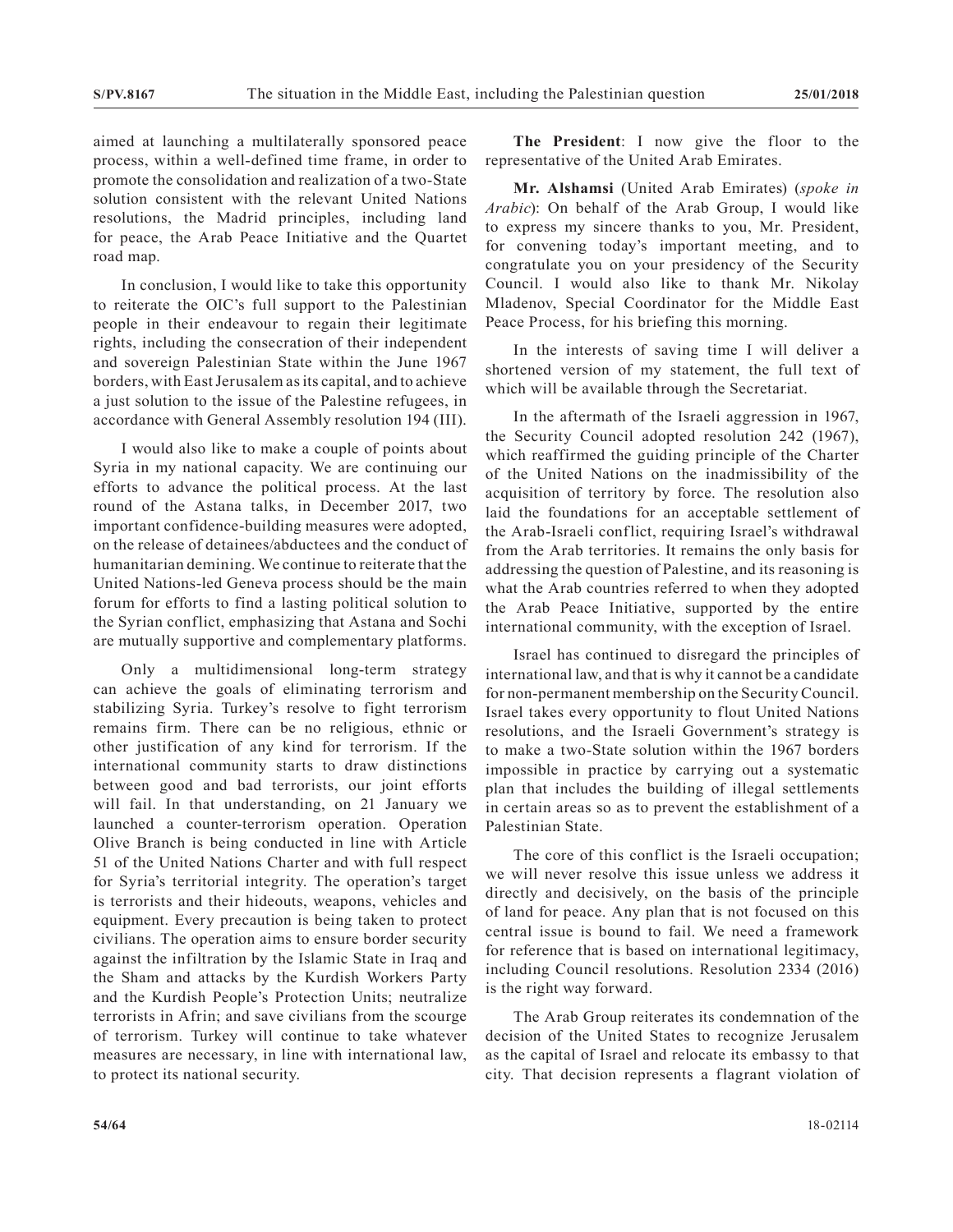international law and the relevant resolutions of the Security Council.

Even though this policy does not have any legal impact that would change the status of Jerusalem, the Arab Group considers it a clear violation of the rights of the Palestinian people and an attack on both Arab and Muslim nations, as well as on Christians around the world.

The strong international consensus in the Security Council and in the General Assembly on the importance of preserving the legal status of Jerusalem is intended not only to save the peace process but also to protect international legitimacy, the resolutions of the United Nations and the role of the Organization in maintaining international peace and security. It is in this spirit that we deem it very important for Member States — especially the members of the Security Council — to meet their commitments in implementing the Council's resolutions and respect their obligations thereunder.

We must refer here to resolution 478 (1980), which stressed that any measures aiming to change Jerusalem's landmarks or status are invalid and must be repealed, and invited countries to withdraw their diplomatic missions from the Holy City. Moreover, the General Assembly confirmed in its resolution ES-10/19, adopted on 21 December 2017, the importance of Member States maintaining the status quo in Jerusalem, complying with all Security Council resolutions on Jerusalem and not recognizing any actions or measures contrary to past resolutions.

Therefore, based on international law and United Nations resolutions on the Palestine question and Jerusalem, the Arab Group demands that the following measures be taken by the Security Council and Member States.

First, they should not recognize any unilateral measures or procedures that target Jerusalem's character or its demographic composition, stressing that these procedures are null and void and have no legal impact.

Secondly, they should refrain from establishing diplomatic missions in Jerusalem, pursuant to the relevant Security Council and General Assembly resolutions.

Thirdly, they should emphasize that the issue of Jerusalem is a final-status issue that must be decided through negotiations between the parties, and refrain from taking any steps that would prejudice the results of final-status negotiations.

Fourthly, they should demonstrate the seriousness of unilateral actions that threaten the two-State solution.

And, fifthly, they should intensify and accelerate their efforts and support activities at the international and regional levels to achieve a comprehensive, just and lasting peace in the Middle East.

In this context, we take this opportunity to express our sincere thanks and gratitude to all Member States that voted in favour of General Assembly resolution ES-10/19 at its most recent emergency session.

We take this opportunity to express our great appreciation for the noble humanitarian work of the United Nations Relief and Works Agency for Palestine Refugees in the Near East in aiding over 5.5 million Palestinian refugees, particularly during the critical times the Agency is facing. We call on the members of the international community to honour their commitments to Palestinian refugees. We also express our sincere appreciation for the efforts of the funding countries to reduce the Agency's deficit.

It is now more than ever necessary to take all possible measures in order to put an end to the Arab-Israeli conflict, which has existed for more than seven decades. In this context, we reaffirm that stability and peace in the region will not be achieved so long as Israel continues to occupy the Palestinian and Arab territories.

**The President**: I now give the floor to the representative of Norway.

**Mr. Hattrem** (Norway): Long-term peace, security and prosperity for Israelis and Palestinians both can be achieved only through a negotiated two-State solution. The political process has been at a standstill for years, and the situation is becoming increasingly tense and dangerously fragile. The outstanding final-status issues must be resolved through direct negotiations between the parties, with support from the international community.

Norway's objection to settlements is long-standing and firm. Settlement activity undermines the prospects for a two-State solution and must stop.

At this critical juncture, with the support of the parties and other stakeholders, Norway and the European Union have decided to convene an extraordinary ministerial session of the Ad Hoc Liaison Committee in Brussels on 31 January. The meeting will address two issues. First, there is an urgent need to discuss measures that may have a positive impact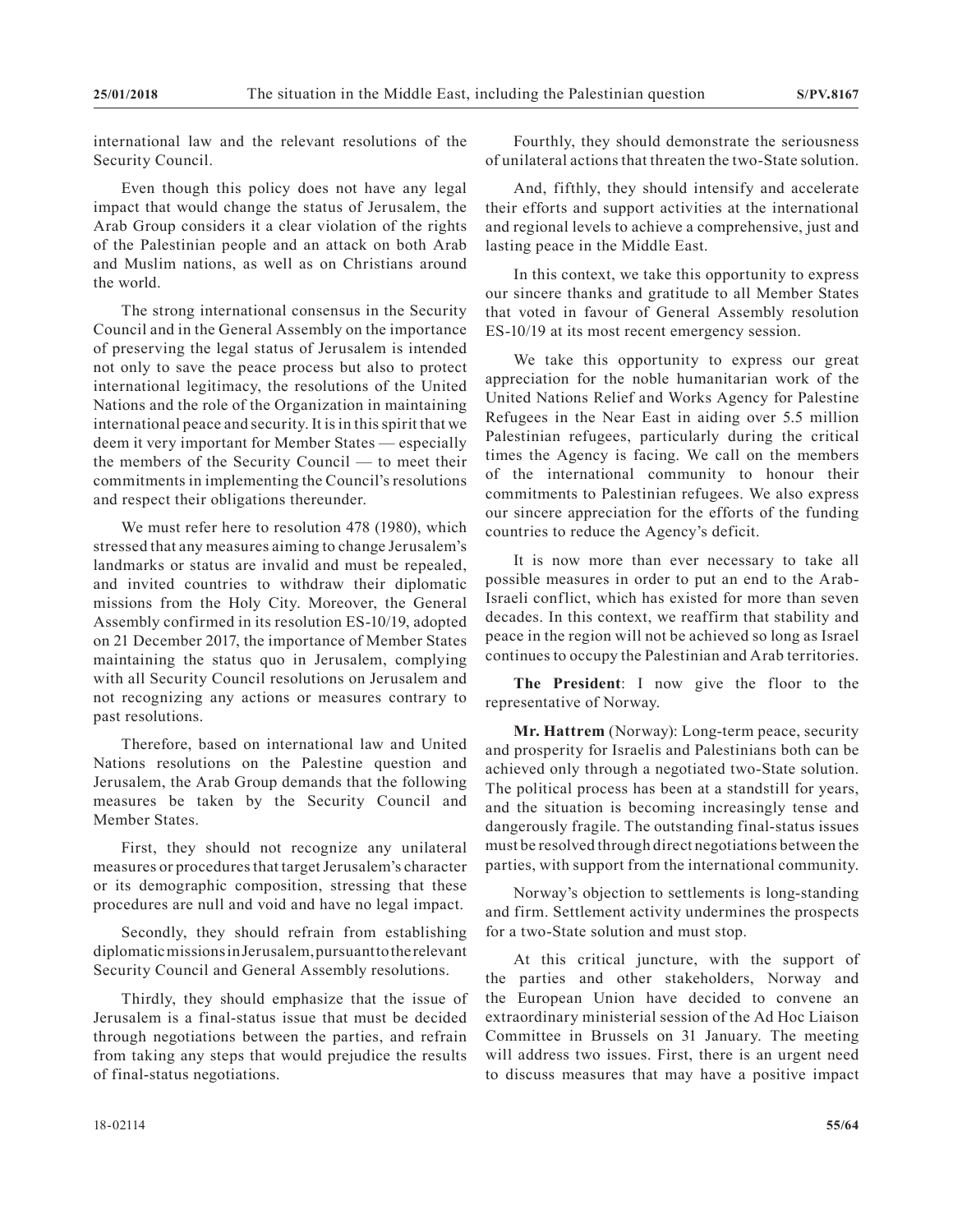on efforts to restart final-status negotiations. Progress towards realizing the two-State solution must be made. Secondly, the meeting will also discuss efforts to assist the Palestinian Authority to reinstate its control in Gaza, as outlined in the Cairo agreement of 12 October 2017.

The delivery by the United Nations Relief and Works Agency for Palestine Refugees in the Near East (UNRWA) of essential services, especially education and health services, is crucial to address the basic needs of the Palestinian refugees. In these efforts, UNRWA also has a vital role in preserving stability in the region, particularly in Lebanon and Jordan. The financial situation of UNRWA is critical, and there is a risk that the organization will not be able to deliver on its mandate. Together with UNRWA, the donors must find a way to address this acute crisis.

The Islamic State in Iraq and the Levant (ISIL) has lost almost all its territory in Iraq and Syria, in great part due to the efforts of the anti-ISIL coalition and its local partners. However, to achieve long-term stability in the liberated areas, inclusive political solutions and reconciliation are key. We urge the Iraqi Government to address the underlying factors that led to the emergence of ISIL.

Norway is concerned about the recent escalation in north-western Syria. More than 200,000 people have been displaced since mid-December. We reiterate the need to respect resolution 2393 (2017) so as to allow humanitarian access to those in need.

Once again, we underline the need for all parties involved in the conflict to work through the United Nations-led negotiations to secure a durable peace. Norway continues to stand by the Syrian people. We have provided more than \$1 billion in assistance to the Syria crisis since 2011, and we will contribute an additional half a billion dollars over the next two years.

**The President**: I now give the floor to the representative of Iraq.

**Mr. Bahr Aluloom** (Iraq) (*spoke in Arabic*): We should like at the outset to congratulate the Republic of Kazakhstan on its assumption of the presidency of the Council for this month and to thank you, Sir, for having convened this open debate on the situation in the Middle East.

Furthermore, we congratulate Kuwait, Côte d'Ivoire, Equatorial Guinea, the Netherlands, Poland and Peru, which were elected as members of the Security Council in 2018 in order to help maintain international peace and security. We thank the countries leaving the Council: Egypt, Italy, Japan, Ukraine, Senegal and Uruguay. We would also like to thank Mr. Mladenov for his comprehensive briefing this morning on the situation in the Middle East.

My delegation supports the statements made by the representatives of Venezuela, on behalf of the Movement of Non-Aligned Countries; the United Arab Emirates, on behalf of the Group of Arab States; and Turkey, on behalf of the Organization of Islamic Cooperation.

The Republic of Iraq reiterates its unwavering position in favour of a just and comprehensive settlement of the Palestinian question based on the establishment of the independent Palestinian state within the borders of 4 June 1967, with Al-Quds Al-Sharif as its capital, in accordance with the Arab Peace Initiative and the international legitimacy. It is now more important than ever to maintain the prospects for peace. We warn against the danger of mishandling the Palestinian question and allowing some to present that cause as a religious war, which fuels hatred and increases violence. That will not be conducive to the peace to which we all aspire.

Iraq has always supported the cause of the Palestinian people and their just struggle to attain their legitimate rights. We are particularly concerned about the dire humanitarian situation of the Palestinians caused by Israel's ongoing flouting of international decisions and its continued acts of aggression, of which women, the elderly and children are the victims. The overall infrastructure is undermined and the holy sites in Al-Quds and Al-Aqsa mosque are also impacted. That is why the Security Council must play its role in ending such unprecedented acts, protecting the Palestinians and ensuring that the occupied territories are returned to the 1967 borders, in line with resolutions 242 (1967) and 338 (1973).

In addition, we condemn all illegal Israeli settlement activities, which are a major obstacle to peace in the region, while the Arab side acts in good faith towards ending this prolonged conflict. We need to achieve a just peace that will have a positive impact on the management of resources and the economy, and strengthen security in the Middle East.

We call on all Member States to shoulder their responsibilities by taking actions that will restore the Palestinian people's faith in international law as the best means to realize our rights and freedom, and to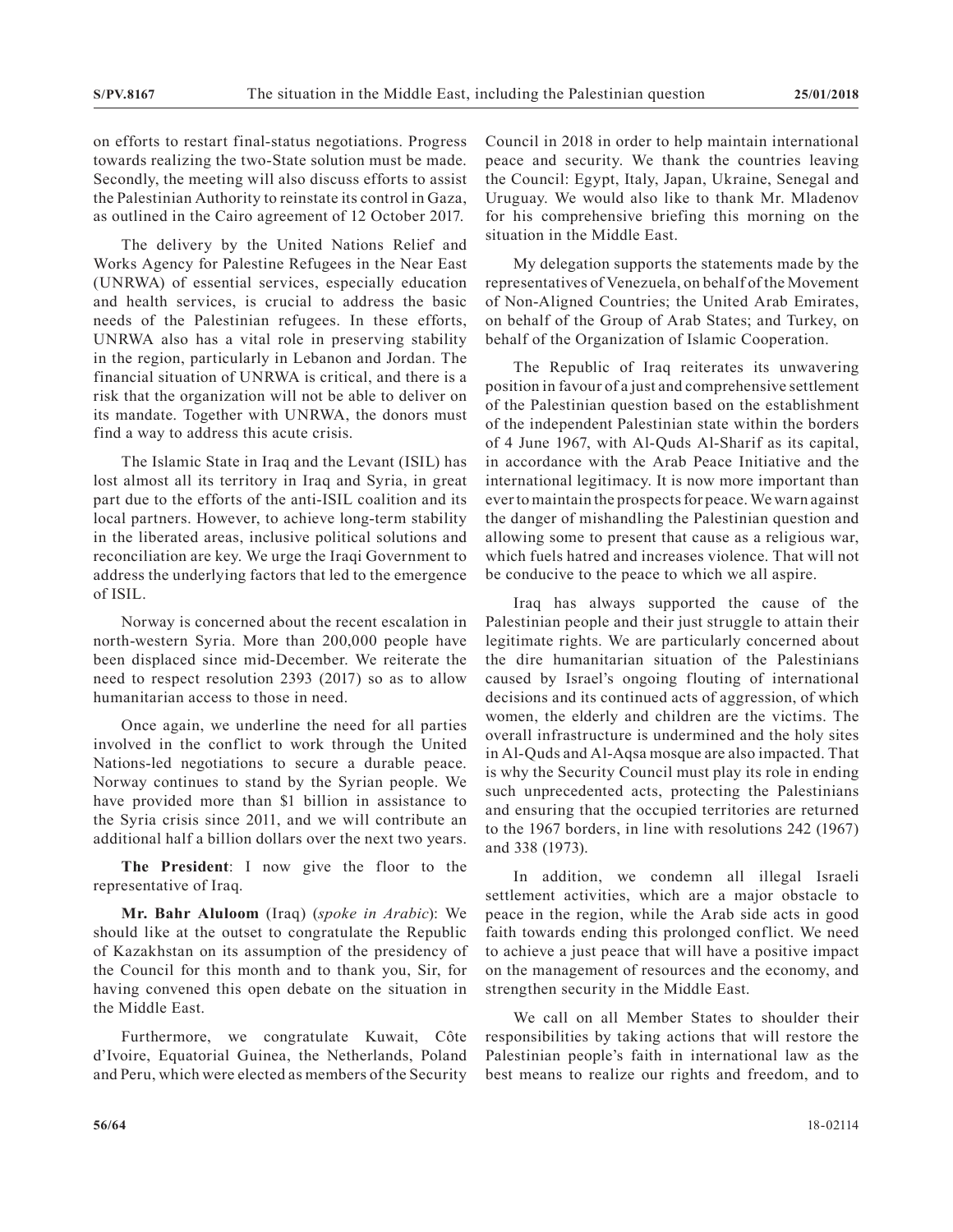prevent further deterioration, which could be exploited by extremists to exacerbate the situation of violence, terrorism and widespread unrest in the region and elsewhere. We must all strive to find a solution to the Palestinian-Israeli conflict.

We call also on those countries that have not yet recognized the Palestinian State, with Jerusalem as its capital and within the 1967 borders, to do so without delay. That would be an investment in peace, in line with the long-standing international consensus and international commitment, and a significant contribution to preserving the prospects for peace and to putting an end to activities that undermine efforts to find a just and lasting solution, based on the relevant United Nations resolutions and the Arab Peace Initiative of 2002.

Iraq is of the view that we must take advantage of this impetus and the renewed international interest in the Palestinian question. We should go forward with the direct and serious negotiations under the auspices of the United States, the European Union and the Arab States. We must take advantage of the rapprochement of and the unity between the Palestinian factions, represented today by the Palestinian Authority. However, we should ensure that the outcome of the negotiations will be respected by both parties.

To conclude, my Government values the efforts of the Secretary-General, his Special Coordinator, Mr. Mladenov, and members of the Security Council in launching initiatives to achieve a comprehensive and lasting peace and a solution to all final-status issues on the basis of the Security Council resolutions. We urge the international parties to the peace negotiations to expedite their work and overcome the difficulties that hinder the just and comprehensive solution.

**The President**: I now give the floor to the representative of Iceland.

**Mr. Gunnarsson** (Iceland): Allow me first to thank the presidency of Kazakhstan for convening this quarterly meeting on the Middle East, including the Palestinian question.

The Middle East region faces ongoing major conflicts and multiple humanitarian crises. The humanitarian situation in Syria remains marked by unparalleled suffering, destruction and disregard for human life, as the Office for the Coordination of Humanitarian Affairs has described it. It is just over a year since the General Assembly adopted resolution 71/248 on establishing a mechanism to assist in the investigation and prosecution of those responsible for the most serious crimes in the Syrian Arab Republic. The resolution demonstrates the determination of the General Assembly to ensure justice in the long term. In the meantime, as the Secretary-General has said, peace is a moral and political imperative for the Syrian people and for the world.

What the Secretary-General has called a stupid war has devastated the lives of millions of Yemenis. It has been called the world's largest humanitarian catastrophe and is entirely man-made. We should pay more attention to that conflict, where civilians are paying a huge price in a senseless war that has been overshadowed by other conflicts in the region. One has to wonder about the humanity of those responsible.

Compared with other conflicts in the Middle East region, the Israel-Palestine conflict should be solvable. There is a clear objective — the two-State solution, under which both Israel and Palestine will live side by side in peace. We must avoid actions that take us further away from the two-State solution or that have the potential to further undermine trust, enflame passions and spark violence. That applies equally to violence by Palestinian individuals or organizations targeting Israelis and the disproportionate Israeli military response and to the ongoing Israeli settlement policy. We also appeal to powerful sponsor countries to work for the conditions and environment conducive to conducting peace negotiations.

Meanwhile, the precarious existence of many Palestinians, particularly in Gaza, is a humanitarian and security concern. Failure to address the ongoing humanitarian needs of the Palestinian refugee population has the potential to create a breeding ground for extremism among young people, who would be put out of school and out of hope. On behalf of the United Nations, the United Nations Relief and Works Agency for Palestine Refugees in the Near East (UNRWA) is carrying out vital work, under the principled leadership of Commissioner-General Krahenbuhl. Undermining UNRWA now undermines peace and stability in the Middle East.

Iceland believes that international law and multilateral institutions, even though not always perfect, must underpin relations between States and their peoples. The alternative is that the rule of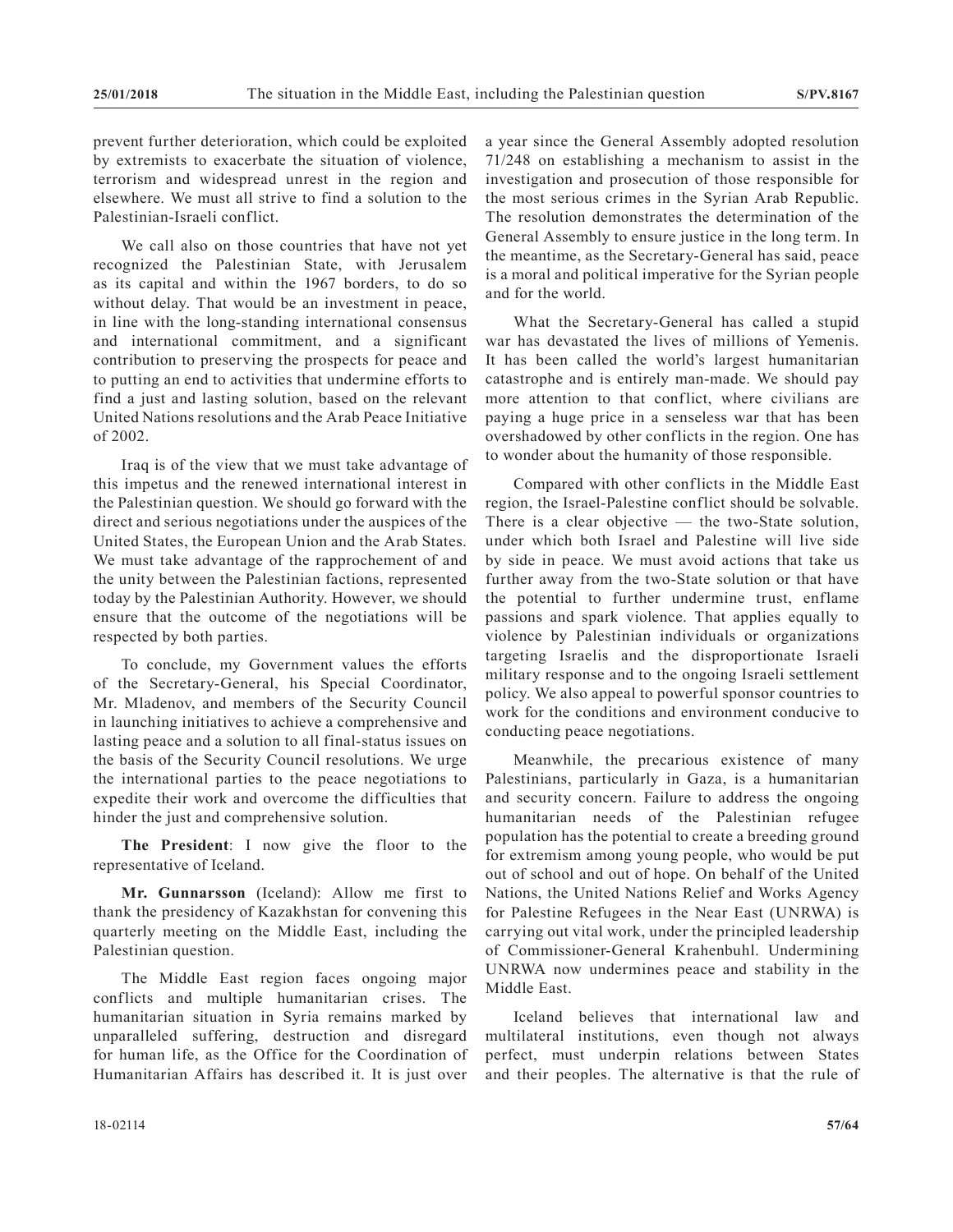might is right, which almost always leads to violence and conflict. As the Secretary-General said a few days ago [AT A PRESS CONFERENCE], we need more dialogue and deeper international cooperation.

**The President**: I now give the floor to the representative of Egypt.

**Mr. Gad** (Egypt) (*spoke in Arabic*): First of all, I would like to thank Mr. Nickolay Mladenov, Special Coordinator for the Middle East Peace Process, for his periodic briefing on developments on the Palestinian question and the peace process. We are coming together today for this periodic meeting in order to discuss the situation in the Middle East, including the Palestinian question, the effect of the serious developments on our entire region and their ramifications on the international level.

Egypt has repeatedly warned against unilateral measures, actions and decisions that run counter to international legitimacy and resolutions on the Palestinian question that have been agreed upon and accepted by the international community. We have also pointed out several times that all countries need to honour international law, especially international humanitarian law, including relevant Geneva conventions and instruments. Egypt is convinced that just and lasting peace is to be achieved through respect for international law and legitimacy as the only means to ensure the rights of peoples. Any measures aimed at undermining such rights will only hamper efforts to achieve peace and compromise the forces battling for peace, and thus serve only as a pretext for the forces of extremism and violence.

The situation in the occupied Palestinian territories is deteriorating. Palestinians continue to suffer. They can no longer enjoy their freedom and their right to self-determination and to live in an independent State in peace and security. That is why the international community and its various bodies and institutions find themselves in a dilemma that raises questions about their ability to implement the decisions they adopt and their credibility in the eyes of the people of the world who truly respect them. It also allows countries to break from the international consensus, the terms of reference, signed treaties and agreements without a deterrent factor that ensures stability and international peace and security

We meet periodically and repeat the same pronouncements on elusive peace, the deterioration of humanitarian situation and suffering of the Palestinians. We are all responsible. We must put an end to the occupation as the only way to restore stability and security to the region. The feelings of injustice, oppression and impotence to make changes in the region, especially with regard to the Palestinian question, are apparent, particularly in light of the escalation of regional tensions and the collapse of institutions. That creates an opportunity for some to increase their violence and aggression and to spread their extremist and racist ideologies. We must therefore take the necessary measures to change the situation, which poses a genuine threat to international peace and security.

Egypt is facing many challenges, but we have always sought to manage the humanitarian situation in the Gaza Strip. That does not, however, absolve the occupying Power from its responsibilities to the Palestinian territories, particularly Gaza. Measures such as checkpoints must be relaxed and rebuilding must begin. That will benefit all parties and ensure security and stability.

Imposing a status quo, changing the situation on the ground, shirking one's responsibilities towards signed conventions, pursuing provocative and punitive measures against the Palestinians, continuing to build settlements on Palestinian territories and attempting to legitimize those actions by changing the status of East Jerusalem will not ensure security for any party, especially as we know that all actions that do not respect international resolutions or international law are invalid and have no legal effect on the occupied party or on the international community.

Egypt has repeatedly called on the parties concerned to take the measures necessary to return to the negotiating table, in accordance with the relevant resolutions and on the basis of the two-State solution. That is the only way to safeguard the rights of the Palestinians and Israelis alike. Any other solution that is not agreed to bilaterally will only exacerbate tensions.

In that regard, Egypt is committed to putting an end to Palestinian division, which had a negative impact on the Palestinian question. We call on the international community to support Egyptian efforts in favour of the Palestinian Government in order for it to be able to successfully perform its tasks, and overcome the obstacles to Palestinian reconciliation. In our view, Palestinian reconciliation is one of the best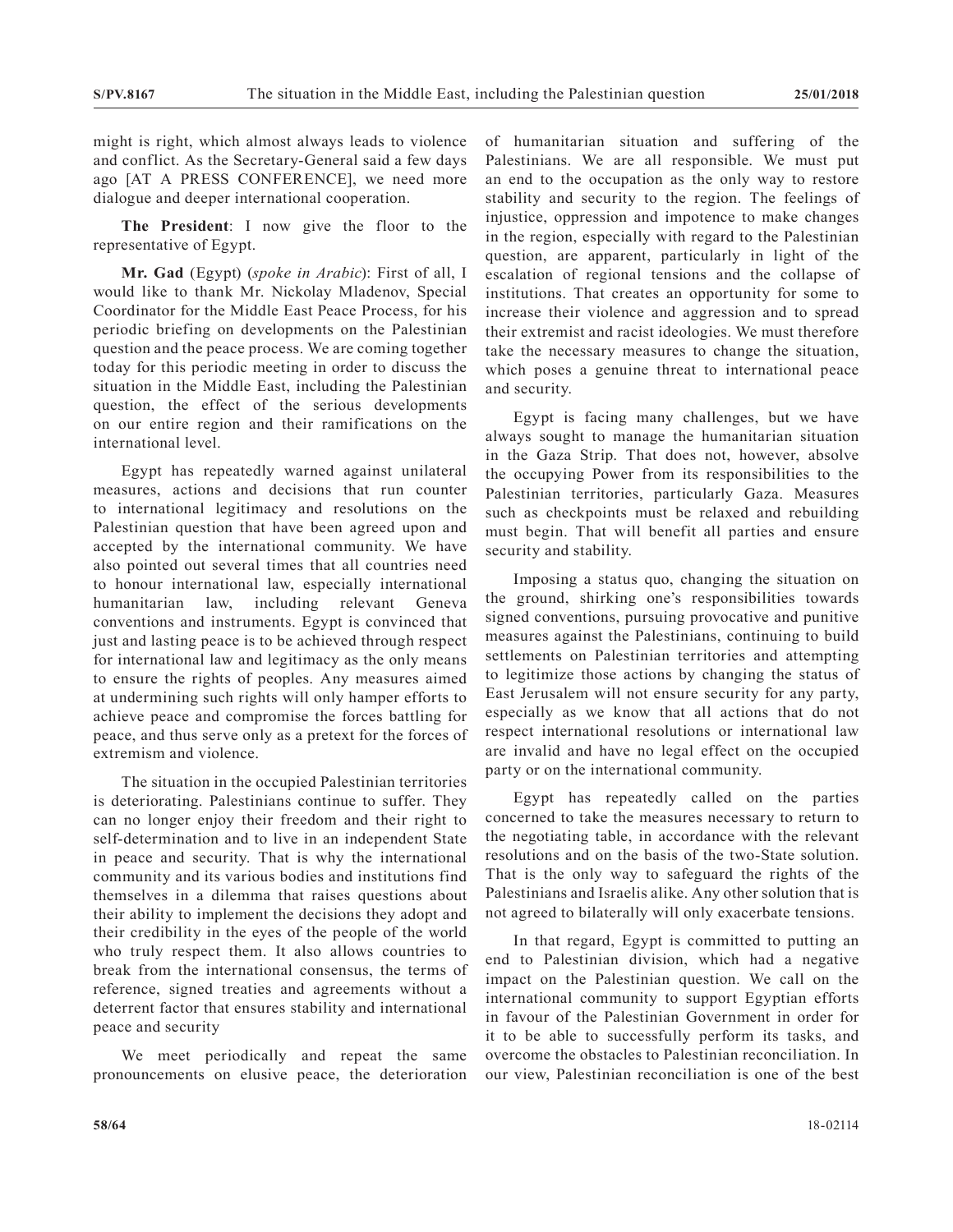ways to build a strong, united Palestinian society that could be a full-fledged partner in peace, which in turn would allow for the creation of a viable and consistent Palestinian State.

**The President**: I now give the floor to the representative of Qatar.

**Ms. Al-Thani** (Qatar) (*spoke in Arabic*): At the outset, I would like to congratulate you, Mr. President, and your friendly country on presiding over the Security Council. We thank you for convening this meeting and Mr. Nickolay Mladenov, Special Coordinator for the Middle East Peace Process, for his briefing this morning.

We also take this opportunity to congratulate the brotherly and friendly countries that have joined the Security Council.

The Middle East region is a source of many grave and complicated threats to international peace and security that should be considered by the Security Council, including ongoing decades-long threats and emerging threats. All those challenges require us to intensify cooperation among the countries of the region in particular, and the international community in general, so as to resolve the crises and its causes, and address their ramifications in a sustained manner.

The state of Qatar is confident that resolving the Palestinian question and achieving peace will be beneficial to the Palestinians and the Israelis alike, and that the region and even the world will bear its fruits. The state of Qatar reiterates its support for all efforts to resume the peace process in order to reach a just, comprehensive and sustainable solution based on two States, Palestine and Israel, living side by side in peace and security, and the establishment of an independent Palestinian State within the 1967 borders, with East Jerusalem as its capital, in line with Security Council resolutions and the Arab Peace Initiative.

Respect for the legal status of Al-Quds Al-Sharif is especially important in the context of the peace process, in line with Security Council resolutions and all initiatives to achieve peace in the Middle East. We stress the importance of achieving peace, and we must therefore deal with Al-Quds as an integral element of reaching a comprehensive and final settlement of the Middle East questions, in accordance with resolutions of international legitimacy, including resolution 478 (1980) and General Assembly resolution 72/240, on

the status of Al-Quds, which underscored Al-Quds as a final-status issue that must be resolved through negotiations among the parties, and non-recognition of any measure or action aimed at changing the character, legal status or demographic configuration of Al-Quds Al-Sharif.

The State of Qatar stresses yet again that the ongoing Syrian crisis undermines regional and international security. Its humanitarian consequences are unprecedented and require us to step up our efforts to reach a political solution based on the 2012 Geneva communiqué (S/2012/522, annex) and the relevant Security Council resolutions. That will meet the legitimate aspirations of the Syrian people to security and stability and maintain Syria's national unity. We also stress the need to commit to international law, especially international humanitarian law, and protect civilians. We support efforts to eradicate terrorism in Syria, end violence and escalation, and stabilize the situation in accordance with the Charter of the United Nations and international law. We will continue to work with international partners to provide humanitarian support to our Syrian brethren.

The continued blockade of and illegal unilateral measures taken against the State of Qatar have had grave repercussions on regional and international peace and security, exacerbate instability in the region, and reflect negatively on the international campaign to combat terrorism. Recently, instead of receiving a response to the efforts of brotherly and friendly nations to reach a settlement satisfactory to all parties through dialogue based on the Charter of the United Nations and international law, we have seen an escalation and a series of provocations against the State of Qatar, in violation of the provisions of the Charter and international law.

Pursuant to the commitments of the State of Qatar under international law and as a Member of the United Nations, we have adhered to the procedures set out in the Charter with respect to this matter and have kept the United Nations Secretariat and the Security Council abreast of this issue, in line with Article 35 of the Charter. While we stress the importance of dialogue in settling disputes and maintaining good-neighbourly relations, we categorically reject any violation of our sovereignty and territorial integrity, and insist on our legitimate right, under international law and the Charter of the United Nations, to defend our sovereignty, territorial integrity and national security. The State of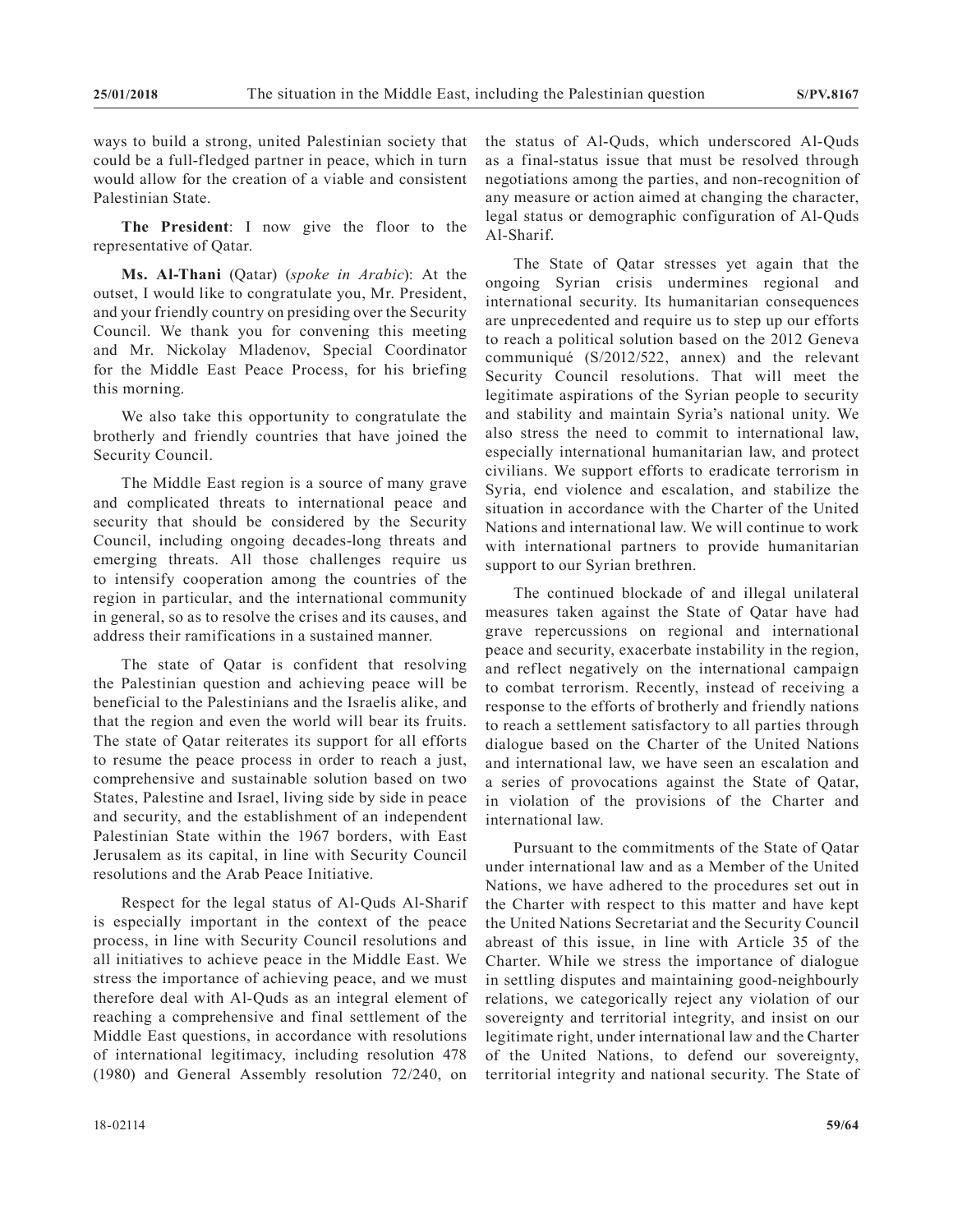Qatar renews its commitment to the valued mediation of His Highness the Amir of the State of Kuwait, Sheikh Sabah Al-Ahmad Al-Jaber Al-Sabah, and we appreciate the support of all countries for this initiative to resolve the crisis.

In conclusion, the State of Qatar will continue to making a positive contribution to efforts to achieve peace in the Middle East and the objectives of the Security Council pertaining to the maintenance of international peace and security.

**The President**: I now give the floor to the representative of Bangladesh.

**Mr. Bin Momen** (Bangladesh): We thank the Kazakh presidency for convening this open debate and for its efficient stewardship of the Council this month.

Bangladesh aligns itself with the statement made by the representative of the Bolivarian Republic of Venezuela on behalf of the Non-Aligned Movement (NAM). We look forward to participating in the forthcoming Ministerial Meeting of the NAM Committee on Palestine, to be held in Addis Ababa.

We thank the Secretary-General's Special Representative for his comprehensive briefing and share his profound concern over the recent escalation of tension and violence around the Palestinian question. We urge all concerned to exercise maximum restraint and to keep all meaningful options open for resuming the peace process negotiations, thereby keeping alive our conviction in a two-State solution.

It is a tragic irony that while we were hoping to see some glimmer of hope in the fiftieth year of the Israeli occupation of the Palestinian and Arab territories, we instead witnessed the situation spiralling into unwarranted provocative acts and violence, jeopardizing the prospects of the peace process and seriously undermining the rights and aspirations of the Palestinian people.

Bangladesh remains deeply concerned over unilateral decisions and actions that compromise the standing of East Jerusalem as a final-status issue in the peace process and contribute to changing the city's historical and legal status, demographic structure and Arab-Islamic character. Bangladesh reaffirms the overriding importance of preserving the legal status of Jerusalem within the framework of relevant United Nations resolutions, including those adopted by the Council.

Bangladesh urges the Council to prevail upon Israel to immediately halt its illegal settlements in the occupied Palestinian territories, lift the blockade in the Gaza Strip, and put an end to all forms of occupation and violence. We remain concerned over Israel's total disregard for complying with the provisions of resolution 2234 (2016). Immediate priority must be given to ensuring international protection for the Palestinian people, who have suffered for decades from the occupying Power's policy of collective punishment.

The continued breaches of international humanitarian law and systematic human rights violations in the occupied Palestinian territories have given rise to an egregious culture of impunity. In the absence of effective international accountability, the occupying Power continues to persecute Palestinian civilians, imprison and abuse scores of Palestinians in its detention centres, and dispossess and evict thousands of Palestinian families through its unlawful construction and expansion of settlements.

Bangladesh shares concerns over funding cuts for the United Nations Relief and Works Agency for Palestine Refugees in the Near East (UNRWA), which will have grave consequences for millions of Palestinian refugees in a number of host countries. We reaffirm the need to ensure enhanced, predictable and sustainable funding for UNRWA, and urge Member States to help uphold UNRWA's ability to make a difference in the lives of Palestinian refugees.

Under the guidance of our Honourable Prime Minister, the Government and the people of Bangladesh remain steadfast in our support for the just and legitimate struggle of the Palestinian people for their inalienable rights, including their right to self- determination and the establishment of an independent, viable, contiguous and sovereign Palestinian State, with East Jerusalem as its capital, in the framework of a two-State solution.

Bangladesh looks forward to seeing positive signs emerge from various regional and bilateral initiatives being pursued to address the Palestinian question. We emphasize that provocations, unilateral actions and the escalation of tension are totally incompatible with our shared pursuit of peace and security in the region. We expect the Council to demonstrate unity of purpose in finding peaceful, just and lasting solutions to all protracted conflicts and the resulting humanitarian situations around the world, including the Palestinian question.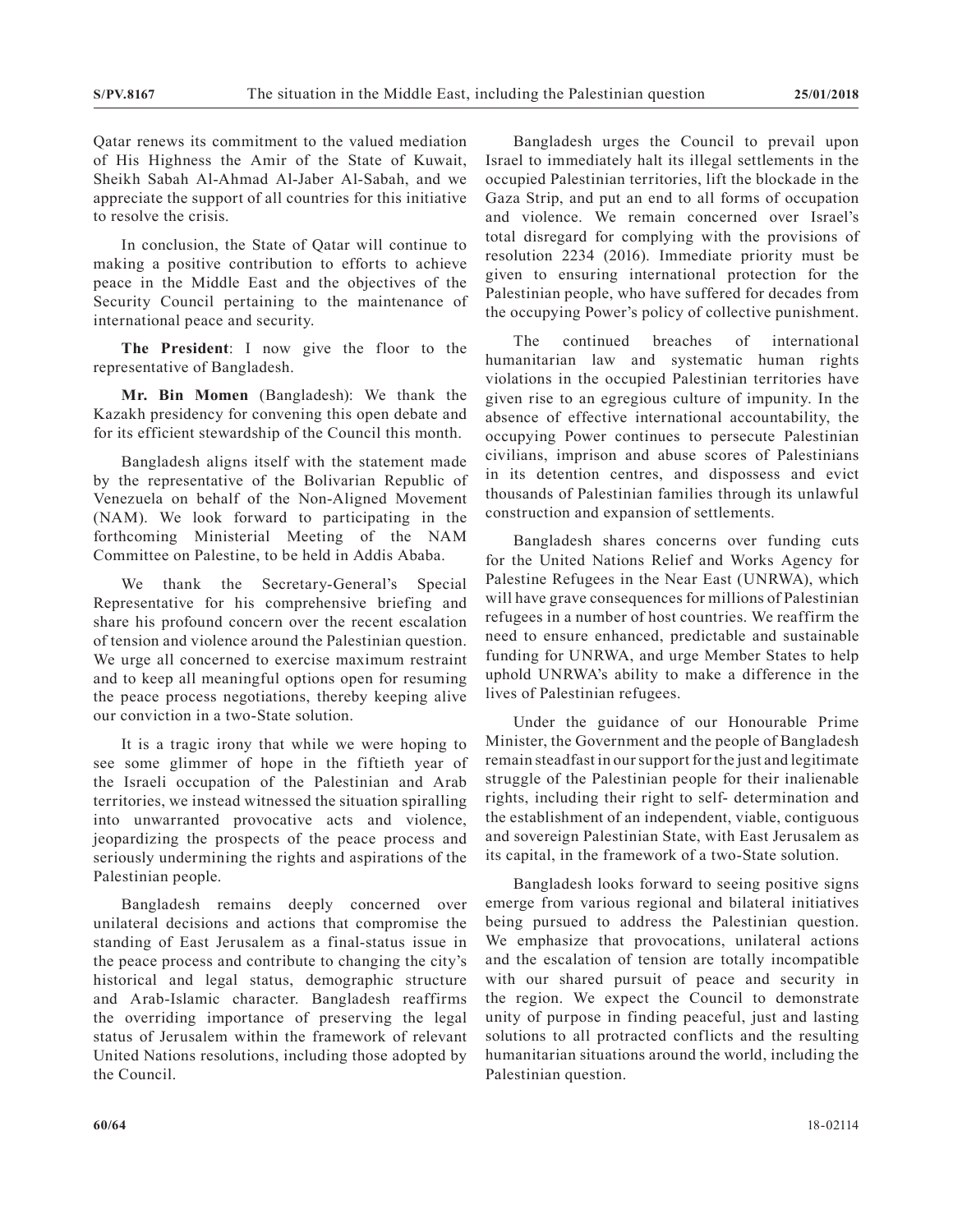**The President**: I now give the floor to the Chair of the Committee on the Exercise of the Inalienable Rights of the Palestinian people.

**Mr. Seck** (*spoke in French*): On behalf of the Committee on the Exercise of the Inalienable Rights of the Palestinian people, I would like at the outset to pay tribute to the professionalism with which the delegation of Kazakhstan has conducted the work of the Security Council this month, and to welcome this open debate, which allows us to discuss the situation in the Middle East, including the question of Palestine.

I reiterate the deep concern of the members of the Committee over recent developments on the ground that continue to undermine hopes for a peaceful settlement to the question of Palestine. Certainly, the almost unanimous support of the members of the Security Council in December for draft resolution S/2017/1060, on Jerusalem, and the General Assembly's subsequent adoption of resolution ES-10/19 on 21 December 2017, at the tenth emergency special session, demonstrated the already obvious, unwavering commitment of the international community to a peaceful solution to this dispute. That resolution declared null and void any decision or action intended to alter Jerusalem's character, status or demographic composition and called on all States to refrain for the time being from establishing diplomatic missions in the holy city. The Committee is convinced that, pursuant to the relevant United Nations resolutions and the long-standing international consensus, that Jerusalem remains a final-status issue to be resolved through negotiations.

The Committee is also concerned that Israel, as the occupying Power, has recently adopted measures imposing changes to the status quo on the ground. Those measures include the adoption of a law earlier this month by the Israeli Parliament that would prevent any future Israeli Government to cede any part of Jerusalem, including East Jerusalem, to an independent Palestinian State in the framework of negotiations. Furthermore, the central committee of the ruling majoritarian party in Israel recently adopted a resolution calling for the imposition of Israeli law on all settlements in the West Bank, de facto annexing them. If that resolution were to become law, it would close the door to a negotiated solution and constitute a violation of successive Security Council resolutions, including resolution 2334 (2017). In addition to being illegal under international law, those decisions undermine the

It is incumbent on the international community, especially our Council, to assume its responsibility to uphold the inalienable rights of the Palestinian people to self-determination and independence as a sovereign and viable State, with East Jerusalem as its capital. As the Committee remains resolutely committed to a peaceful settlement of the question of Palestine, it condemns all forms of violence and incitement to hatred and extremism, regardless of the perpetrators or motives. For that reason, the Committee invites the international community to pursue its longstanding efforts to support, inter alia, inter-Palestinian reconciliation, guarantee the financial viability of Palestinian institutions and strengthen Palestinian capacity-building to prepare them to manage an independent State, freed from the occupation.

In that connection, the Committee calls on Members, in accordance with the relevant General Assembly resolutions, to strengthen support and assistance to the United Nations Relief and Works Agency for Palestine Refugees in the Near East, whose humanitarian and development work is indispensable to millions of Palestinian refugees. As key pillars, those institutions bring hope and stability to the Palestinian people, especially the young, in a region that is experiencing severe convulsions.

As the Committee continuously repeats, there is no alternative to the two-State solution, the international community must continue and scale up its action with all stakeholders so that the people Palestinian people, like all other peoples, including the Israeli people, can enjoy an independent and sovereign State within viable and internationally recognized borders, living in peace and security alongside its neighbours, including the State of Israel. In that spirit, the Committee on the Exercise of the Inalienable Rights of the Palestinian People will continue to deliver on its mandate to achieve those ends.

**The President**: I give the floor to the representative of the Democratic People's Republic of Korea.

**Mr. Ja Song-Nam** (Democratic People's Republic of Korea): Allow me first to express my gratitude to you, Mr. President, for having convened today's open debate of the Security Council in a timely manner on the situation in the Middle East, including the question of Palestine. My delegation fully believes that under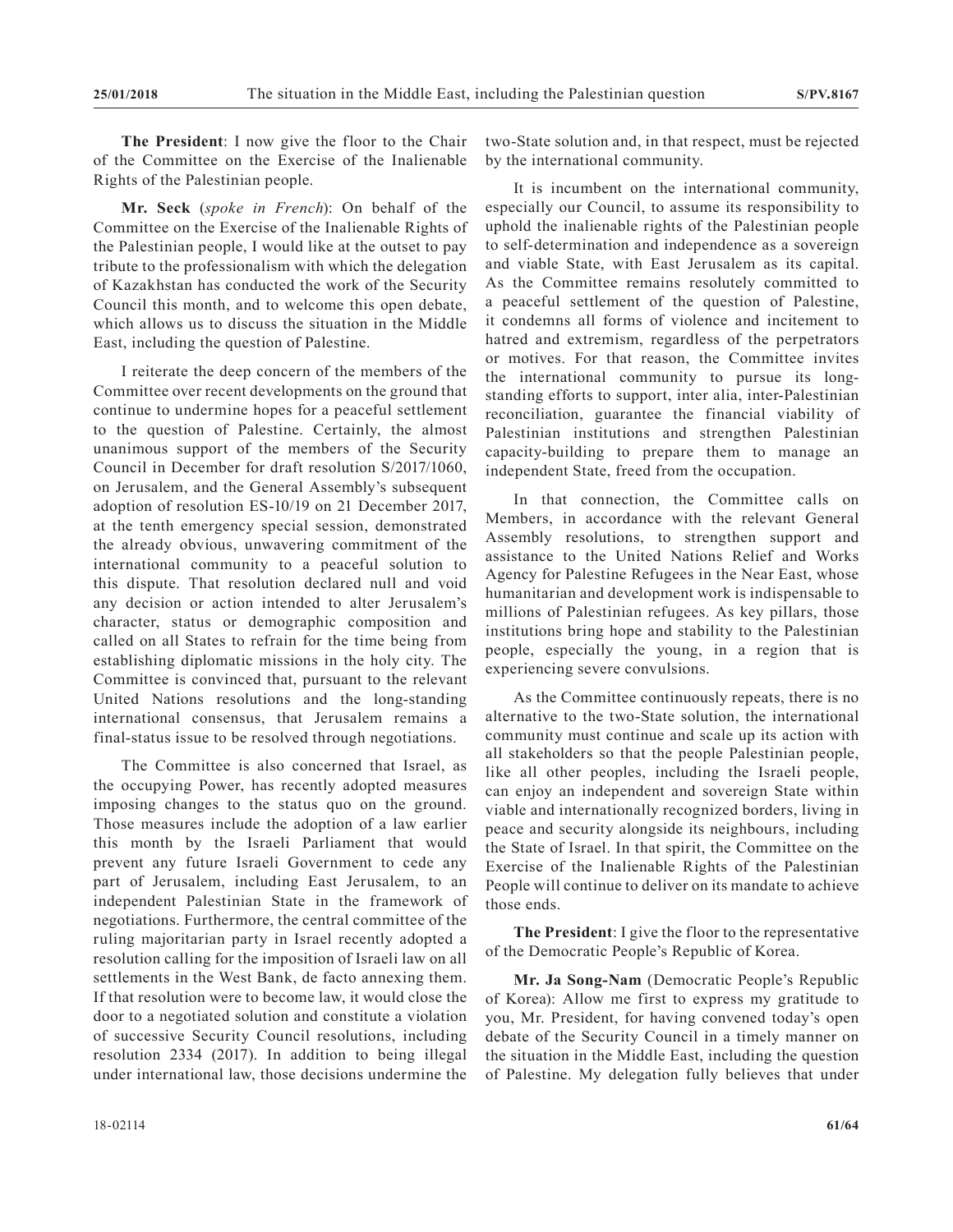your able leadership, the current debate will give significant momentum to the search for a solution for the Middle East.

Furthermore, my delegation highly appreciates and fully supports the statement delivered by Ambassador Samuel Moncada, Permanent Representative of the Bolivarian Republic of Venezuela, on behalf of the Non-Aligned Movement.

The resolution of the question of Palestine is one of the highest priorities for securing peace and security in the Middle East. The Middle East question, which resulted from the Israeli occupation of Arab territories in 1948, remains stalemated, despite the various United Nations resolutions that have been adopted and numerous proposals, including the Arab Peace Initiative, that have been brought to the negotiating table. That is entirely due to Israel's anti-peace stance and occupation policy, as well as the United States policy of double standards in the Middle East in an effort to always protect Israel.

The international community has consistently demanded the establishment of an independent State of Palestine, with East Jerusalem as its capital. During the resumed tenth emergency special session in December, the General Assembly overwhelmingly adopted resolution ES-10/19, on the status of Jerusalem, which opposed the decision of the United States President to recognize Al-Quds as the capital of Israel and move the United States Embassy there. It was another opportunity to showcase the unified will of the international community. The Democratic People's Republic of Korea delegation believes that the decision of United States President Trump deserves our global condemnation and public rejection, as it constitutes an open defiance of and insult to the legitimacy and unanimous will of the international community.

 The status of Al-Quds should be fairly addressed by means of restoring the national right of the Palestinian people and reaching a comprehensive and lasting solution to the Middle East question. The United States and Israel should pay due attention to the efforts of the international community to resolve the issue of the Middle East, including the Palestinian question, in conformity with international law and other relevant Security Council resolutions for the benefit of the Palestinian and Arab people. They must also honestly and diligently address the peace process in the Middle East.

The establishment of an independent State of Palestine is the inalienable and sovereign right of the Palestinian people. The Democratic People's Republic of Korea has recognized Palestine as an official State since 1988, and has ever since extended unwavering support for and solidarity with the struggle of the Palestinian people to establish an independent State. My delegation avails itself of this opportunity to reiterate its firm support and encouragement for the struggle of the Palestinian people to exercise its legitimate right to establish an independent State, with East Jerusalem as its capital, and the struggle of the Arab people in its quest for justice. My delegation emphasizes that we must put an end to the Israeli military occupation and discrimination against human rights in Palestine at the earliest date and allow the Palestinian people to exercise its full right to national self-determination.

 In conclusion, my delegation clarifies once again the principled position of the Democratic People's Republic of Korea that all disputes, including the Syrian issue, should be resolved peacefully through dialogue and negotiations between the parties, without any foreign intervention, in conformity with the fundamental principles of the Charter of the United Nations of respect for sovereignty and non-interference.

**The President**: I give the floor to the representative of Malaysia.

**Mr. Yaakob** (Malaysia): I thank you, Mr. President, for convening this open debate on the situation in the Middle East, including the question of Palestine.

Malaysia aligns itself with the statements delivered by the Permanent Representative of Turkey, on behalf of the Organization of Islamic Cooperation, and by the Permanent Representative of Venezuela, on behalf of the Non-Aligned Movement.

The situation in Palestine remains dire. Prospects for the peaceful resolution of the longest man-made conflict remains dim. This is due to the continued defiance and violations of Israel, the occupying Power, of various relevant Security Council resolutions, including resolution 2334 (2016). We therefore demand that Israel stop all violations and illegal actions in the occupied Palestinian territories, and to fully comply with all its obligations, as prescribed by the relevant resolutions and international law and norms.

It is the responsibility of all Member States to not take decisions or create conditions that would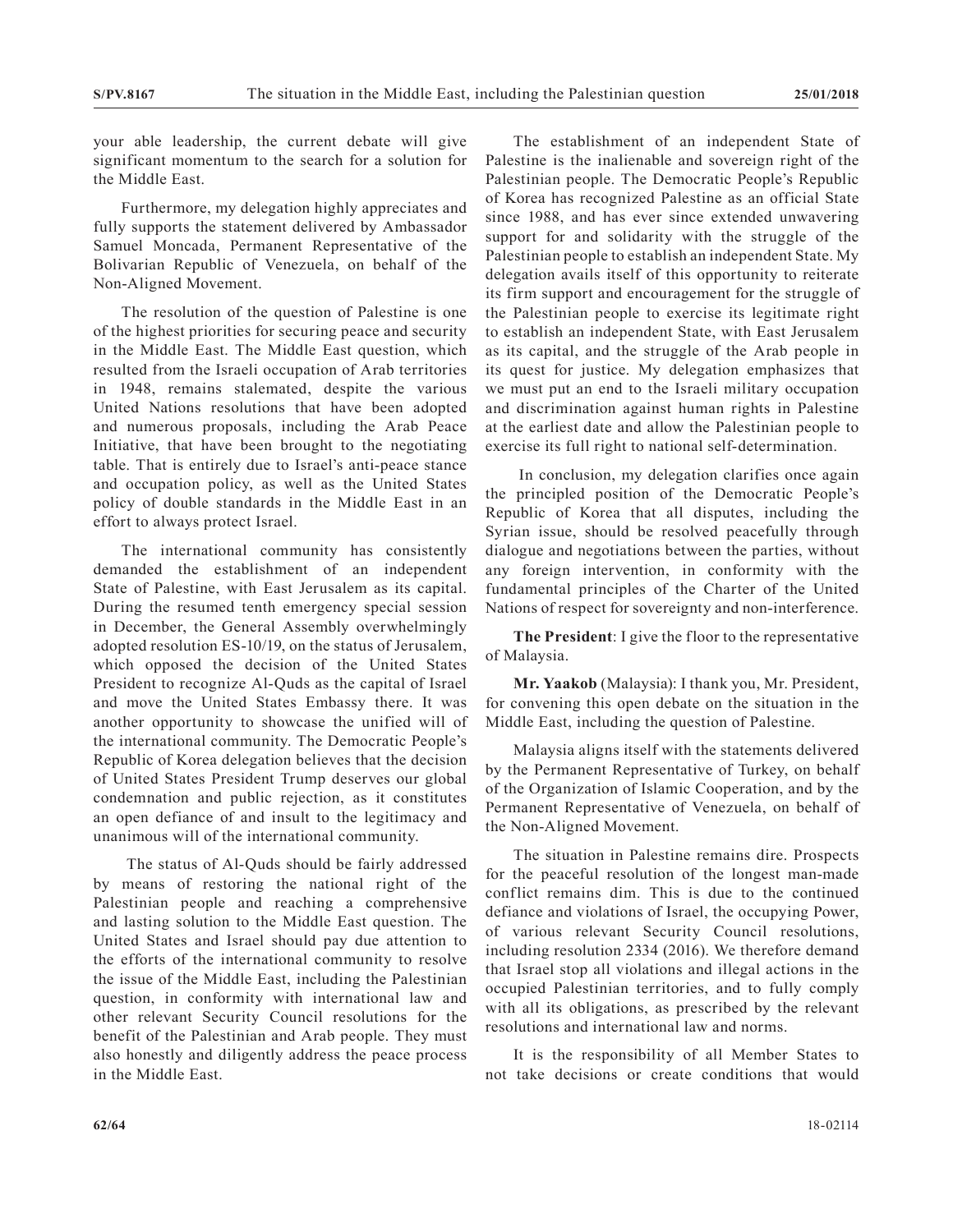negatively effect efforts towards finding a just and peaceful solution to the conflict. It is in this context that Malaysia reiterates its deep concern over the decision of the United States to recognize Jerusalem as the capital of Israel and to relocate its Embassy from Tel Aviv to Jerusalem. The decision undermines efforts to find a comprehensive, just and durable solution to the Palestinian-Israeli conflict. It has caused dismay and frustration to a majority of Member States, in particular in the Muslim world, and to those who wish to see peace, stability and security in the region.

More importantly, the decision violates and undermines the relevant resolutions of the Security Council, such as resolution 478 (1980) and resolution 2334 (2016). Those resolutions provide the foundation for the peace process that affirmed the city of Jerusalem as a final-status issue that must be resolved through bilateral negotiations between Palestine and Israel in the framework of the two-State solution. The recognition of Jerusalem as the capital of Israel would only embolden Israel, the occupying Power, to continue with its oppressive and repressive policies in the occupied Palestinian territory, causing immense suffering to the Palestinian people. We are concerned that this dire situation will only feed into the agenda of extremists.

Malaysia is very concerned over the dwindling financial support for the work of the United Nations Relief and Works Agency for Palestine Refugees in the Near East (UNRWA) in providing assistance, protection and advocacy for Palestinian refugees. We therefore call on all Member States to fortify their support for UNRWA so as to ensure that the basic needs of the Palestinian refugees are met, including educational access to almost half a million boys and girls in 700 UNRWA schools; emergency food assistance and other support, as well as primary health care, including prenatal care; and other life-saving services. On its part, Malaysia will continue to provide assistance, within its means, to UNRWA.

Malaysia sincerely hopes that all Members of the United Nations can make a helpful contribution to breaking the impasse in the Middle East peace process, based on the relevant Security Council resolutions, as well as international law and norms. Malaysia continues to believe that a two-State solution, with Palestinians and Israelis living side by side in peace, based on the pre-1967 borders, with East Jerusalem as the capital

**The President**: I give the floor to the representative of Israel to make a further statement.

**Ms. Meitzad** (Israel): I know it has been a long day, but I have requested the floor to exercise my right of reply in order to comment on some of the remarks that were made earlier today in this forum.

Let me first address the comments made by the Lebanese Ambassador. On several occasions over the past year, the Lebanese President has referred to Hizbullah, a designated terrorist organization, as an essential governing partner and a legitimate armed Power in Lebanon. Among other things, he has described Hizbullah as playing "a complementary role to the Lebanese Army". That casts serious doubt on Lebanon's declared commitment to international law.

The Ambassador also emphasized her Government's support for resolution 1701 (2006), while in fact at the same time Lebanon has allowed Hizbullah terrorists to take full control of southern Lebanon. Lebanon has allowed Hizbullah to accumulate more than 100,000 missiles and rockets, turning its own civilians into human shields. Not only does Lebanon allow Hizbullah to fully conduct its terrorist activities within Lebanese territories, but it also turns a blind eye when Hizbullah invites and hosts commandos of an Iraqi Shia militia in southern Lebanon. I advise Lebanon to focus its energy on ensuring both the full implementation of all Security Council resolutions, including resolution 1701 (2006) and 1559 (2004), and the full authority of the Lebanese Government over its country.

Speaking of human rights abusers, let me refer to the Syrian representative, who has once again debased this forum with conspiracy theories and ludicrous fabrications. It is difficult to comprehend where the Syrian delegation actually finds the adacity to take the floor when the Syrian regime routinely and systematically targets its own civilians, prevents them from receiving humanitarian aid, and deliberately causes their suffering. On top of that, as we speak the Syrian Government is perpetrating a brutal and inhumane siege against its own people in eastern Ghouta, once again using, as reported, chemical weapons to attack its own people. Let me recall that when the Syrian regime has committed such atrocities, Israel has provided humanitarian aid to hundreds of Syrians, including by treating them in Israeli hospitals. I shall not take any